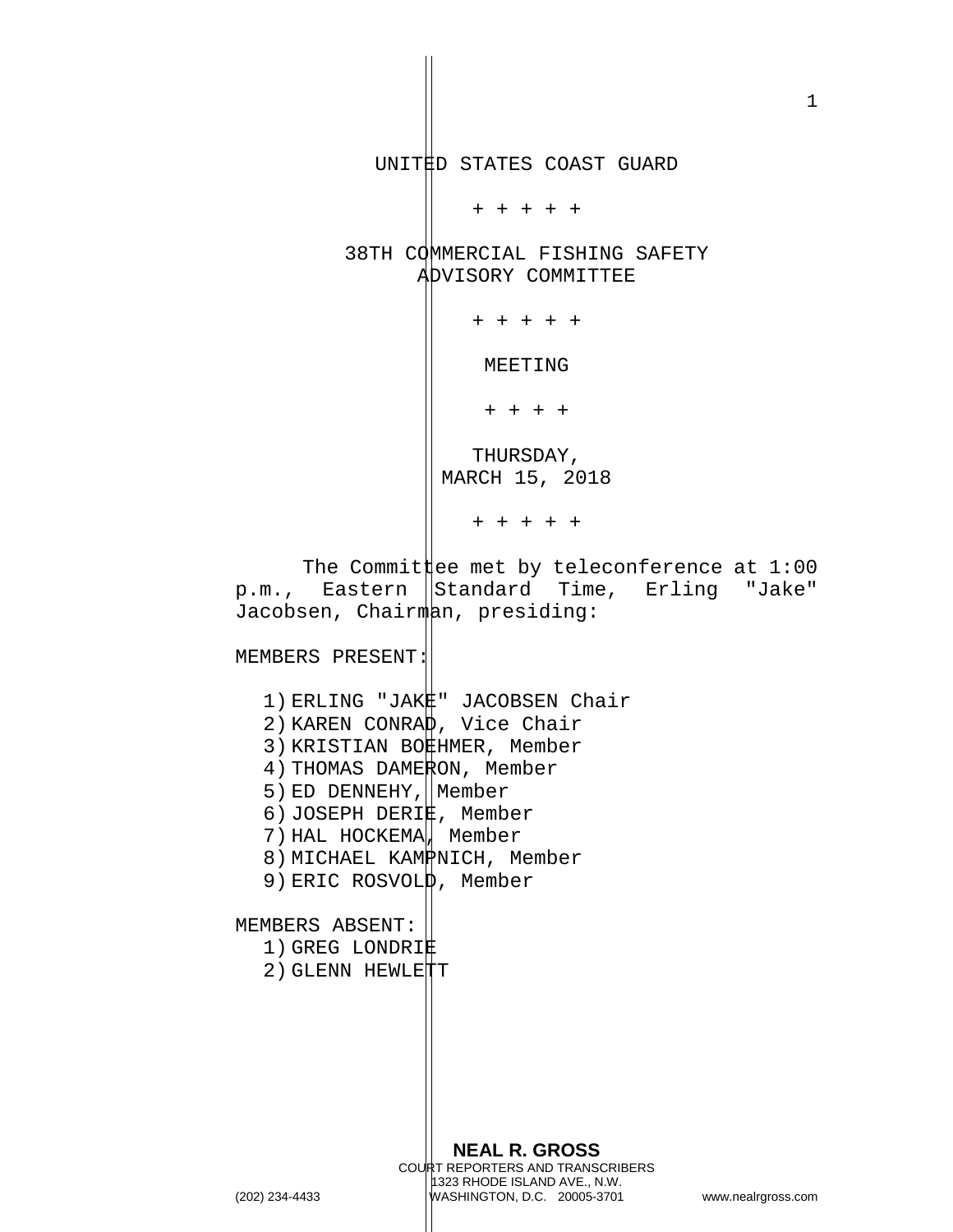**NEAL R. GROSS** COURT REPORTERS AND TRANSCRIBERS 1323 RHODE ISLAND AVE., N.W. STAFF PRESENT: CAPTAIN MATT EDWARDS, Designated Federal Officer; Chief, Offuce of Commercial Vessel Compliance JOSEPH MYERS, Alternate Designated Federal Officer JONATHAN WENDLAND, Assistant Designated Federal Officer DAVID BELLIVEAU ALSO PRESENT: DAN HARDIN TED HARRINGTON MELANIE LIBBY CHARLIE MEDLICOTT BOB PERKINS SEAN RAMSEY TAISHA ROBERTSON DHS MIKE RUDOLPH ANTHONY "SCOTT" WILWERT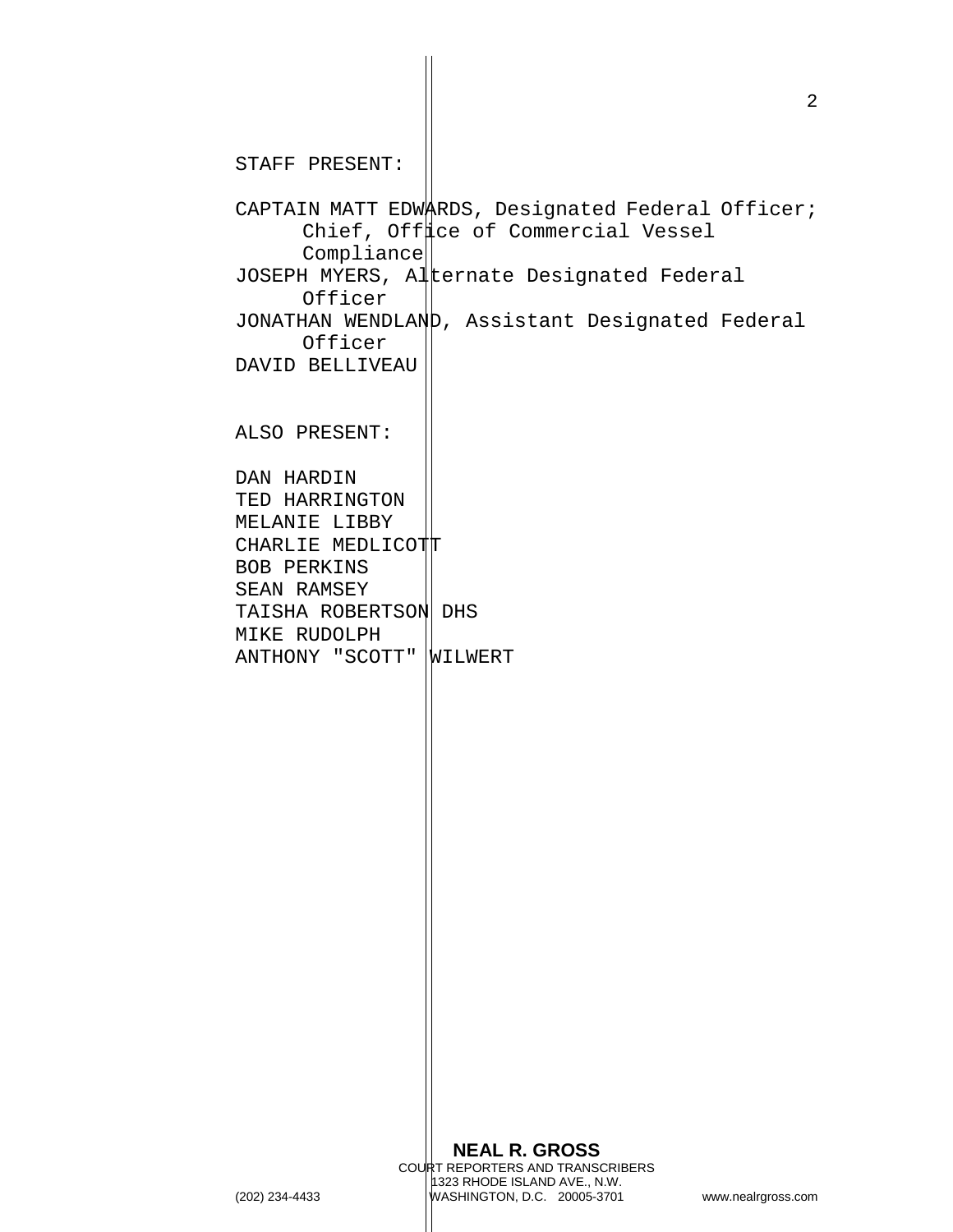## CONTENTS

| Introduction, Roll Call of Committee<br>Members and Determination of a Quorum<br>Jonathan Wendland, Capt. Matt Edwards,                               |  |  |
|-------------------------------------------------------------------------------------------------------------------------------------------------------|--|--|
|                                                                                                                                                       |  |  |
| Swearing in of the New<br>Members and Reappointments                                                                                                  |  |  |
| Nominations and Voting for Committee Chair<br>and Vice Chair<br>Joseph Myers14                                                                        |  |  |
| Old Business from the 37th Commercial                                                                                                                 |  |  |
| Fishing Safety Advisory Committee Meeting                                                                                                             |  |  |
| Erling "Ja $k$ e" Jacobsen 20<br>Jonathan Wendland 21                                                                                                 |  |  |
| New Business<br>Jonathan Wendland 23                                                                                                                  |  |  |
| Discussion of Regulatory Reform<br>Task #01-17 Input to Support Regulatory<br>Reform of Coast Guard Regulations -<br>Executive Orders 13771 and 13783 |  |  |
| Erling "Jake" Jacobsen 26<br>Chris Wood ley 28                                                                                                        |  |  |
| Public Comment<br>Erling "Jake" Jacobsen109                                                                                                           |  |  |
| Formulate Recommendations Regarding<br>Task #01-17                                                                                                    |  |  |
| Erling "Jake" Jacobsen114                                                                                                                             |  |  |
| Closing Remarks<br>Joseph Myers, Jonathan Wendland,<br>and $Erling  "Jake" Jacobsen$ 129                                                              |  |  |
| Adjourn<br>Erling "Ja $k$ e" Jacobsen132                                                                                                              |  |  |
| <b>NEAL R. GROSS</b><br>COURT REPORTERS AND TRANSCRIBERS                                                                                              |  |  |

1323 RHODE ISLAND AVE., N.W.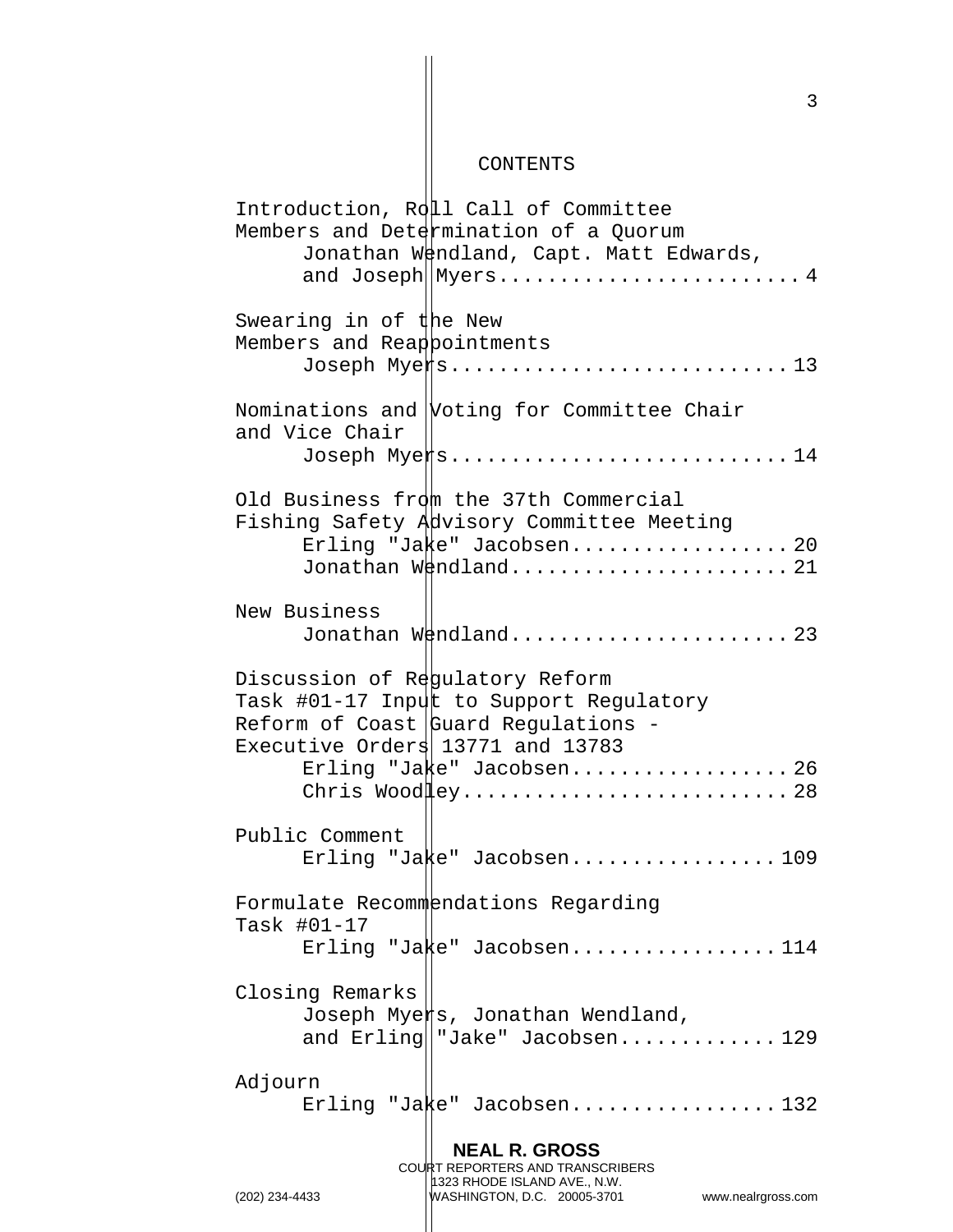| $\mathbf{1}$ | $P-R-O-C-E-E-D-I-N-G-S$                           |
|--------------|---------------------------------------------------|
| 2            | $1:01$ p.m.                                       |
| 3            | MR.<br>WENDLAND: Good afternoon,                  |
| 4            | everyone. This is Jonathan Wendland, at Coast     |
| 5            | Guard Headquarters. Good afternoon to those on    |
| 6            | the East Coast.   Good morning to those on the    |
| 7            | West Coast and beyond.                            |
| 8            | March 15th, the Ides of March, and                |
| 9            | also the commendement of the big dance in college |
| 10           | basketball hoops.                                 |
| 11           | I'd like to go over just a few notes              |
| 12           | and rules of engagement before we get started.    |
| 13           | The first thing is, as I mentioned previously,    |
| 14           | please put your phones on mute if you are not     |
| 15           | speaking. And just to let everybody know, this    |
| 16           | call is being $t$ tanscribed by a court reporter. |
| 17           | So whoever is speaking, please identify yourself  |
| 18           | first by stating your name. If and when you do    |
| 19           | speak on this dall, remember to first identify    |
| 20           | yourself, speak   plearly and concisely.          |
| 21           | This committee operates on Robert's               |

**NEAL R. GROSS** COURT REPORTERS AND TRANSCRIBERS 1323 RHODE ISLAND AVE., N.W.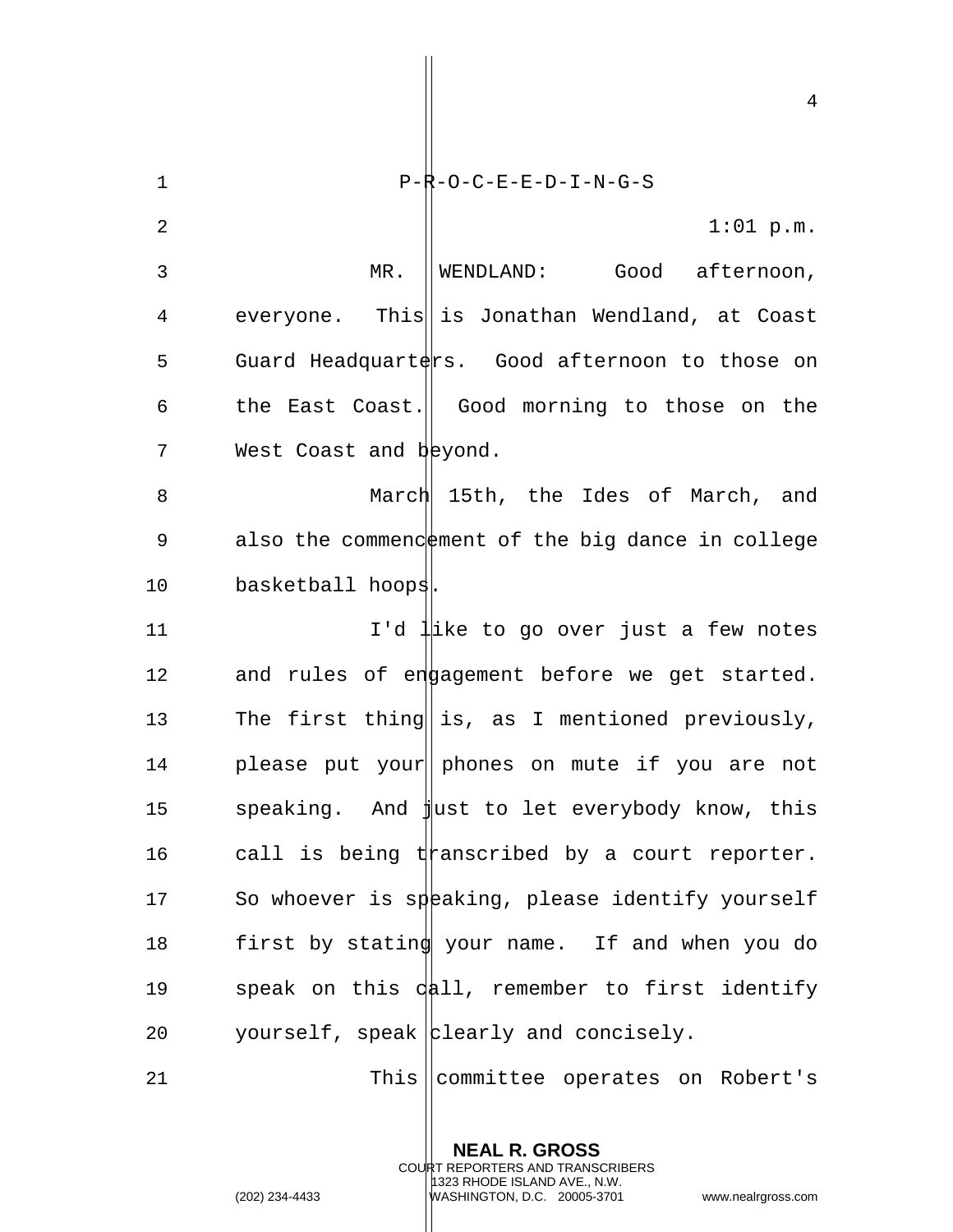1 Rules, so please direct your comments through the 2 chair. For example, Mr. Chairman, I'm Mr. 3 Wendland and I'd like to make a motion. And the 4 chairman will recognize you.-- If you're  $5$  seconding the mottion, the chair will recognize 6 you. For example, my name is Mr. Wendland; I 7 second the motion, and so on and so forth.  $8$  The public that is calling in, please 9 hold your comments until the public comment 10 period. You will be provided up to three minutes

11 for your comments.

12 For the record, there were no comments 13 listed in the docket, which can be found at 14 www.regulations. gov and by typing in the search 15 box USCG-2018-0140.

16 16 If you do not have our website, please 17 send us an email within the next five minutes, we 18 will send the new DCO website to you. You may 19 send us an email at CGCVC3@uscg.mil. That's 20 CGCVC3@uscg.mil.

21 The  $\sharp$ CO website is an updated site.

**NEAL R. GROSS** COURT REPORTERS AND TRANSCRIBERS 1323 RHODE ISLAND AVE., N.W.

(202) 234-4433 WASHINGTON, D.C. 20005-3701 www.nealrgross.com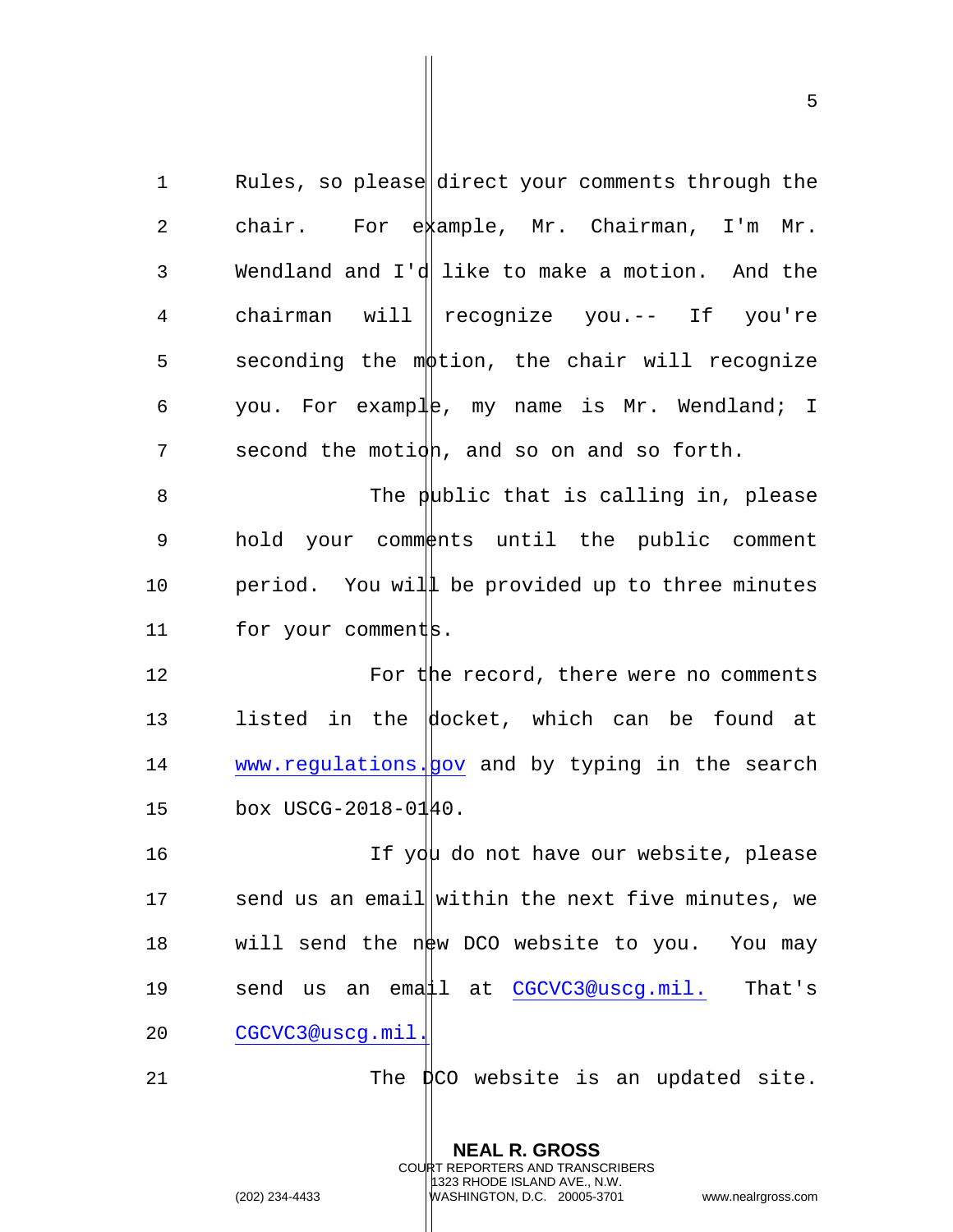1 It has migrated from fishsafe.info that is no 2 longer being maintained by the U.S. Coast Guard.  $3$  And  $\frac{1}{2}$  just to give you an idea of how 4 this call will w $\phi$ rk, we'll do roll call. The DFO 5 Captain Edwards, will call the meeting to order. 6 We'll have some comments by CVC-3 Mr. Myers. 7 We'll have some administrative discussion about 8 old business and new business. And then we'll 9 turn the call over to the chair for the task that 10 is in front of us today. 11 So without further ado, let's go

12 through the roll call. And I'll start out with 13 the active Commercial Fishing Safety Advisory 14 Committee Members. So I'll just call your name 15 one by one.

16 Jake Jacobsen.

17 MR. JACOBSEN: I am present.

18 MR. WENDLAND: All right, thank you. 19 Michael Kampnich.

20 MR. KAMPNICH: Present.

21 MR. WENDLAND: Ms. Conrad.

**NEAL R. GROSS** COURT REPORTERS AND TRANSCRIBERS 1323 RHODE ISLAND AVE., N.W. (202) 234-4433 WASHINGTON, D.C. 20005-3701 www.nealrgross.com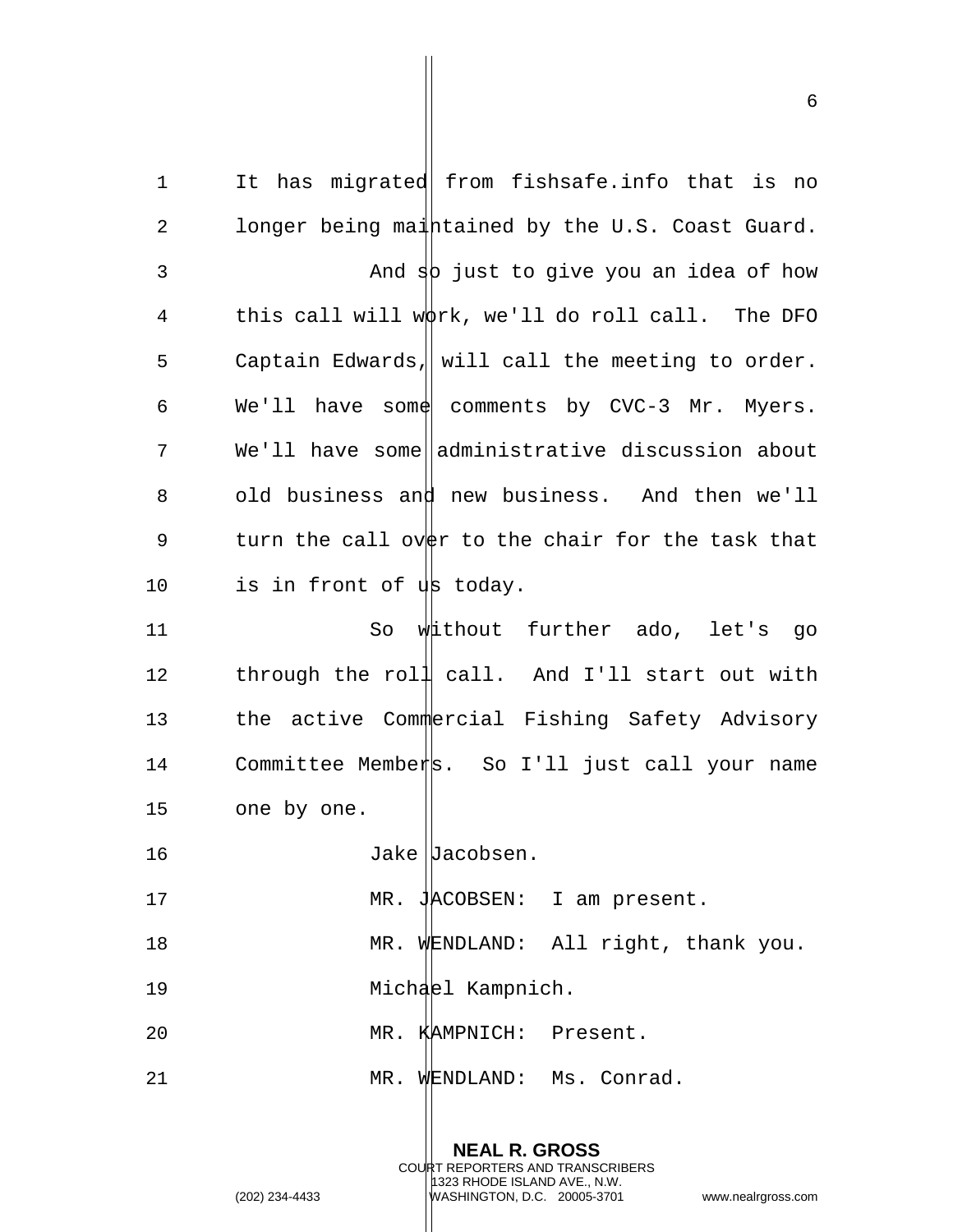**NEAL R. GROSS** COURT REPORTERS AND TRANSCRIBERS 1323 RHODE ISLAND AVE., N.W. 1 MS. CONRAD: Here. 2 MR. WENDLAND: Mr. Derie. 3 MR. DERIE: Here. 4 MR. WENDLAND: Mr. Londrie. Greg 5 Londrie. 6 (No audible response.) 7 MR. WENDLAND: Eric Rosvold, Mr. 8 Rosvold. 9 MR. RDSVOLD: I'm here. 10 MR. WENDLAND: Mr. Hewlett, Glen 11 Hewlett. Mr. Hewlett. 12 (No audible response.) 13 MR. WENDLAND: Mr. Dennehy. 14 MR. DENNEHY: Here. 15 MR. WENDLAND: Mr. Dameron. 16 MR. DAMERON: Here. 17 MR. WENDLAND: Mr. Hockema. Hal 18 Hockema. 19 (No audible response.) 20 MR. WENDLAND: Mr. Boehmer, Kristian 21 Boehmer.

(202) 234-4433 WASHINGTON, D.C. 20005-3701 www.nealrgross.com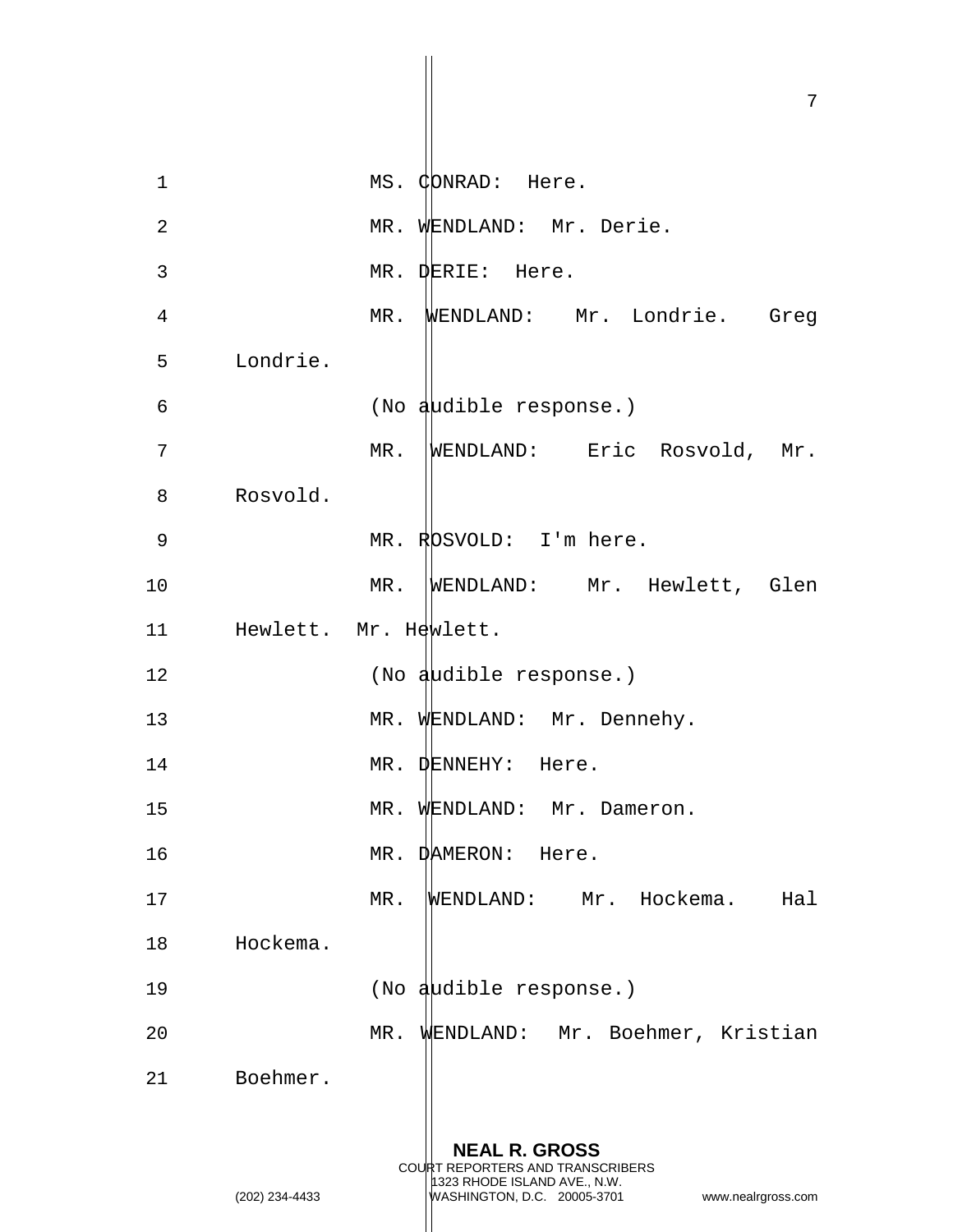1 MR. BOEHMER: I'm somewhere.

2 MR. WENDLAND: Okay. And with that, 3 I believe we do have a quorum. So, Captain, I'd  $4$  like to declare a quorum at this time so we can 5 continue through the meeting. And I will 6 continue with the further roll call. 7 Are there any past committee members 8 on the phone? || Past committee members. Past 9 committee members such as Mr. Dzugan or Allen 10 Davis, or any past committee members? 11 (No audible response.) 12 MR. WENDLAND: Mr. Woodley. 13 MR. WOODLEY: Yes, Chris Woodley's 14 here. 15 MR. WENDLAND: Okay, anybody else? 16 (No audible response.) 17 MR. WENDLAND: Okay. All right, 18 we're going to go around U.S. Coast Guard 19 Headquarters.  $\mathbb{I}$  m here, And to my left? 20 CAPT. CAPT. EDWARDS: Captain Edwards. 21 MS. ILBBY: Melanie Libby.

> **NEAL R. GROSS** COURT REPORTERS AND TRANSCRIBERS

1323 RHODE ISLAND AVE., N.W.

(202) 234-4433 WASHINGTON, D.C. 20005-3701 www.nealrgross.com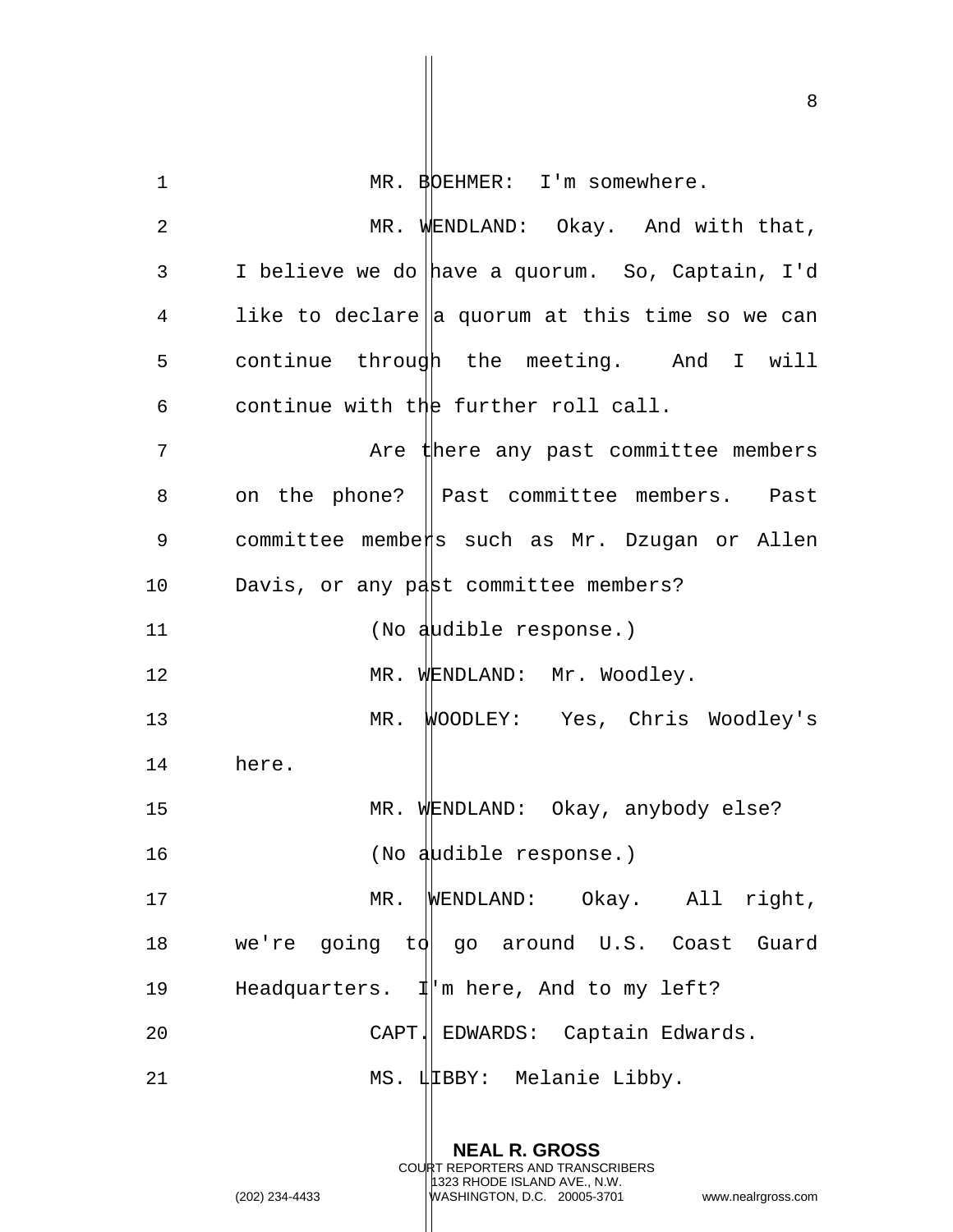| $\mathbf 1$    | MR. MYERS: Joseph Myers.            |
|----------------|-------------------------------------|
| $\overline{a}$ | MR. BELLIVEAU: Dave Belliveau.      |
| 3              | WENDLAND: Anybody from LANT<br>MR.  |
| $\overline{4}$ | Area? Anybody dalling in from LANT? |
| 5              | (No audible response.)              |
| 6              | MR. WENDLAND: How about D1? Anybody |
| 7              | from D1?                            |
| 8              | (No audible response.)              |
| 9              | MR. WENDLAND: D5?                   |
| 10             | (No audible response.)              |
| 11             | MR. WENDLAND: D7?                   |
| 12             | (No audible response.)              |
| 13             | MR. WENDLAND: D8?                   |
| 14             | MR. PERKINS: Bob Perkins.           |
| 15             | MR. WENDLAND: D9?                   |
| 16             | (No audible response.)              |
| 17             | MR. WENDLAND: D11?                  |
| 18             | (No audible response.)              |
| 19             | MR. WENDLAND: D13?                  |
| 20             | MR. HARDIN: Dan Hardin here.        |
| 21             | MR. WENDLAND: Dan.                  |

**NEAL R. GROSS** COURT REPORTERS AND TRANSCRIBERS

1323 RHODE ISLAND AVE., N.W.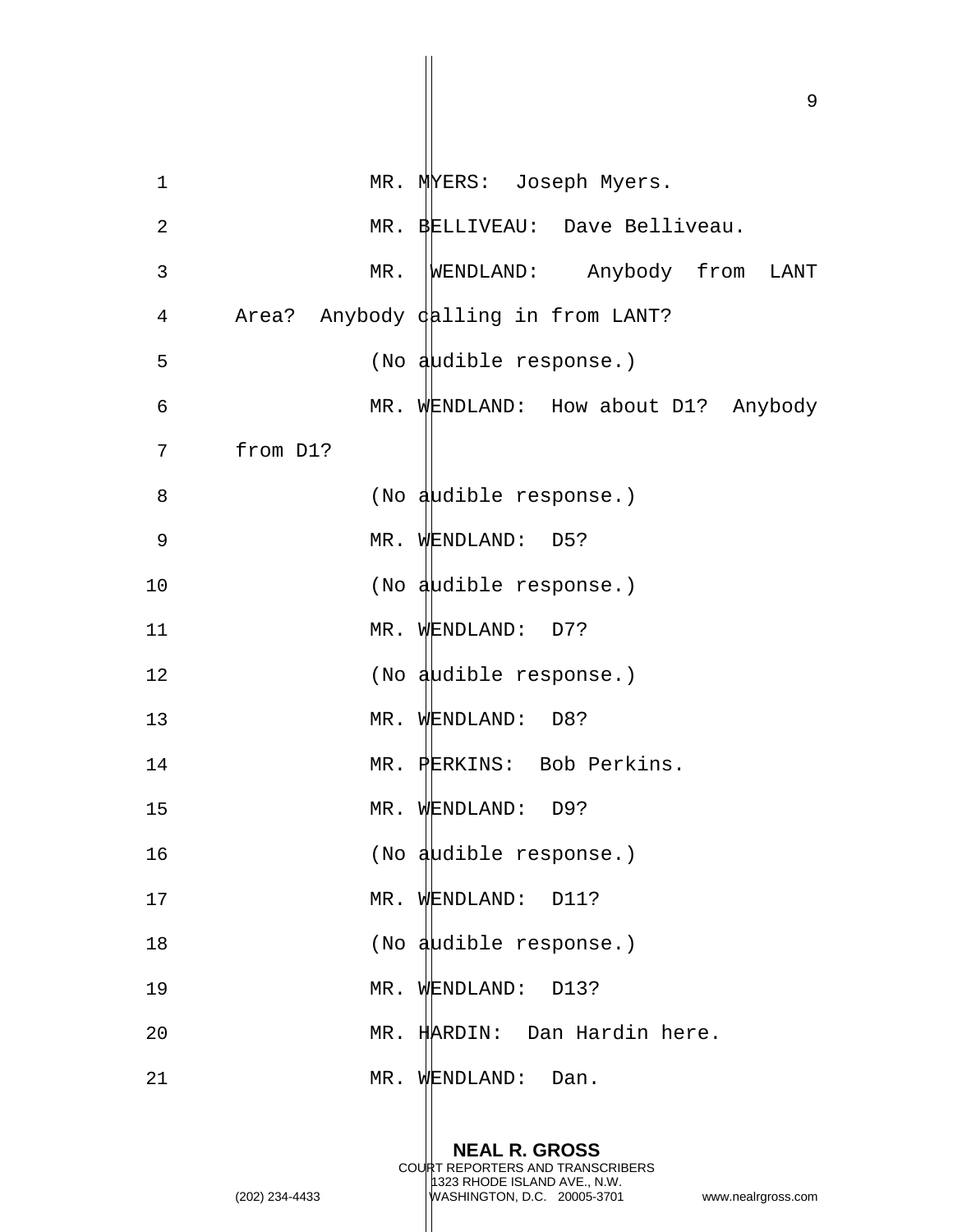10 **NEAL R. GROSS** 1 D14? 2 (No audible response.) 3 MR. WENDLAND: D17? 4 MR. WILWERT: Yes, Scott Wilwert's 5 here. 6 MR. WENDLAND: Scott. 7 Anybody from PAC, PAC Area? 8 (No audible response.) 9 MR. WENDLAND: How about Yorktown? 10 Anybody calling  $\left| \text{in from Yorktown:} \right\rangle$ 11 (No audible response.) 12 MR. WENDLAND: How about DHS, 13 Department of Homeland Security, any 14 representatives? 15 MS. ROBERTSON: Good afternoon. Yes, 16 Taisha Robertson from DHS Headquarters, Committee 17 Management Offide. 18 MR. WENDLAND: Hi, Taisha. Thank you 19 for joining. 20 Any other agencies, NOAA or NIOSH, or 21 anybody?

COURT REPORTERS AND TRANSCRIBERS 1323 RHODE ISLAND AVE., N.W.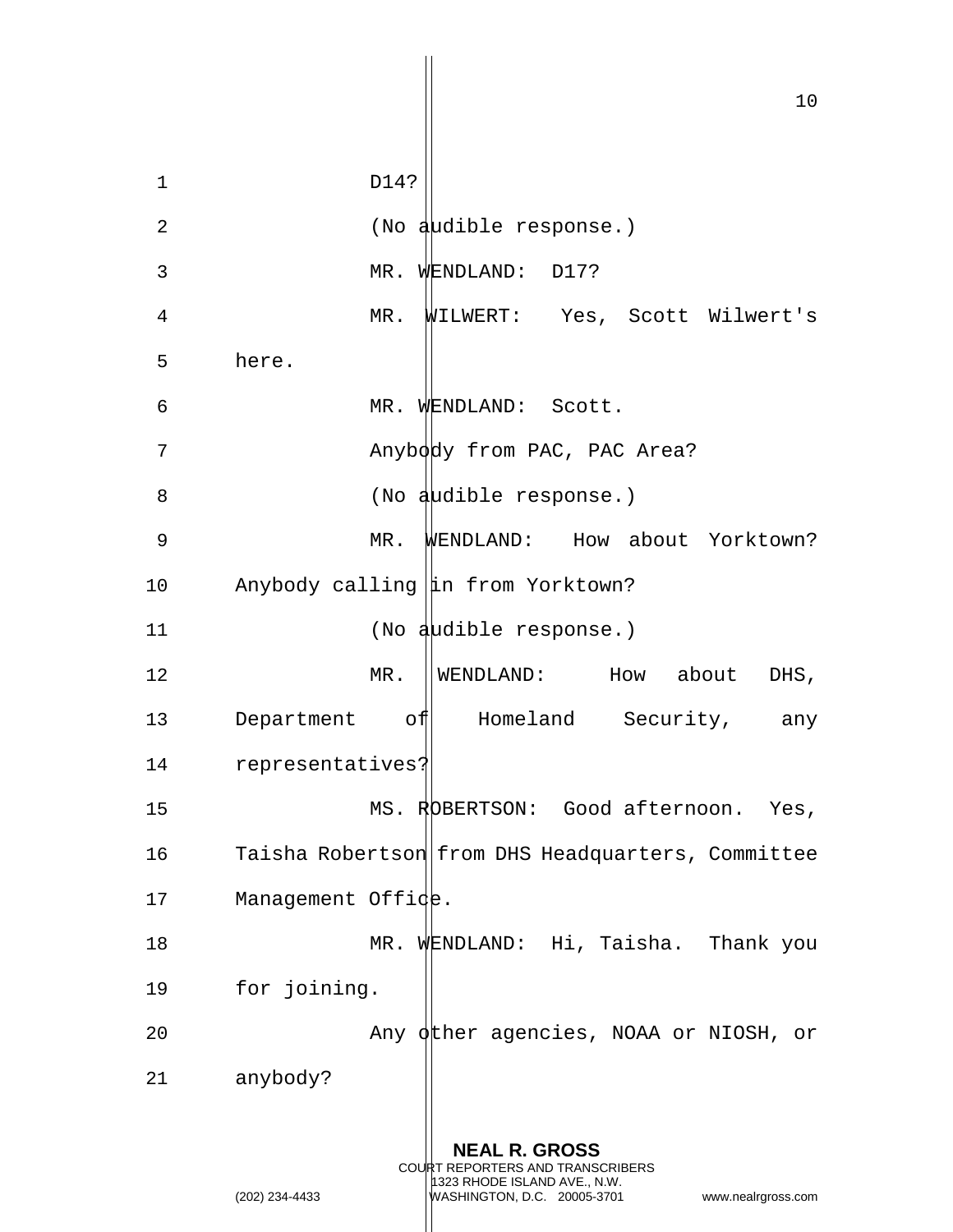| $\mathbf 1$ | (No audible response.)                                  |
|-------------|---------------------------------------------------------|
| $\sqrt{2}$  | MR. WENDLAND: How about anybody from                    |
| 3           | the public?<br>Anybody that hasn't had an               |
| 4           | opportunity from the public to join us in roll?         |
| 5           | (No audible response.)                                  |
| 6           | MR. WENDLAND: Okay, all right, that                     |
| 7           | is the extent off the roll call and we will opt         |
| 8           | for another roll call near the conclusion of this       |
| 9           | call in case some people join in on the call late.      |
| 10          | Captain, at this time, I'd like to                      |
| 11          | turn the meeting over to you.                           |
| 12          | CAPT! EDWARDS: Okay, great. Hi,                         |
| 13          | everyone. Again, this is Captain Matt Edwards,          |
| 14          | I'm Chief of the Office of Commercial Vessel            |
| 15          | Compliance and the Designated Federal Officer for       |
| 16          | this advisory committee.                                |
| 17          | So I just want to first thank you for                   |
| 18          | your time. I know a lot of you have a lot of            |
| 19          | activities going on and I really appreciate you         |
| 20          | taking time out $\phi$ f your day to address the pretty |
| 21          | aggressive schedule that we have going on here.         |

**NEAL R. GROSS** COURT REPORTERS AND TRANSCRIBERS 1323 RHODE ISLAND AVE., N.W.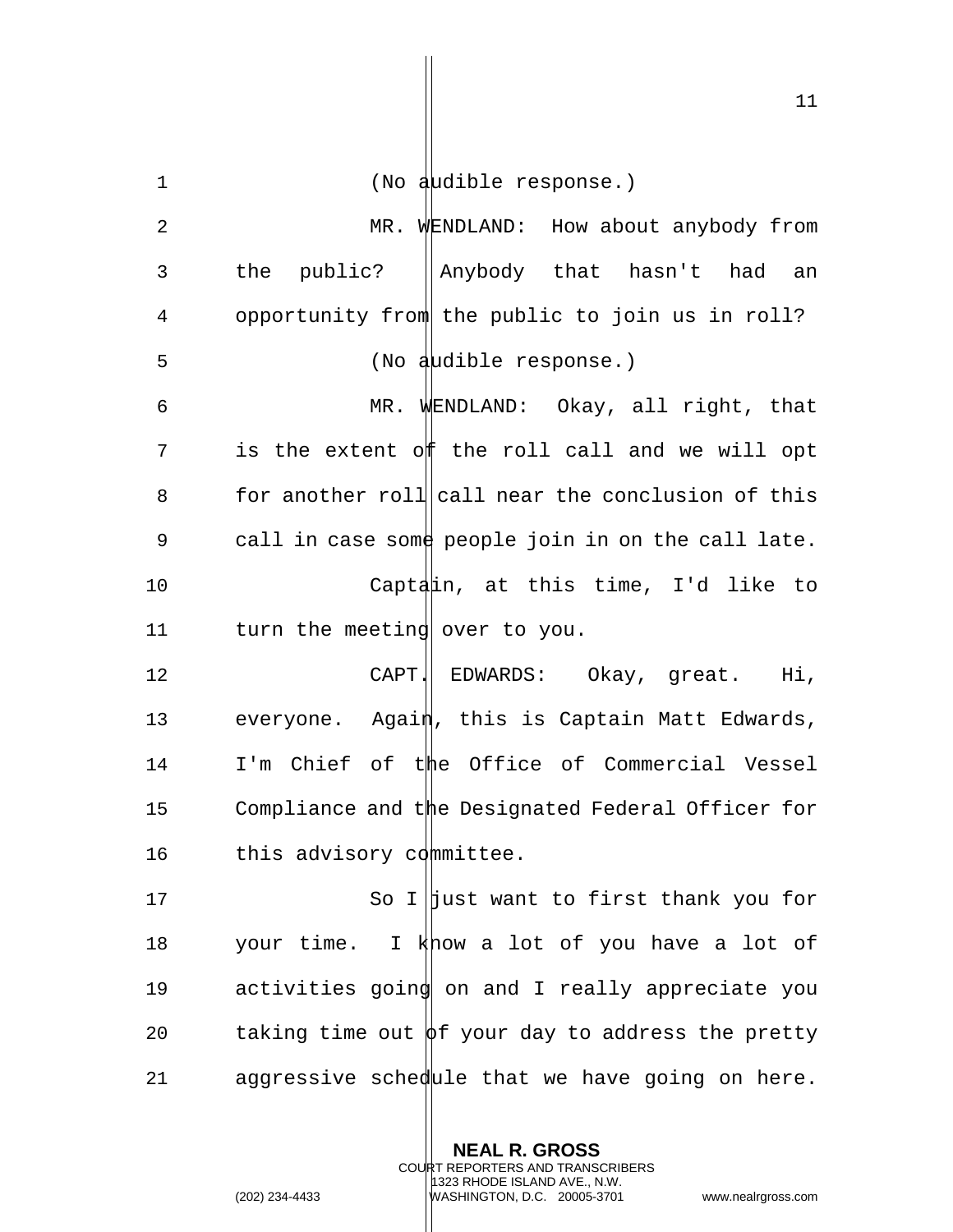1 So, I'll keep it brief.

2 1 I do realize that this is a phone 3 conference and we would prefer to meet in person. 4 And we weren't able to make it happen for this 5 meeting but we  $1\frac{1}{10}$  forward to the fall to meeting 6 everybody in person at that time.

7 The Mou Definity heard that Mr. Jack 8 Kemerer had retired and we are fortunate enough 9 to have Mr. Myers come in and take his place. 10 And he brings  $\frac{1}{4}$ h a wealth of information. So 11 we've been excited to have him onboard.

12 **I'd flust like to thank him and the** 13 rest of his staff for getting this call together 14 and leading us through the way. I appreciate 15 that.

16 And then, again, I really want to 17 recognize all the people that have been active in 18 working on some  $\beta$ f these regulatory reform items. 19 There's been a  $|$ lot of good email content being 20 exchanged back  $\sharp$ nd forth. I realize that it's 21 difficult to do by email and it's difficult to do

> **NEAL R. GROSS** COURT REPORTERS AND TRANSCRIBERS 1323 RHODE ISLAND AVE., N.W. (202) 234-4433 WASHINGTON, D.C. 20005-3701 www.nealrgross.com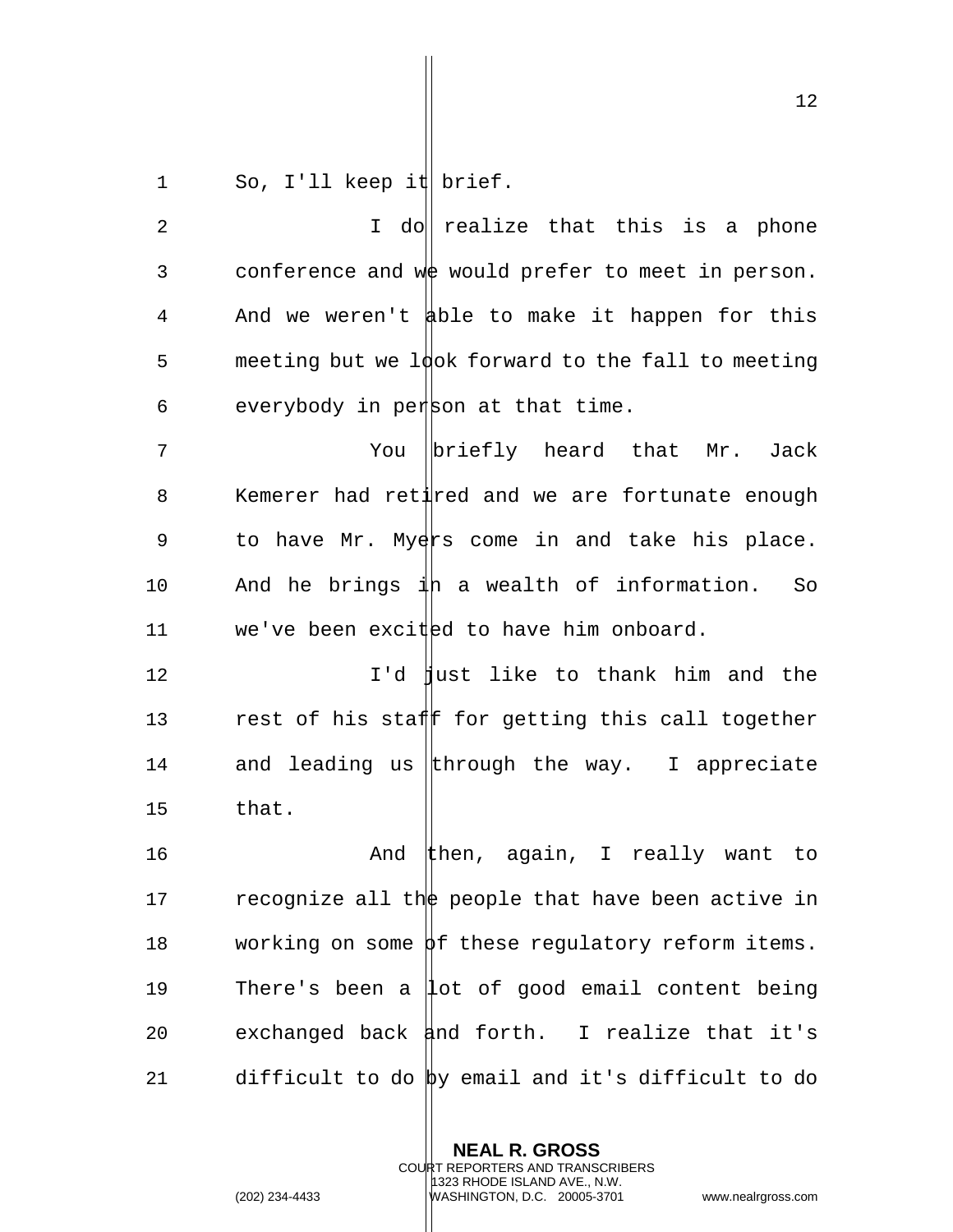1 by a phone call but I really appreciate the extra 2 effort that you  $\vert$  can bring in on that.

3 So  $f\phi$ r that, like I said, I know we 4 have a pretty aggressive schedule so I'll turn it 5 over to Mr. Myers.

6 MR. MYERS: Thank you, Captain.

7 Hi, everyone. My name is Joseph Myers 8 and I am the Chulef of the Fishing Vessel Safety 9 Division here at Coast Guard Headquarters, Office 10 of Commercial Compliance and I am an Alternate 11 Designated Federal Official for the committee.

12 The efforts of the subcommittee that 13 shaped the recommendations that are going to be 14 **presented to the committee today are very much** 15 appreciated. And the Coast Guard, we just want 16 to let you know that we do value your talents and 17 efforts and all that took place in shaping the 18 response that you're going to offer up today. 19 And I do look forward to today's dialogue.

20 1 I did want to put a plug in for the 21 detailed work that Ms. Conrad and Mr. Dzugan's

> **NEAL R. GROSS** COURT REPORTERS AND TRANSCRIBERS 1323 RHODE ISLAND AVE., N.W.

(202) 234-4433 WASHINGTON, D.C. 20005-3701 www.nealrgross.com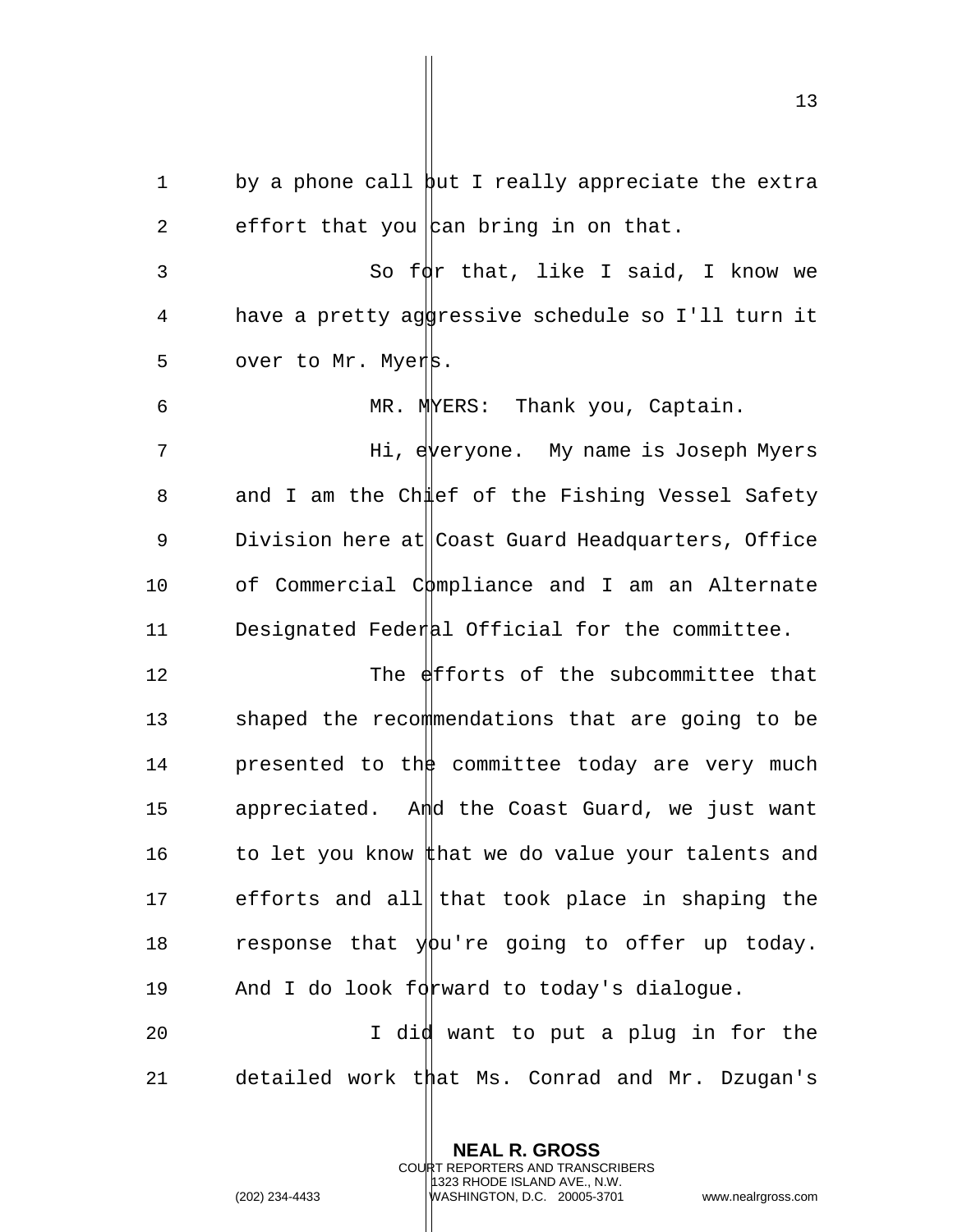1 been doing on the crafting of the Survival Drill, 2 Fire, and D.C. Thaining curriculum outline. It's 3 clear that a  $10k$  of energy has gone into this 4 bill and I just want to let everyone that it's in  $5$  our office here at Coast Guard Headquarters. 6 We're starting  $\sharp$  do a review of the content and  $7$  I've started a dialoque with Ms. Conrad with 8 regard to this. And after our review, we'll hand 9 it back to Ms. C $\phi$ nrad with hopes that the package 10 can be submitted to NMC, the National Maritime 11 Center, for their review and hopeful approval of 12 the content. 13 So again, kudos for that package 14 because a lot has gone into it to date. 15 With that said, if we could, I'd like 16 to recommend that we go right into swearing in of 17 the new members and reappointments. So if we 18 could, and I just want to make sure that these 19 folks are here. And if you're here, for new 20 appointees Mr. Glenn Hewlett, are you here today, 21 sir?

> **NEAL R. GROSS** COURT REPORTERS AND TRANSCRIBERS 1323 RHODE ISLAND AVE., N.W.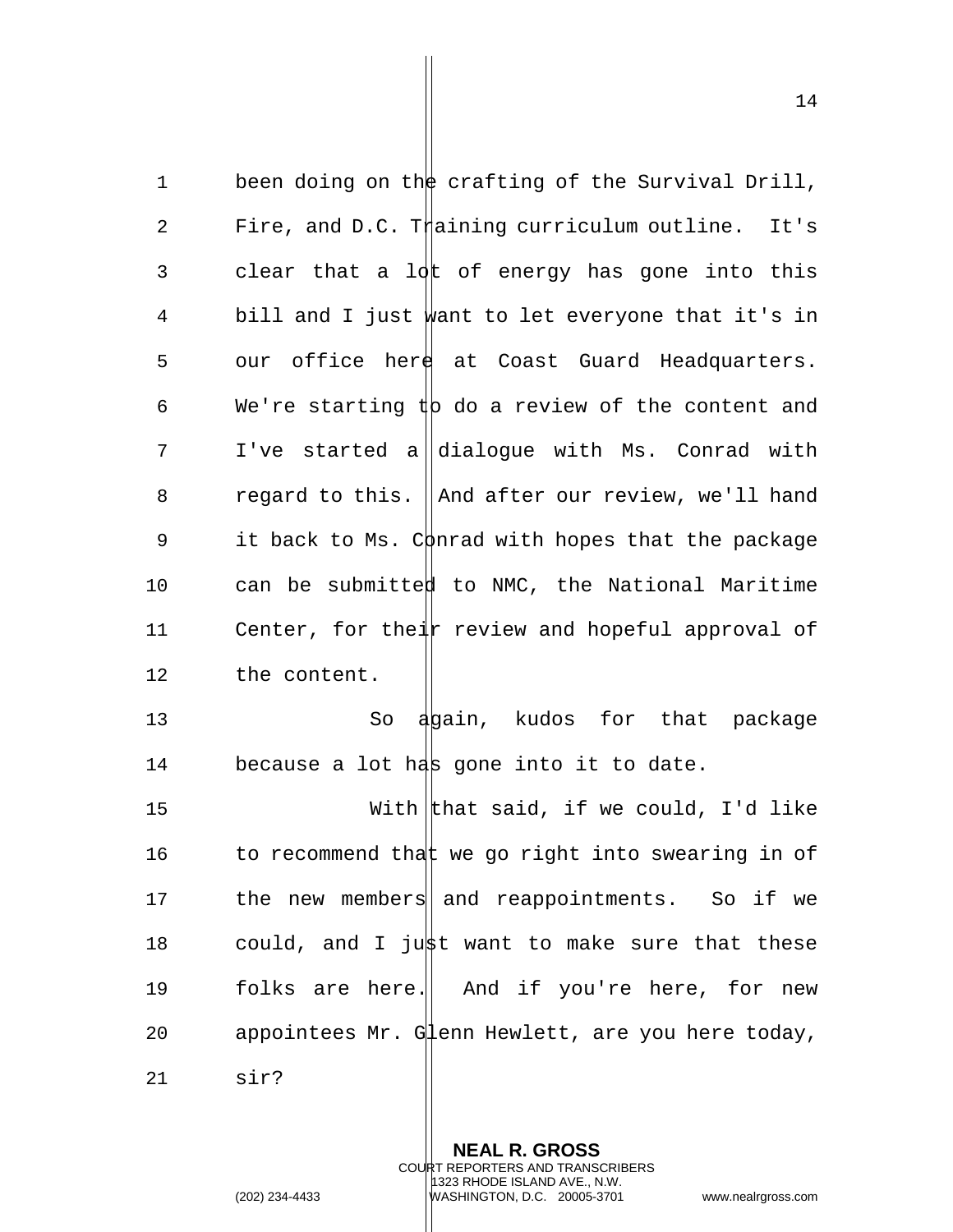1 (No audible response.) 2 MR. MYERS: Okay, you're not here. 3 Okay, I just want the delight verify. 4 Mr. Edward Dennehy. 5 MR. DENNEHY: Here. 6 MR. MERS: Okay. For re-appointees, 7 Mr. Thomas Dameron. 8 MR. DAMERON: I'm present. 9 MR. MYERS: Okay. Mr. Hal Hockema, 10 are you here today, sir? 11 (No audible response.) 12 MR. MYERS: Okay, not here -- not 13 present. And Mr. Kristian Boehmer. 14 MR. BOEHMER: I'm here. 15 MR. MINERS: Okay, good. 16 So, stirs, if I can, at this point, I'm 17 going to read  $#$ he oath of membership for this 18 committee. And at this time, please stand, raise 19 your right hand and repeat after me. 20  $I$ , state your name, do solemnly swear 21  $\qquad$  that I will faithfully execute the duties of a

> **NEAL R. GROSS** COURT REPORTERS AND TRANSCRIBERS 1323 RHODE ISLAND AVE., N.W.

(202) 234-4433 WASHINGTON, D.C. 20005-3701 www.nealrgross.com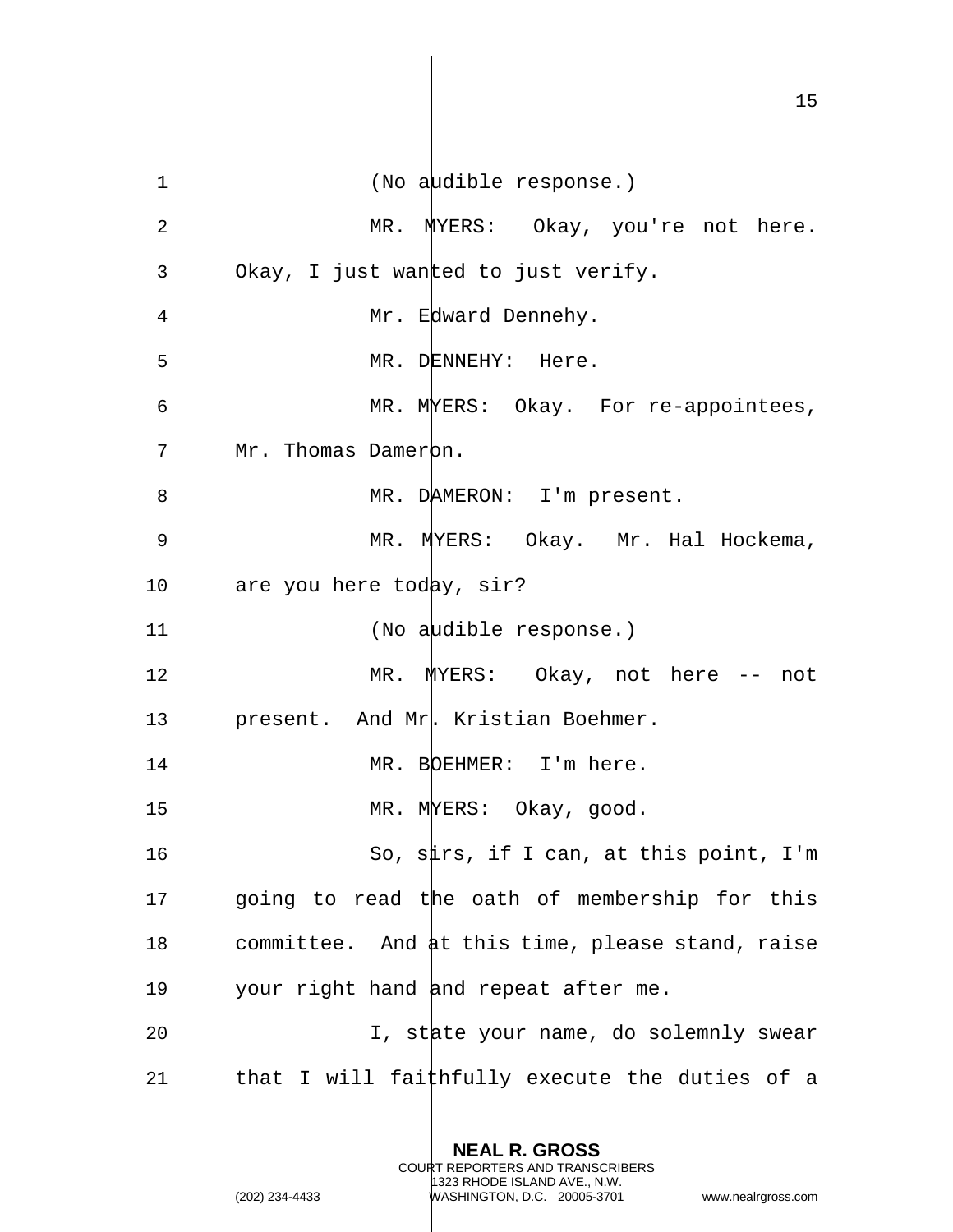1 member of the Commercial Fishing Safety Advisory 2 Committee and will, to the best of my ability, 3 fulfill and carty out the policies and purposes 4 of the Federal Advisory Committee Act. 5 I take this obligation freely and 6 without mental reservation or purpose of evasion, 7 so help me God. 8 And thank you and welcome or welcome 9 back to the committee. I appreciate that. 10 And at this time, I think it's 11 appropriate for us to nominate the committee 12 chair and vice chair because right now those 13 positions are vacant.

14 Do we have a nomination for the 15 Commercial Fishing Vessel Safety Advisory 16 Committee chair? Is there a nomination?

17 MR. DAMERON: This is Tom Dameron. I 18 would like to  $\text{momentum}$  bake Jacobsen for the 19 committee chair.

20 MR. MYERS: Very well. Can we have a 21 second to this  $n$  bmination?

> **NEAL R. GROSS** COURT REPORTERS AND TRANSCRIBERS 1323 RHODE ISLAND AVE., N.W. (202) 234-4433 WASHINGTON, D.C. 20005-3701 www.nealrgross.com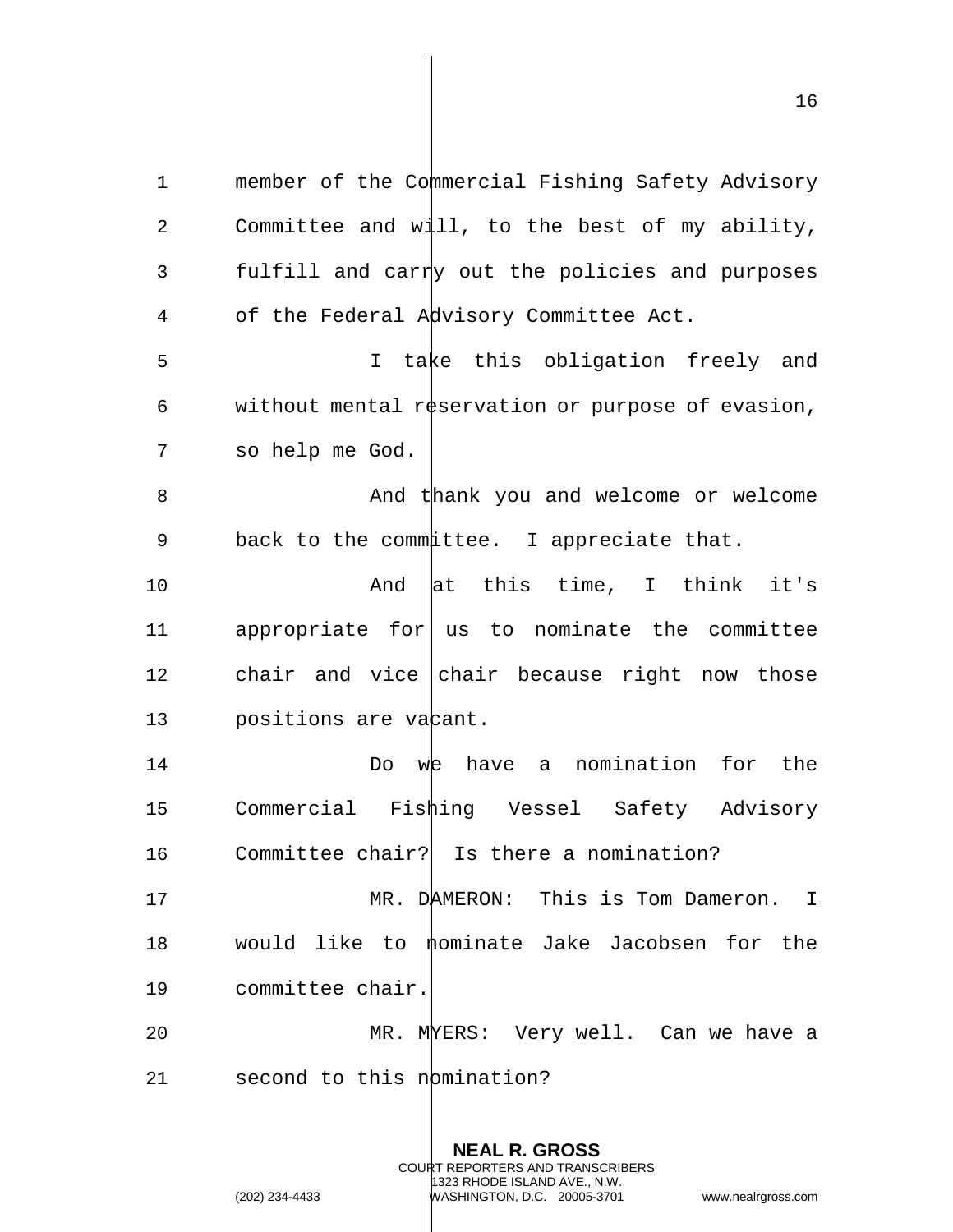17 1 MS. CONRAD: Karen Conrad and I 2 second. 3 MR. MYERS: Are there any other 4 nominations? 5 Very |well. Let's put this to a vote. 6 Are there any opposed committee members  $-$  let me 7 rephrase that. 8 Are there any committee members 9 opposed to Mr. Jacobsen as committee chair? 10 (No audible response.) 11 MR. MYERS: Hearing none, Mr. Jake 12 Jacobsen is the durrent Commercial Fishing Vessel 13 Safety Advisory Committee chair. 14 Congratulations on your position. 15 MR. JACOBSEN: Thank you very much. 16 I really appreciate all your support. And 17 Jerry's done a  $\vert$ great job over the -- probably 18 over a decade he's been committee chair. And I 19 only hope to cantry on the momentum that he has 20 established. So, I appreciate it. 21 MR. MUERS: Yes, sir. Thank you, Mr.

> **NEAL R. GROSS** COURT REPORTERS AND TRANSCRIBERS 1323 RHODE ISLAND AVE., N.W.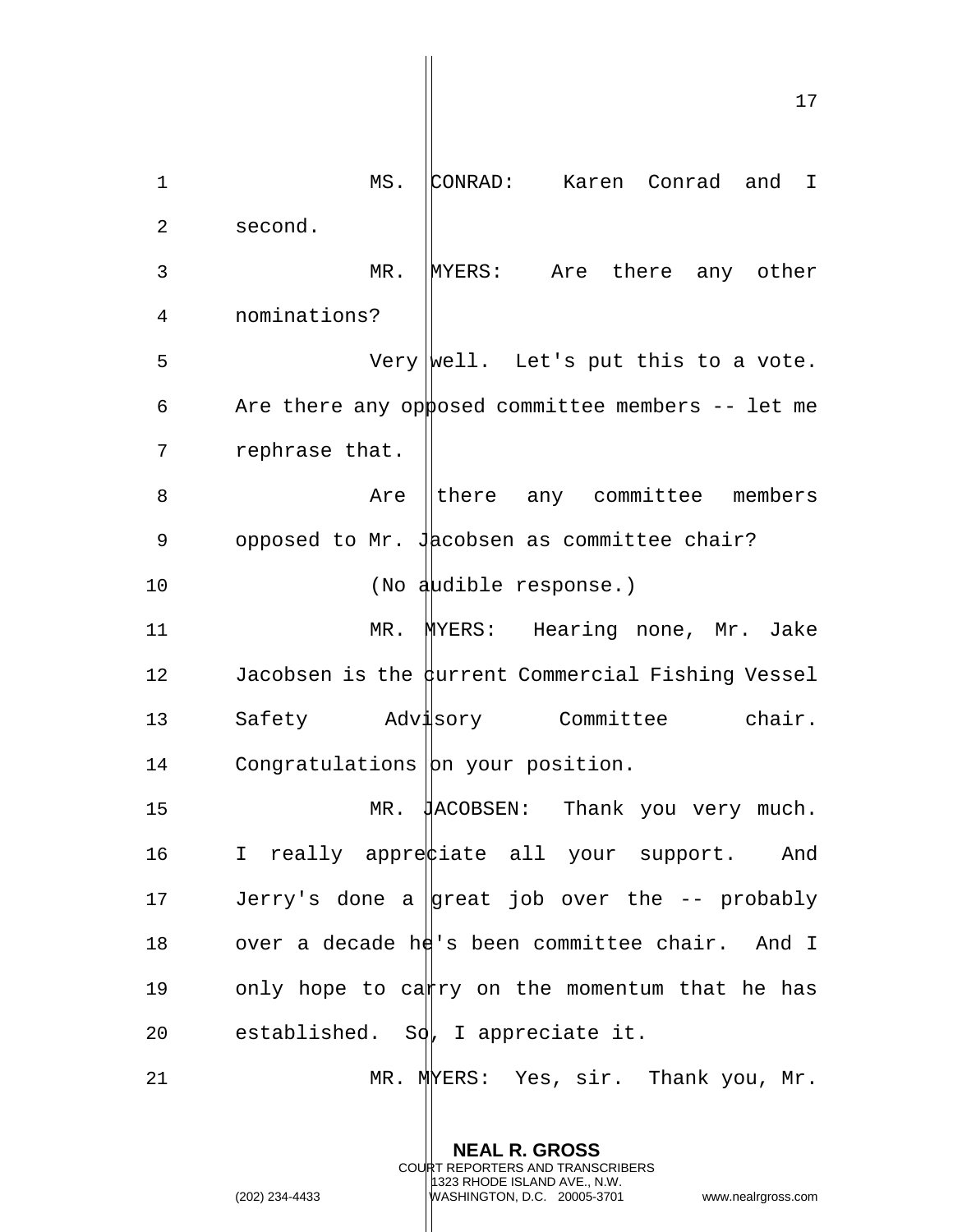1 Chairman, for  $y\ddot{q}$ ur comments on that.

**NEAL R. GROSS** COURT REPORTERS AND TRANSCRIBERS 1323 RHODE ISLAND AVE., N.W. 2 And now at this time, we'll take 3 nominations for vice chair. Do we have any 4 **nominations for Commercial Fishing Vessel Safety** 5 Advisory Committee vice chair? 6 MR. DAMERON: This is Thomas Dameron.  $7 \qquad$  I would like t $\phi$  nominate Karen Conrad for the  $8$  vice chair posit ion. 9 MR. MYERS: Can we have a second on 10 this nomination? 11 MR. DERIE: This is Joe Derie. I 12 second. 13 MR. MERS: Thank you. Are there any 14 other nominations for vice chair? 15 (No audible response.) 16 MR. MYERS: Very well. Let's put 17 this to a vote. 18 **18** Are lthere any committee members 19 opposed to Ms. |Karen Conrad as committee vice 20 chair? 21 (No audible response.)

(202) 234-4433 WASHINGTON, D.C. 20005-3701 www.nealrgross.com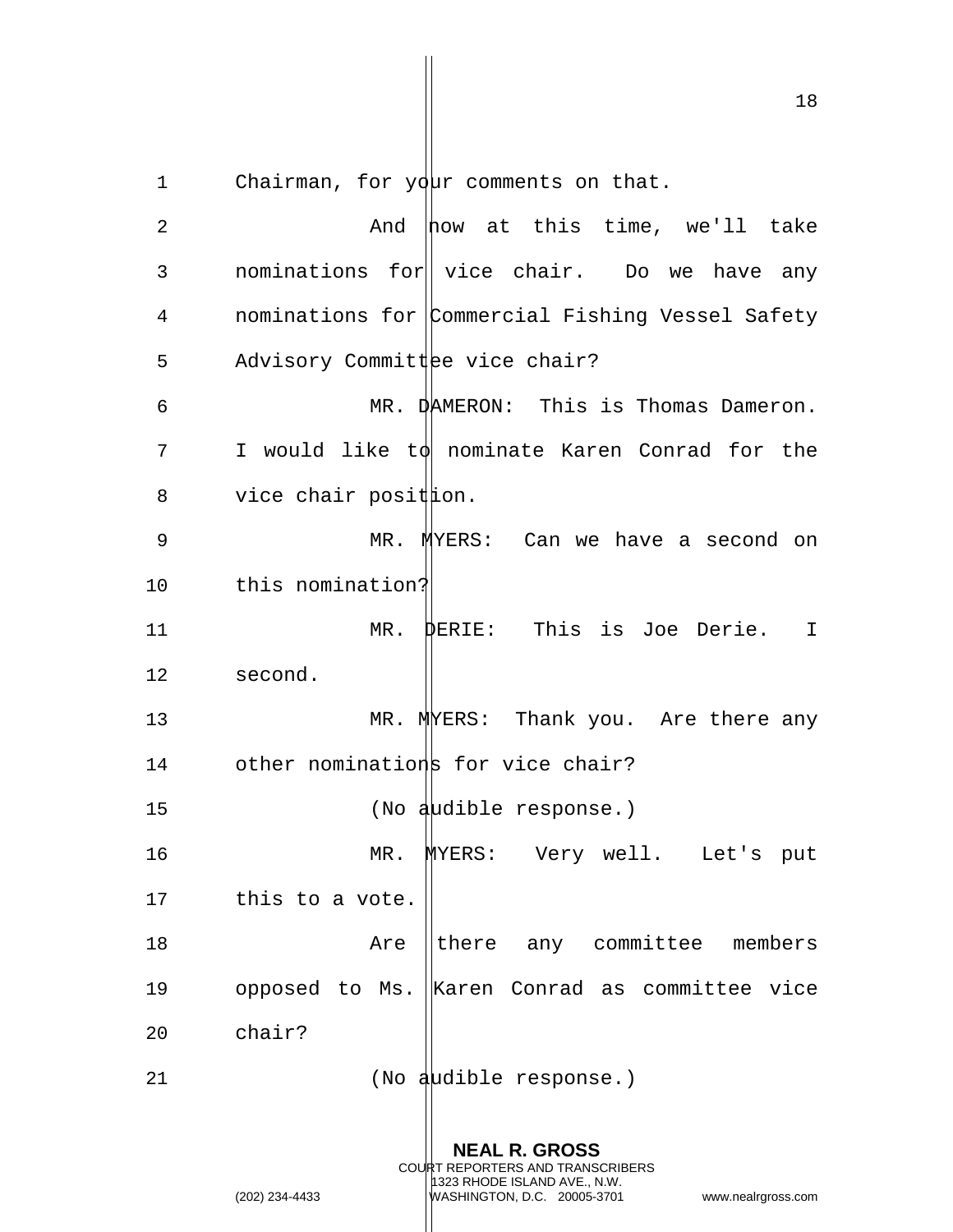19

1 MR. MYERS: Hearing none, Ms. Karen 2 Conrad is declared Commercial Fishing Vessel 3 Safety Advisory Committee vice chair. 4 Congratulations on your position. 5 MS. CONRAD: Thank you very much. 6 MR. MYERS: Okay, congrats all with 7 these new positions. And with that said, I would 8 like to read a statement that is required to be 9 read during all||FACA meetings. And this is in 10 relationship to the special government employees, 11 the SGEs. As stated in the agenda, during this 12 committee, we will be accepting recommendations 13 on regulatory reform of Coast Guard regulations 14 and policies as directed under Executive Order 15 13771 and 13783. None of these issues is a 16 **particular matter for the purpose or purposes of** 17 the Criminal Conelict of Interest Statute. 18 **Issues of requlatory reform that will** 19 be gone over: portable fire extinguishers, 20 equipment subpension and maintenance 21 documentation, 100 gross ton measurements, life

> **NEAL R. GROSS** COURT REPORTERS AND TRANSCRIBERS 1323 RHODE ISLAND AVE., N.W. (202) 234-4433 WASHINGTON, D.C. 20005-3701 www.nealrgross.com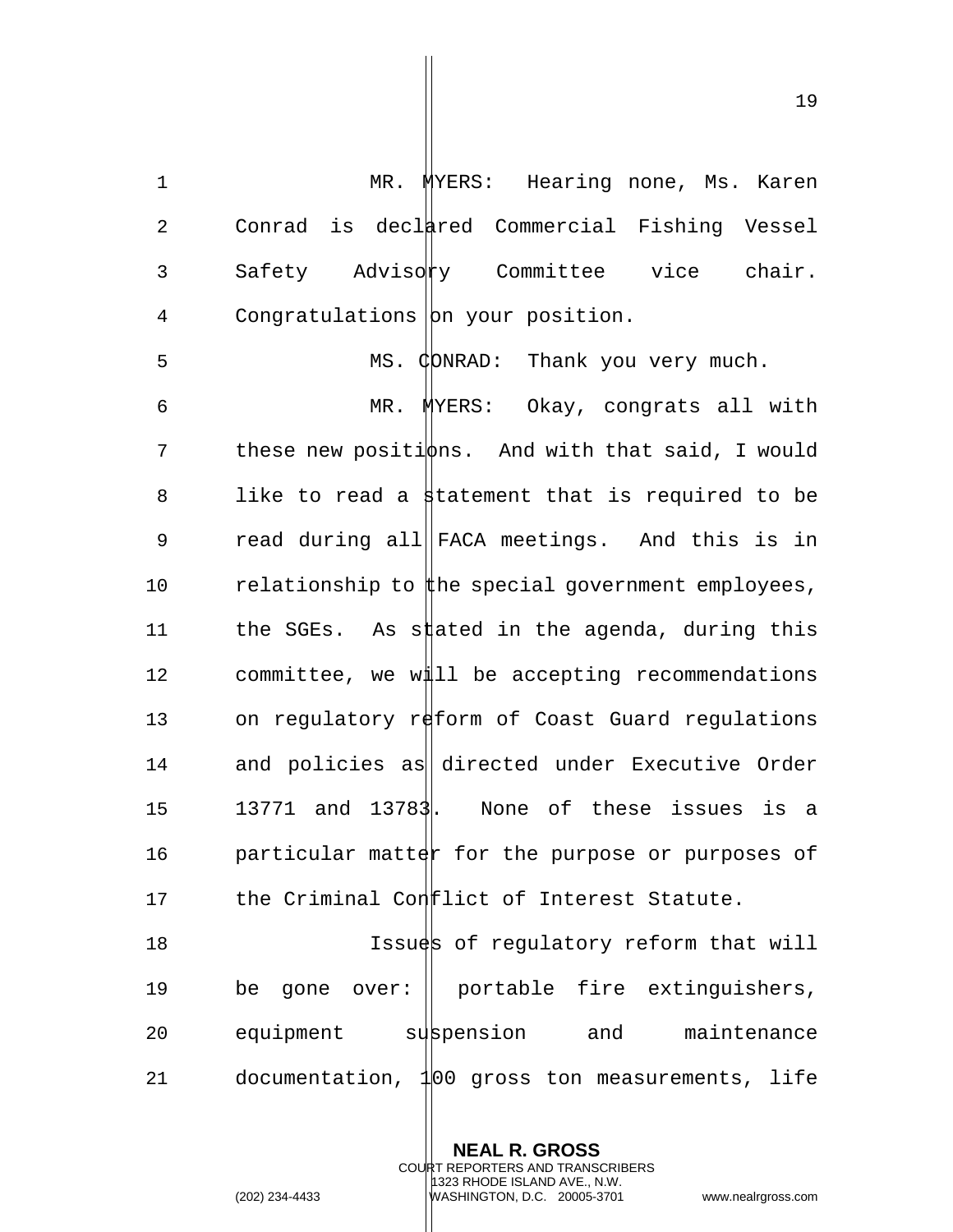1 raft servicing, life raft data, dockside safety 2 decal, commercial fishing vessel document adverse 3 state parity, CGMIX, drill frequency, commercial 4 fishing vessel stability, and tonnage thresholds. 5 Also with regards to lobby 6 declaration, I would like to thank Ms. Conrad and 7 Mr. Hal Hockema for providing the signed 8 declaration regarding lobbyist status -- the 9 lobbyist status  $|$ form. 10 And at this point, this is all I have, 11 Mr. Chair and Mr. Wendland. 12 MR. WENDLAND: Very good. Mr. Chair, 13 if it's okay with you, I'd like you to start with 14 administrative business and some tasking and 15 start right intd the old business. 16 So I think, at this time, it would be 17 appropriate to  $\psi$ ut the summary minutes on the 18 table for a vote of accepting those minutes from 19 the committee. So, if you would like to take 20 that over and see if there's any comments on the 21 minutes that have been provided and we could make

> **NEAL R. GROSS** COURT REPORTERS AND TRANSCRIBERS 1323 RHODE ISLAND AVE., N.W.

(202) 234-4433 WASHINGTON, D.C. 20005-3701 www.nealrgross.com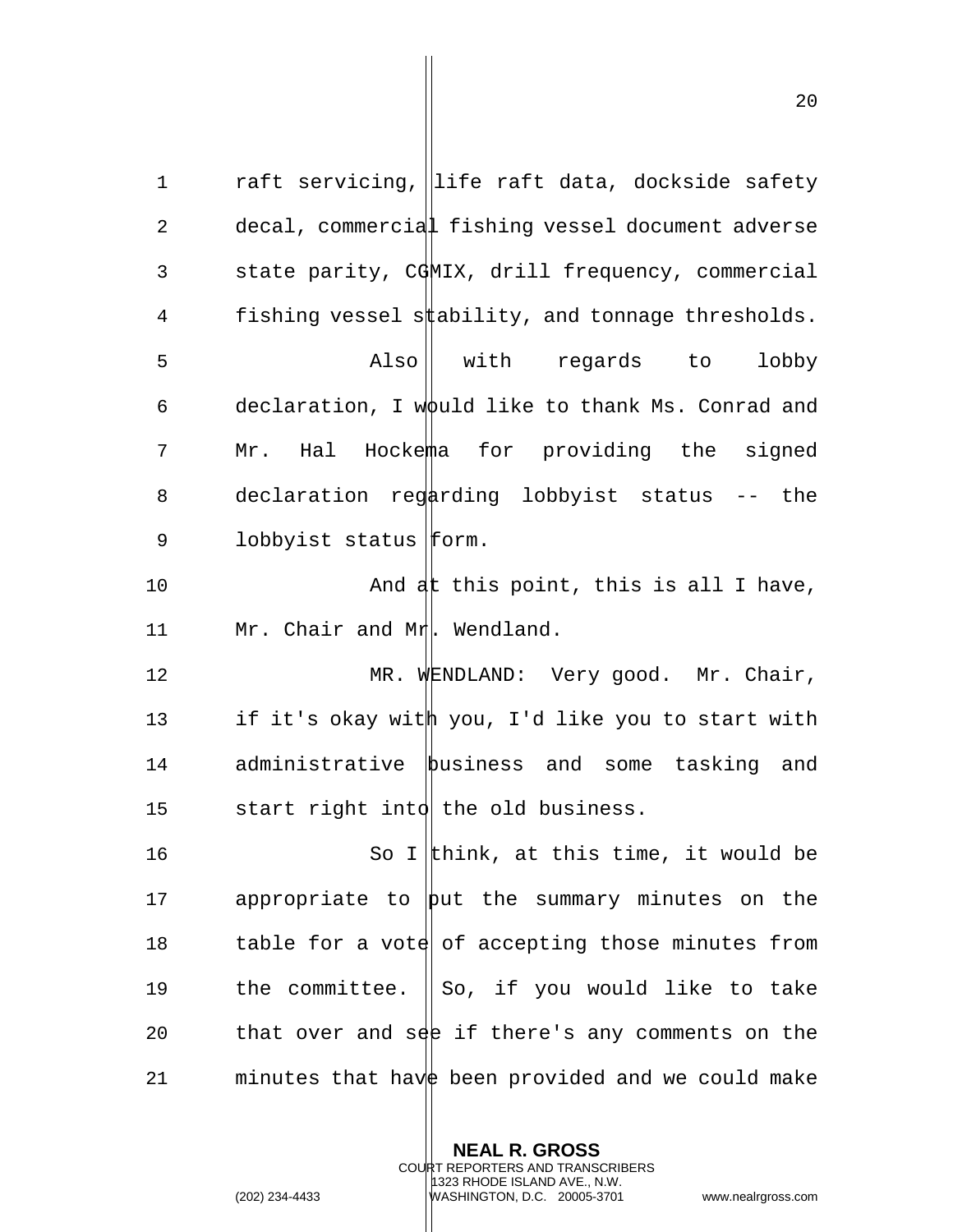1 note of those, and we could get those accepted 2 and posted. 3 So, Mr. Chairman. 4 MR. JACOBSEN: Thank you, Mr. 5 Wendland.  $6$  The Summary notes of the 37th 7 Commercial Fishing Vessel Safety Advisory 8 Committee Special Teleconference was distributed 9 in February. Hopefully, you've had a chance to 10 look it over. 11 **And are there any comments, or** 12 questions, or changes that anyone recognizes need 13 to be made to those minutes? 14 (No audible response.) 15 MR. MacOBSEN: If nothing, I need a 16 motion to accept the minutes as provided. 17 MS. CDNRAD: Karen Conrad --18 MR. DAMERON: This is Tom Dameron -- 19 go ahead, Karen. 20 MS. CONRAD: Okay. Karen Conrad, I 21 move to accept the minutes as they are.

> **NEAL R. GROSS** COURT REPORTERS AND TRANSCRIBERS 1323 RHODE ISLAND AVE., N.W.

(202) 234-4433 WASHINGTON, D.C. 20005-3701 www.nealrgross.com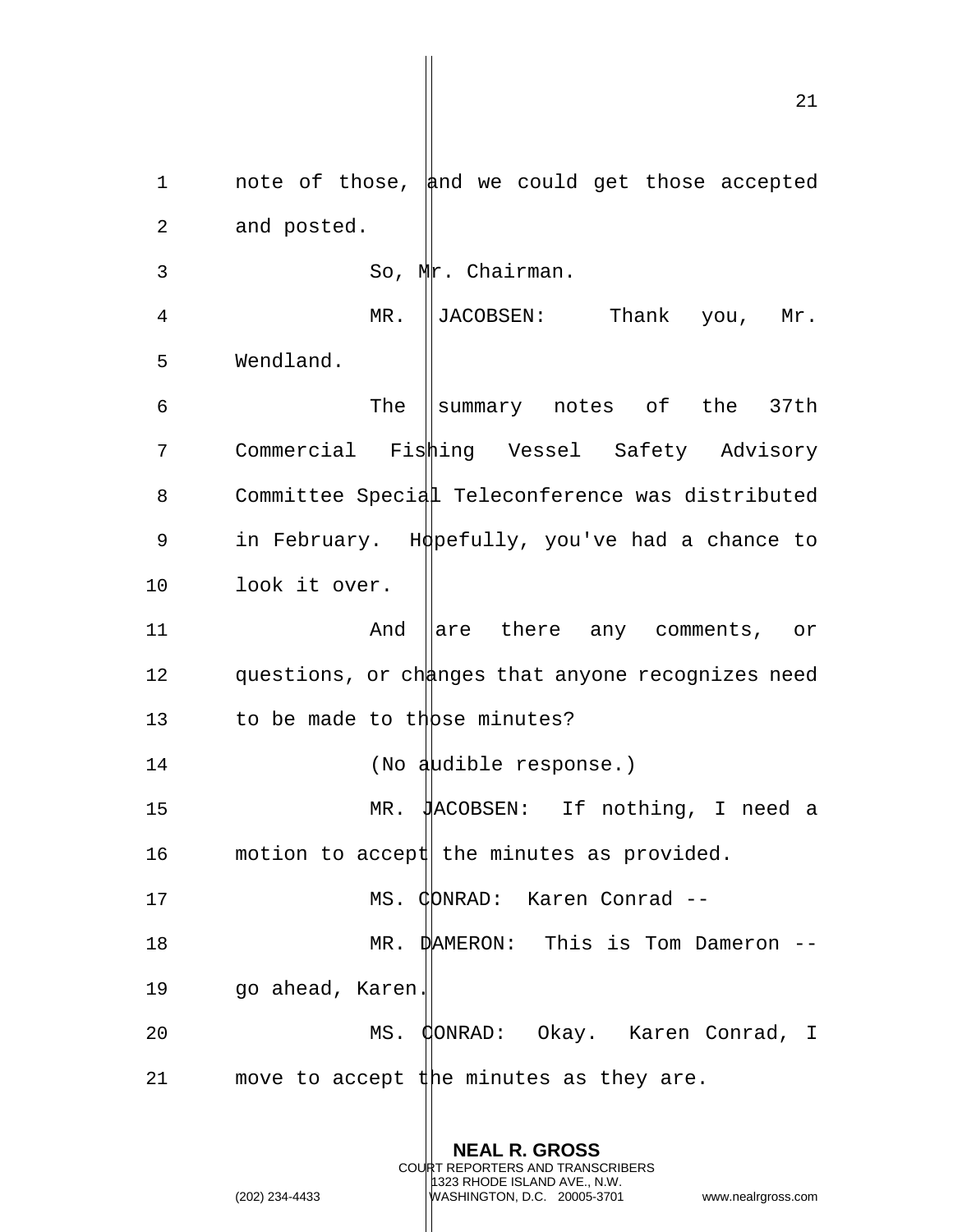22 1 MR. JACOBSEN: Thank you, Karen. 2 MR. DAMERON: This is Thomas Dameron 3 and I second. 4 MR. JACOBSEN: Thank you, Tom. 5 **Is there any opposition to accepting** 6 the minutes as  $p$  provided? 7 (No audible response.) 8 MR. HACOBSEN: Hearing nothing, the 9 minutes are accepted. 10 So, I'll go back to you, Mr. Wendland. 11 MR. WENDLAND: Thank you, Mr. 12 Chairman. Thank you, Committee. 13 We continue on with just some program 14 updates. Since our last meeting, the 37th, 15 there's been three MSIBs that have been put out 16 by our office. You can go on to our website and 17 view those; you have the ability to view them and 18 see them there. 19 And also, staffing additions that we 20 have here. As you heard, Mr. Kemerer did retire 21 and I'm very pleased to have Mr. Myers onboard

> **NEAL R. GROSS** COURT REPORTERS AND TRANSCRIBERS 1323 RHODE ISLAND AVE., N.W. (202) 234-4433 WASHINGTON, D.C. 20005-3701 www.nealrgross.com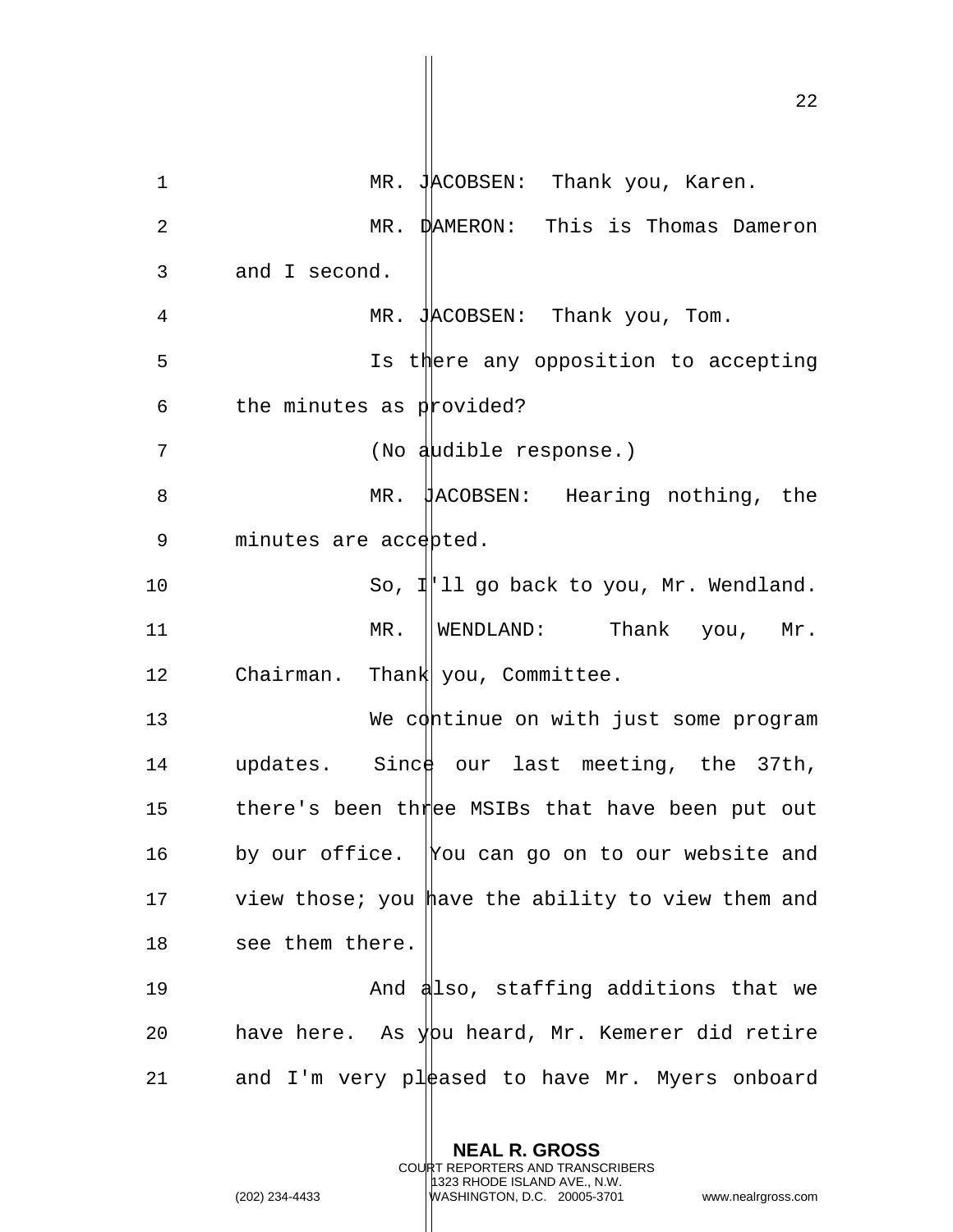1 with his knowledge and skills.

2 And we lost Natsif Gordon (phonetic). 3 He took another position here at the Coast Guard 4 Headquarters. \$0 we're down staff again to two 5 for our office  $\phi$  rather our division. However, 6 you may be pleased to hear that we did hire 7 Lieutenant Commander Holliday who is on staff and 8 has been assigned work on the grant program. So,  $9$  specifically looking into setting up that grant 10 program which probably is music to most of your 11 ears. 12 So,  $\frac{1}{2}$  So,  $\frac{1}{2}$  this point, then, that really 13 concludes the proportam updates. 14 **And I**'d like to go into new business. 15 With that, we can discuss committee membership a 16  $l$  little bit. I' $\phi$  just like to remind everybody 17 that there are term limits put out now by DHS 18 that are three years. Only two terms can serve

19 consecutively.

20 Currently -- well, we put out since 21 the last meeting two Federal Register notices

> **NEAL R. GROSS** COURT REPORTERS AND TRANSCRIBERS 1323 RHODE ISLAND AVE., N.W.

(202) 234-4433 WASHINGTON, D.C. 20005-3701 www.nealrgross.com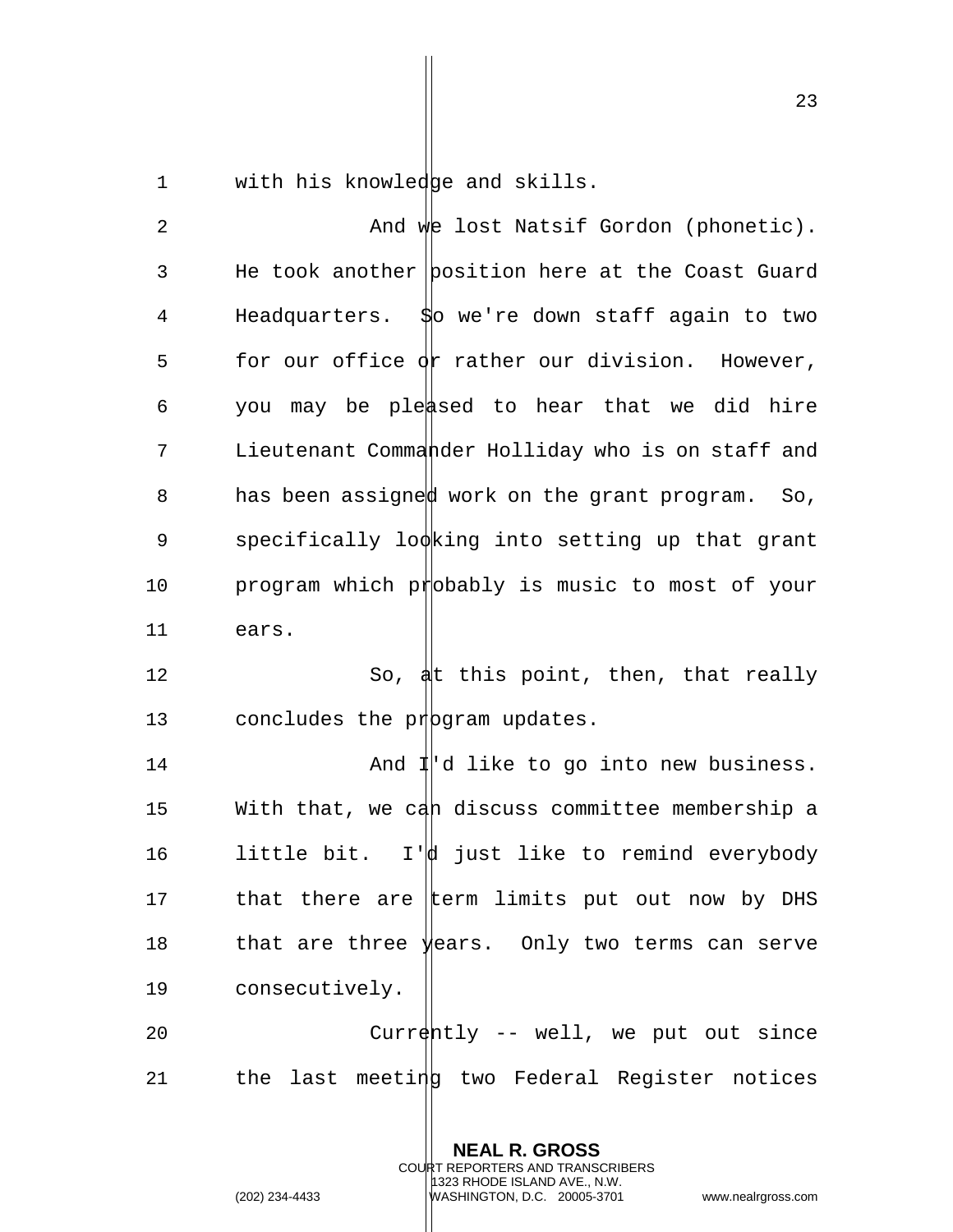1 trying to obtain seven vacancies. And the update 2 to those, both off those Federal Register notices, 3 the first we had five selectees that went through 4 Coast Guard Headquarters here and are currently  $5$  being vetted at the White House Liaison.

6 We had to re-advertise for two 7 positions; one being the Marine Surveyor 8 position, SGE p $\phi$ sition, and the other being the 9 Marine Manufacturers and Equipment Rep. And the 10 status of that  $\|\text{is that }$  resides at Coast Guard 11 Headquarters in the vetting process.

12 We have six positions becoming 13 available on this committee in June of 2019. 14 Four members for the six members will not be 15 eligible for a third term and we will be 16 soliciting for those positions likely six to nine 17 months in advance. So that's something to keep 18 in mind.

19 The Coast Guard Legislative and 20 Regulatory Affairs attorneys have provided the 21 guidelines and dot puments to the team, rather than

> **NEAL R. GROSS** COURT REPORTERS AND TRANSCRIBERS

> > 1323 RHODE ISLAND AVE., N.W.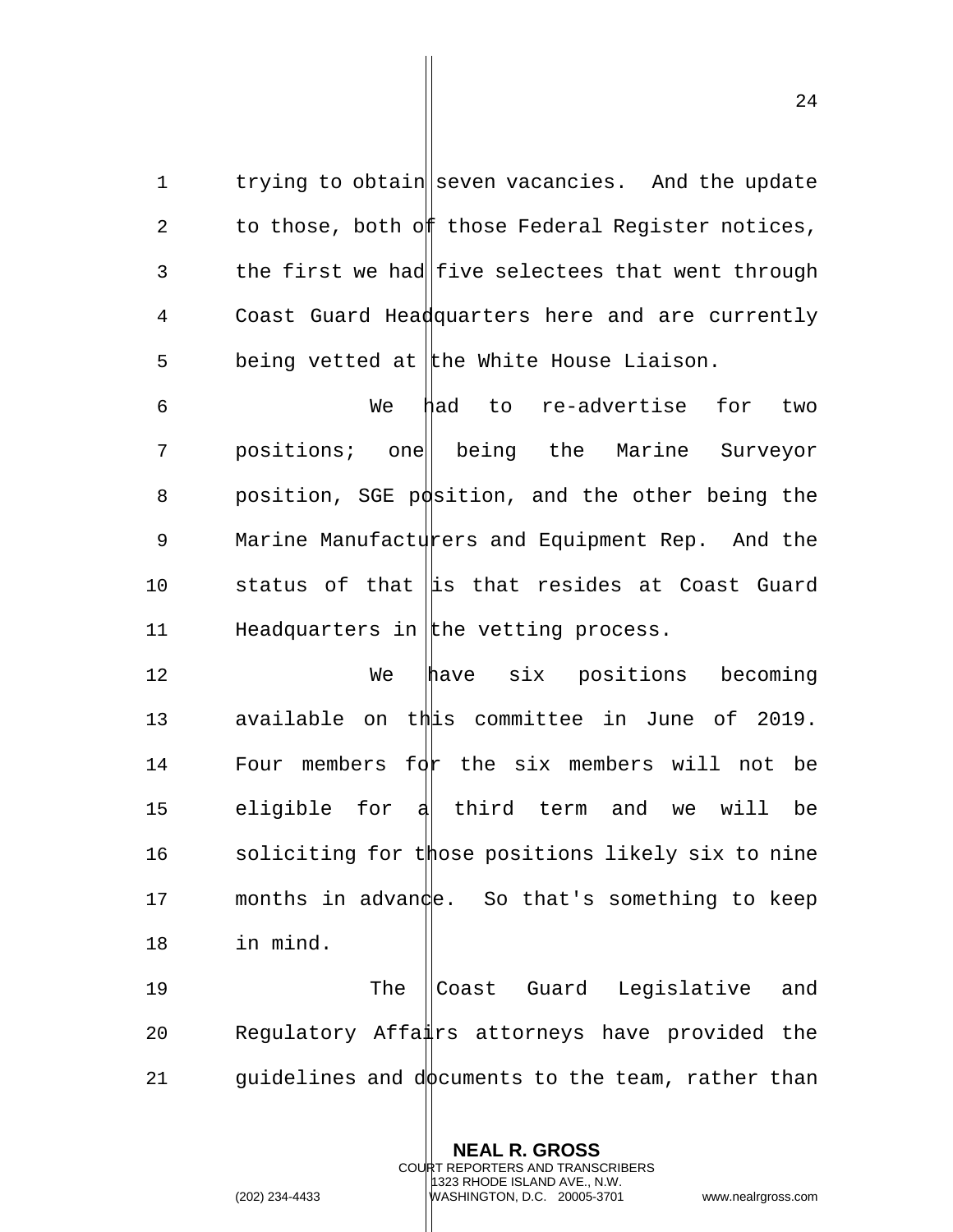1  $r$  read the past task statement that was done at the 2 last, the 37th Commercial Fishing Vessel Safety  $3$  Advisory Committee meeting.

4 I feel it's probably best just to 5 provide a little background before turning it 6 over to the cha $\sharp r$  and probably the subcommittee 7 chair for the task at hand.

8 So a|| little bit of background. On 9 June 8, 2017, a Federal Register Notice was 10 published requesting comments on the evaluation 11 of existing Coast Guard Regulations, guidance 12 documents, interpretative documents, and 13 collection of information. And that seeks the 14 public recommendations on what should be 15 repealed, repladed, and modified to assist the 16 Coast Guard's work in Department of Homeland 17 Security's Regulatory Reform Task Force.

 Follow-up notice on July 7 extended  $\qquad$  the deadline f $\beta$ r subcommittee committees to September 11, 2017, which was later extended to 21 March 30, 2018, which is 15 days from now. So

> **NEAL R. GROSS** COURT REPORTERS AND TRANSCRIBERS

> > 1323 RHODE ISLAND AVE., N.W.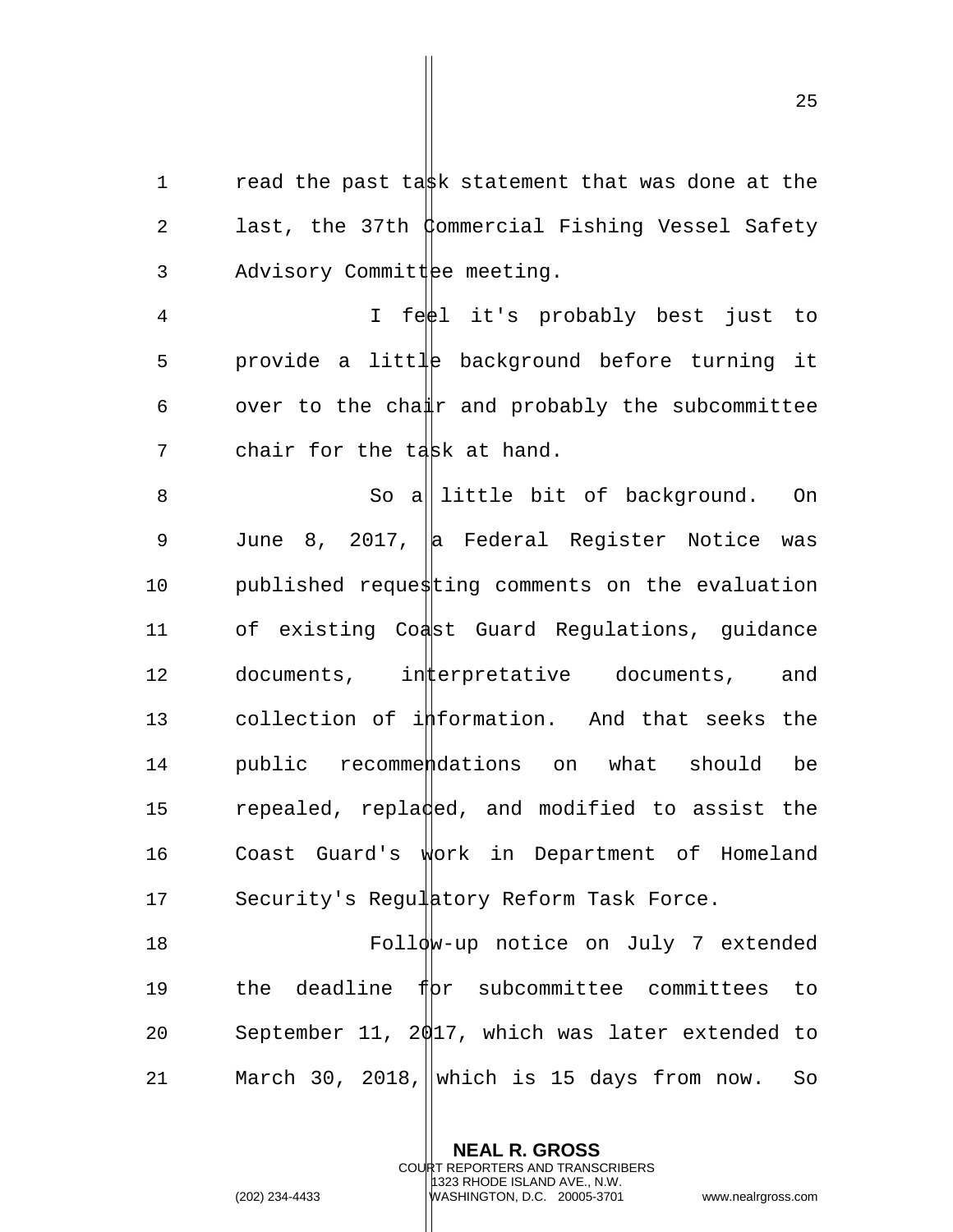1 this meeting is  $|$ critical at this point in time. 2 So back on July 11, 2017, a Federal 3 Register Notice was published about the 37th 4 Commercial Fishing Vessel Safety Advisory 5 Committee meeting outlining the background and  $6$  purpose. The  *photice announced that the Coast* 7 Guard would be issuing a new task to the 8 Commercial Fishing Vessel Safety Advisory 9 Committee to regulations, guidance 10 documents, and information collections and 11 provide input ||about them through a final 12 recommendation report.

13 **In order to carry out this tasking, a** 14 Requlatory Reform Subcommittee was established. 15 One can find the task statement  $01-17$  on our web 16 by placing your cursor on the arrow to the 17 right of the Fishing Vessel Safety link, which is 18 located in a blue box towards the left of the 19 bage and clicking the meeting under the 20 Commercial Fishing Vessel Safety Advisory 21 Committee topic. From there, go to the year 2017

> **NEAL R. GROSS** COURT REPORTERS AND TRANSCRIBERS 1323 RHODE ISLAND AVE., N.W. (202) 234-4433 WASHINGTON, D.C. 20005-3701 www.nealrgross.com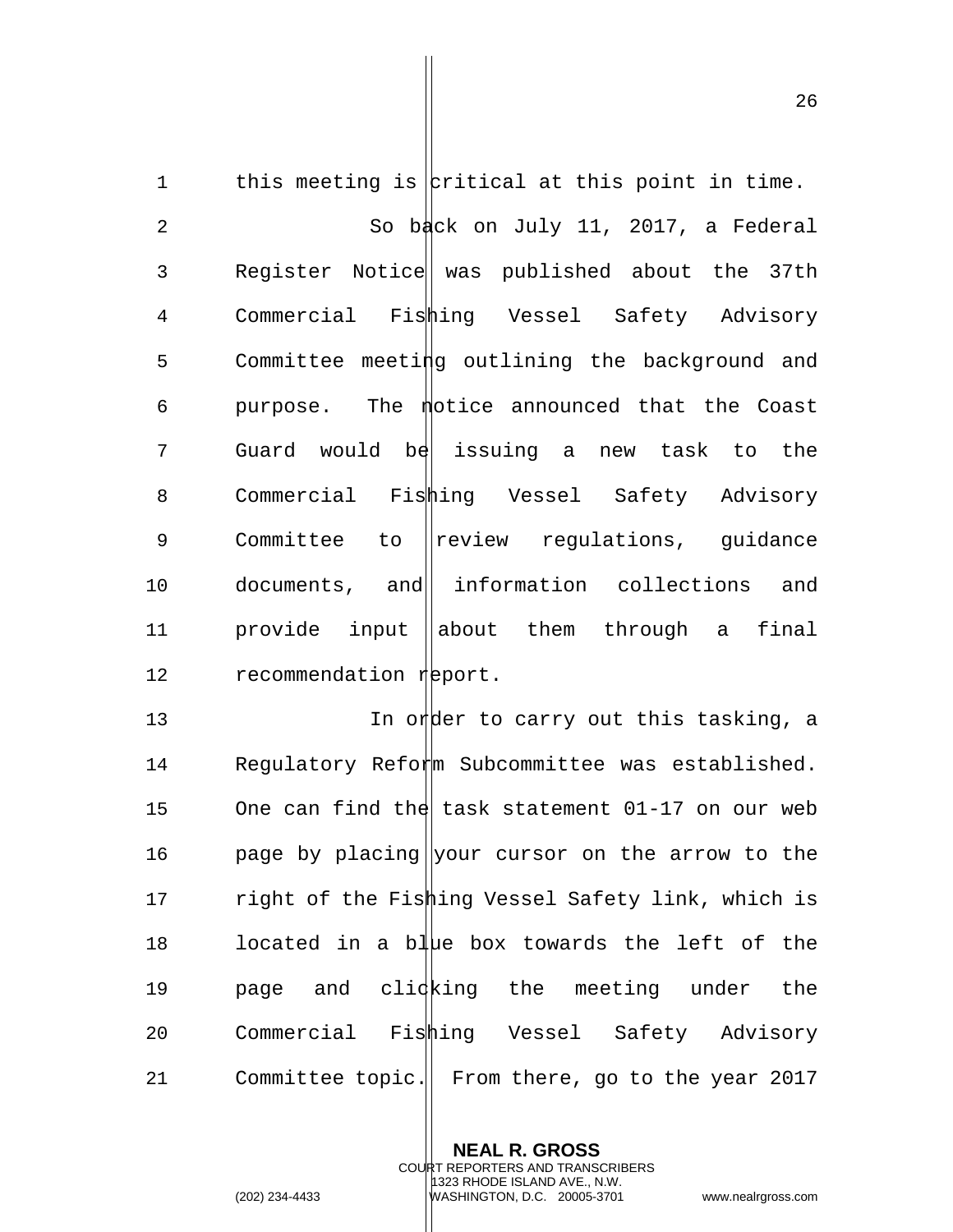1 link. Click the link titled FACA RRTF Official 2 Capacity. 3 That Drings up to today, the 38th 4 Commercial Fishing Vessel Safety Advisory 5 Committee. 6 At this point, Mr. Chairman, I would 7 like to turn the meeting over to you to complete 8 the task at hamed by utilizing the Regulatory 9 Reform Subcommit ee and likely, the chair of that 10 subcommittee, Mr. Woodley. 11 Mr. Chairman, the meeting is all 12 yours. 13 MR. ||JACOBSEN: Thank you, Mr. 14 Wendland. I appreciate everyone being here, 15 especially those who were contributing to the 16  $\qquad$  task at hand  $\|$ on the regulatory revisions, 17 especially Mr. Woodley, who has really done an 18 amazing job as  $\frac{1}{4}$  hairman of the subcommittee and 19 has spent a lot of time in pulling all these 20 things together and arranging meetings. So we 21 really appreciate Chris' contributions to that.

> **NEAL R. GROSS** COURT REPORTERS AND TRANSCRIBERS 1323 RHODE ISLAND AVE., N.W.

(202) 234-4433 WASHINGTON, D.C. 20005-3701 www.nealrgross.com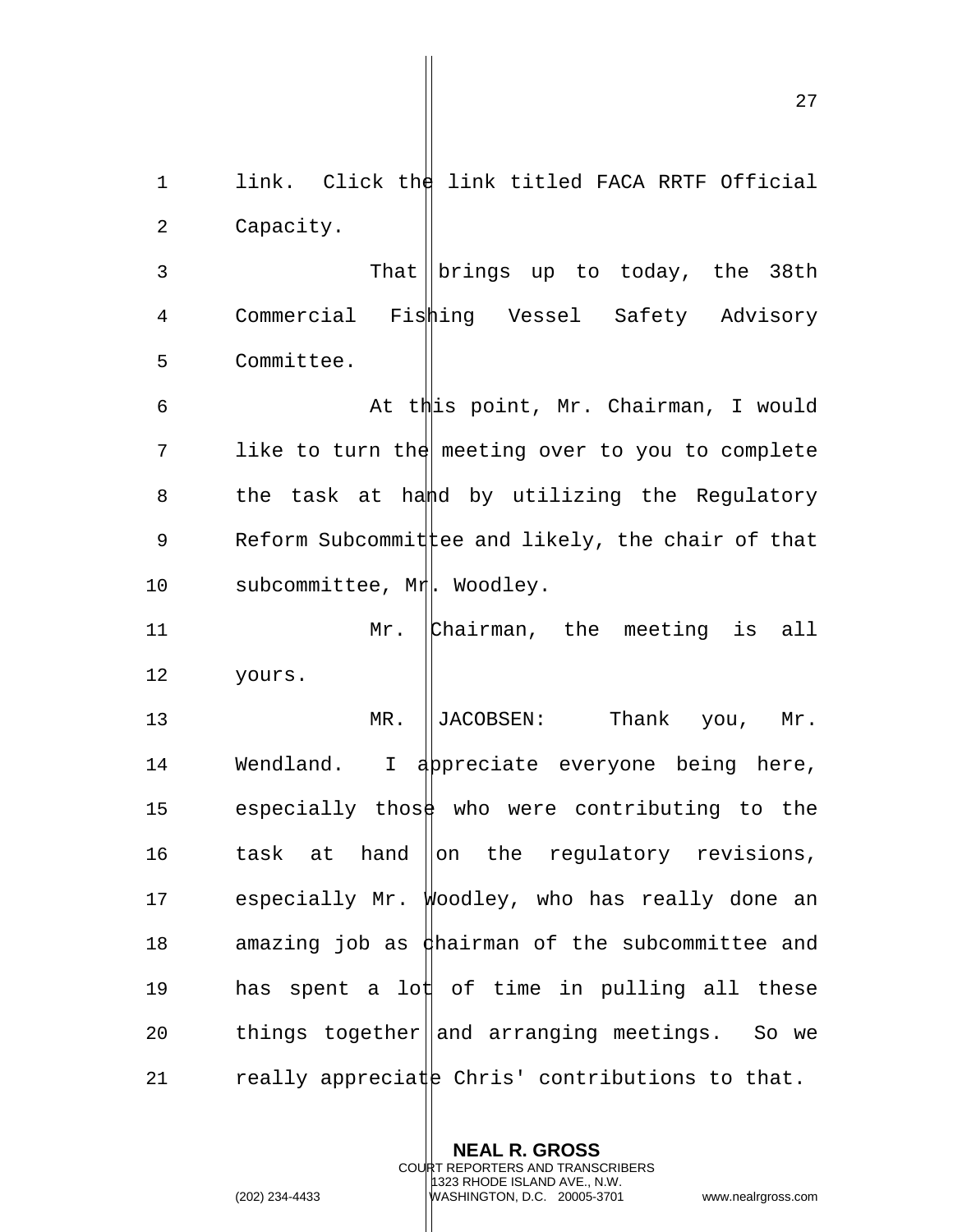1 And some of the committee members have 2 done a lot of  $w\beta$ rk, a tremendous amount of work 3 on some of these items that you'll see before you 4 today. 5 Hal Hockema has done a lot of the work 6 -- and his associates have done just some 7 tremendous work on revisions to the stability 8 regulations and other items we'll be discussing 9 today. So, hopefully, he'll tune in later. 10 You were sent a spreadsheet to have 11 each of the things that the subcommittee 12 identified as in need of elimination, or editing, 13 or some kind of  $\mathsf{h}$ hange. 14 Chris, since you've been the 15 committee's sub| -- the subcommittee chairman, 16 would you be willing to run down this checklist 17 or this spreadsheet and take this in order or do 18 you want me to identify each of the items and 19 then you can comment on them? How would you like 20 to do it, Chris? 21 MR. WOODLEY: Yes, Mr. Chairman, this

> **NEAL R. GROSS** COURT REPORTERS AND TRANSCRIBERS 1323 RHODE ISLAND AVE., N.W.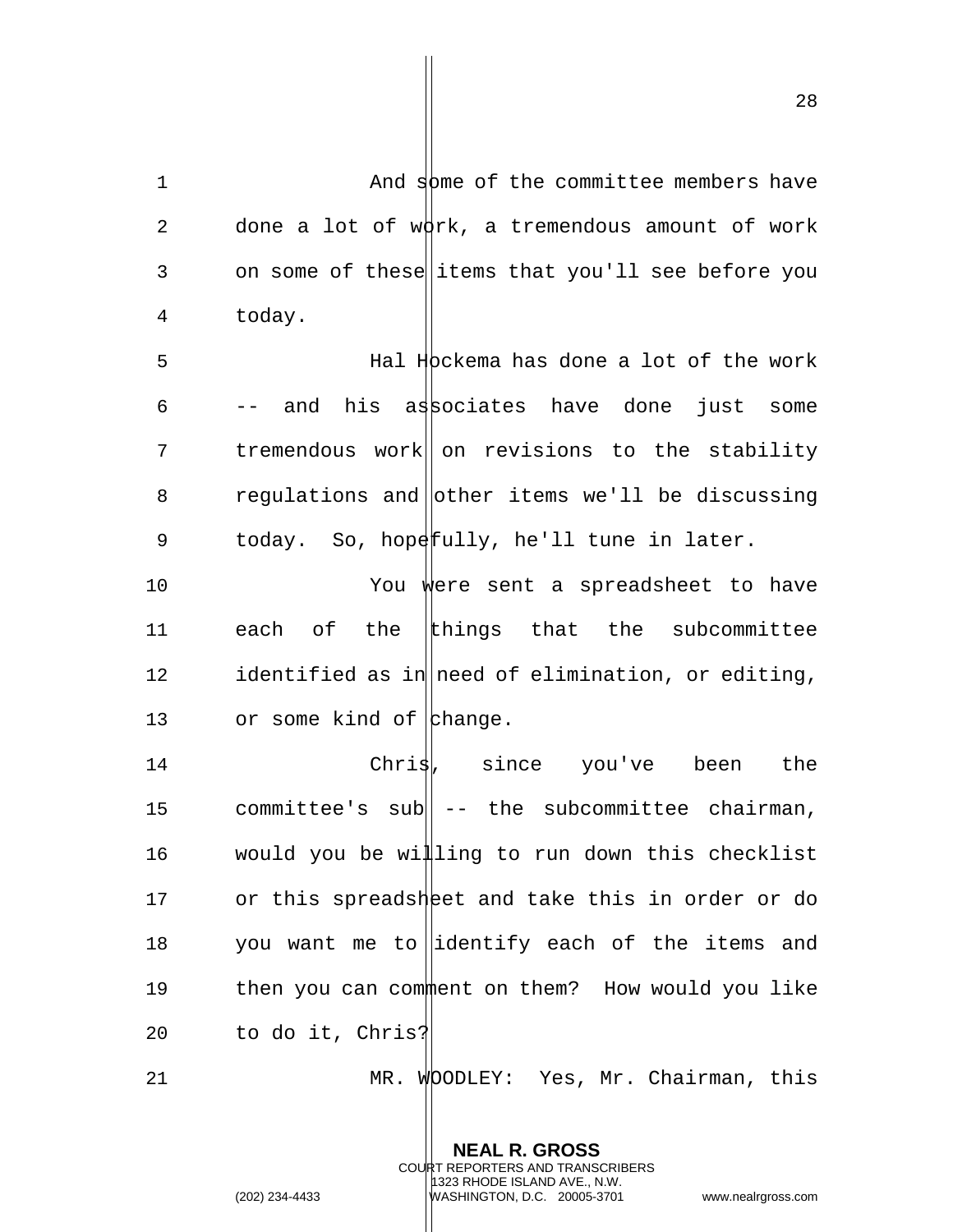29

1 is Chris Woodley here. Can you hear me okay? 2 MR.  $\sharp$ ACOBSEN: I can hear you fine, 3 thank you. 4 MR. WOODLEY: Yes, I think probably 5 the best way for  $m$  me to do it is to  $-$  I prepared 6 a little bit of introductory stuff on this and  $7$  then we can work our way through the spreadsheet. 8 And I would, leave it to your discretion, as the 9 committee, whether or not you wanted to take this 10 lock, stock, and barrel, or if you want to review 11 each one. So  $|1 \rangle$  ll wait for your guidance on 12 that. 13 One quick thing. I received a text 14 message from Hal Hockema and from Jerry Dzugan 15 saying they are trying to call into the meeting 16 right now but the system is kicking them out. So 17 I don't know i there is some way that could 18 correct that but they have reached out to me 19 asking if there||s somebody there with technical 20 expertise who could address this. 21 MR. HOCKEMA: Chris, this is Hal.

> **NEAL R. GROSS** COURT REPORTERS AND TRANSCRIBERS 1323 RHODE ISLAND AVE., N.W.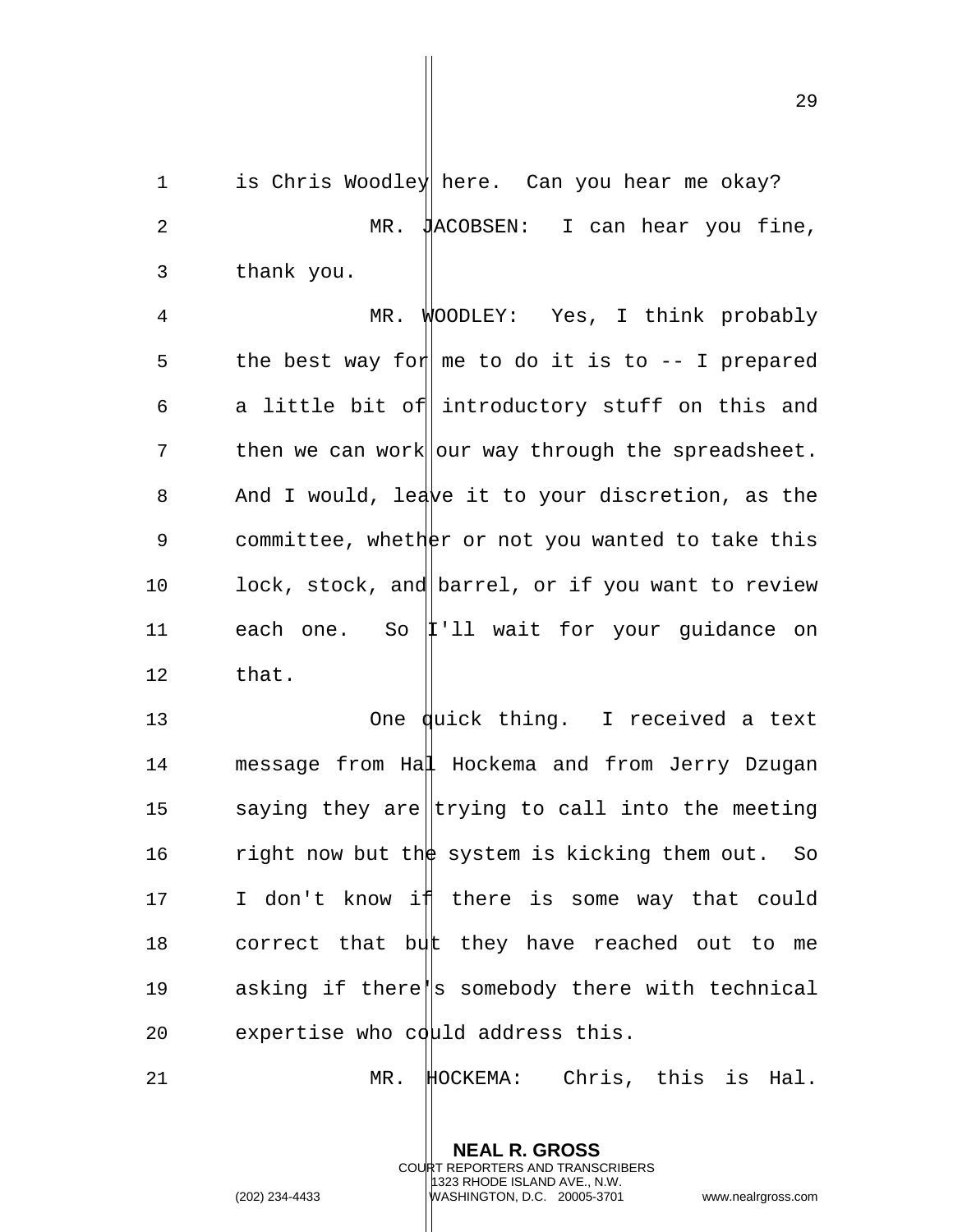1 Tom just piggybacked me on his line there. So, 2 I'm here now. 3 MR. WOODLEY: Okay, Roger. 4 MR. HOCKEMA: But when I logged on, 5 everything worked fine. I entered the access 6 code and then my phone just said call ended. And 7 I'm not sure if we've reached the capacity limit 8 or what there. 9 MR. WOODLEY: Okay, thanks, Hal. 10 Mr. Chairman, so what I would like to 11 do then is just  $\sharp$ o give a quick intro on the talk 12 about the process that we worked through and then 13 we can get to the actual spreadsheet. 14 MR. JACOBSEN: Yes, thank you, Chris. 15 This is Jake Jadbbsen. 16 So I||thought that we would see what 17 kind of discussion, if there was any opposition 18 to some of these things as we discuss them and 19 then, at the end, we can decide whether to forward 20 it as a package  $\phi$ r if the committee wants to carve 21 out some of these items we can make it a truncated

> **NEAL R. GROSS** COURT REPORTERS AND TRANSCRIBERS 1323 RHODE ISLAND AVE., N.W.

(202) 234-4433 WASHINGTON, D.C. 20005-3701 www.nealrgross.com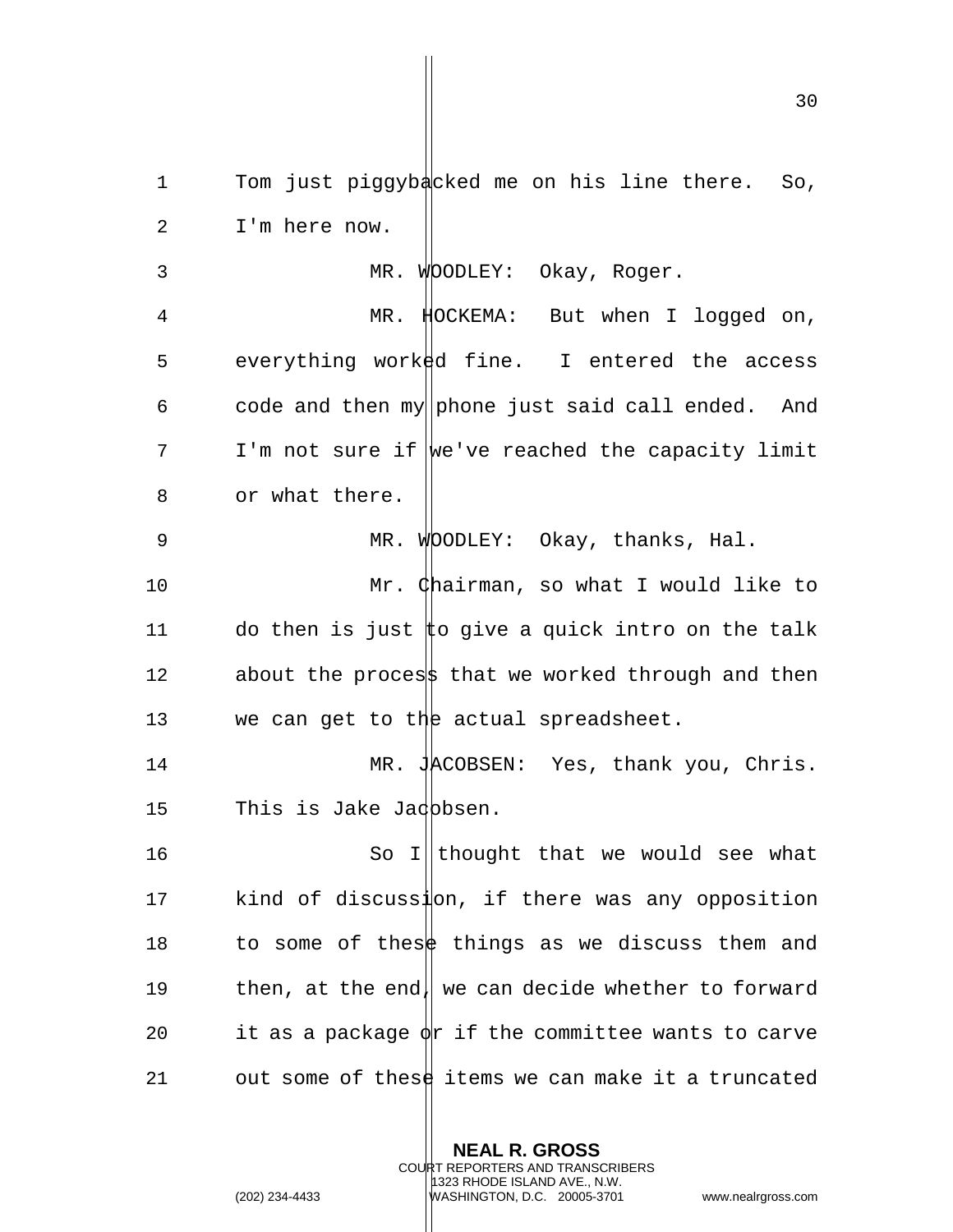1 package with some additional discussions on other 2 things. 3 We'll just kind of see how the 4 discussions goes and then look at the end if we 5 want to take these approvals individually or as 6 a package. 7 Does that sound good to you, Chris? 8 MR. WOODLEY: Yes, Chris Woodley 9 here. That's fine. 10 MR. JACOBSEN: Yes, thank you. Jake 11 Jacobsen back. 12 So Chris, if you'd like to run down 13 this spreadsheet starting with Priority 1 and 14 lead the discussion, I would appreciate it. 15 MR. WOODLEY: Yes, Mr. Chairman. So, 16 this is Chris Woodley. I'm with the Groundfish 17 Forum. I'm a previous Board member up until 18 January 15th and then I continued on as the 19 subcommittee chair for Regulatory Reform. 20 What I wanted to do just quickly 21 before I jumped into the spreadsheet was to

> **NEAL R. GROSS** COURT REPORTERS AND TRANSCRIBERS 1323 RHODE ISLAND AVE., N.W.

(202) 234-4433 WASHINGTON, D.C. 20005-3701 www.nealrgross.com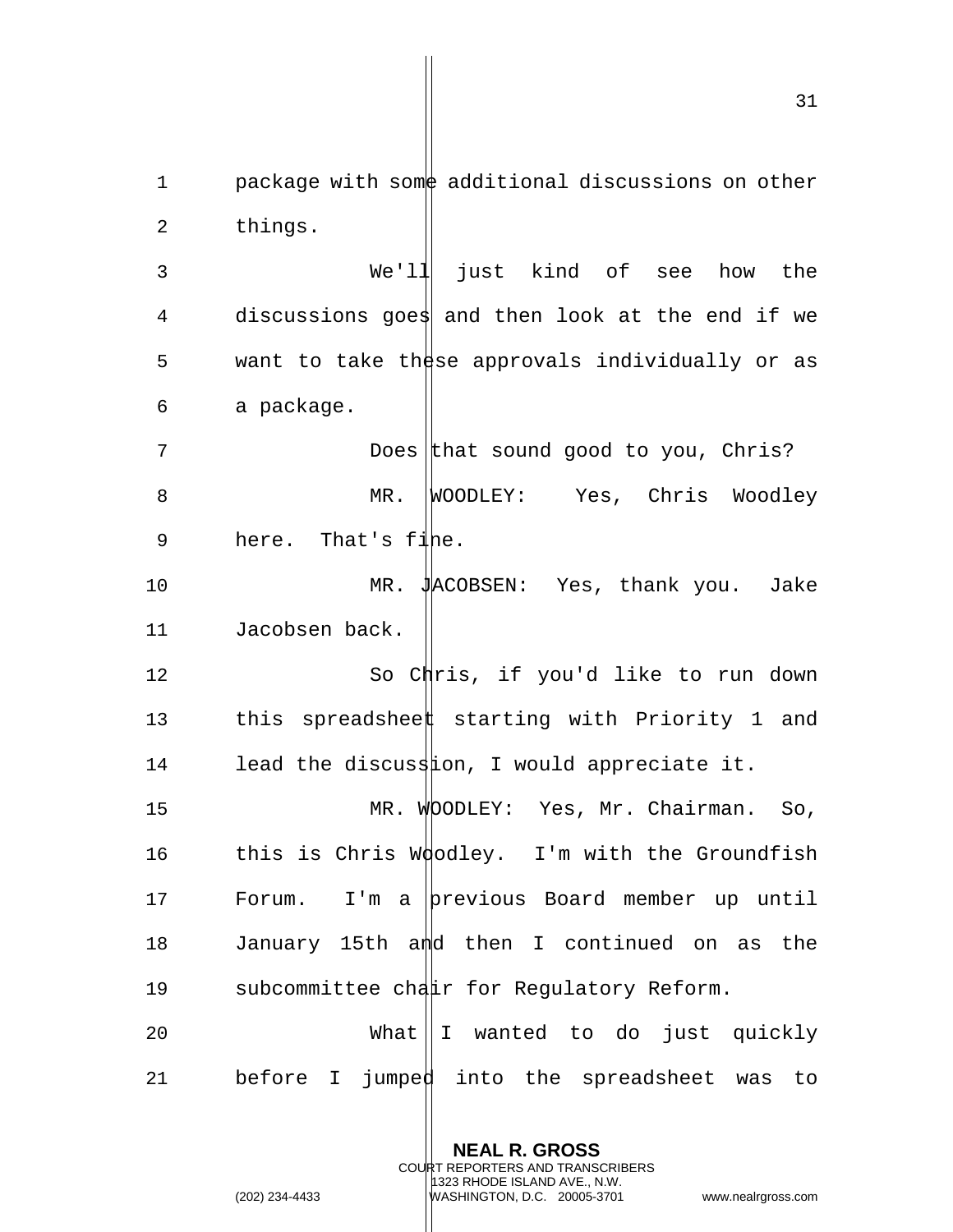1 briefly describe the process that we went 2 through.

3 So goling back to July, we received a 4 task from the C $\phi$ ast Guard, task 01-17 on the -- $5$  I believe it was on the 17th of July. And at 6 that meeting,  $\frac{1}{4}$  subcommittee was formed that 7 consisted of both members of the committee, as  $8$  well as the publac.

9 This || subcommittee has met probably 10 half a dozen times over the course of the last 11  $\ldots$  nine months, a a reviewing everything from 12 existing regulations, existing Coast Guard 13  $p$ olicy, which includes NVICs and policy letters. 14 And as well, we also reviewed approximately 39 15 comment letters that were submitted on behalf of 16 the fishing industry to Coast Guard Docket USCG-17 2017-0480, which was the Coast Guard's request to 18 the maritime lindustry at large regarding 19 regulatory reform.

20 As fat as existing regulations were 21 concerned, the | overall perception of the

> **NEAL R. GROSS** COURT REPORTERS AND TRANSCRIBERS 1323 RHODE ISLAND AVE., N.W. (202) 234-4433 WASHINGTON, D.C. 20005-3701 www.nealrgross.com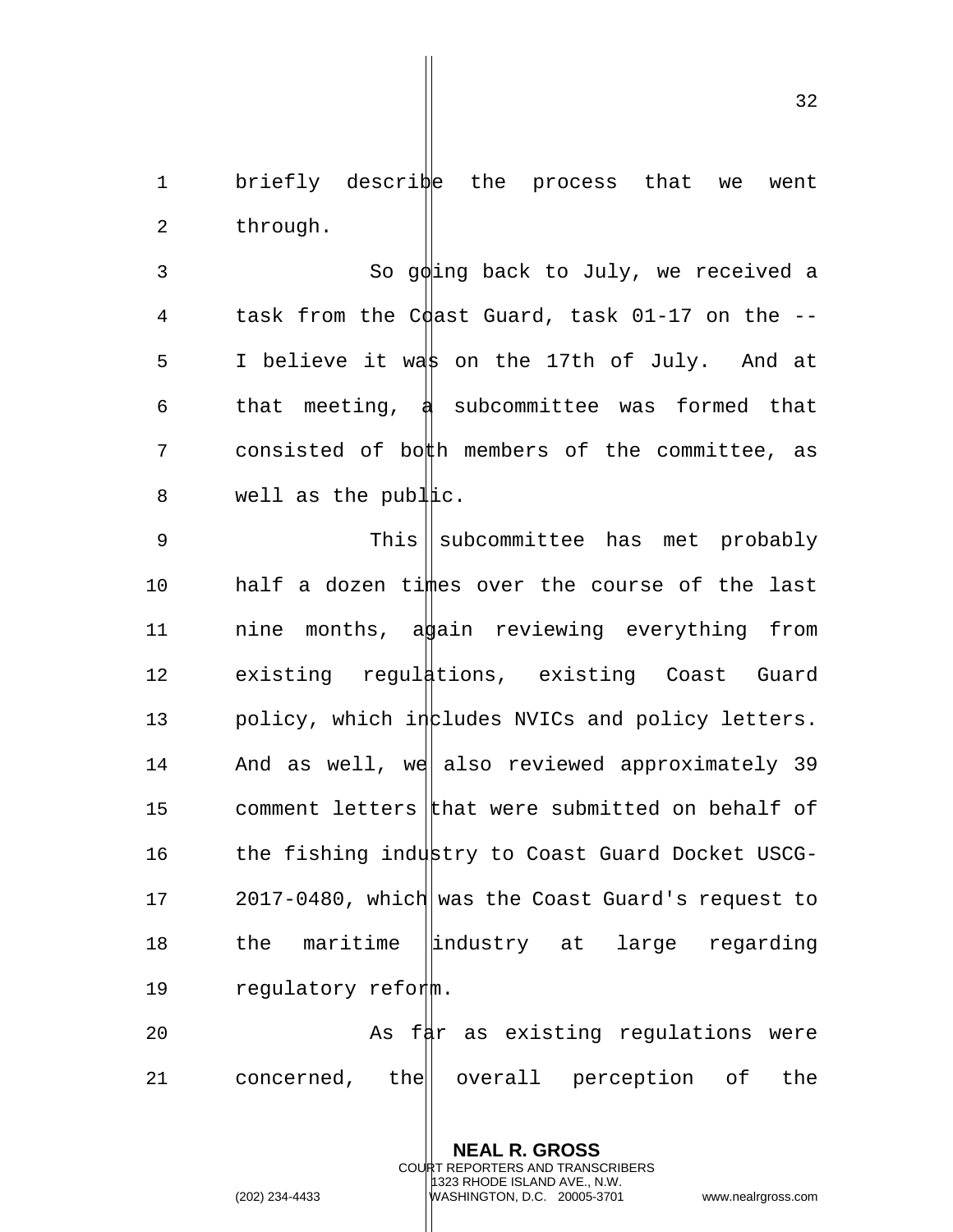1 subcommittee was that the Fishing Vessel Safety 2 Regulations were, for the most part, quite sound 3 and with a few exceptions, particularly in the 4 stability subchapter. There were a few changes 5 that need to be  $\frac{1}{2}$  there -

6 As far as existing policy quidance, 7 there were a copy of policy letters and NVICs 8 that required some attention. And in terms of 9 proposed regulation, there was probably a bit 10 more focus by the subcommittee on those items.

11 Going back to the comment letters, 12 just quickly, that were submitted, there were 39 13 comment letters that represented the number of  $14$  individuals, the number of associations. There 15 was one letter that was submitted that 16  $r$  represented 14 associations and then another 17 letter from the United Fishermen of Alaska that 18 represents 33 associations. So I feel, as 19 subcommittee chair, that this is a very broad 20 representation of the fishing industry and I feel 21 that these recommendations that we're making to

> **NEAL R. GROSS** COURT REPORTERS AND TRANSCRIBERS 1323 RHODE ISLAND AVE., N.W. (202) 234-4433 WASHINGTON, D.C. 20005-3701 www.nealrgross.com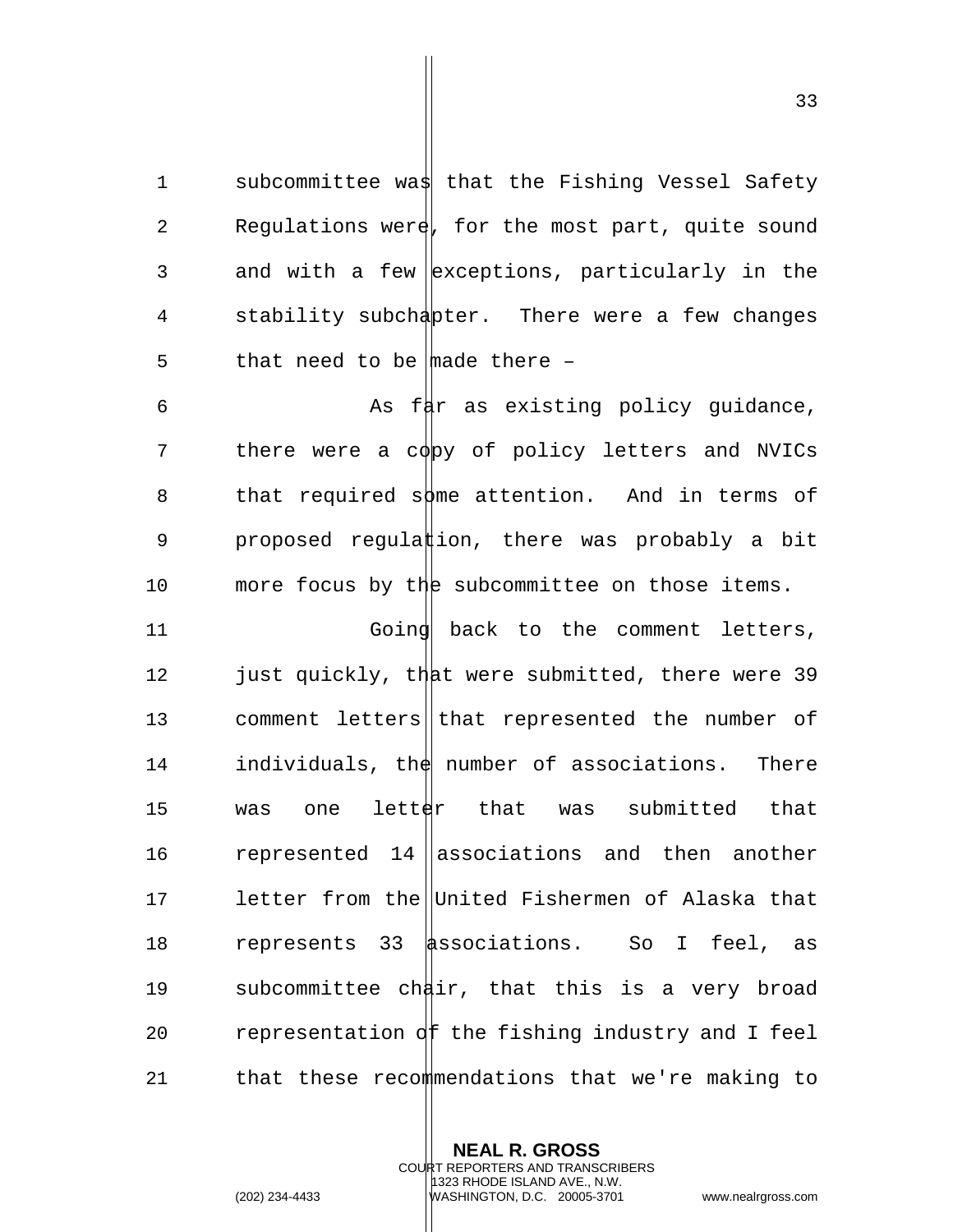1 the full committee do reflect important 2 regulatory changes that need to be made that fit 3 the intent and the purpose of the task that was 4 assigned to us.

5 So leading off, then, number one, one 6 of the things that the group did was to 7 prioritize. After going through all these lists, 8 we rank ordered these various topics. And so the 9 order that I'm presenting them is the ranking to 10 which they were  $|$ given by the subcommittee.

**Priority 1 was a repeal of a proposed**  Notice of Rulemaking of a specific cite. It was  $46$  CFR Part 2 $\frac{1}{201(b)}$ , which is -- requires 14 classification  $\phi$  f fishing vessels.

15 The Advisory Committee has, for 16 several years in a row made recommendations to 17 the Coast Guard this is both a statute and now a 18  $p$  proposed regulat is burdensome upon the 19 fishing industry because it is cost prohibitive 20 and class does  $\vert \vert$  not provide sufficient safety 21 benefits currently needed in the fishing

> **NEAL R. GROSS** COURT REPORTERS AND TRANSCRIBERS 1323 RHODE ISLAND AVE., N.W. (202) 234-4433 WASHINGTON, D.C. 20005-3701 www.nealrgross.com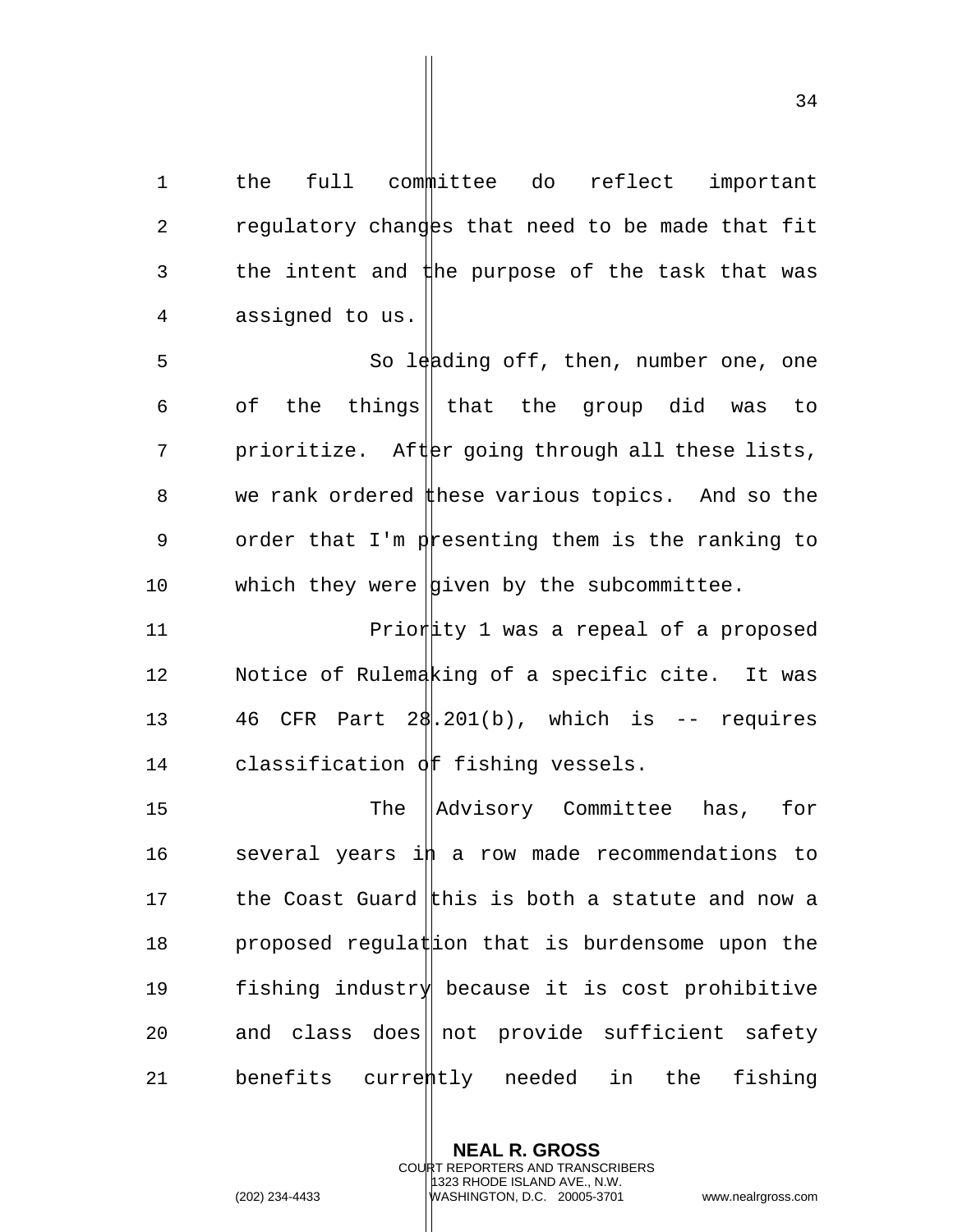1 industry. And further complication of proposed 2  $r$  requlation is  $|$ not consistent with what is 3 currently in the  $|U.S.$  Code.

4 So what the subcommittee proposed was 5 to repeal the proposed requlation 46 CFR 6 28.201(b). On the spreadsheet there is some 7 further justification on this. One thing that I 8 will note is that the General Accounting Office 9 also completed a report on classification back in 10 December of 2017 that addresses -- that further  $11$  addresses a lot of these issues that we just 12 discussed.

13 In d<sup>t</sup>der, however -- an important 14 caveat here. In order to support our proposed 15 regulatory change, the subcommittee recommends 16 that 46 U.S. Codde  $4503(c)(2)(A)$  be amended as 17 follows: specifically, delete the reference to 18  $\overline{79}$  feet and replace it with a -- and it's a fill 19 in the blank and  $|I \text{ apologize}$  for that but a length 20  $\qquad$  that will be det ermined by Congress.

21 It is our understanding that right now

**NEAL R. GROSS** COURT REPORTERS AND TRANSCRIBERS 1323 RHODE ISLAND AVE., N.W. (202) 234-4433 WASHINGTON, D.C. 20005-3701 www.nealrgross.com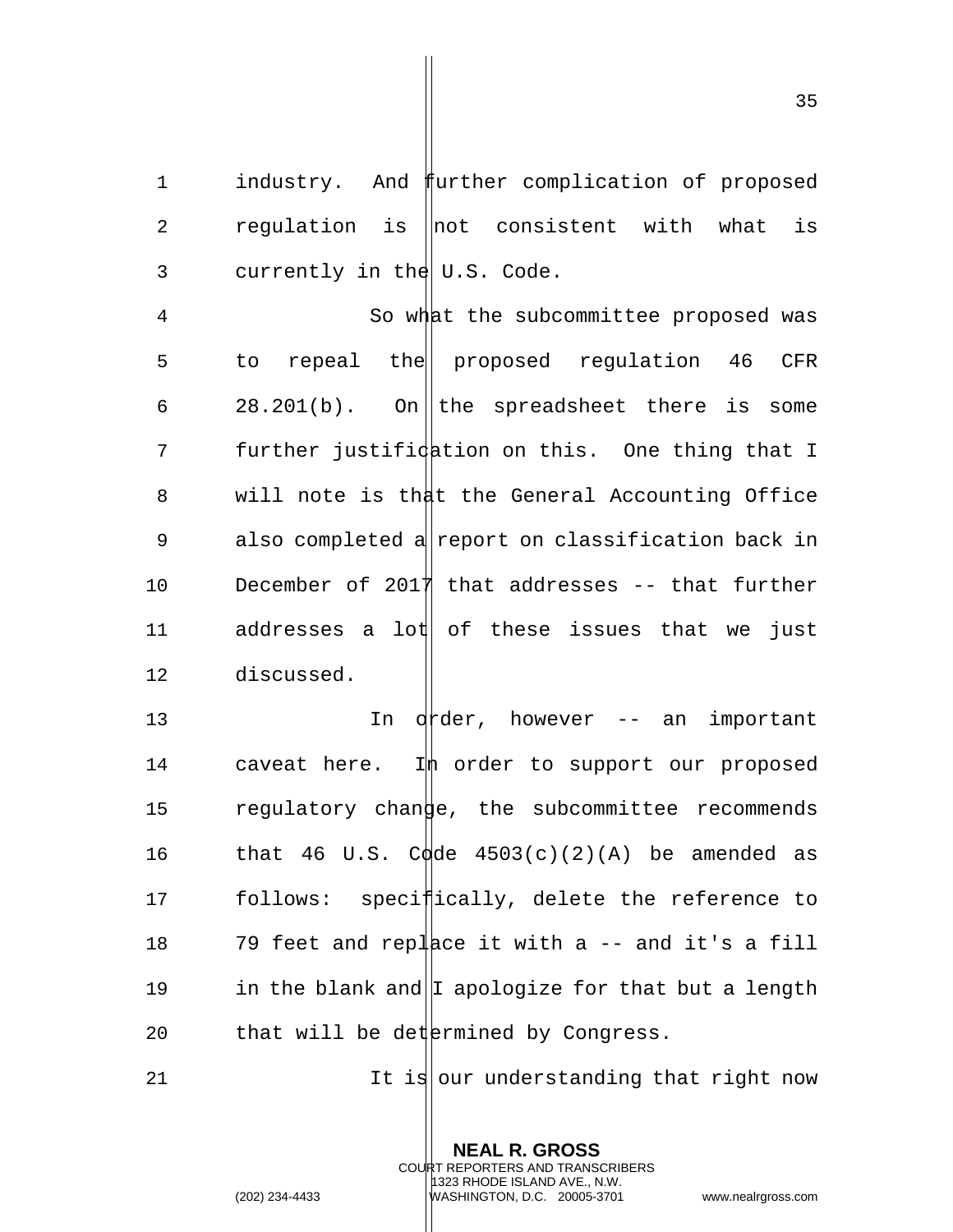**NEAL R. GROSS** COURT REPORTERS AND TRANSCRIBERS 1 the Coast Guard bill in the U.S. Senate has a 2 provision which would increase the current length 3 for classification from 79 feet to 180 feet. So 4 whatever Congress comes up with up to 180 feet, 5 it would be this subcommittee's recommendation 6 that future regulation would have to be  $7$  consistent with what's in the law. 8 And that's all I have for discussion 9 on the first issue. 10 MR. JACOBSEN: Thank you, Chris. Is 11 there any -- 12 MR. DAMERON: Mr. Chairman, this is 13 Tom Dameron. II'm wondering the committee's 14 thoughts on inserting 180 feet in place of that 15 a length to be determined by Congress. Thank 16 you. 17 MR. **JACOBSEN:** Thank you, Thomas. 18 This is Mr. Jacobsen. 19 Chris, do you have any comments on 20 that? 21 MR. WOODLEY: Yes, Mr. Chairman.

1323 RHODE ISLAND AVE., N.W.

(202) 234-4433 WASHINGTON, D.C. 20005-3701 www.nealrgross.com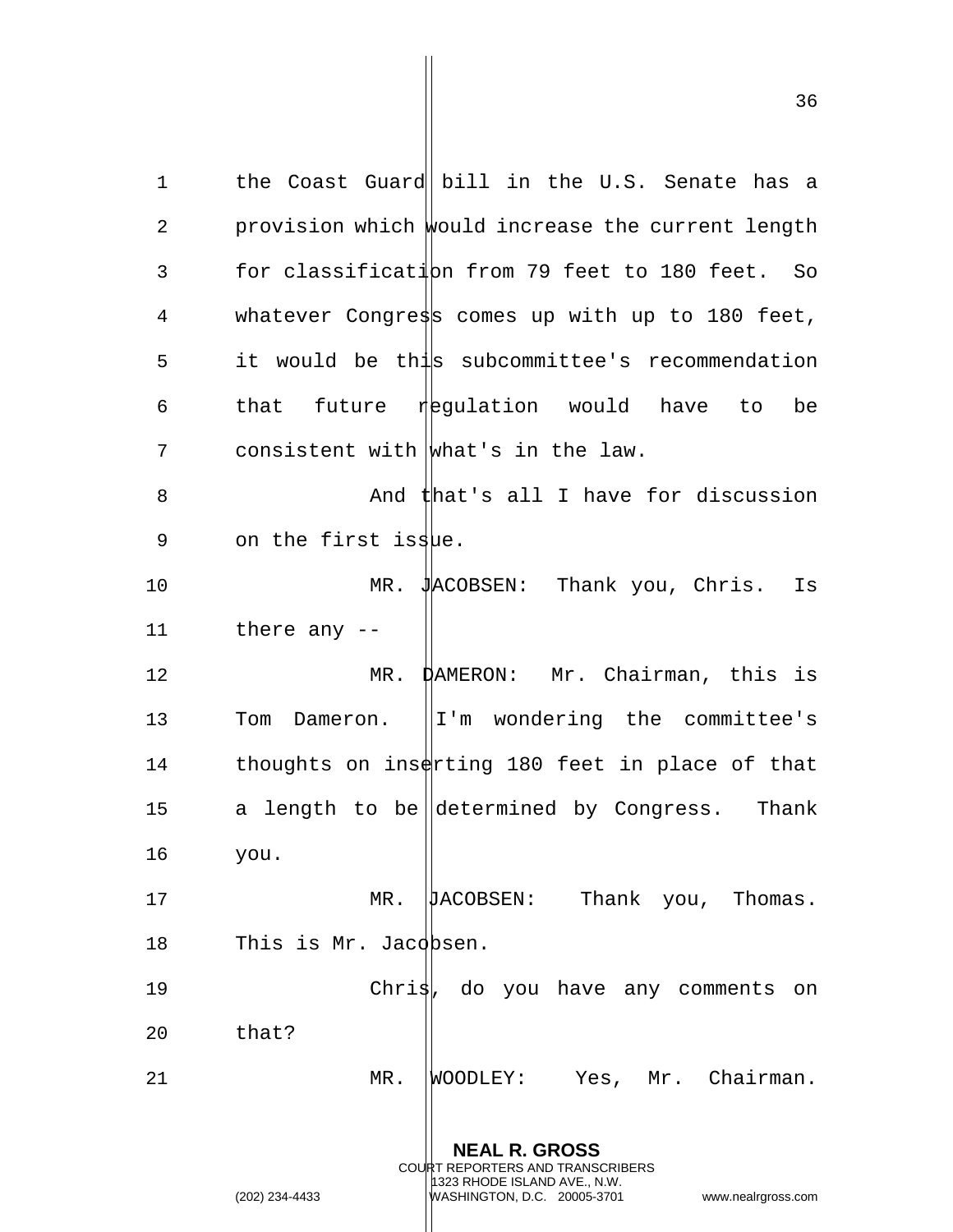1 Chris Woodley. So yes, I believe the important 2 thing here is that the regulations need to be 3 consistent with the statute. And because 4 currently they are not, that is problem number 5 one. And as the Coast Guard, as we move forward 6 in this, these regulations would need to be 7 consistent with what is in statute. Otherwise, 8 the regulations are going to create a confusing 9 framework as to when class applies and when it 10 does not. 11 And you know there have been instances 12 in the past of ponflicts between regulation and 13 statute. So I think that it's very important 14 that our recommendation be consistent with what 15 is being considerted in Congress. So yes, I think 16 180 feet would be appropriate. 17 MR. HOCKEMA: Mr. Chairman, this is 18 Hal Hockema. I'm in favor of leaving the wording 19 as it is because that will be what it is. Whether

21 be what it is.

**NEAL R. GROSS** COURT REPORTERS AND TRANSCRIBERS 1323 RHODE ISLAND AVE., N.W. (202) 234-4433 WASHINGTON, D.C. 20005-3701 www.nealrgross.com

20 we want 180, or 125, or whatever, that's going to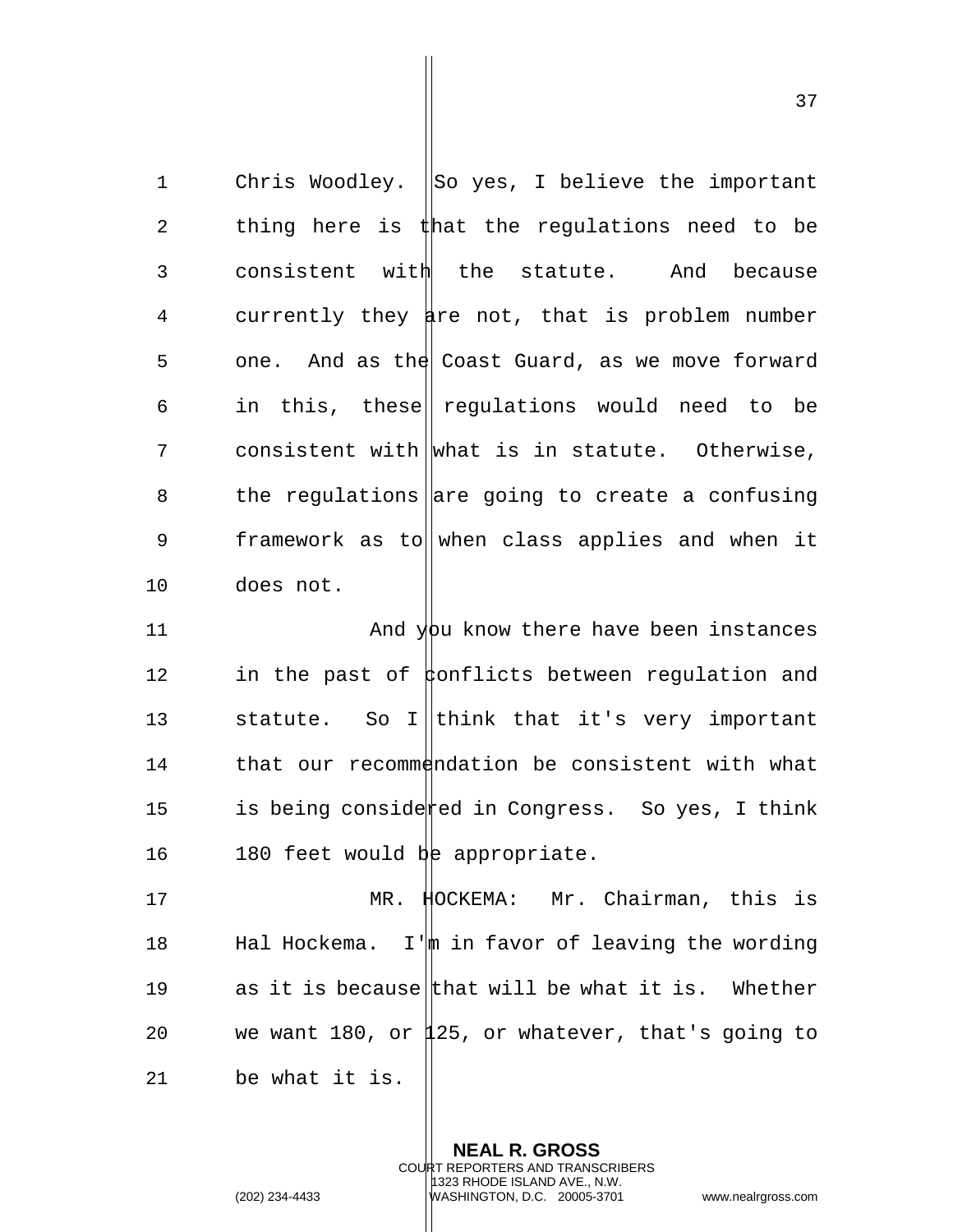1 Personally, I'm in favor of 125 versus 2 180 but I think it's more appropriate just to 3 leave it as determined by Congress. 4 MR. JACOBSEN: Thank you, Mr. 5 Hockema. 6 So Mr. Dameron, do you want to propose  $7$  -- do you want to make a motion, or propose a 8 change there, or are you satisfied to let it go 9 forward as is? 10 MR. DAMERON: I'm satisfied to let it 11 go forward as  $\frac{1}{8}$ . I'll give a minute for any 12 other comments  $\frac{1}{4}$ nd then I would like to make a 13 motion to move this forward. 14 MR. JACOBSEN: Thank you, Tom. So 15 this is Mr. Jacobsen again. 16 I think we can get these all done as 17 a package for voting purposes, I'm going to just 18 mark this as sot thing that there wasn't any 19 disagreement or  $\phi$ bjection to and then maybe I can 20 put together  $-\|$  there could be a motion at the

21 end to advance all those that there don't seem to

**NEAL R. GROSS** COURT REPORTERS AND TRANSCRIBERS

1323 RHODE ISLAND AVE., N.W.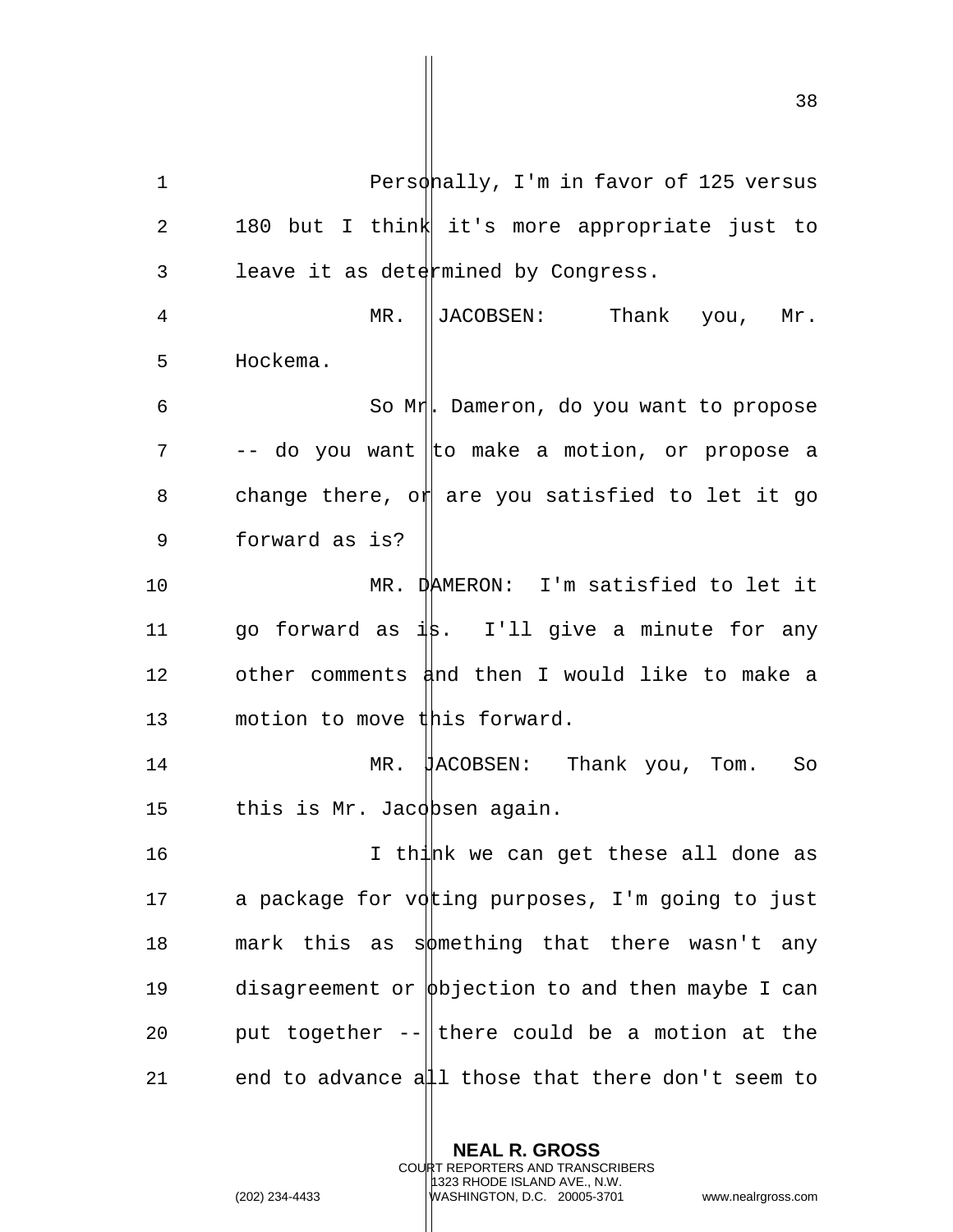1 be any negative comments about.

2 So if that's okay, Tom, if you could 3 beep your motion until this list, it might help 4 expedite the meeting. 5 MR. DAMERON: This is Tom Dameron. 6 Understood. 7 MR. JACOBSEN: Mr. Jacobsen back.  $8$  So, thank you,  $\mathbb{T}$ bm. 9 11 If there's nothing else on item number 10 1 there -- Priority 1, Chris, could you continue? 11 MR. WOODLEY: Sure. Yes, so Mr. 12 Chairman, going on to Item number 2, our next 13 beta priority was a proposal to modify an existing 14 regulation, particularly 46 CFR Part 69, which 15 involves tonnage. 16 The proposal -- or the issue at hand 17 is that regulatory tonnage establishes or creates 18 thresholds upon|| which certain regulations are 19 required. And  $\frac{1}{2}$  the Coast Guard uses 20 both regulatory tonnage as well as international 21 tonnage.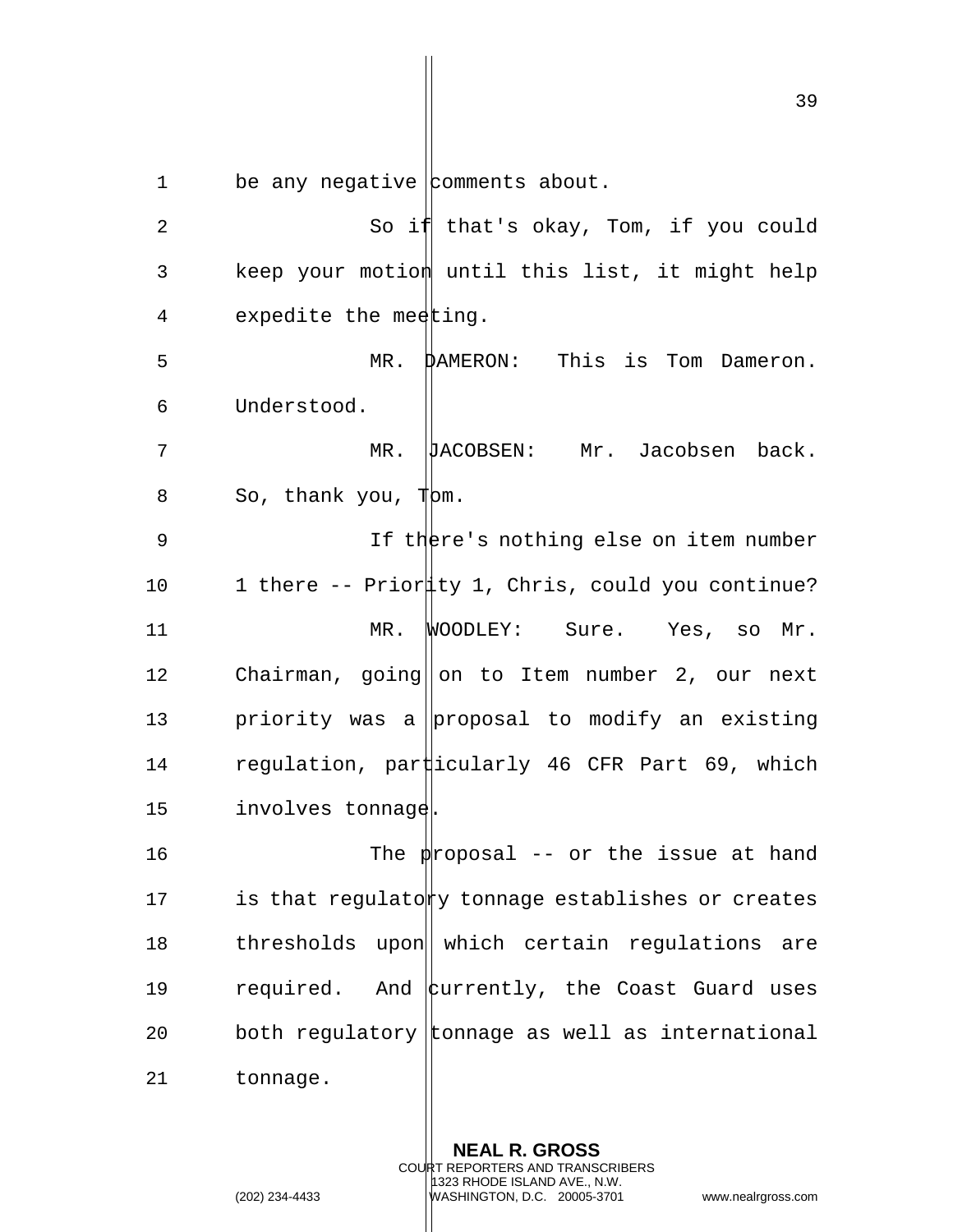1 The proposal from the group was that 2 regulatory tonnage should not be allowed for new 3 vessels but condurrent with its action, it would 4 require upward adjustment of tonnage thresholds 5 in numerous leqislative and requlatory 6 thresholds, specultically, vessel manning; vessel 7 inspection; pollution prevention, which includes 8 MARPOL requirements, which is an international 9 treaty and not  $\parallel$ ust a U.S. law; and as well as 10 navigational safety.

11 The action for this would modify 12 various vessel documentation manning, vessel 13 inspection, pollution prevention, and other 14 regulations.

15 The justification behind this, and Mr. 16 Hockema can speak more in-depth to it, if 17 and necessary, but  $\frac{1}{2}$  when a new vessel is 18 being constructed, because of these various 19 tonnage thresholds, owners will often choose to 20 try to, under the U.S. tonnage system, to build 21 the vessel in ways that keeps the vessel under a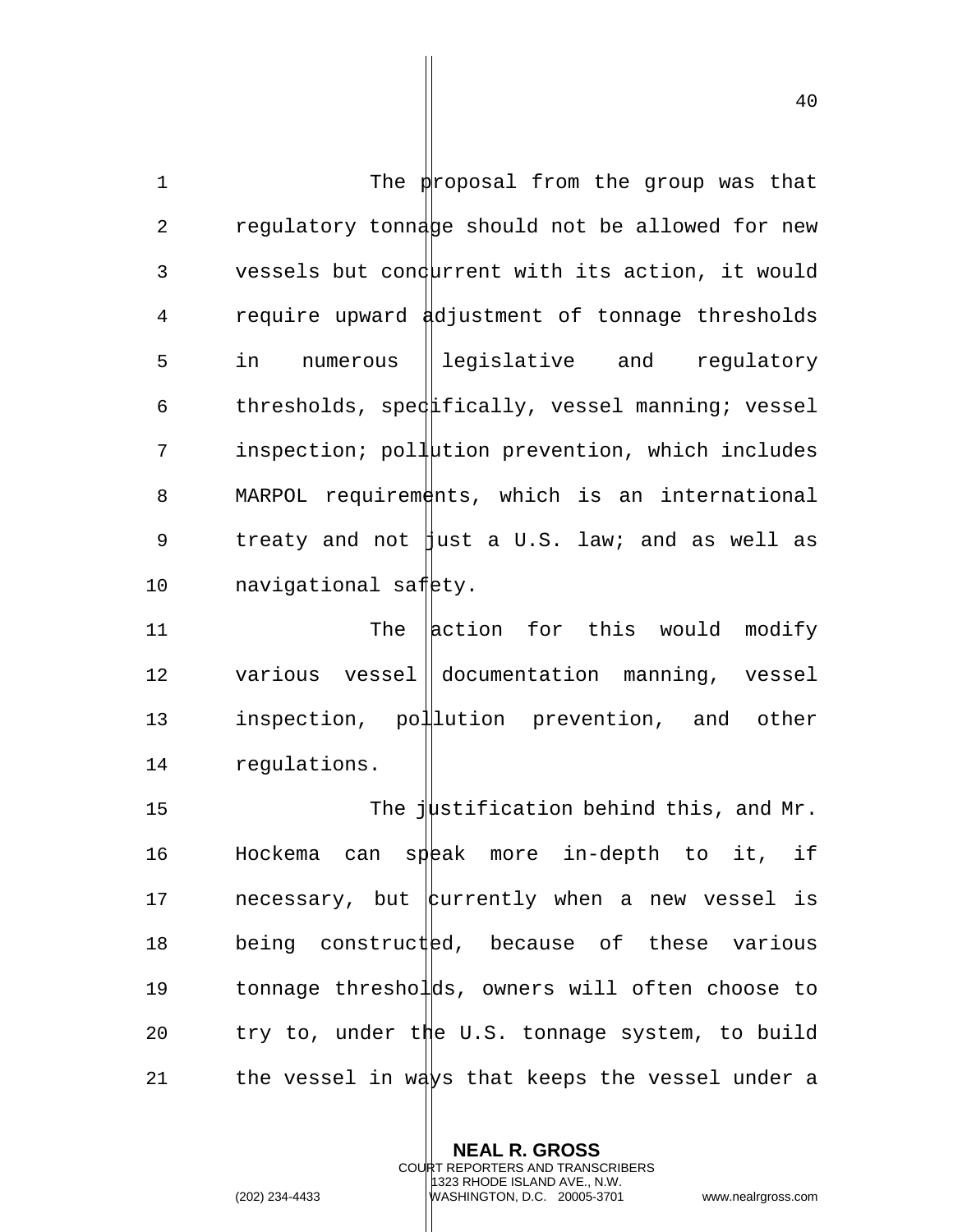1 certain tonnage but, in doing so, the method that 2 a naval architect uses to keep a vessel under 3 tonnage can sometimes compromise safety.

4 We've all heard discussions of tonnage 5 opening, things like that. Again, this is a very 6 technical topic But in terms of designing 7 vessels, you know fishing vessels in particular, 8 the work arounds to keep vessels under tonnage 9 can cost a lot  $\varphi$ f additional money and can also 10  $r = r$  reduce safety.  $\vert$ So, again, for this reason, the 11 subcommittee would advise that the tonnage  $-$ 12 that regulatory||tonnage not be allowed for any 13 vessels but to make that work you would have to 14 adjust tonnage thresholds.

15 For those of you who weren't in the 16 discussions on the subcommittee, to make this 17 work would require numerous changes to existing 18 federal statute. Not just one statute but many, 19 many different statutes in federal law. And 20 while I -- I guess this would be my recommendation 21 for the full committee, while I think there's a

> **NEAL R. GROSS** COURT REPORTERS AND TRANSCRIBERS 1323 RHODE ISLAND AVE., N.W. (202) 234-4433 WASHINGTON, D.C. 20005-3701 www.nealrgross.com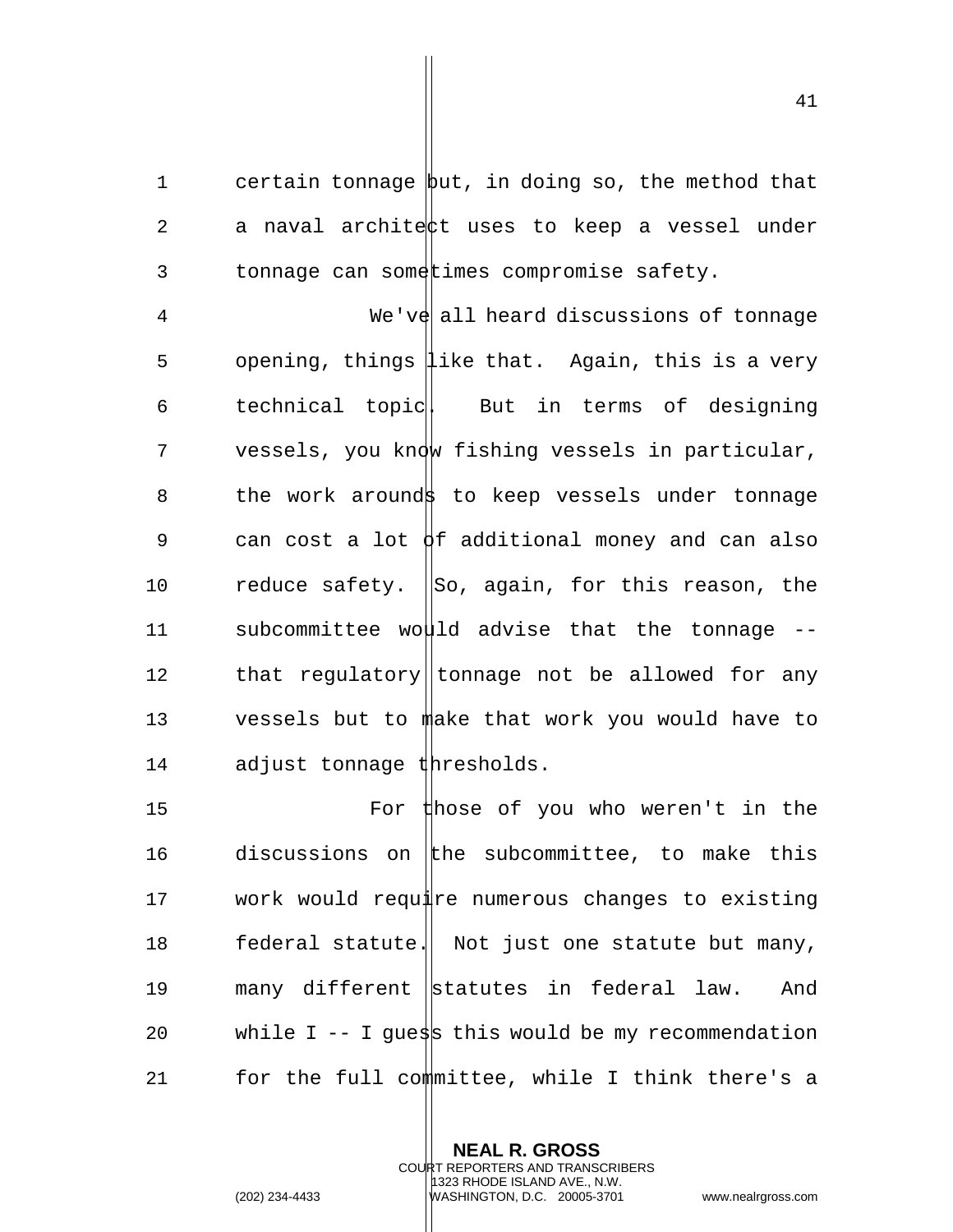1 lot of merit in continuing to look at this 2 proposal, the fact that it requires numerous 3 changes to federal statute and that those 4 statutes not only govern fishing vessels but 5 often govern other small vessels like towing 6 vessels, I think this would be significantly -- 7 a real challenge to actually bring to fruition. 8 So that's the end of my comments on 9 this. 10 MR. JACOBSEN: This is Chairman 11 Jacobsen. Thank you, Mr. Woodley. I appreciate 12 that. 13 So this is one of these happy 14 situations where we have the right person in the 15 right place at the right time. So thank you, Mr. 16 Hockema, your associates at Hockema and Whalen 17 for putting this together, and the comments on 18 stability, and a  $\parallel$  few other things that are within 19 your bailiwick. We really appreciate your work 20 on the subcommit tee and all the time that you and 21 your associates  $\vert$  but in on pulling this together.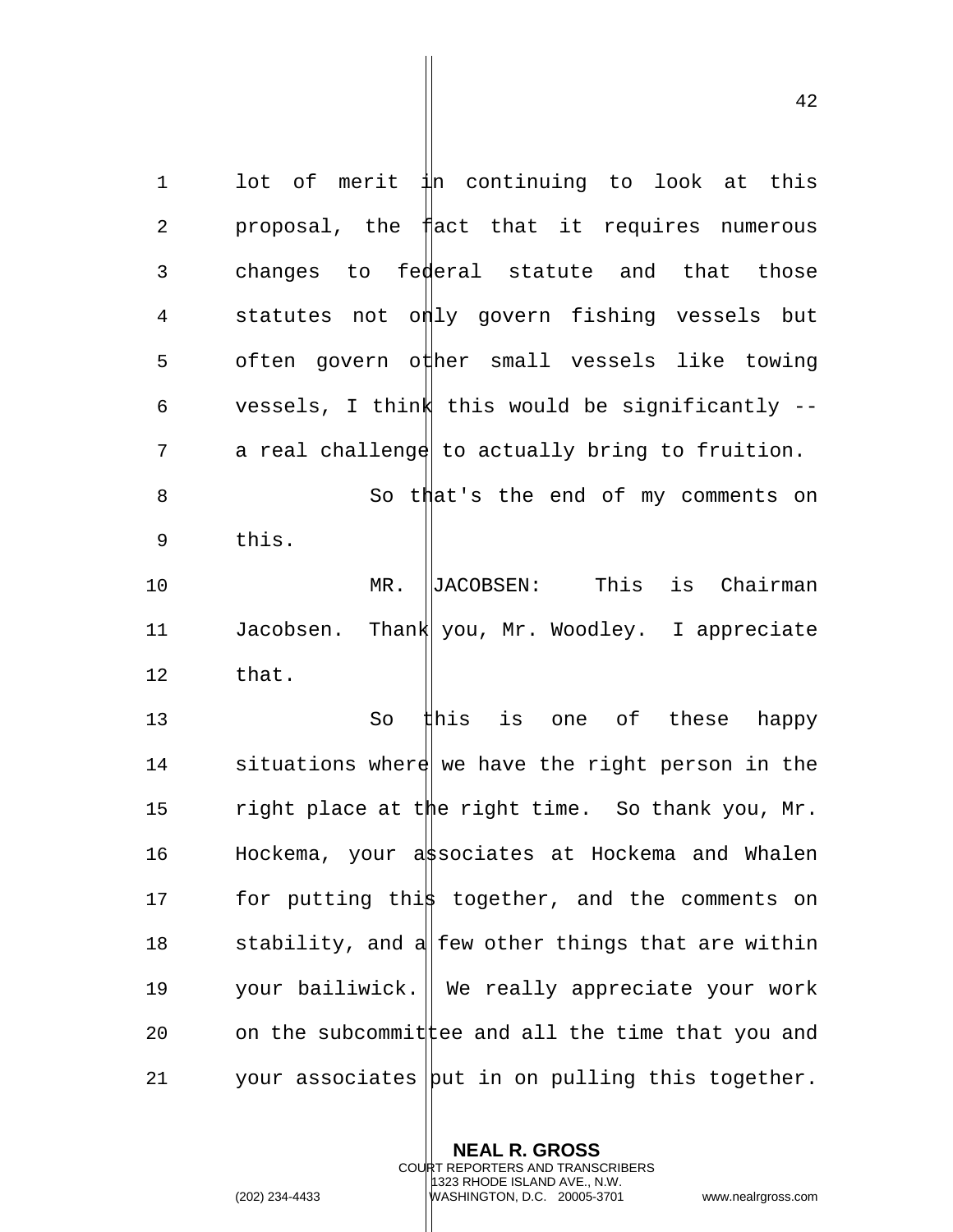| $\mathbf 1$ | So, $\sharp$ al, I'd like to give you an                   |
|-------------|------------------------------------------------------------|
| 2           | opportunity to speak to this. And perhaps if you           |
| 3           | could comment on Mr. Woodley's concerns about the          |
| 4           | difficulty in moving it forward, that would be             |
| 5           | appreciated as well.                                       |
| 6           | Mr. Hockema.                                               |
| 7           | HOCKEMA: Okay, thank you,<br>$MR$ .                        |
| 8           | Chairman.                                                  |
| 9           | Yes, $  I'  $ mention this in two waves                    |
| 10          | here. I'll try to keep it short.                           |
| 11          | The reasoning for this, of course, is                      |
| 12          | that let's say $\parallel$ -- we'll use an example.<br>For |
| 13          | fishing vessels  a common tonnage threshold is             |
| 14          | 200 gross tons. If thas to do with licensing a             |
| 15          | crew. If you're above that, you have increased             |
| 16          | licensing requirements.                                    |
| 17          | So the methods that we used<br>for                         |
| $18\,$      | keeping larger vessels under 200 gross tons are            |
| 19          | mostly structural in nature and arrangement type           |
| 20          | things but the $\ $ big issue is they cost money.          |
| 21          | They add weight   to the vessel. There is some             |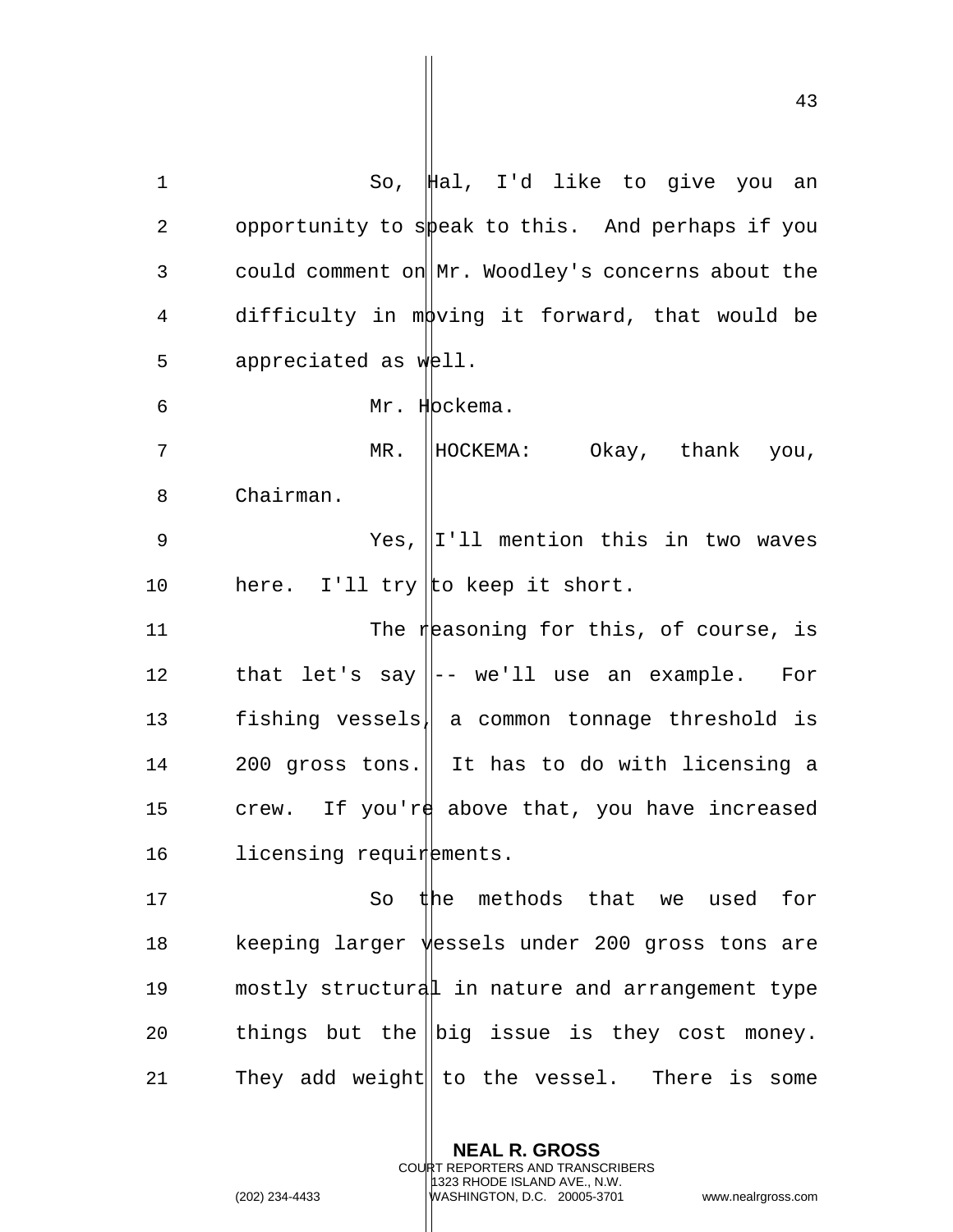1 decrease in safety, although most of it is just 2 money. It add money to the situation. We 3 figured out how to make the tonnage opening safe 4 and all that kind of stuff.

5 So this is a big issue regarding just 6 how much money  $\frac{1}{4}$ t costs to build a boat and how 7 you can arrange the boat to your liking. So 8 that's the main purpose. And it's fully 9 understood that this is a complex issue. I don't 10 expect, personally, that this is going to get 11 very far. The Chast Guard tried to do this back 12 in the '80s and it was faced with a lot of 13 challenges, both technical and political about it 14 from both sides, vessel owners and crewmen's 15 unions and those kind of things. But it's an 16 important issue and it's been with us for a long 17 time and I think it's important to bring it up to 18 the Coast Guard that we feel it is an important 19 issue. 20 On the technical side of it, just to

21 clarify here, and there were some concerns that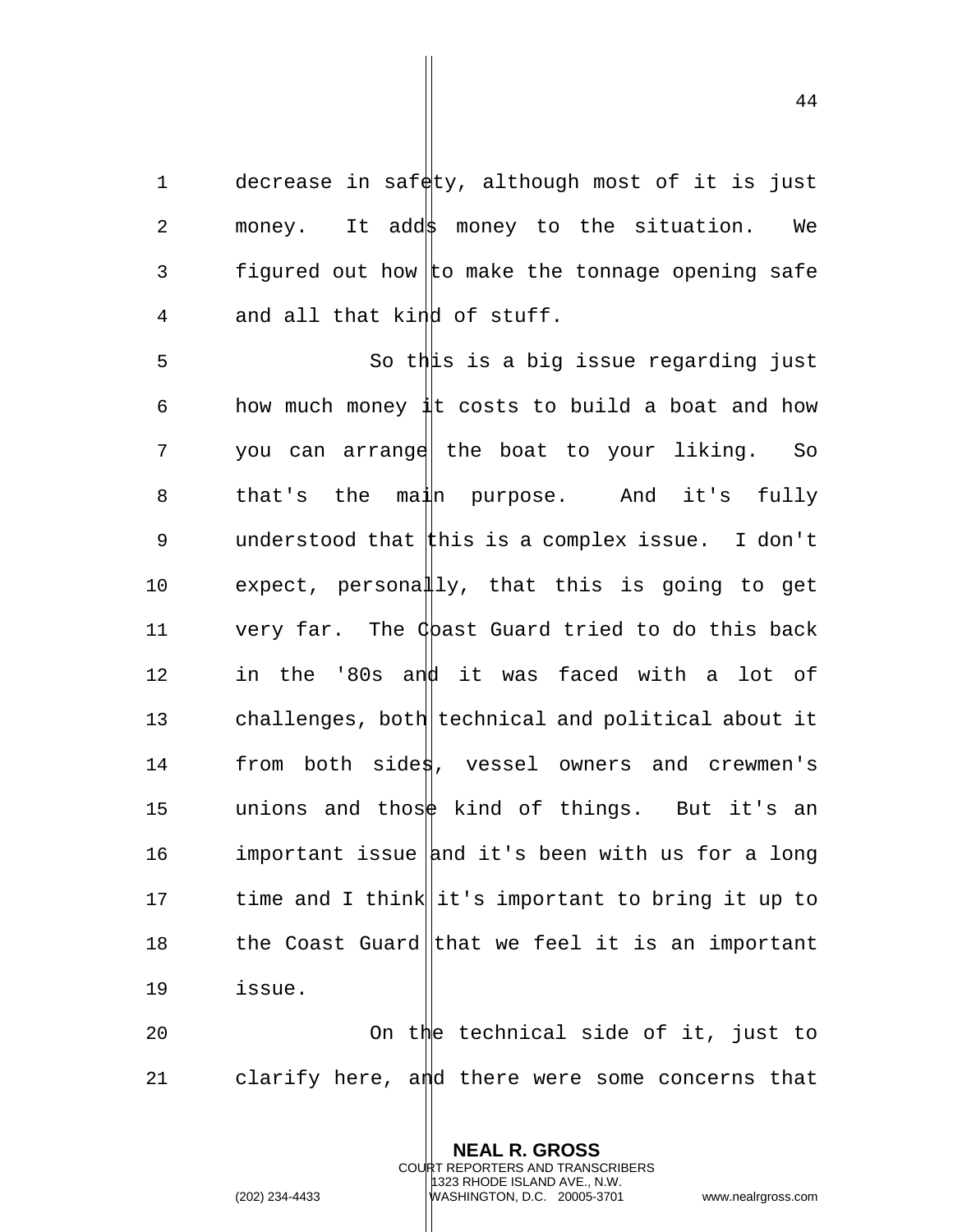1 Mr. Dameron had  $\sharp$  hat I addressed in a later draft 2 of this February 22nd draft. This is targeted 3 at new vessels. So if you build a new vessel 4 above 79 feet in length, you would go with this 5 International Tonnage Convention versus instead 6 of our U.S. regulatory system. If that tonnage 7 system is applied, then the tonnage thresholds 8 for manning and  $\parallel$  variety of other issues would 9 be increased adcordingly to what that tonnage 10 would normally  $b$ e for a vessel that was measured 11 under the U.S. regulatory system.

12 So allvessel let's say that was 130-13 foot vessel that was measured at 199 gross tons 14 under the U.S. system but if measured it under 15 the ITC or intermational system, it might measure 16  $\,$  700 tons, if i $\sharp$  s a large vessel. So that, 17 instead of 200  $|$ tons, we may use a much higher 18 threshold, 700 tons or even 1,000 tons there for 19 that. So, that would be the case for new 20 vessels.

21  $\qquad \qquad$  For  $\frac{1}{2}$  existing vessels that are already

**NEAL R. GROSS** COURT REPORTERS AND TRANSCRIBERS 1323 RHODE ISLAND AVE., N.W.

(202) 234-4433 WASHINGTON, D.C. 20005-3701 www.nealrgross.com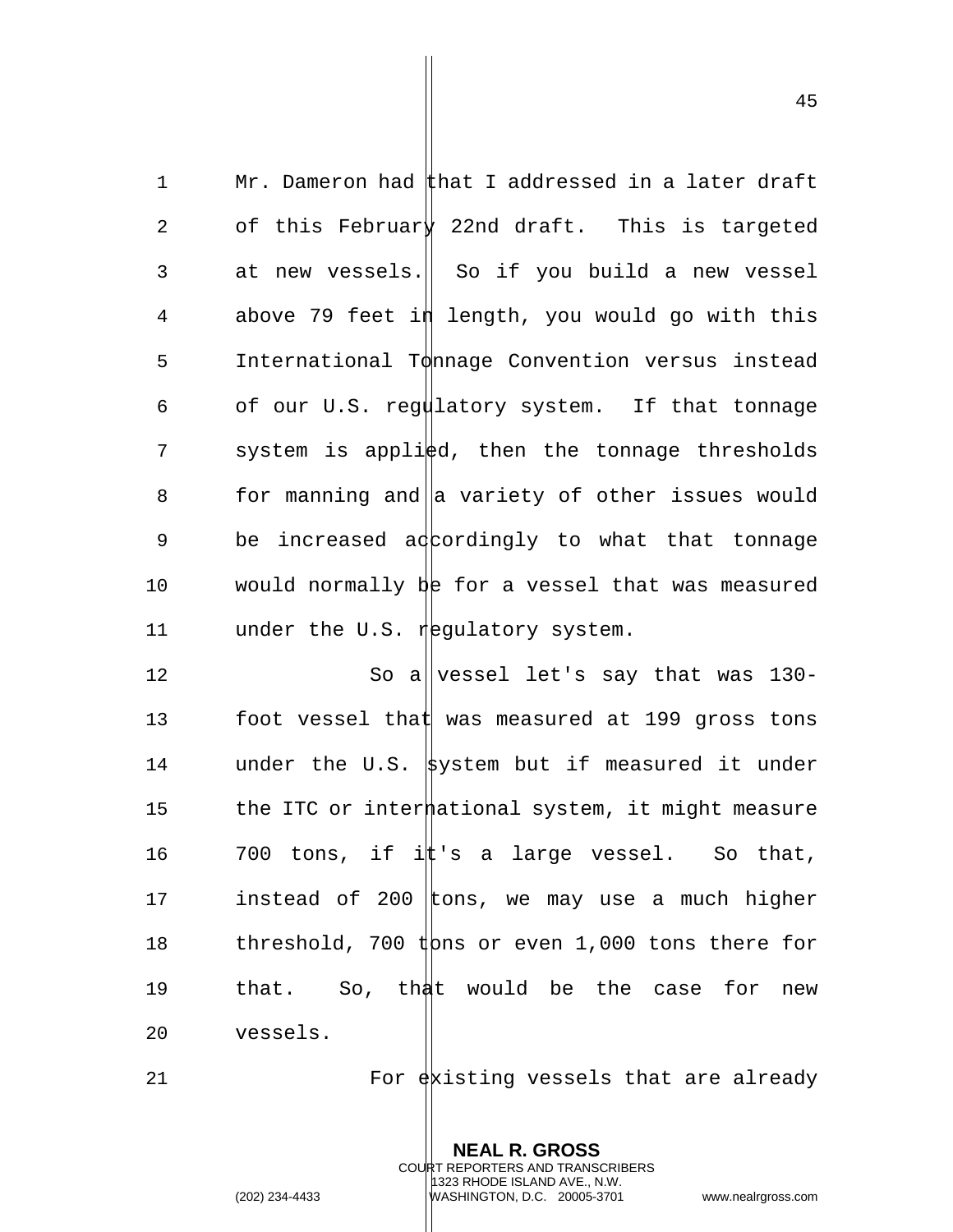1 measured and all of the existing vessels are 2 measured, they would have a choice of either 3 using that newer system or staying with the 4 existing tonnage thresholds. So no one with an 5 existing vessel is going to be affected, unless 6 they choose to be affected by it. 7 So anyway, that's the basic 8 explanation. 9 MR. JACOBSEN: Thank you, Mr. 10 Hockema. 11  $\frac{1}{1}$  This  $\frac{1}{15}$  Jake Jacobsen. Are there any 12 questions or comments from the committee?

13 MR. DAMERON: Mr. Chairman, this is

14 Tom Dameron.

15 The  $\frac{1}{2}$  The  $\frac{1}{2}$  situation that I see that 16 could be added  $\sharp$ o this is the major conversion. 17 And Hal, correct me if I'm wrong but I believe 18 after major conversion you have to be re-19 measured. Is that correct?

20 MR. HOCKEMA: Yes, you do. And Tom, 21 I'm grouping the major conversion in with

> **NEAL R. GROSS** COURT REPORTERS AND TRANSCRIBERS 1323 RHODE ISLAND AVE., N.W. (202) 234-4433 WASHINGTON, D.C. 20005-3701 www.nealrgross.com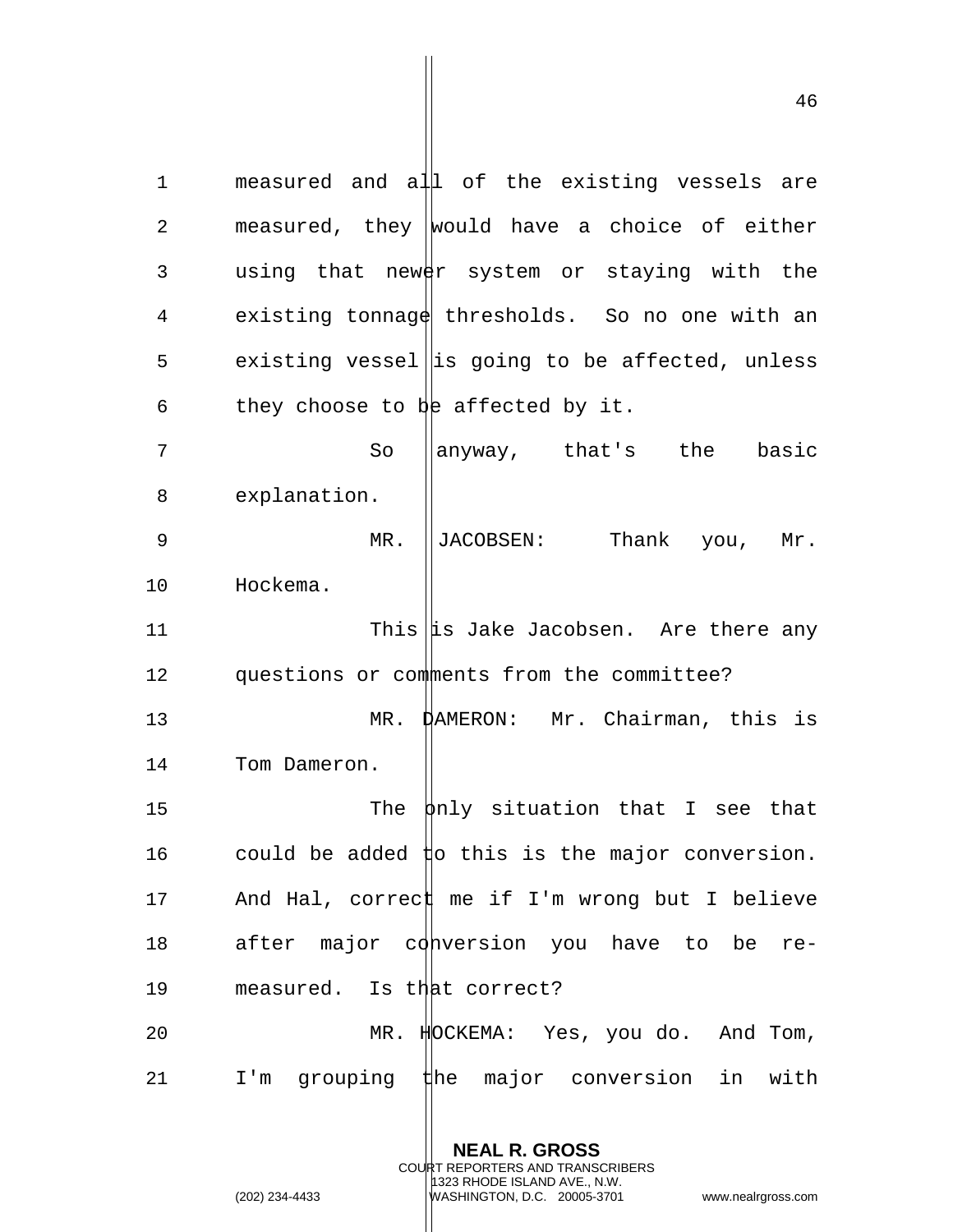1 existing vessel**s**, period. So if you have an 2 existing vessel| you have a choice between the 3 two. That could be clarified further, I suppose 4 but, typically, ||in the fishing industry anyway,  $5$  we have major  $\phi$  onversions that are still with 6 existing vessels.

7 Thinknow that in other sectors, the 8 Coast Guard has the ability to look at major 9 conversions and apply new construction standards 10 to them. So,  $m_y$  proposal would be to keep major 11 conversions in with the existing vessels.

12 MR. BOEHMER: Mr. Chairman, this is 13 Kristian Boehmer. I have a comment or a 14 question, if I may.

15 MR. JACOBSEN: Go ahead, Kris.

16 MR. BOEHMER: I don't know that this 17 and might be further down the road but I think a 18 solution in what triggers a certificate of 19 financial responsibility and pollution charges 20 are based  $--$  are now charged on gross tonnage. 21 So even if you are suggesting different standards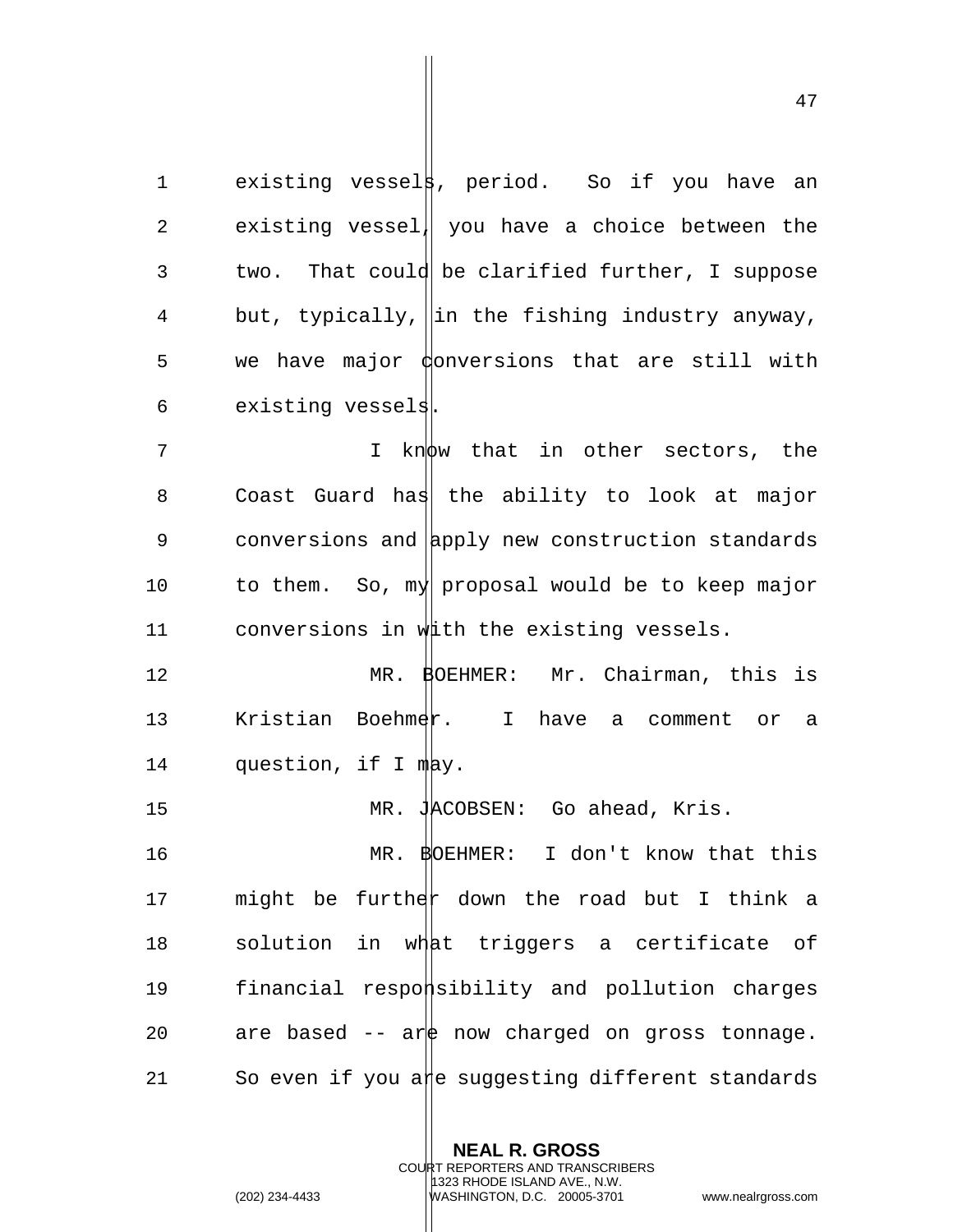1 for boats that are equal, get away from parity or 2 trying to get in parity now. So I don't know if 3 we can do much about it but I don't know how you 4 guys feel about that. 5 MR. JACOBSEN: This is Mr. Jacobsen. 6 Thank you, Kris. 7 The Hal, do you have any comments on Mr. 8 Boehmer's remarks? 9 MR. HOCKEMA: I think there's an 10 endless, as Kris mentioned, Chris Woodley, even, 11 there's a number of issues that have to be worked 12 out in this. And I think that's probably where 13 I'd like to leave it. There are numerous types 14 of regulations. | Pollution regulations, safety 15 regulations, donstruction regulations, and 16 manning regulations are the main ones that I know 17 of. And so each one of these have to be reviewed 18 according to this issue. And it would be a

20 But my feeling is that it's warranted 21 to this because this is affecting most of the

> **NEAL R. GROSS** COURT REPORTERS AND TRANSCRIBERS 1323 RHODE ISLAND AVE., N.W.

19 pretty major process.

(202) 234-4433 WASHINGTON, D.C. 20005-3701 www.nealrgross.com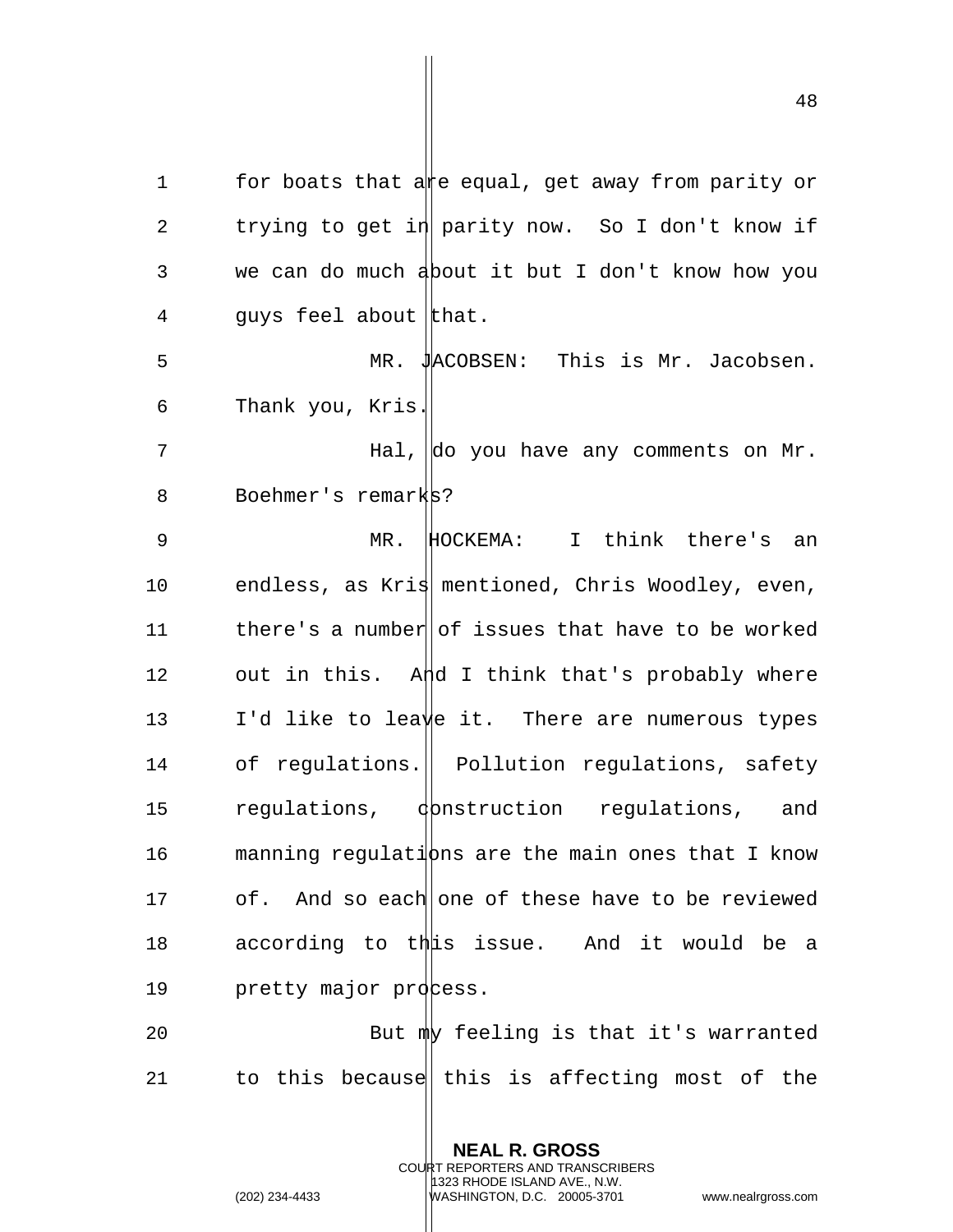1 vessels that I deal with, most of the fishing 2 fleet that is above about 90 feet by maybe 24 3 feet or 26 feet  $\phi$ r so gets you a vessel that's in 4 the 190 gross tom range, without doing any of the 5 tricks, so to speak. And everything above that  $6$  is we're applying numerous design-related issues 7 into the vessels which costs a lot of extra money 8 to do. 9 The cost to industry, and if you 10 spread this out beyond the fishing industry, into 11 the tugboat industry, is that it's several 12 million dollars per year. And I don't have a 13 figure on that  $b\mu t$  it's very substantial. 14 MR. ||JACOBSEN: Thank you, Mr. 15 Hockema. 16 **16** Are there any other comments or 17 questions on this topic? 18 MR. WOODLEY: Mr. Chairman, this is 19 Chris Woodley. ||One of the documents that I did 20 provide was it's a document on CFSAC 2.5 and it 21 does have  $-$  this was my assessment, so it may

> **NEAL R. GROSS** COURT REPORTERS AND TRANSCRIBERS

> > 1323 RHODE ISLAND AVE., N.W.

(202) 234-4433 WASHINGTON, D.C. 20005-3701 www.nealrgross.com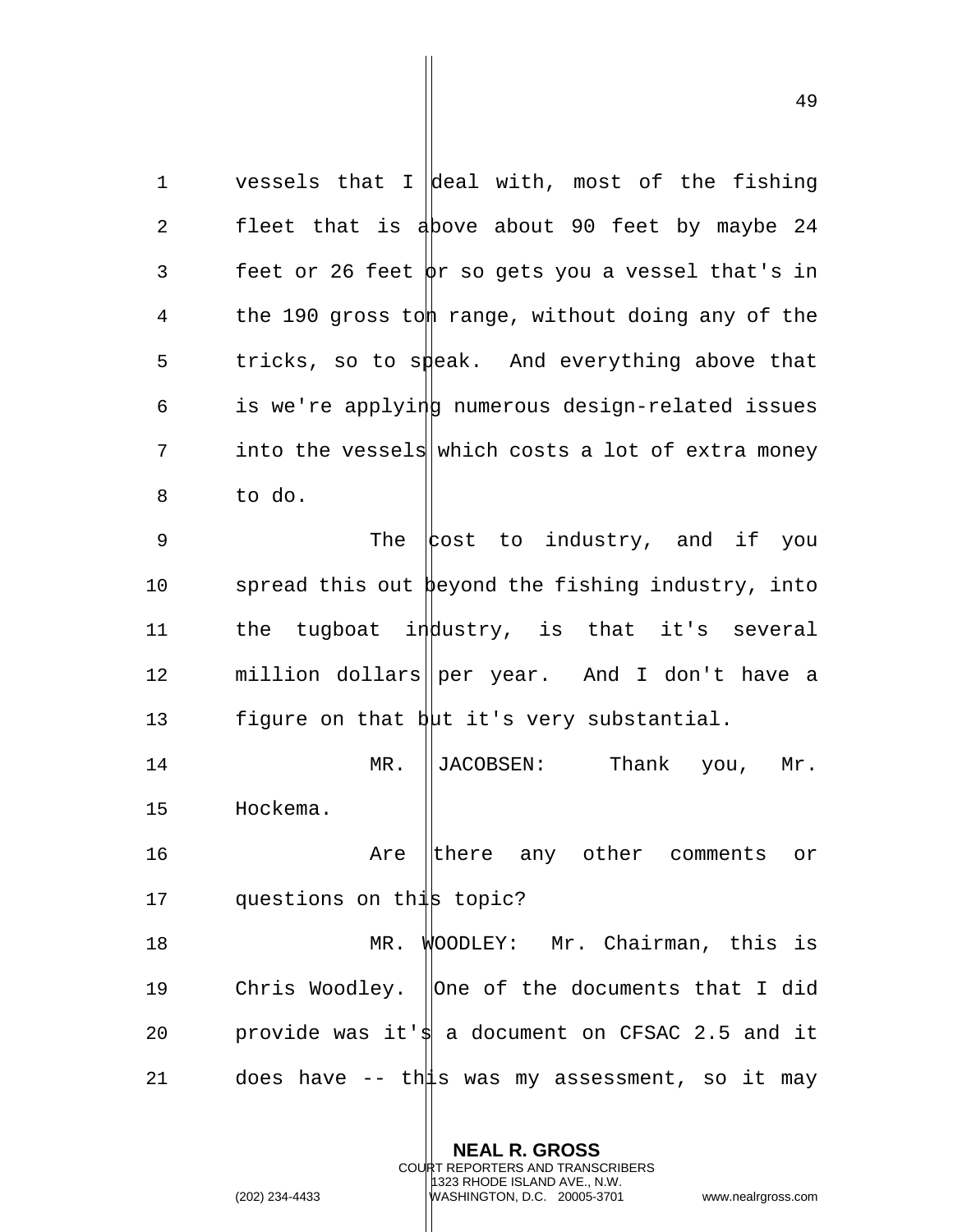1 not be comprehemsive, but a list of the various 2 statutes and regulations that are potentially 3 affected by or govern fishing vessels based on 4 tonnage.

5 So if people have any, you know as Mr. 6 Boehmer mentioned, certificates of financial 7 responsibility a reertainly one of those. I did 8 send that to the whole group. So if you have any 9 questions about some of the statutes that could 10 be affected, the  $y$  are provided for you.

11 MR. DACOBSEN: Yes, this is Mr. 12 Jacobsen. Thank you, Chris.

13 And these affected regulations go all 14 the way from vessels from five gross tons up to 15 5,000 gross tons. I'm looking at the list and 16 there are a number of different areas that are 17 affected by this

18 But | I would like to get the ball 19  $r$  olling on this and start  $-$  it's got to start 20 somewhere. So maybe it won't go anywhere now. 21 Maybe it's a thing for down the road or we'll

> **NEAL R. GROSS** COURT REPORTERS AND TRANSCRIBERS 1323 RHODE ISLAND AVE., N.W.

(202) 234-4433 WASHINGTON, D.C. 20005-3701 www.nealrgross.com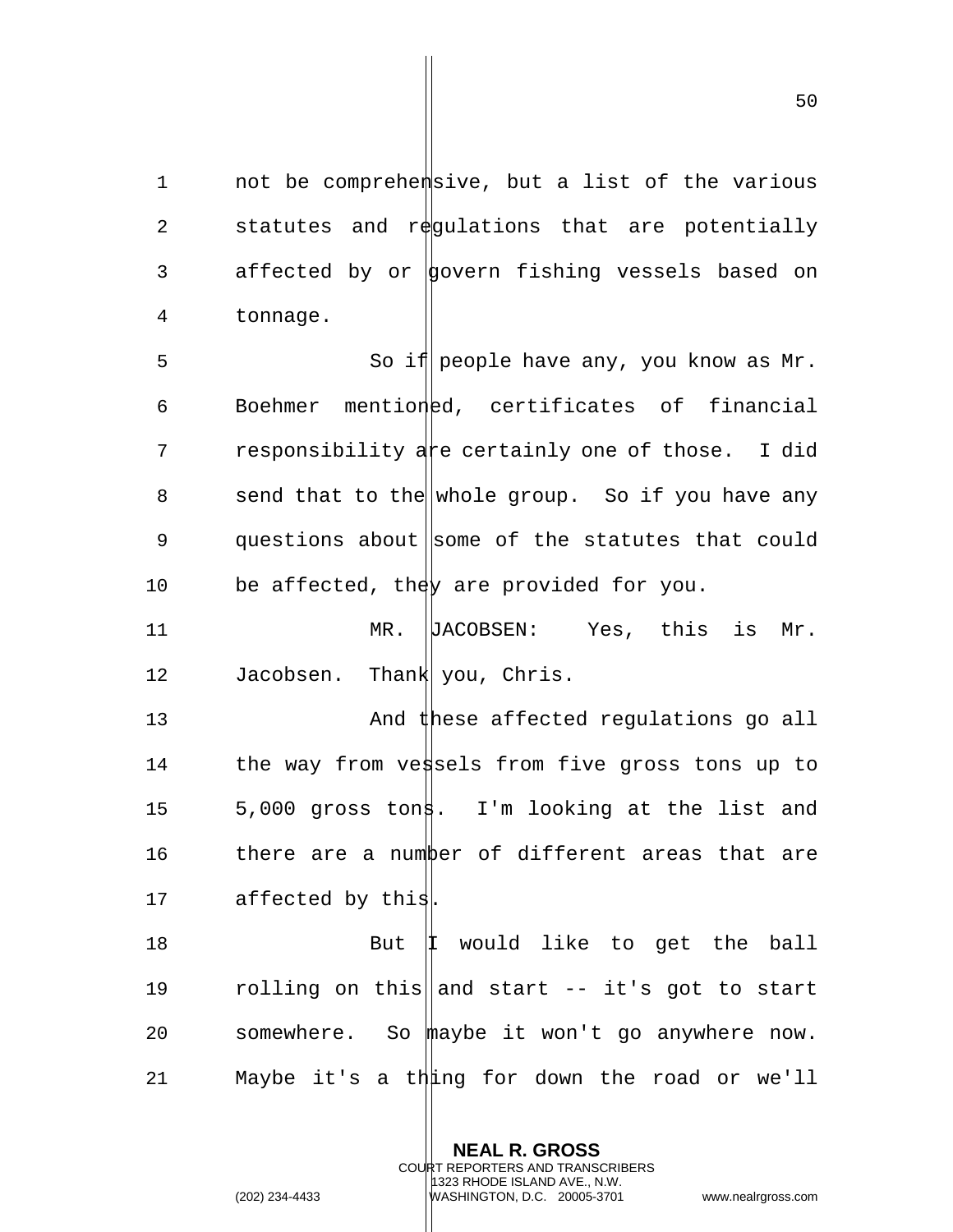1 have to take it piecemeal. But I think we need 2 to at least open up the discussion so hopefully  $3$  it will do it if we move this forward. 4 Are there any other comments or 5 questions regarding measurement of vessels? 6 MR. WENDLAND: Mr. Chairman, this is 7 Jonathan Wendland. 8 MR. HACOBSEN: Thank you, Jonathan. 9 Go ahead. 10 MR. WENDLAND: Yes, just one comment. 11 The vessel documentation, that would be five net 12 tons, not five gross tons for the documentation. 13 MR. JACOBSEN: Thank you, Jonathan. 14 MR. WENDLAND: Yes, sir. And also, 15 Mr. Chairman, if  $\|I\|$  may, is Mr. Dzugan on the line? 16 MR. DZUGAN: I am. The sunspot 17 activity has finally gone down. So I'm back on. 18 Thank you. 19 MR. WENDLAND: Okay, ignore the phone 20 call we placed  $\sharp$ b your cell, then. 21 Mr. Chairman, it's all yours. Thank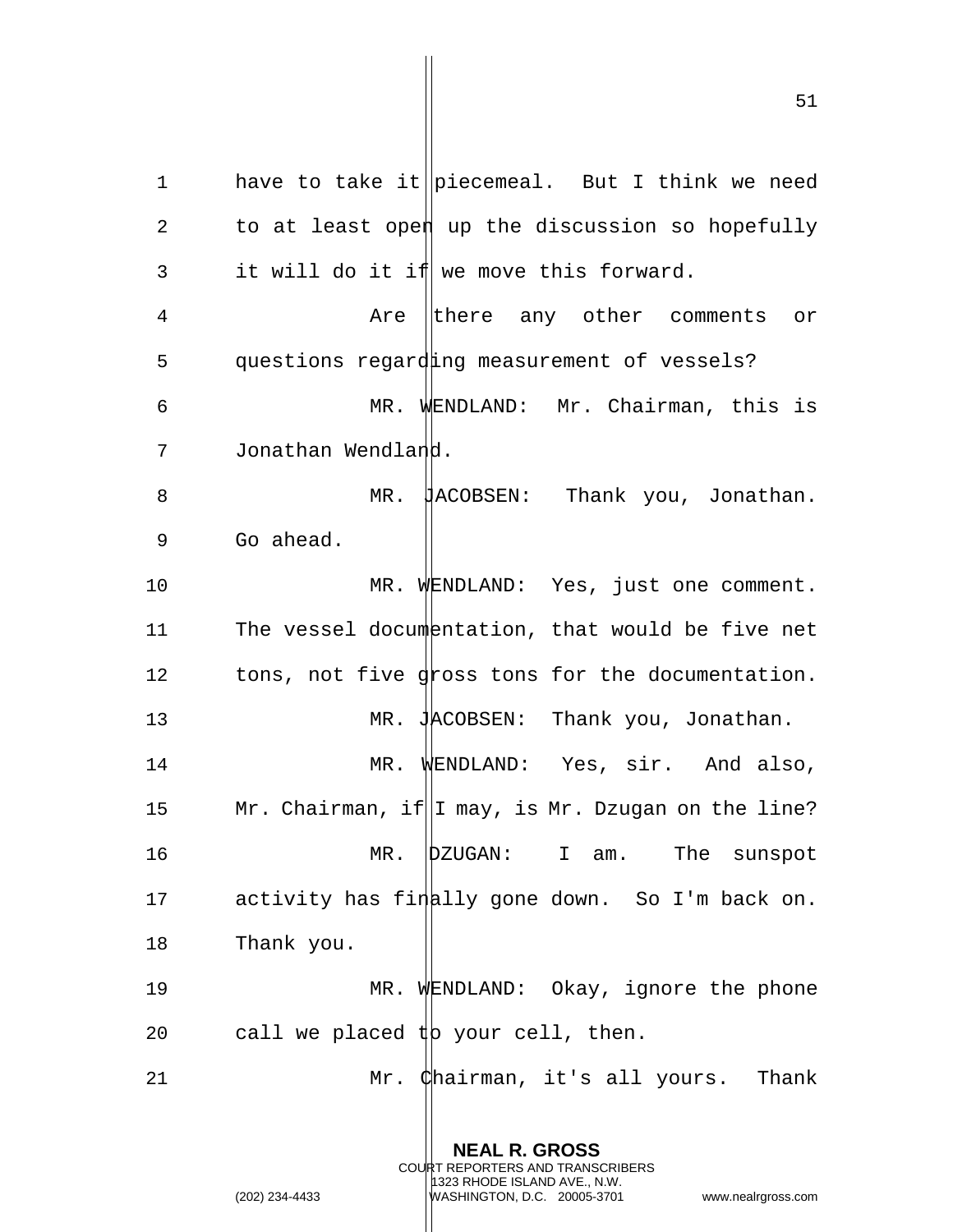1 you. 2 MR. ||JACOBSEN: Thank you, Mr. 3 Wendland. 4 If there are no other comments on this 5 issue, Chris Woodley, would you proceed to the 6 next one, please? 7 MR. WOODLEY: Yes. All right, Mr. 8 Chairman, so Chris Woodley. 9 Number 3, the next proposal from the 10 subcommittee was to modify numerous sections of 11 46 CFR Part 28, Subpart E, which is existing 12 regulation. The justification behind this is 13 that there is  $\|a\|$  a lot of inconsistency and  $14$  basically some poor wording in some regulations 15 which creates  $\phi$ onfusion and potentially adds 16 thousands of dollars in additional costs when the 17 fishing industry is updated stability regulations 18 -- for vessel owners updating stability 19 regulations. So inconsistencies and poorly 20 worded sections. 21 What  $\|$  the document that Mr. Hockema

> **NEAL R. GROSS** COURT REPORTERS AND TRANSCRIBERS 1323 RHODE ISLAND AVE., N.W.

(202) 234-4433 WASHINGTON, D.C. 20005-3701 www.nealrgross.com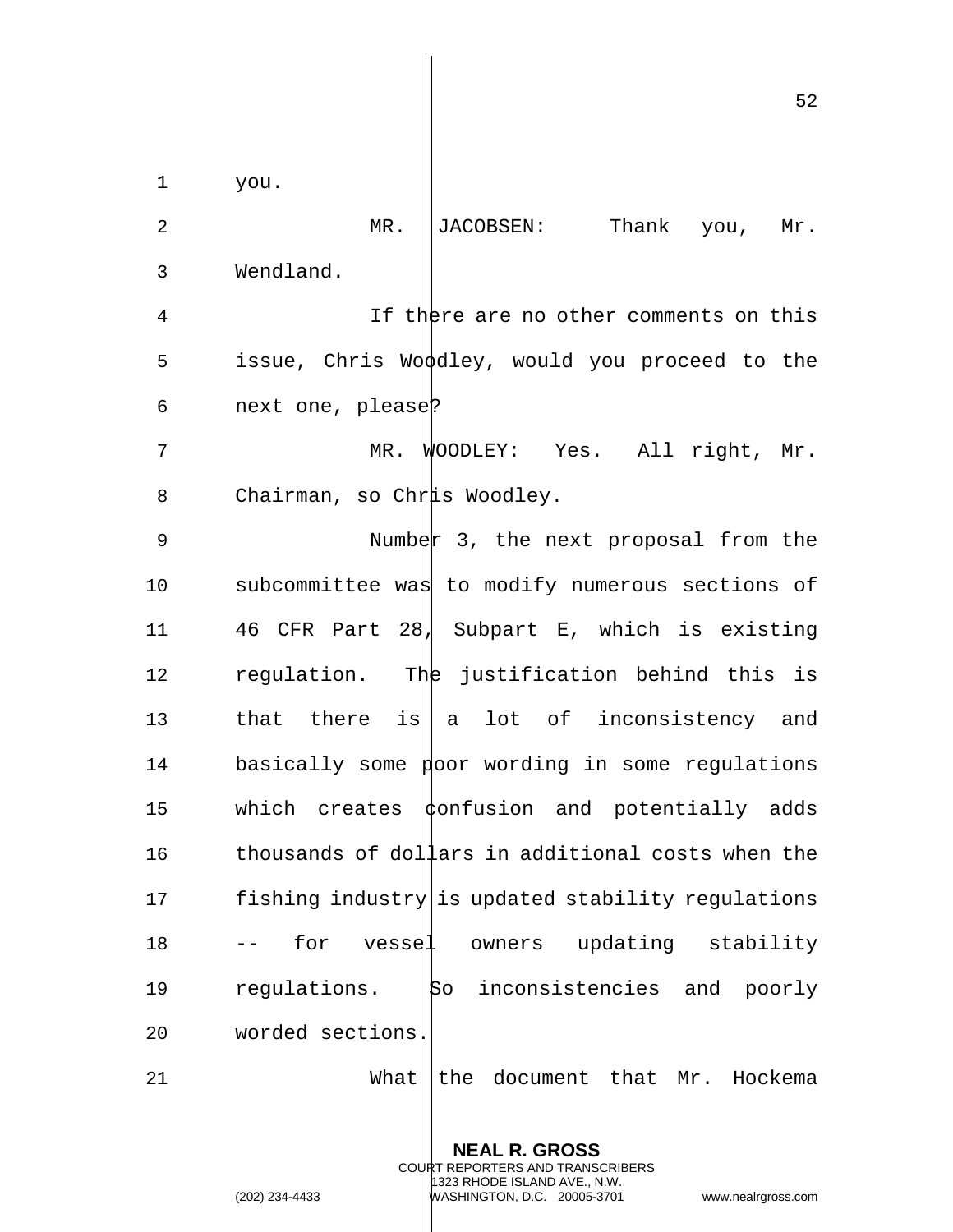1 provided dated 30 January 2018 and on your list 2 I think it's CF\$AC 3 is a list of the proposed 3 changes by secti $\phi$ n. And again, most of these are 4 technical corrections. There are a small number 5 of additions and some policy implications that  $6$  are also extended to MSC quidance for commercial 7 fishing vessel stability, which is also 8 referenced in the spreadsheet. It's MSC 9 Procedures H2-20.

10 So the document that I sent out has 11 the individual changes kind of line by line. And 12 so it's pretty  $w \notin \{1\}$  laid out. And if people have 13 any specific technical questions, Mr. Hockema 14 would be the  $-$  should be able to answer any of 15 those.

16 MR. JACOBSEN: This is Mr. Jacobsen. 17 Thank you, Mr.|| Woodley. I appreciate that 18 summary. 19 This work was done by Mr. Hockema and 20 his associates. | Again, they did a lot of work 21 in putting this together and it's something that

> **NEAL R. GROSS** COURT REPORTERS AND TRANSCRIBERS 1323 RHODE ISLAND AVE., N.W.

(202) 234-4433 WASHINGTON, D.C. 20005-3701 www.nealrgross.com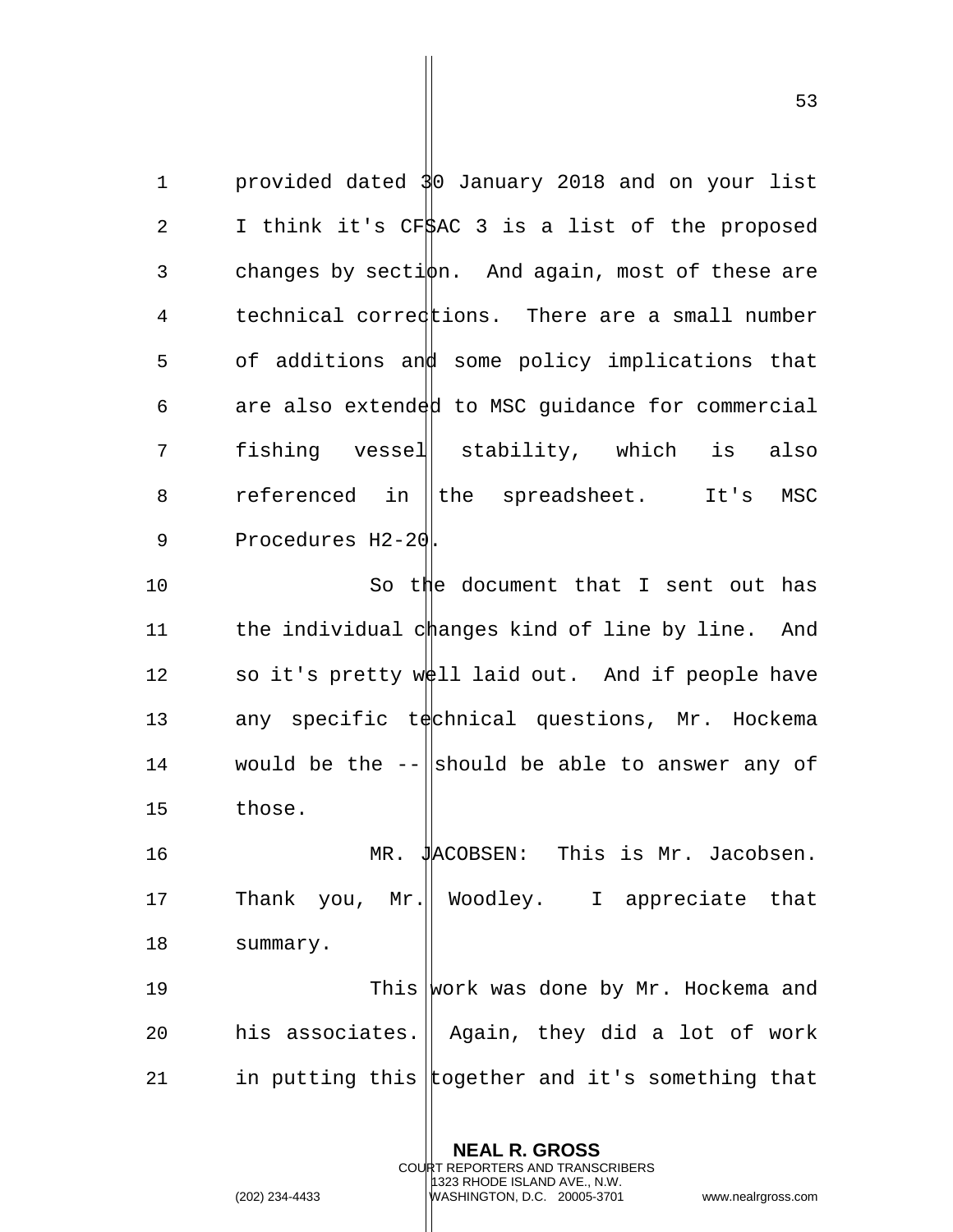1 is important I think to take a look at.

2 And so Mr. Hockema, do you have any 3 comments on your work? 4 MR. HOCKEMA: Yes, thank you, Mr. 5 Chairman. 6  $Yes$ , in general, this is a lot of 7 specific recommended for change. And most of it 8 is related to,  $\sharp s$  Mr. Woodley indicated, either 9 a bit of sloppiness in regulatory composition or 10 the fact that p $\phi$ licy has evolved over the years 11 and the regulation has not. And we need to have  $12$  clarification in the regulation. 13 We, as a new architecture company, I 14 employ seven lidensed professional engineers and 15 we do a lot of fishing boat stability and so we 16 communicate with the Coast Guard a lot. Other 17 firms, especially smaller firms may not do this 18 as much and we find some of their stability work 19 to be not in line with Coast Guard's wishes. At 20 the same time, we disagree with some of the Coast 21 Guard's wishes and would like the Coast Guard to

> **NEAL R. GROSS** COURT REPORTERS AND TRANSCRIBERS 1323 RHODE ISLAND AVE., N.W. (202) 234-4433 WASHINGTON, D.C. 20005-3701 www.nealrgross.com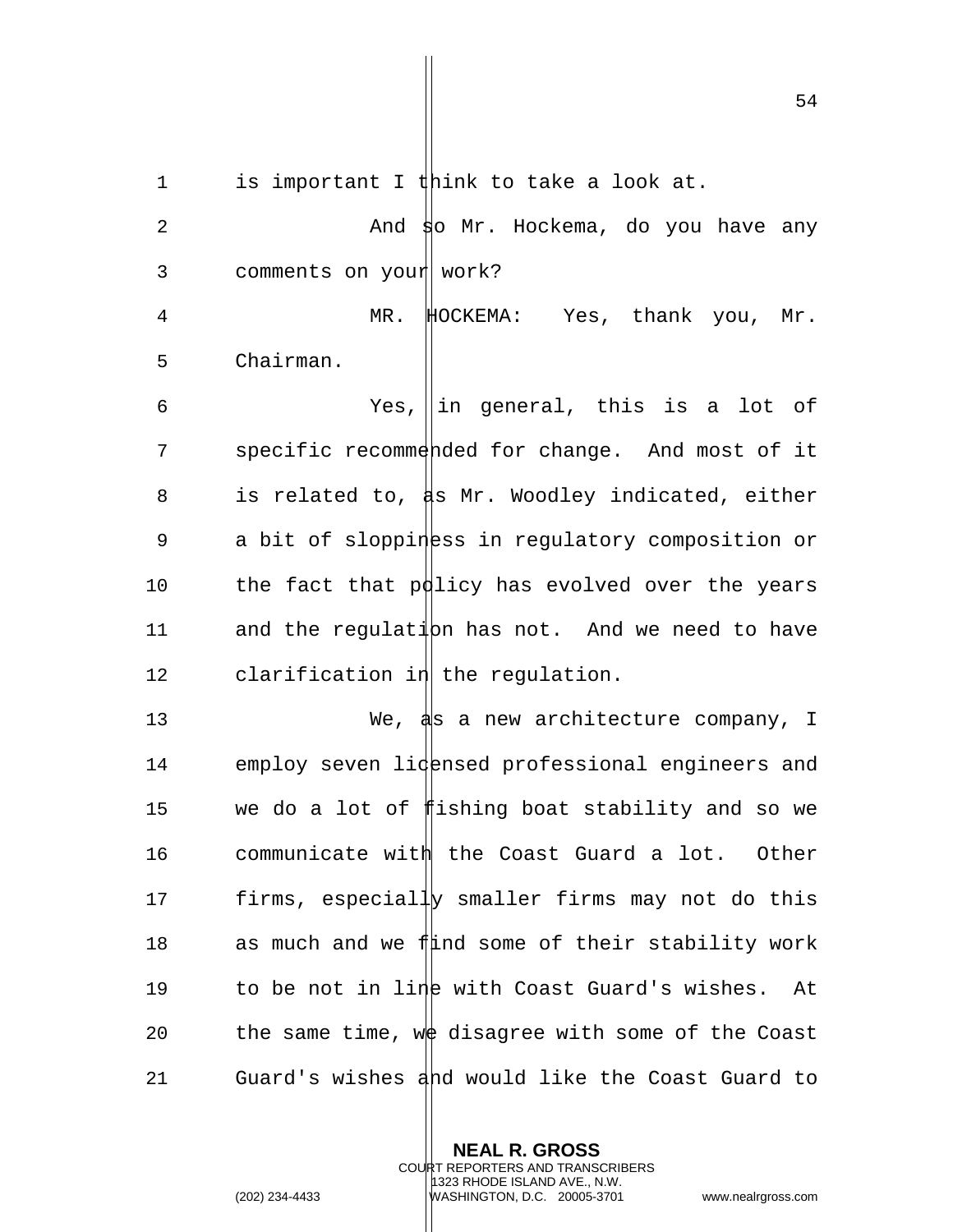1 back away from some interpretations that we think 2 are overly conservative.

3 And so the net effect of this is to  $4$  actually reduce the level of regulation slightly 5 from what it is currently, without reducing the 6 level of safety in our opinion.

7 MR. ||JACOBSEN: Thank you, Mr. 8 Hockema. Are there any questions or comments on 9 the proposal regarding Subpart E, stability?

10 (No audible response.)

11 MR. ||JACOBSEN: Hearing nothing, 12 again, thank you, Hal, for the work you and your 13 associates put  $\ln$ . It was substantial and we 14 appreciate it a  $|$ lot.

15 So, Chris Woodley, if you would, 16 proceed to Priority Item 3.

17 MR. | WOODLEY: Correction, Mr. 18 Chairman. It would be Priority 4.

19 MR. JACOBSEN: Yes, thank you. 20 MR. WOODLEY: Yes, so Mr. Chairman,

21 Chris Woodley  $h$ ere.

**NEAL R. GROSS** COURT REPORTERS AND TRANSCRIBERS 1323 RHODE ISLAND AVE., N.W.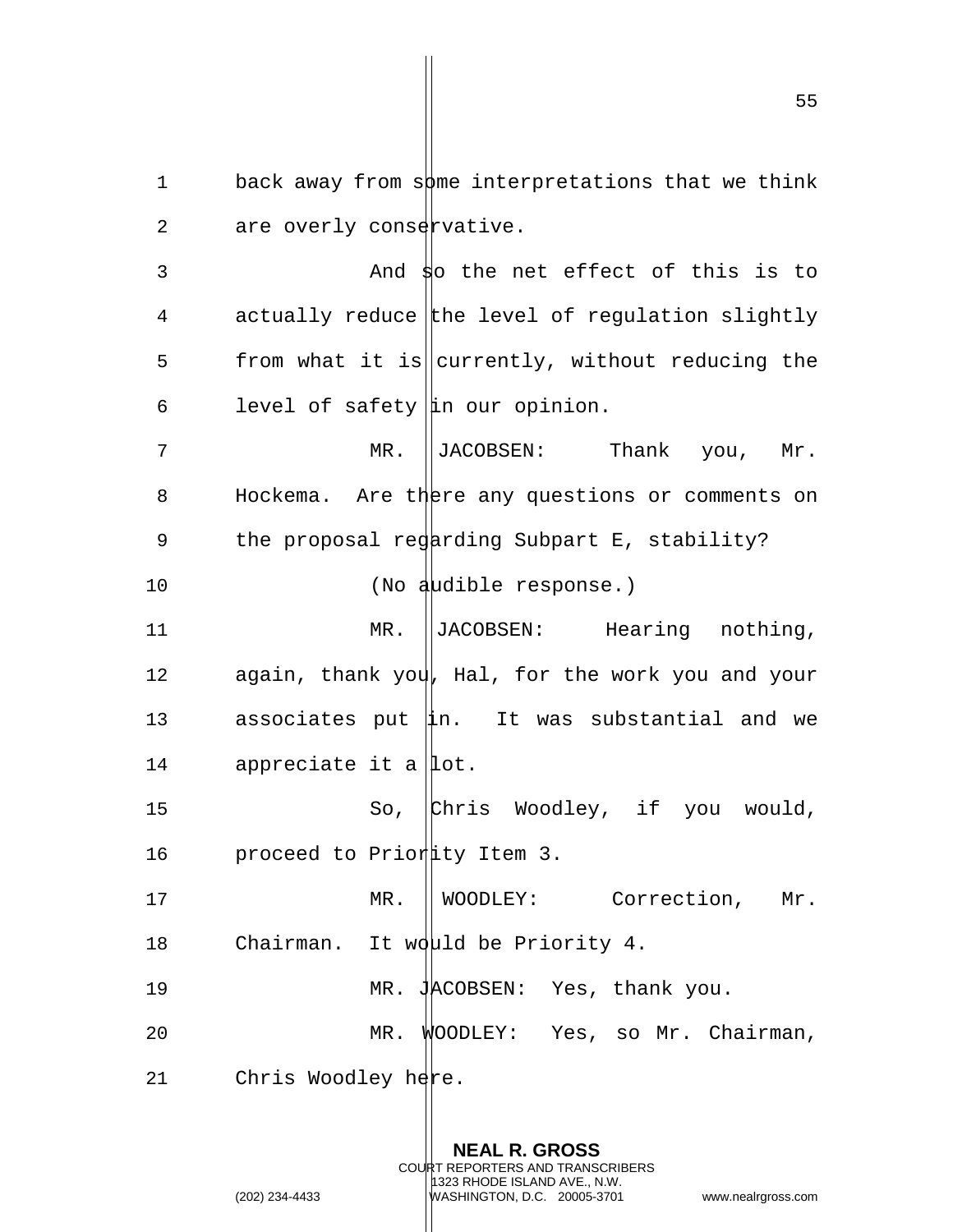56

1 This is -- so number 4 is to modify 2 an existing regulation, specifically 46 CFR Part  $3$  28.270(a). This is part of the regulations as 4 for the frequency of how often drills have to be 5 conducted.

6 The current regulation is ambiguous as 7 written and l is subject to multiple 8 interpretations during enforcement or dockside 9 exams. Because it's ambiguous, it creates 10 certain ineffi $\sharp$ iencies and uncertainty and 11 burdens on the  $\|\text{industry},\text{ what the subcommittee}\|$ 12 has recommended  $\|\mathbf{is}\|$  to change 46 CFR 28.270(a) to 13 read as follows: Each required drill and 14 required instruction be performed before vessels 15 engage in fishing activities and within periods 16 of no more than  $30$  days in duration while engaged 17 in fishing activaties.

18 There would be no additional cost to 19 industry or the Coast Guard in enforcing this 20  $r$  regulation. It  $||s|$  just simply a clarification. 21 However, we feel that the industry burden would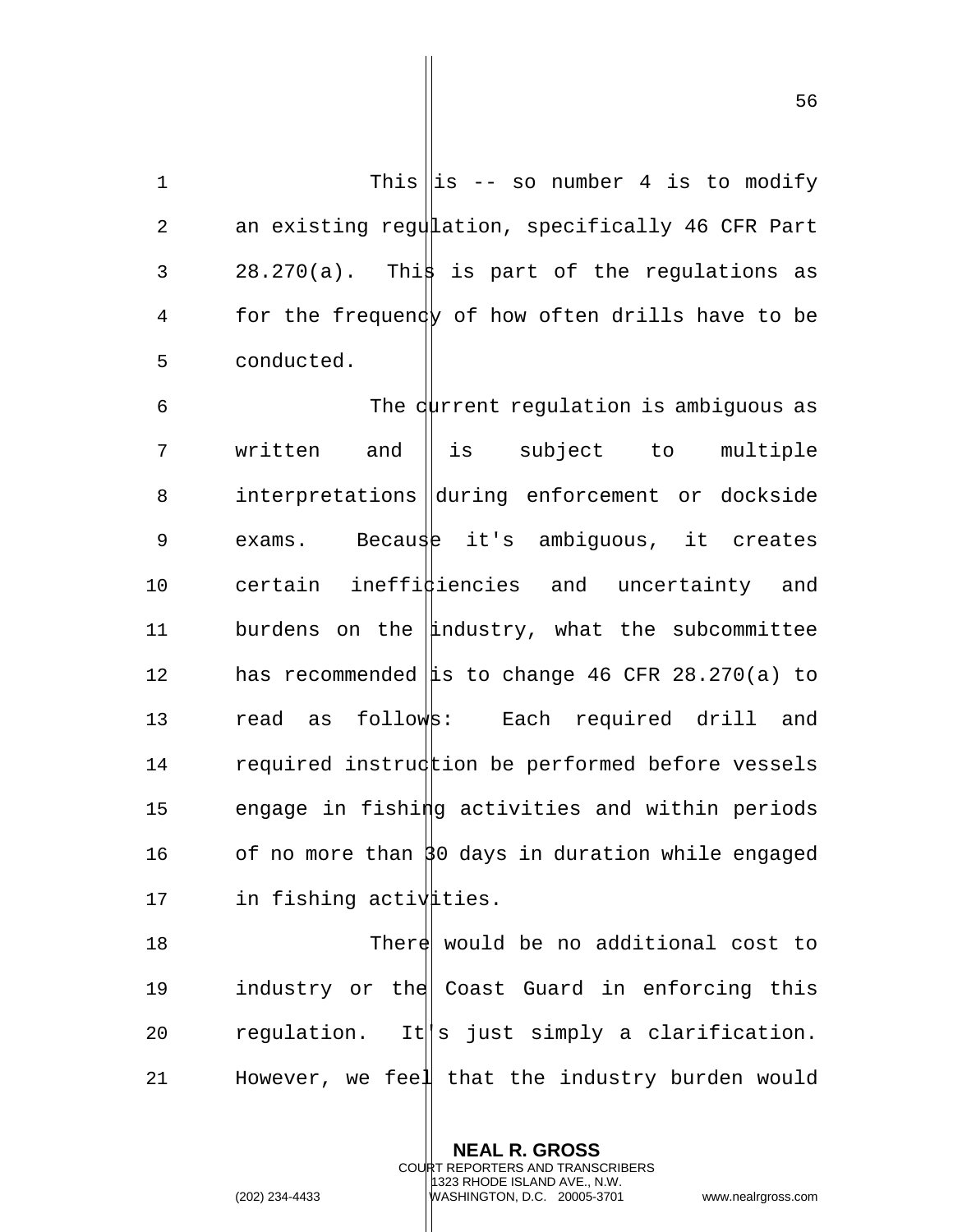1 be reduced with clear regulations and that the 2 Coast Guard would likely issue fewer unwarranted  $3$  enforcement actions. 4 And the summary document that was 5 prepared, the memo is the CFSAC 4. 6 That's all I have. 7 MR. JACOBSEN: This is Mr. Jacobsen. 8 Thank you, Chris. I appreciate that summary. 9 So I believe this was put together by 10 Karen Conrad and Jerry Dzugan. And I appreciate 11 their work on that and ask them if they have any 12 comments on this item. 13 MS. CONRAD: Chairman, this is Karen 14 Conrad. And I believe Thomas Dameron wrote this. 15 MR. JACOBSEN: Oh, I'm sorry. So 16 thank you for the correction, Karen. 17 Tom, do you have any comments on this 18 section? 19 MR. DAMERON: Thank you, Mr. 20 Chairman. Tom Dameron. 21 The  $\phi$ nly other comment is within the

> **NEAL R. GROSS** COURT REPORTERS AND TRANSCRIBERS 1323 RHODE ISLAND AVE., N.W.

(202) 234-4433 WASHINGTON, D.C. 20005-3701 www.nealrgross.com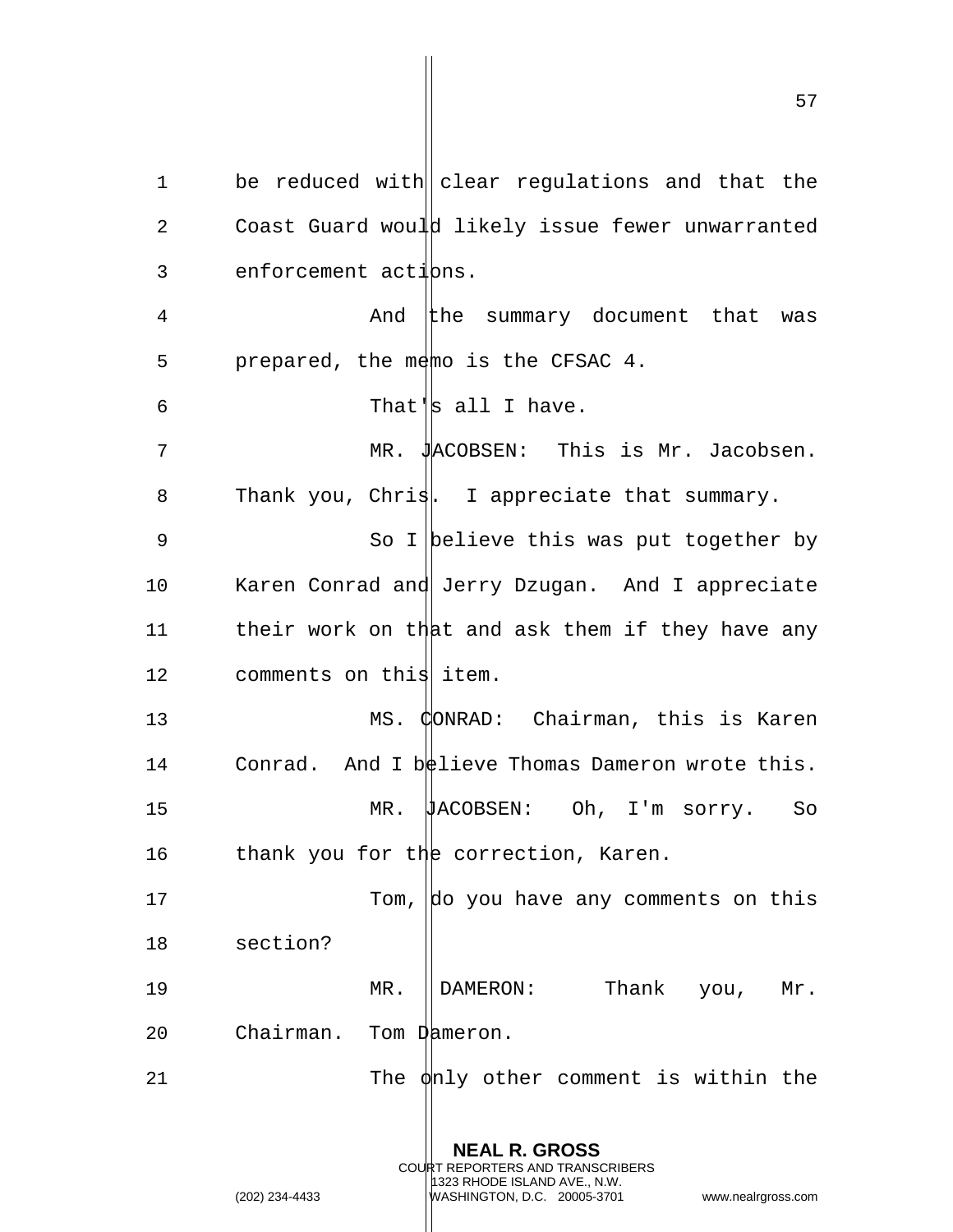1 modification classifications that we 2 recommended, we did leave in there that while 3 engaged in fishang activities, no more than 30 4 days between ea $\sharp$ h of the drills. So you could 5 still do an abandon ship drill in the first week 6 of the month, and a fire drill the second week,  $7$  man overboard d $\nparallel$ ill the third week, minimizing 8 unintentional flooding the fourth week. And as 9 long as you did the same in the following month, 10 you would still be in compliance. 11 What  $\vert$  we we trying to get away from 12 was a vessel being considered in compliance if 13 they did drills  $\frac{1}{2}$  the first day of July and the 14 last day of August. And that would be, you know 15 basically more  $\sharp$ han 60 days in-between drills. 16 We didn't want that to be considered in 17 compliance. 18 Thank you. 19 MR. JACOBSEN: This is Mr. Jacobsen. 20 Thank you, Tom.|| I really appreciate that and 21 your work on this.

> **NEAL R. GROSS** COURT REPORTERS AND TRANSCRIBERS 1323 RHODE ISLAND AVE., N.W.

(202) 234-4433 WASHINGTON, D.C. 20005-3701 www.nealrgross.com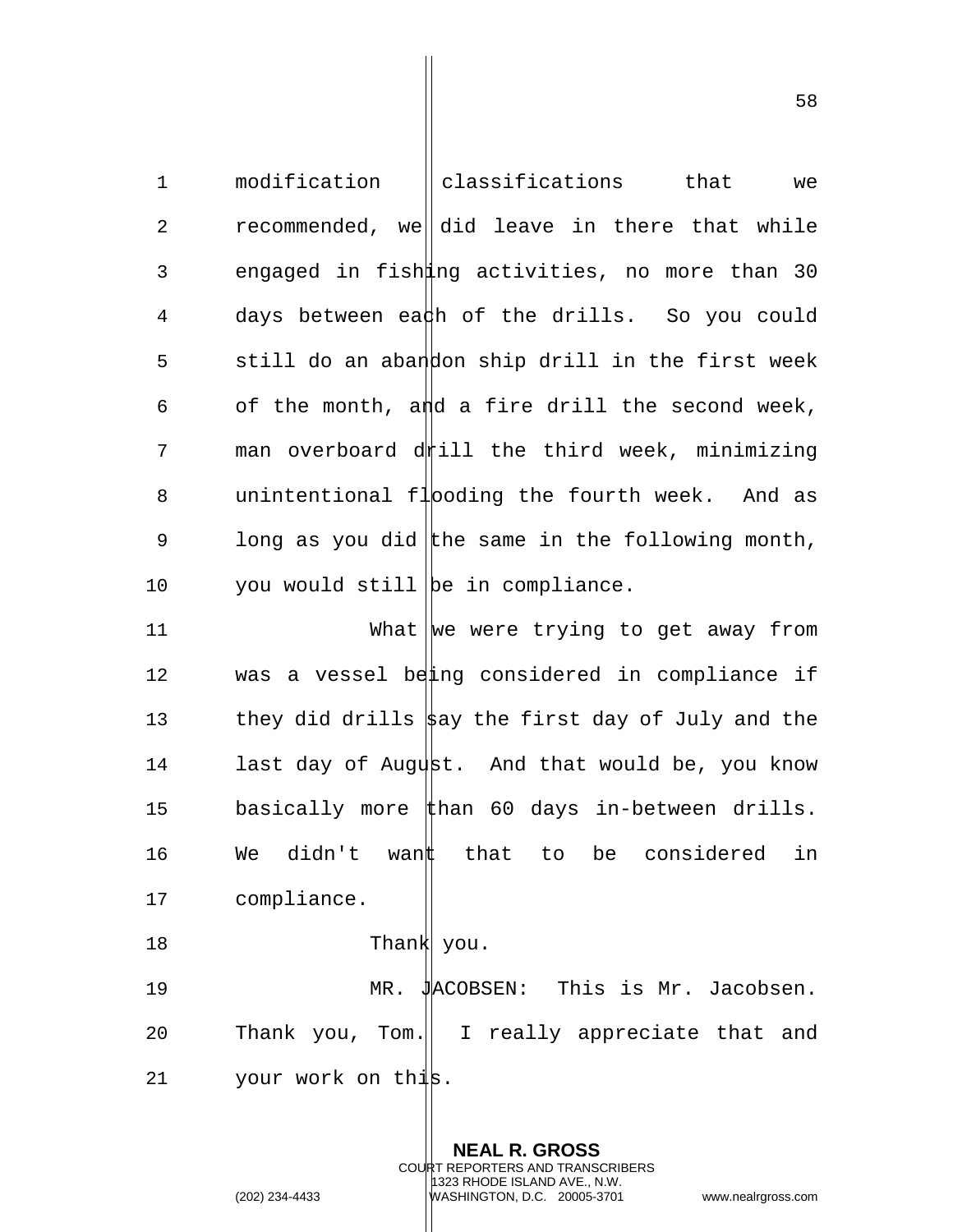1 Are there any questions or comments on 2 this item? 3 (No audible response.) 4 MR. JACOBSEN: Hearing nothing, Mr. 5 Woodley, could y proceed to the next item? 6 MR. WOODLEY: All right, Mr. 7 Chairman. 8 So number 5 would be a modification to 9 a proposed rule that is found in USCG-2012-0025. 10 And what this modification is intended to do is 11 to -- would allow the maritime industry to 12 leverage technological advances and reduce 13 fishing vessel opperator time and effort to comply 14 with operational readiness regulations. 15 This is primarily aimed at -- I'm 16 sorry. This is aimed at primarily lifesaving and 17 firefighting equipment regulations. Again, the 18 intent behind this is there's numerous kinds of 19 equipment, lifesaving equipment, firefighting

20 equipment onboard and each one of them and 21 different manufacturers have different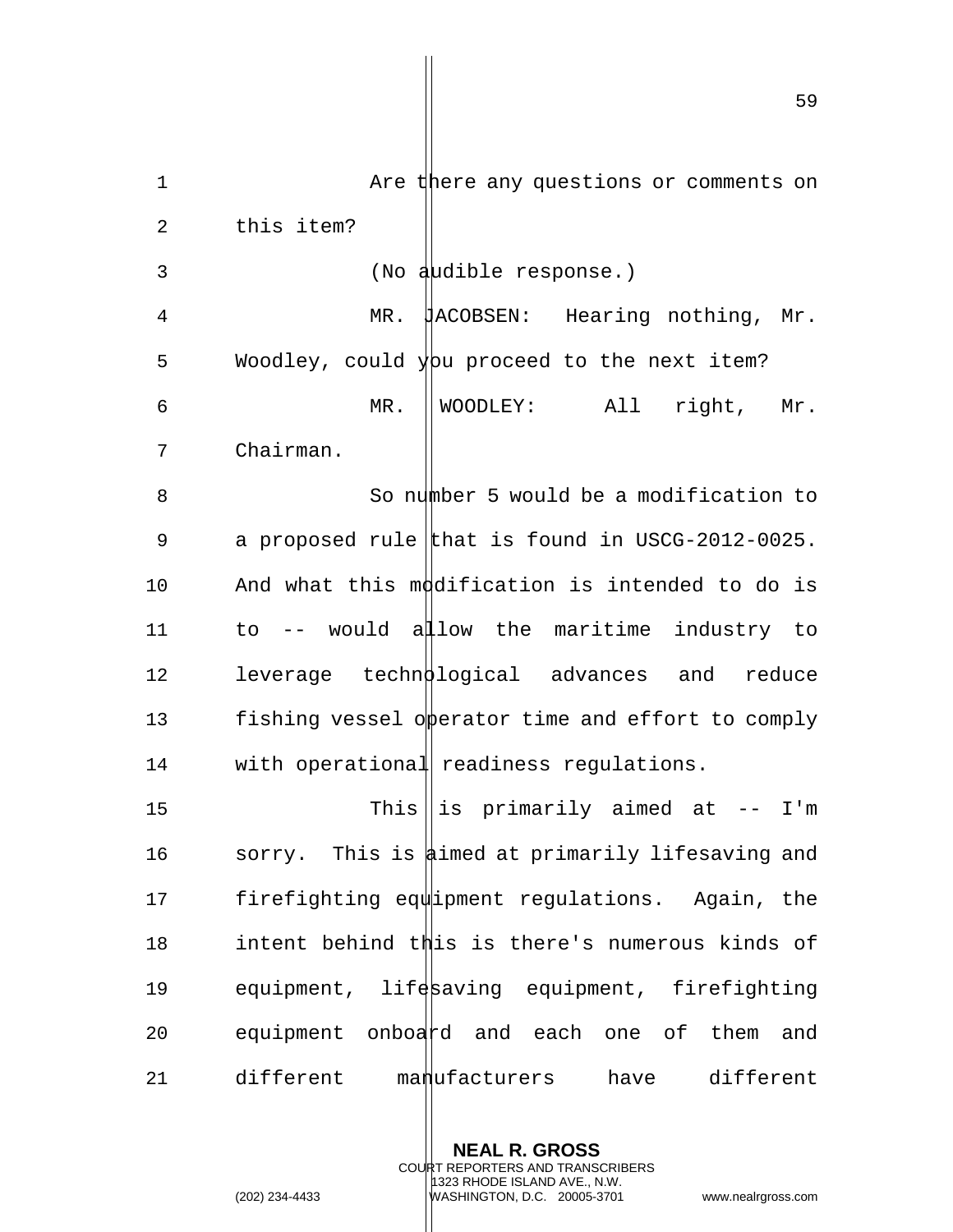1 requirements redarding the servicing intervals 2 and how to properly service this equipment.

3 And what this requirement would do 4 would be to remove this burden from the industry 5 and place it upon the government or to the Coast 6 Guard to house this information in one central 7 location that a fishing vessel operator can 8 simply go to the Coast Guard equipment 9 maintenance website and find out what the 10 servicing interval or recordkeeping requirements 11 are.

12 So ith is our view that this would 13 simplify things for fishing vessel safety 14 operators and the summary of this is found -- the 15 summary memo is  $\vert$ at CFSAC 5.

16 And 1 believe this is Tom Dameron who 17 submitted this proposal.

18 MR. JACOBSEN: Thank you, Mr. 19 Woodley. 20 Mr. Dameron, would you care to comment

21 on your proposal?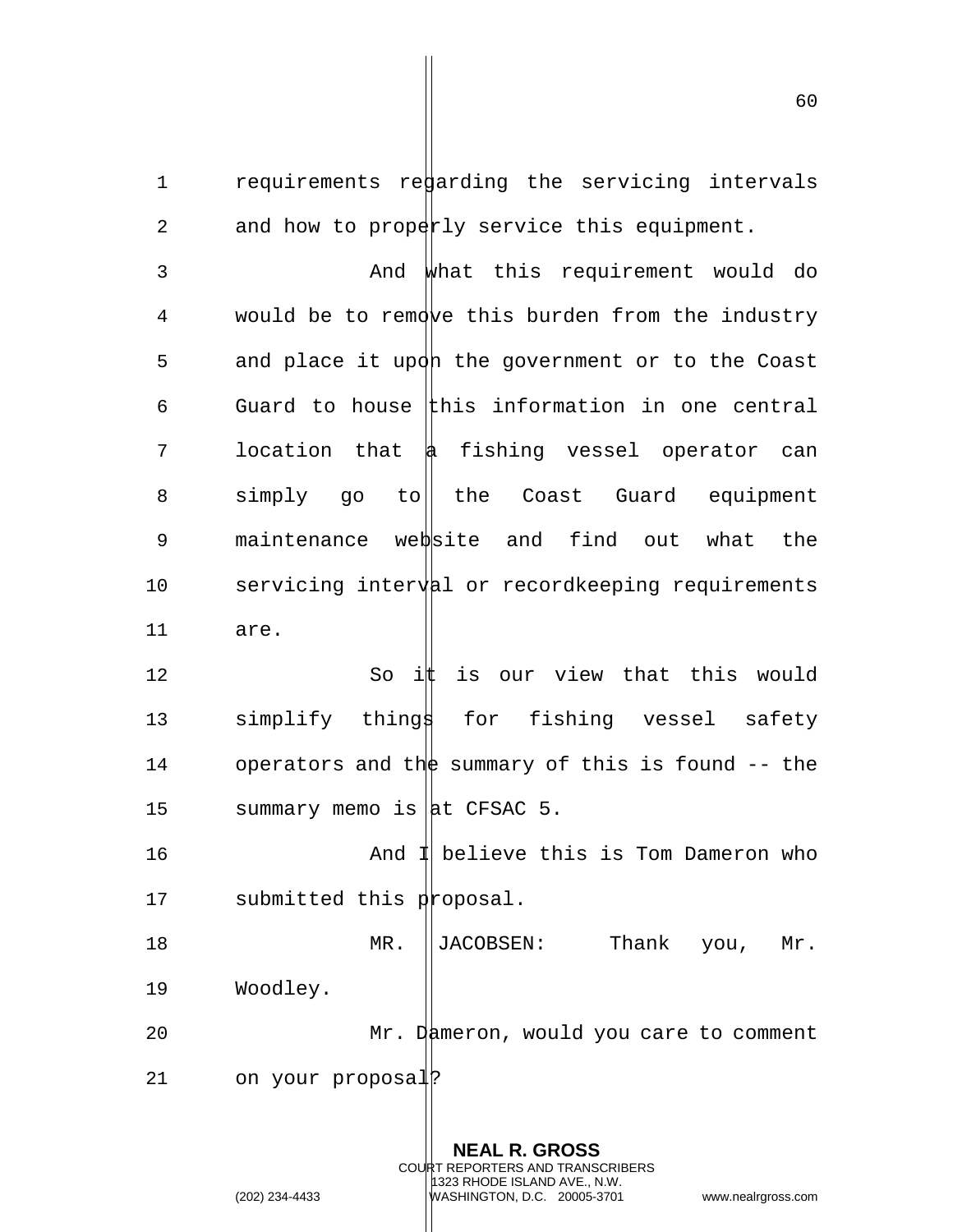1 MR. DAMERON: Yes. Thank you, Mr. 2 Chairman. This  $\|\mathbf{i}\|$  Tom Dameron.

3 So with the new commercial fishing 4 regulations that are -- that have been proposed 5 and are apparently being worked on by the Coast 6 Guard, the commetrcial fisherman is going to be 7 tasked with docwmenting compliance with 46 CFR 8 28.140, which includes maintaining their 9 equipment per manufacturer's guidance. And to 10 make a long st bry short, that manufacturer's 11 guidance is not always available to the 12 commercial fisherman. The commercial fisherman 13 has never been required to hold onto that 14 guidance.

15 So if a new piece of equipment is 16 brought aboard, | let's just say an EPIRB, and it  $17$  comes with main  $\sharp$  enance and inspection guidance, 18 the fisherman is not required to hold on to that. 19 There's plenty of old equipment in the commercial 20 fishing industry where that guidance is not 21 readily available.

> **NEAL R. GROSS** COURT REPORTERS AND TRANSCRIBERS 1323 RHODE ISLAND AVE., N.W.

(202) 234-4433 WASHINGTON, D.C. 20005-3701 www.nealrgross.com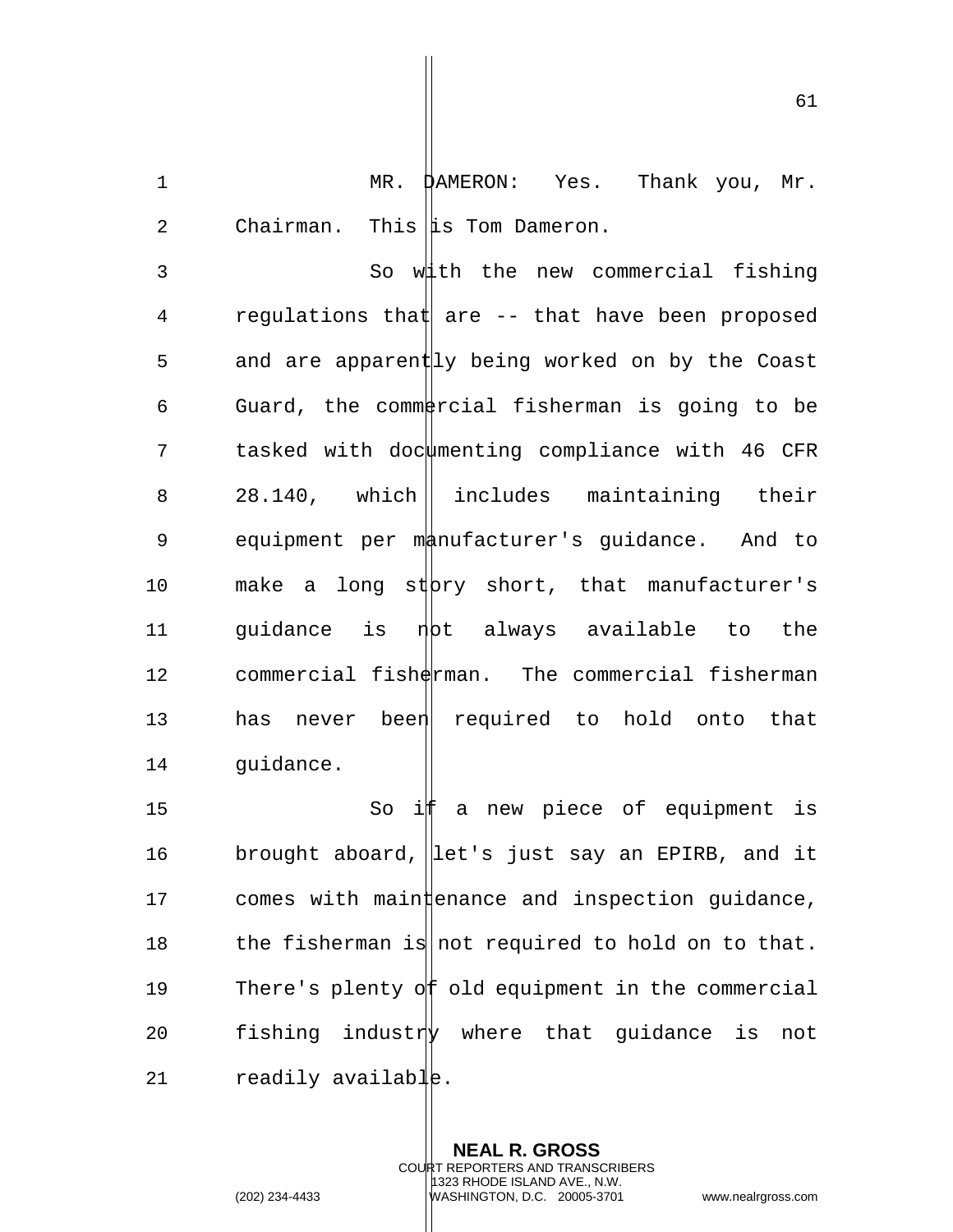1 Because the Coast Guard CGMIX website 2 could put out  $-$  puts itself out there as the go-3 to source of all Coast Guard safety information, 4 we think that it would be appropriate that they 5 had that information for all pieces of approved 6 lifesaving and emergency equipment with 7 manufacturer's criteria and instruction for the 8 inspection and maintenance of that equipment is 9 included in the CGMIX website and that the 10 manufacturer's || recommended inspection, 11 maintenance, and service intervals of their 12 equipment which  $\phi$ wners, or masters, or the person 13 who is in charge of a vessel are required to 14 maintain in accordance with manufacturer's 15 guidance is available on that website.

16 It just kind of doesn't make sense 17 that you have ewery commercial fisherman in the 18 United States that has to find these things, when 19 they could be found one time and made readily 20 available.

> **NEAL R. GROSS** COURT REPORTERS AND TRANSCRIBERS 1323 RHODE ISLAND AVE., N.W.

21  $21$  It just so happens that I received an

(202) 234-4433 WASHINGTON, D.C. 20005-3701 www.nealrgross.com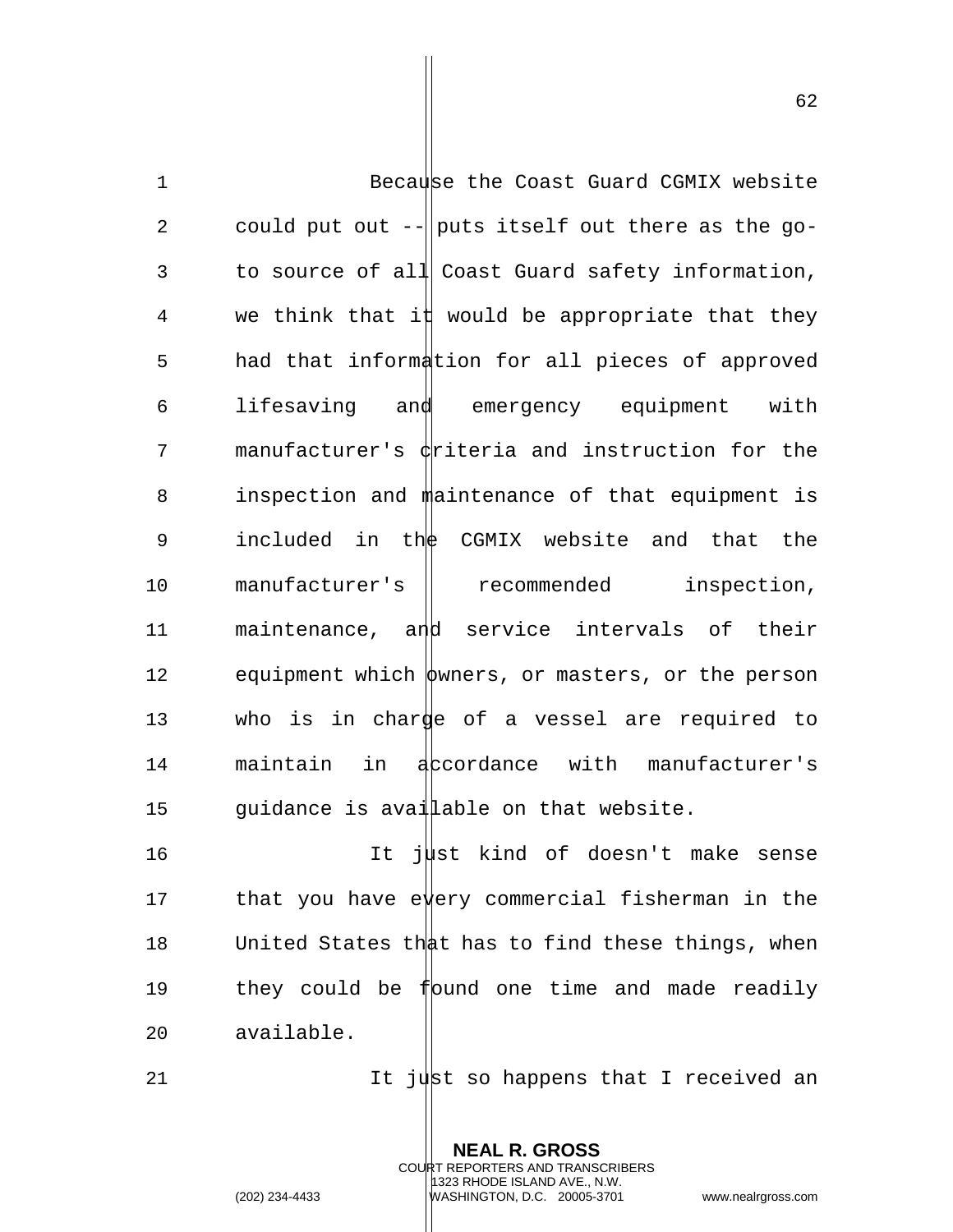1 email earlier today from an inspector, Mr. James 2 Dunbar. And he is Chief Inspection Division U.S. 3 Coast Guard Sector Detroit. And they've run 4 across a whole bunch of vessels that have some 5 very old survival suits onboard. He said eight 6 vessels with 50 suits apiece, all of them very 7 old. And they were looking for the maintenance, 8 inspection, and service guidance for all those 9 suits and couldn't find them. And he reached out 10 to me because|| I do have a lot of that 11 documentation.  $\Delta$  and if it's happening to him up 12 in the Great Lakes, I'm sure it's happening in a 13 lot of other areas. And it really just makes 14 sense to have this critical equipment information 15 all in one place. 16 Thank you. 17 MR. ||JACOBSEN: Thank you, Mr. 18 Dameron. I appreciate your work on this. 19 Are there any questions or comments on 20 the CGMIX issue?

21 (No audible response.)

**NEAL R. GROSS** COURT REPORTERS AND TRANSCRIBERS 1323 RHODE ISLAND AVE., N.W. (202) 234-4433 WASHINGTON, D.C. 20005-3701 www.nealrgross.com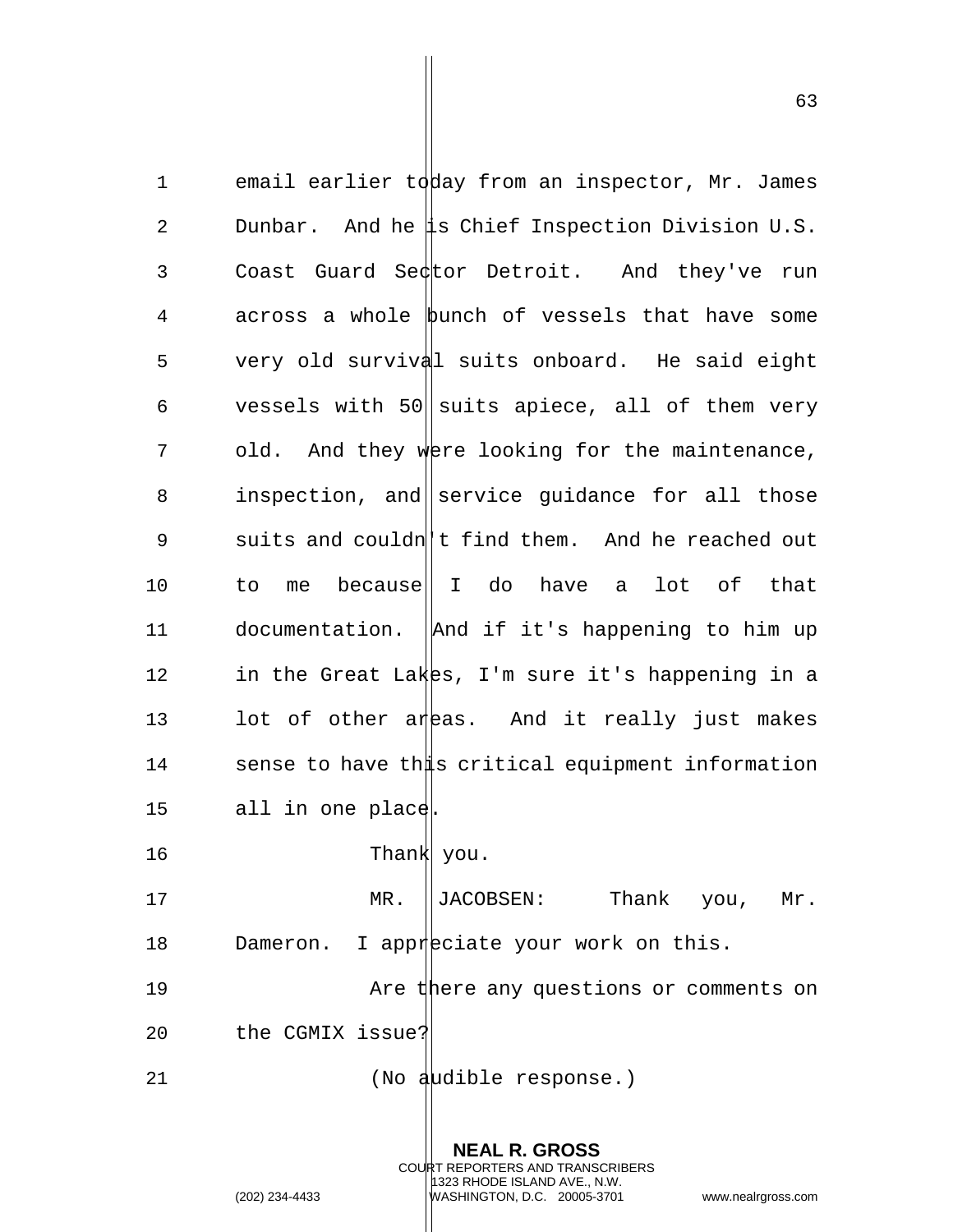1 MR. JACOBSEN: Hearing nothing, Mr. 2 Woodley, would you do the next one, please, the 3 parity issue? 4 MR. WOODLEY: Yes, Mr. Chairman. 5 So item number 6 is a modification to 6 a Notice of Proposed Rulemaking, the same 7 rulemaking as we've been discussing, USCG-2012-8 0025. And this is with the subject of vessel 9 parity. 10 The 2010 Coast Guard Authorization Act 11 eliminated the distinction between documented and 12 undocumented fishing vessels for purposes of 13 fishing vessel safety regulations found in 46 CFR 14 Part 28. The congressional intent was that 15 state-registered fishing vessels meet the same 16 safety requirements as similarly sized federally-17 documented vessels that are participating in the 18 same fishery, same areas of operation.

19 So the proposed action would modify 20 the Notice of Proposed Rulemaking to expand the 21 implementation  $\partial f$  vessel parity to fully include

> **NEAL R. GROSS** COURT REPORTERS AND TRANSCRIBERS 1323 RHODE ISLAND AVE., N.W.

(202) 234-4433 WASHINGTON, D.C. 20005-3701 www.nealrgross.com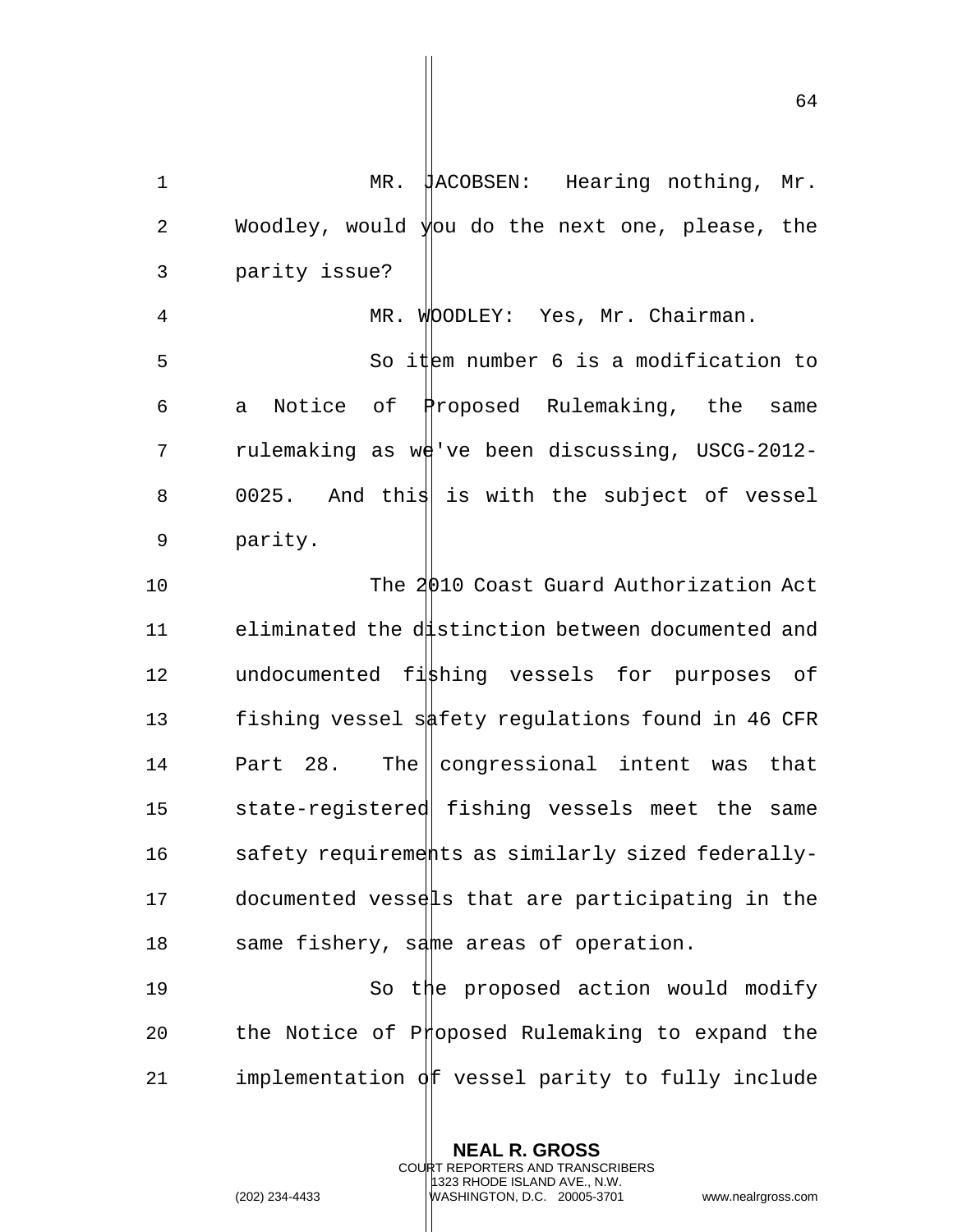1 regulations that would affect undocumented 2 fishing vessels.

3 The proposed regulation, as currently 4 written, continues to apply an outdated, less 5 stringent, and Less costly safety standard to 6 state-registered vessels. This puts federally-7 documented fishing vessels of similar size and 8 similar operation in an unfair financial 9 advantage.

10 10 It is the subcommittee's view that 11 this change would reduce vessel losses and 12 improve accident survivability with undocumented 13 fishing vessels. And the summary memo is CFSAC 14 6 and that was prepared by Mr. Dzugan.

15 MR. JACOBSEN: Thank you, Mr. 16 Woodley.

17 Mr. Dzugan, we appreciate you being 18 here and hopefully the sunspots will abate to the 19 both point where you can comment on this proposal. 20 MR. DEUGAN: Thank you, Mr. Chairman, 21 and the commit  $\ell$ ee. I believe Mr. Woodley

> **NEAL R. GROSS** COURT REPORTERS AND TRANSCRIBERS 1323 RHODE ISLAND AVE., N.W.

(202) 234-4433 WASHINGTON, D.C. 20005-3701 www.nealrgross.com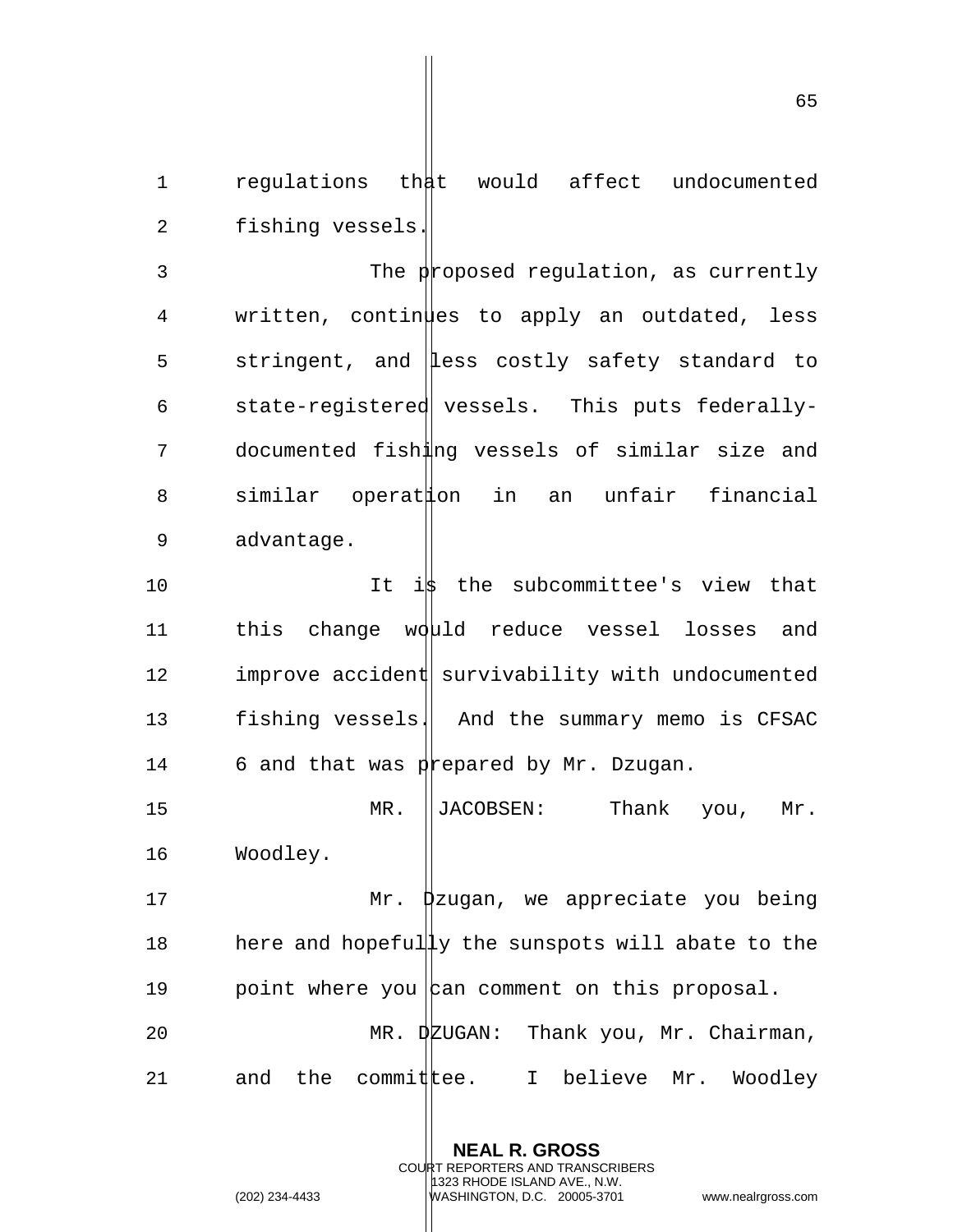1 summarized this pretty well.

2 The Coast Guard Authorization Act of 3 2010 strategically eliminated the term documented 4 and non-documented from the existing commercial 5 fishing vessel  $\psi$ .S. Code. And like Mr. Woodley 6 said, this is definitely a parity issue. 7 The Increasingly, we're seeing state-8 numbered and doc $\downarrow$  mented vessels working, like Mr. 9 Woodley said,  $\phi$ h the same waters in the same 10 weather, and they are the same sized boats, and 11 same fishery and crew size. I've asked NIOSH to 12  $r$ un a literature search and they've never  $-$ 13 actually I didn||t ask them. I just found this  $14$  in some of thei $\sharp$  reports that in the literature 15 search they've done on the research, there's no 16 evidence in the scientific literature that 17 documented fishing vessels are at any less higher 18 or lower risk of casualties in a state-reqistered 19 vessel. 20 **Increasingly, fishing vessel owners** 

21 are having thei $#$  fishing vessels re-measured to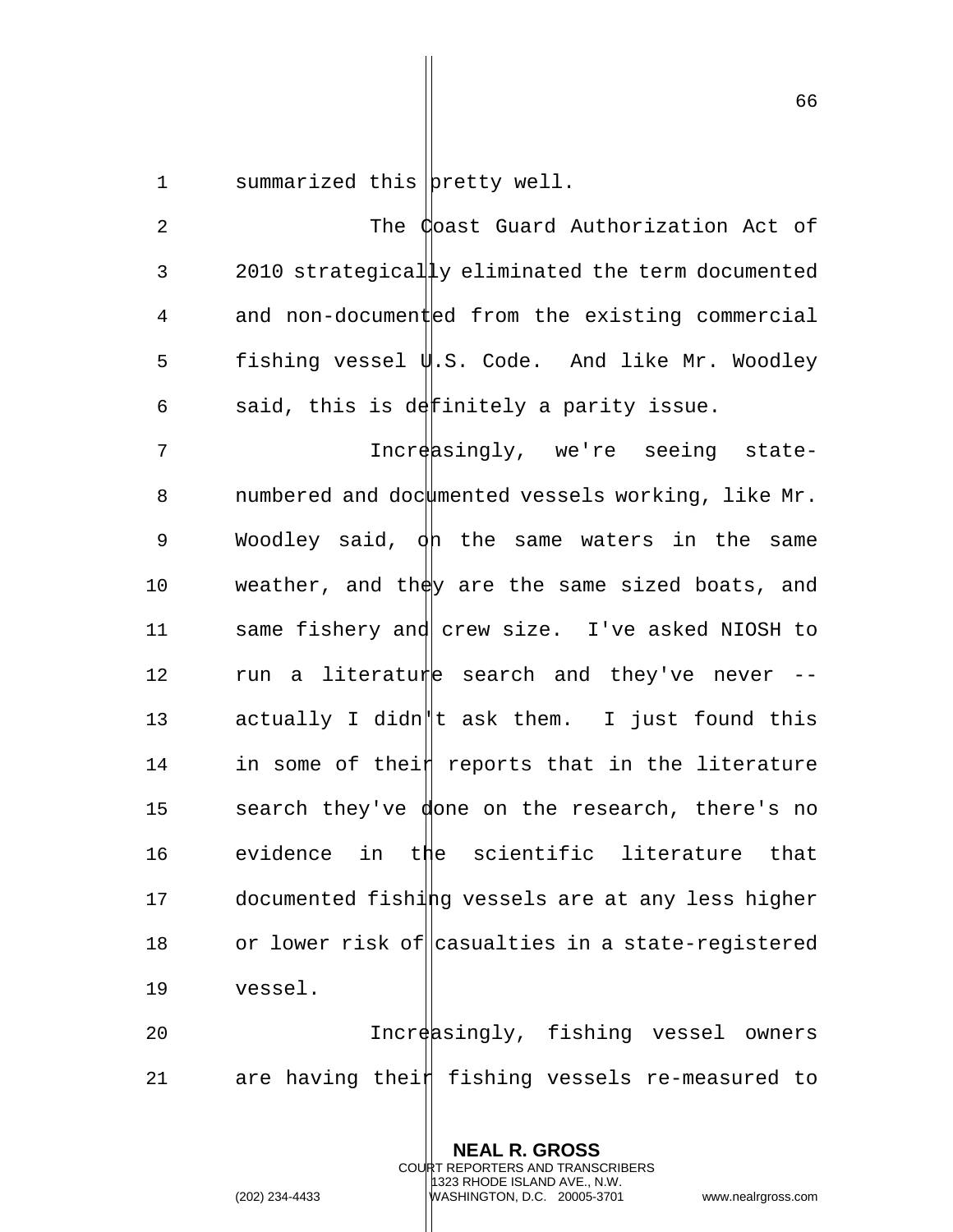1 be less than five net tons, in order to buy a 2 foreign hull and then to use it legally in the 3 U.S. fisheries, or to avoid more stringent 4 fisheries management or safety regulations that 5 would apply to a documented fishing vessel. This  $6$  tactic is well-k mown and used and results in some  $7$  state numbered vessels being larger, and even 8 better able to withstand season weather than some 9 smaller documented fishing vessels, which would 10 be comparably thus more at risk to season 11 weather. 12 So just to kind of close that 13 workaround and I||11 call it the cheap that people 14 are using, and bring a level of safety to all 15 fishing vessels beyond three miles. 16 16 If you're beyond three miles, it seems 17 like, and you have a vessel casualty, you can't 18 swim to shore. I You still can't call the fire

20 equipment and training that is afforded to 21 documented fishing vessels.

19 department. You're still needing survival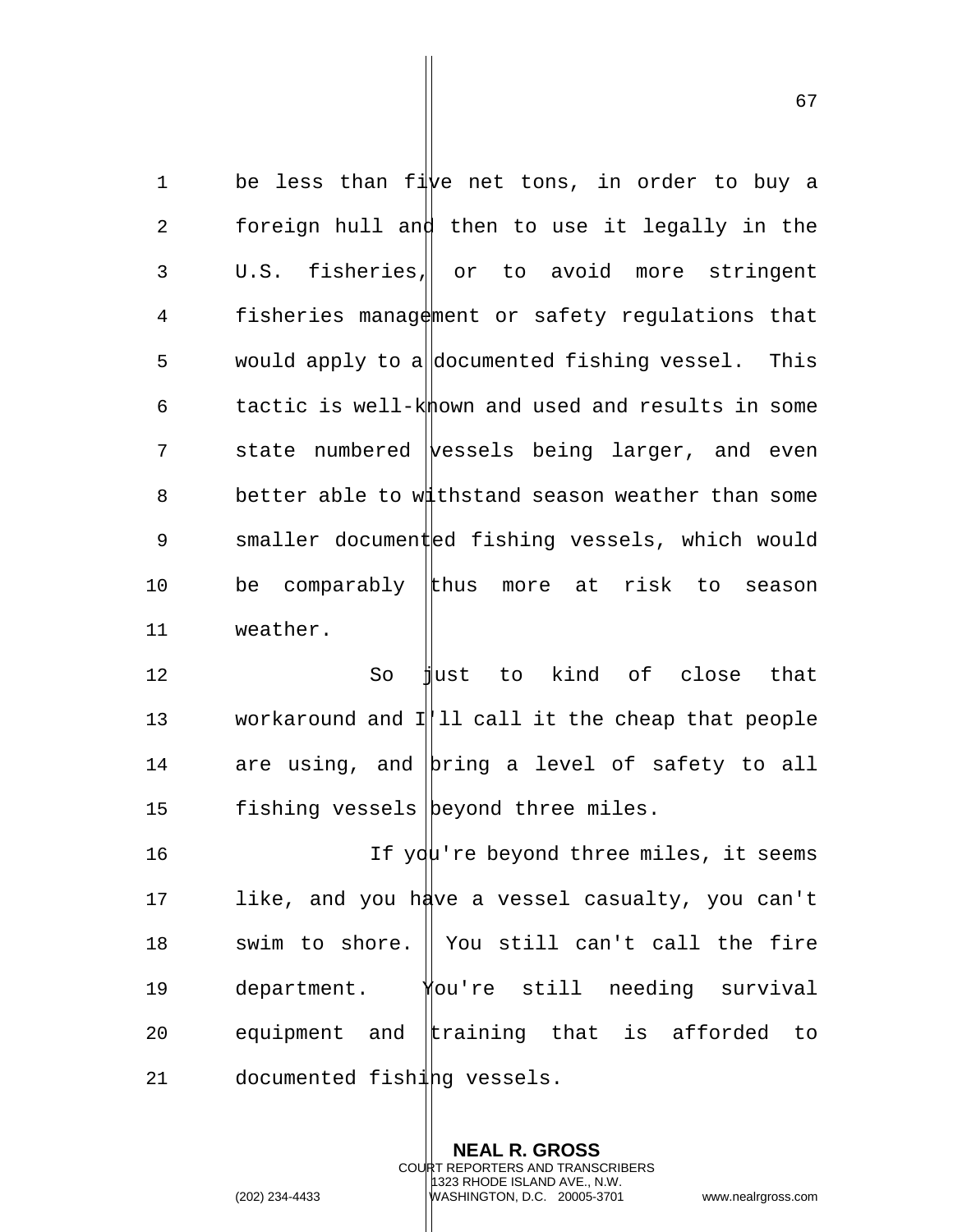1 and thus this change from statute in 2 the proposed rulemaking is ineffective in terms 3 of the publiq good and it also causes 4 confusion  $--$  it  $|$ will cause confusion when people 5 read the statute and the law and then look at the 6 regulation. So, this would clarify that. 7 Thank you. 8 MR. JACOBSEN: Thank you, Mr. Dzugan. 9 I appreciate that explanation. I appreciate you 10 work on this. 11 Are there any questions or comments 12 from committee members? 13 MR. BDEHMER: Yes, Mr. Chairman, it's 14 Kris Boehmer again, if I may. 15 MR. JACOBSEN: Go ahead Mr. Boehmer. 16 MR. BOEHMER: I have the same problem 17 that I had on  $#$ he other one. I think it's  $--$ 18 work to make sup they're not creating a parity 19 issue with -- that we're fixing the parity issue 20 here. Going back to -- it brings it to light 21 again that some body may do a major alteration

> **NEAL R. GROSS** COURT REPORTERS AND TRANSCRIBERS 1323 RHODE ISLAND AVE., N.W.

(202) 234-4433 WASHINGTON, D.C. 20005-3701 www.nealrgross.com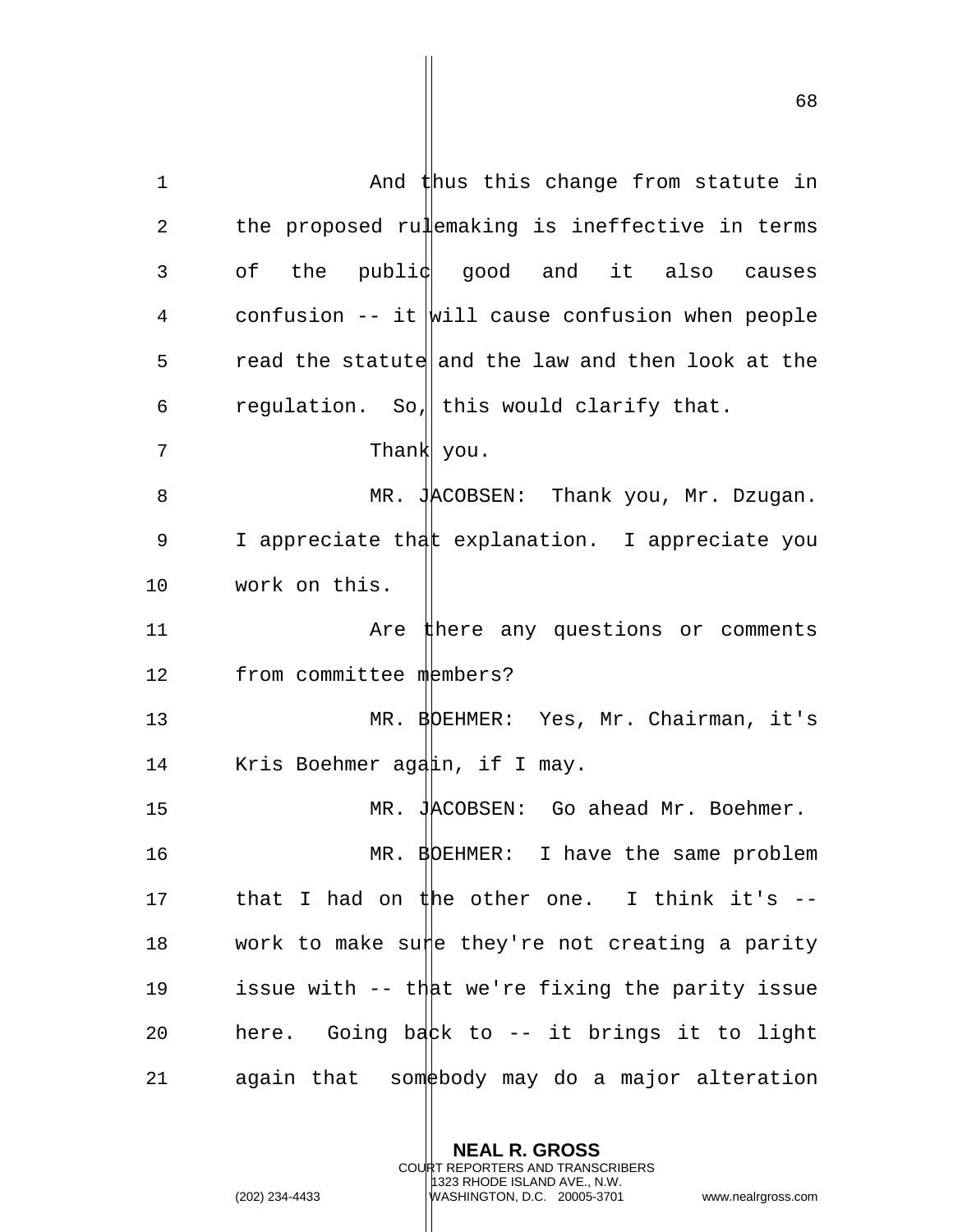1 on a tonnage is  $\frac{1}{n}$  is  $\frac{1}{n}$  in just confused by this. 2 I know it's not this subject, necessarily, but 3 we've worked very hard to try to eliminate a 4 parity issue in the documented and undocumented 5 vessels and I'm thinking that we're going to be 6 creating one and I think it was Item 3, if I 7 recall correctly, by somebody may be 200 gross 8 tons and then  $g\phi$  through a major alteration and 9 have to  $-$  the requirements. 10 And I know this may not be an issue 11 that  $-$  but I just wanted to bring it up. Thank 12 you. 13 MR. ||JACOBSEN: Thank you, Mr. 14 Boehmer. You're breaking up a little bit so I 15 think I missed  $s$ bme of that. 16 But Mr. Dzugan if you were able to 17 hear it, or you need him to repeat it, or could 18 you comment on his remarks? 19 MR. DZUGAN: I think I caught every 20 other word. I think I get the gist of it. I 21 don't think thi $\frac{1}{2}$  speaks directly to this issue.

**NEAL R. GROSS**

COURT REPORTERS AND TRANSCRIBERS 1323 RHODE ISLAND AVE., N.W.

(202) 234-4433 WASHINGTON, D.C. 20005-3701 www.nealrgross.com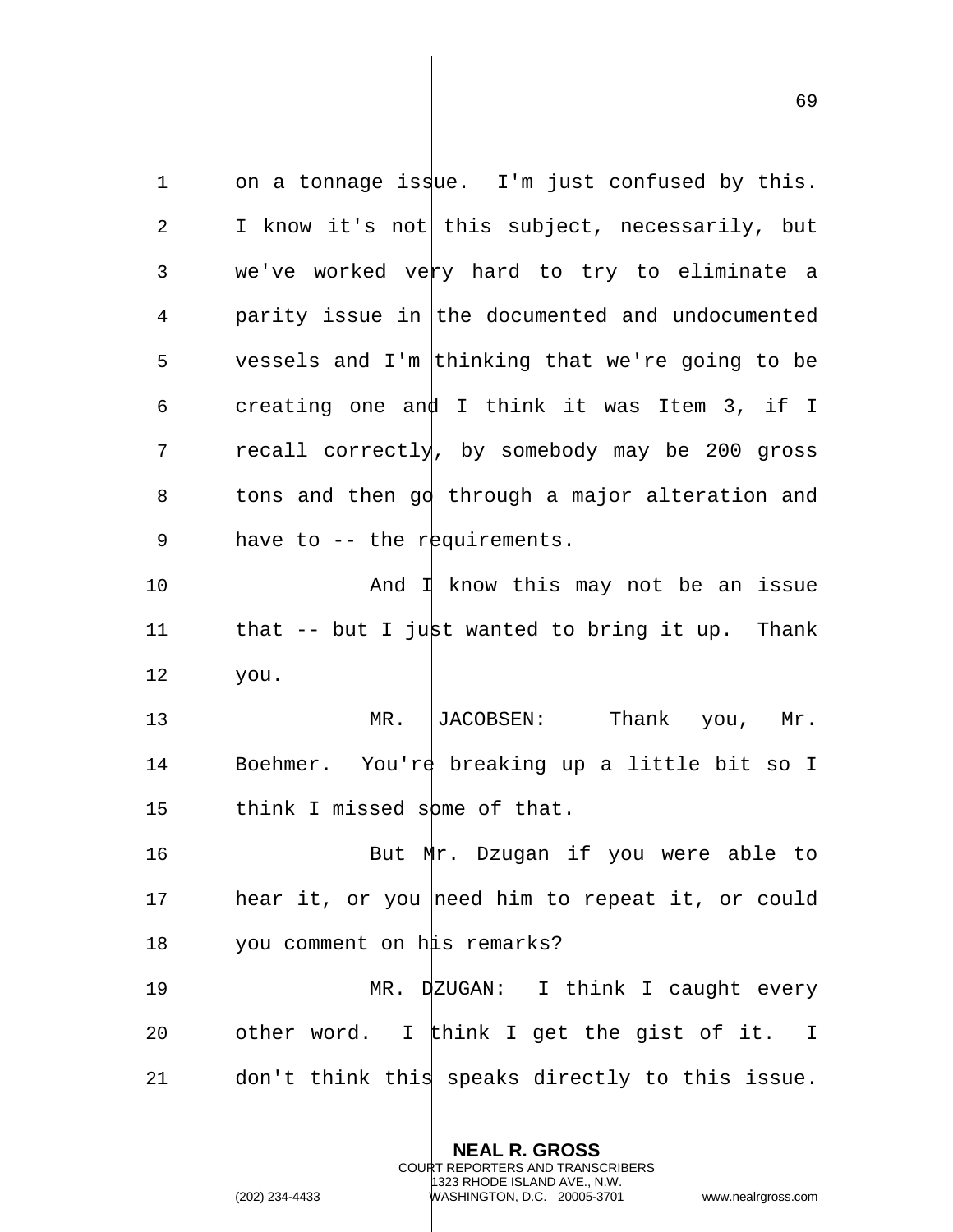1 I understand problems that the lack of parity has 2 caused in other situations, especially involving 3 tonnage. And the bottom line is I think the more 4 effective we dan make these rules so that 5 everybody understands what they are with a lack 6 of confusion benefits the industry in complying 7 with regulations and with survivability.

8 Yes, those are the two main things, 9 survivability and complying with regulations. 10 There's enough  $+\overline{ }$  and also the fact that you know  $11$  it's really important because we've had problems 12 where in one region they will enforce something 13 one way -- the  $\phi$  oast Guard I'm talking about --14 and in another way, they have a slightly 15 different take om it but these commercial fishing 16  $\qquad$  vessels fish be $\sharp$ ween regions. Like fish, they 17 go wherever the fish are and sometimes they have 18 permits in different areas. So it's led to a lot 19 of confusion  $\left| \text{1} \right|$  the past.

20 MR. JACOBSEN: Thank you, Mr. Dzugan. 21 Mr. Boehmer, do you have any further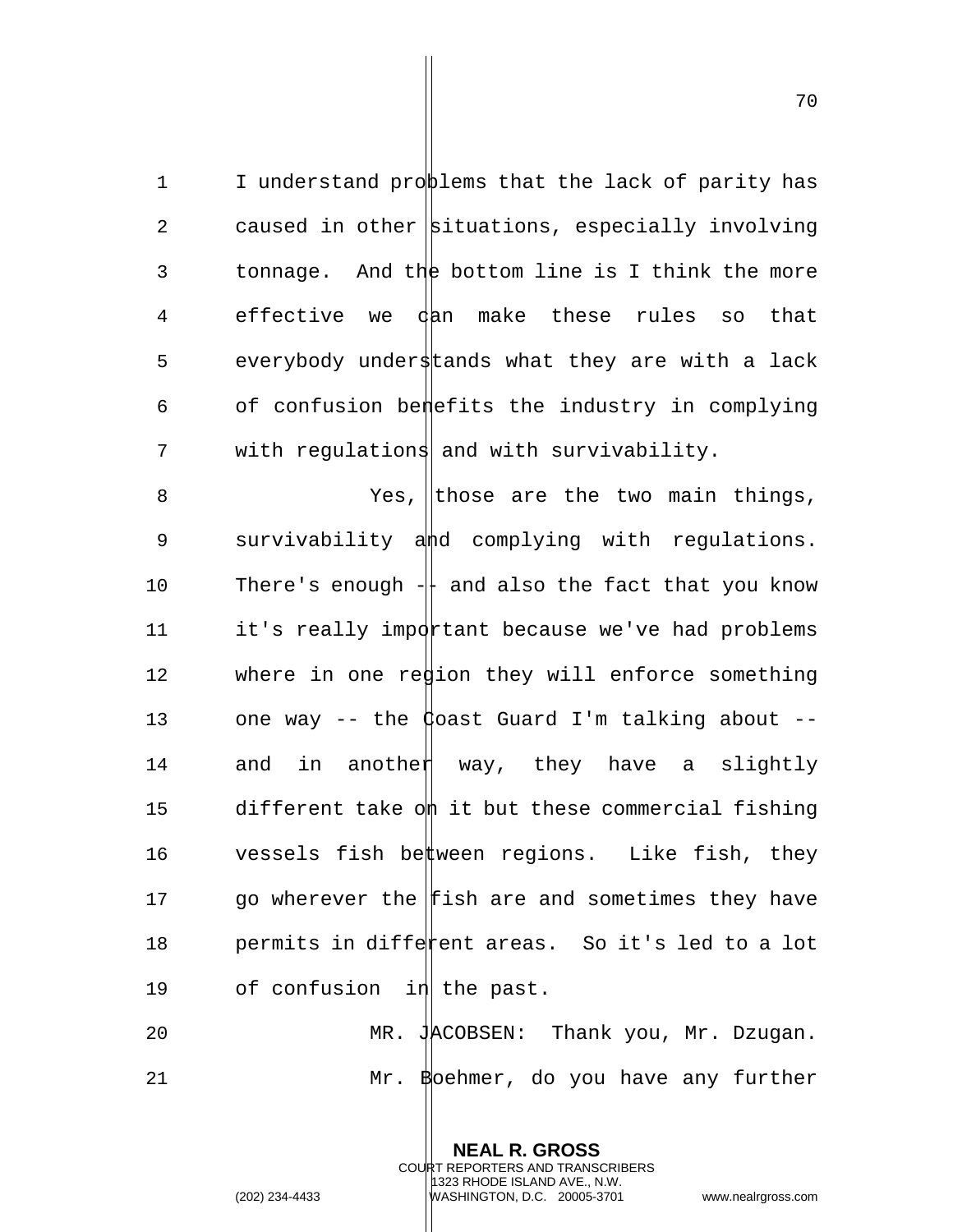1 comments or questions? 2 MR. BOEHMER: No, none. Thank you 3 very much. 4 MR. JACOBSEN: Thank you. I 5 appreciate it. 6 Are there any other comments or 7 questions on the parity issue? 8 (No audible response.) 9 MR. JACOBSEN: Thank you very much. 10 Mr. Woodley, could you move to the 11 frequency of dockside exams, please, item 7? 12 MR. WOODLEY: Yes, sir, Mr. Chairman. 13 Sorry, my phone was on mute. 14 So the next item is a modification to 15 a Notice of Proposed Rulemaking USCG 2012-0025, 16 specifically, 46 CFR Part 28.201(a). 17 The issue at hand is the frequency of 18 dockside exams. Increasing the frequency of 19 dockside exams|| is a long-term preventative 20 strategy designed to reduce fatalities, vessel 21 losses, and ser  $\frac{1}{2}$  ous injury, while ensuring the

> **NEAL R. GROSS** COURT REPORTERS AND TRANSCRIBERS 1323 RHODE ISLAND AVE., N.W.

(202) 234-4433 WASHINGTON, D.C. 20005-3701 www.nealrgross.com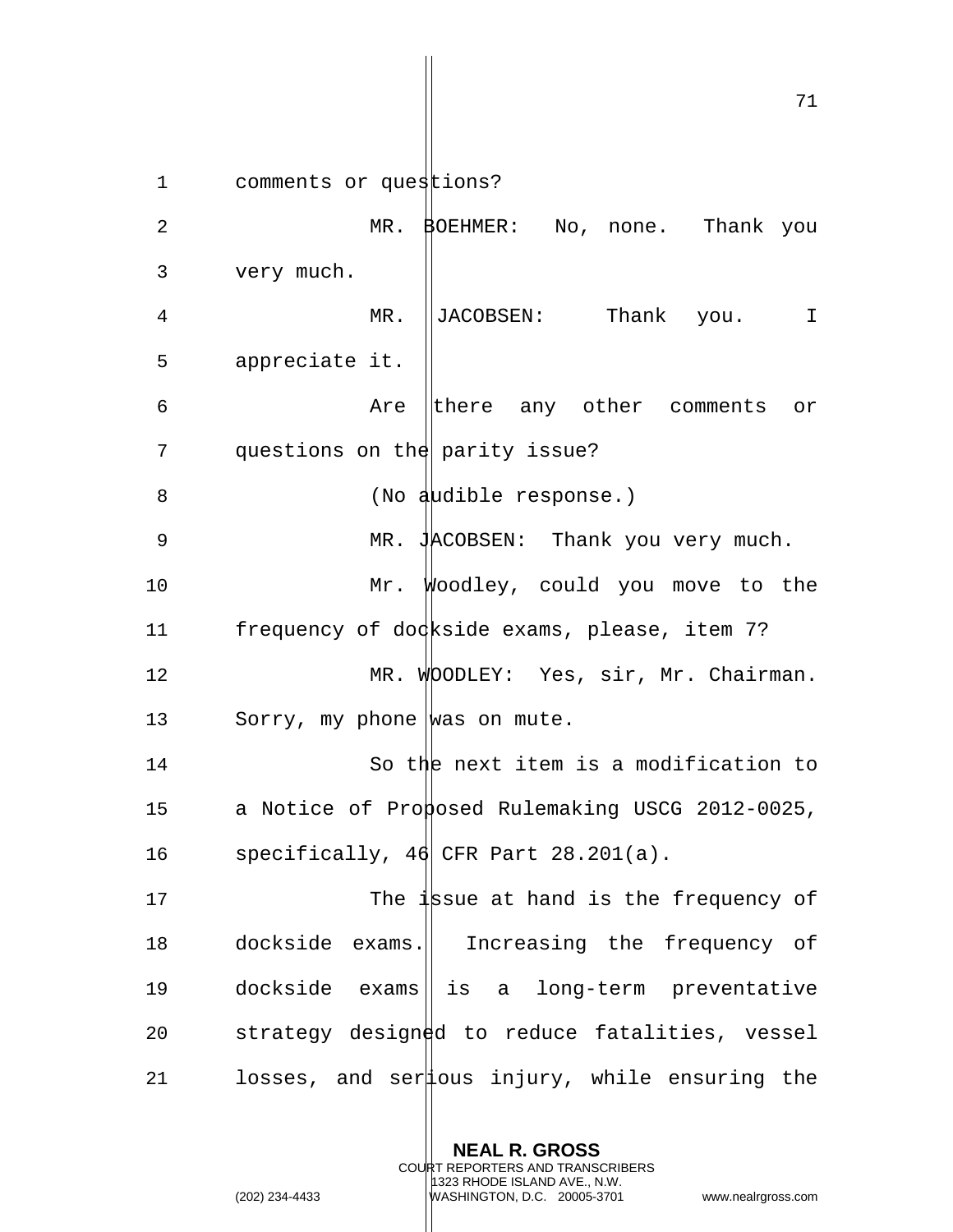1 safe operation  $\frac{d}{dx}$  commercial fishing vessels to 2 the benefit of the nation.

3 Currently, the regulation is written 4 that the exam could be conducted at least once 5 every five years and this frequency is not 6 supported by the industry. There have been 7 numerous letters both in proposed rulemaking and 8 other letters submitted directly to the Coast 9 Guard by the industry and by the Fishing Vessel 10 Advisory Committee to the Coast Guard saying that 11 the industry and the Advisory Committee would 12 prefer that the interval be at least once every 13 two years. So the proposed modification would 14 change the language in  $28.201(a)$  to read, quote: 15 at least once every two years.

16 16 In terms of cost or additional burden, 17 we don't believe that there's any significant 18 cost associated with this. Over 90 percent of 19 the fishing ves\$el safety exams in the U.S. are 20 conducted free of charge by the Coast Guard. The 21 Coast Guard has stated that they do have the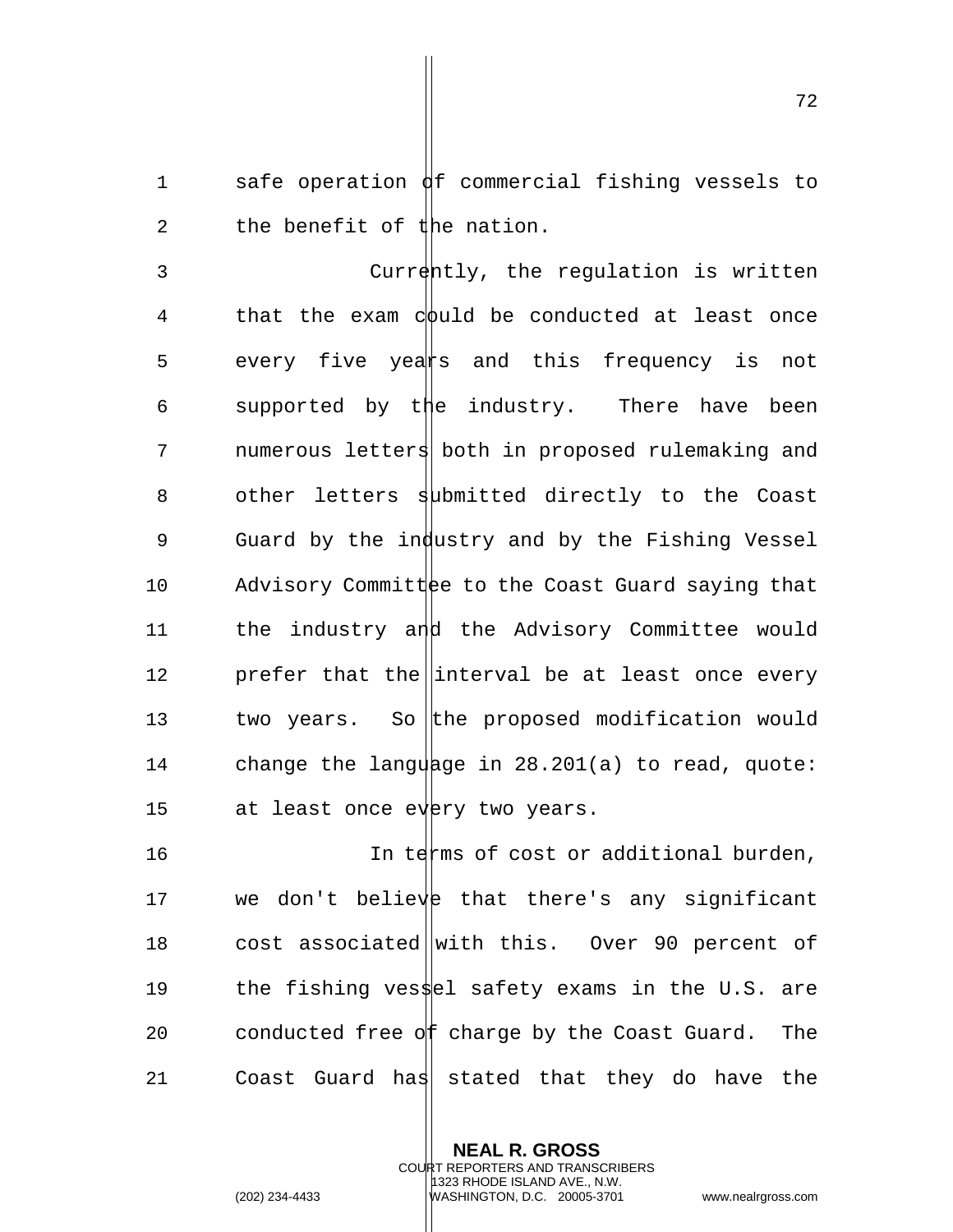$1$  personnel resources to handle the demand of a 2 two-year exam c $\sqrt{x}$ cle. The remaining ten percent 3 of the exams aare performed by third-party 4 examiners. Those are many times -- those exams 5 are many times Free of charge and are done in  $6$  conjunction with other survey requirements either  $7$  for insurance or for vessel classification. 8 It's our belief, the subcommittee's 9 belief that a two-year exam cycle will maintain 10 or greatly improve existing levels of safety and 11 reduce fatalities in the fishing fleet. 12 **And the summary document was the CFSAC** 13  $\blacksquare$  7 and that was prepared by myself. 14 MR. JACOBSEN: Thank you. Yes, this 15 was your work and so I assume you've made your 16 comments. If  $y\phi u$  have anything in addition to 17 add, would you say anything further. 18 MR. WOODLEY: Mr. Chairman, again, 19 just to reiterate you know there were large 20 sections of the North Pacific fishing industry 21 that submitted  $\frac{1}{1}$ etters to the Coast Guard and to

> **NEAL R. GROSS** COURT REPORTERS AND TRANSCRIBERS 1323 RHODE ISLAND AVE., N.W.

(202) 234-4433 WASHINGTON, D.C. 20005-3701 www.nealrgross.com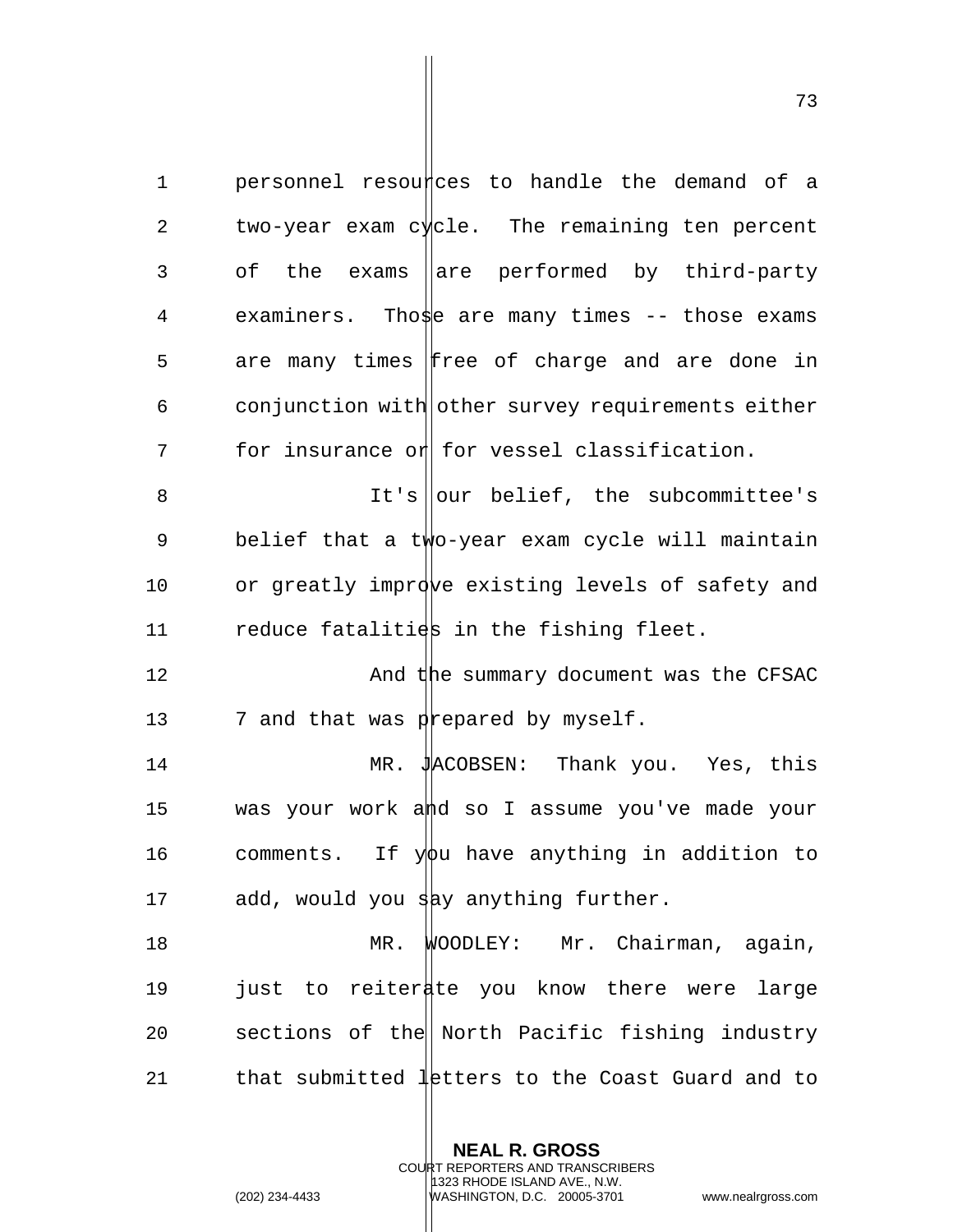1 the Advisory Committee in September of 2015 2 regarding this issue. The Oregon Congressional 3 Delegation submitted a letter to the Commandant 4 of the Coast Guard in October of 2015 on this 5 issue, as did Senator Cantwell's office. And 6 this is also an issue that is, again, widely 7 supported at least by the North Pacific fishing 8 industry. So there is a pretty good track record 9 for this particular issue, documentation from the 10 Coast Guard to  $\frac{1}{2}$  evaluate making this change. 11 MR. ||JACOBSEN: Thank you, Mr.

12 Woodley. I appreciate the comments because there 13 is a proven tradk record on this issue and it's 14  $r$  rare that industty asks for additional or more 15 rigorous federal oversight. This is one of those 16 things. And the committee has already made a 17  $r$  recommendation  $\sharp$ b the Coast Guard to change the 18 period to two years.

19 The And Section Music would continue to 20 reinforce our already stated position that this 21 is important  $t$  is fishing vessel safety and

> **NEAL R. GROSS** COURT REPORTERS AND TRANSCRIBERS 1323 RHODE ISLAND AVE., N.W.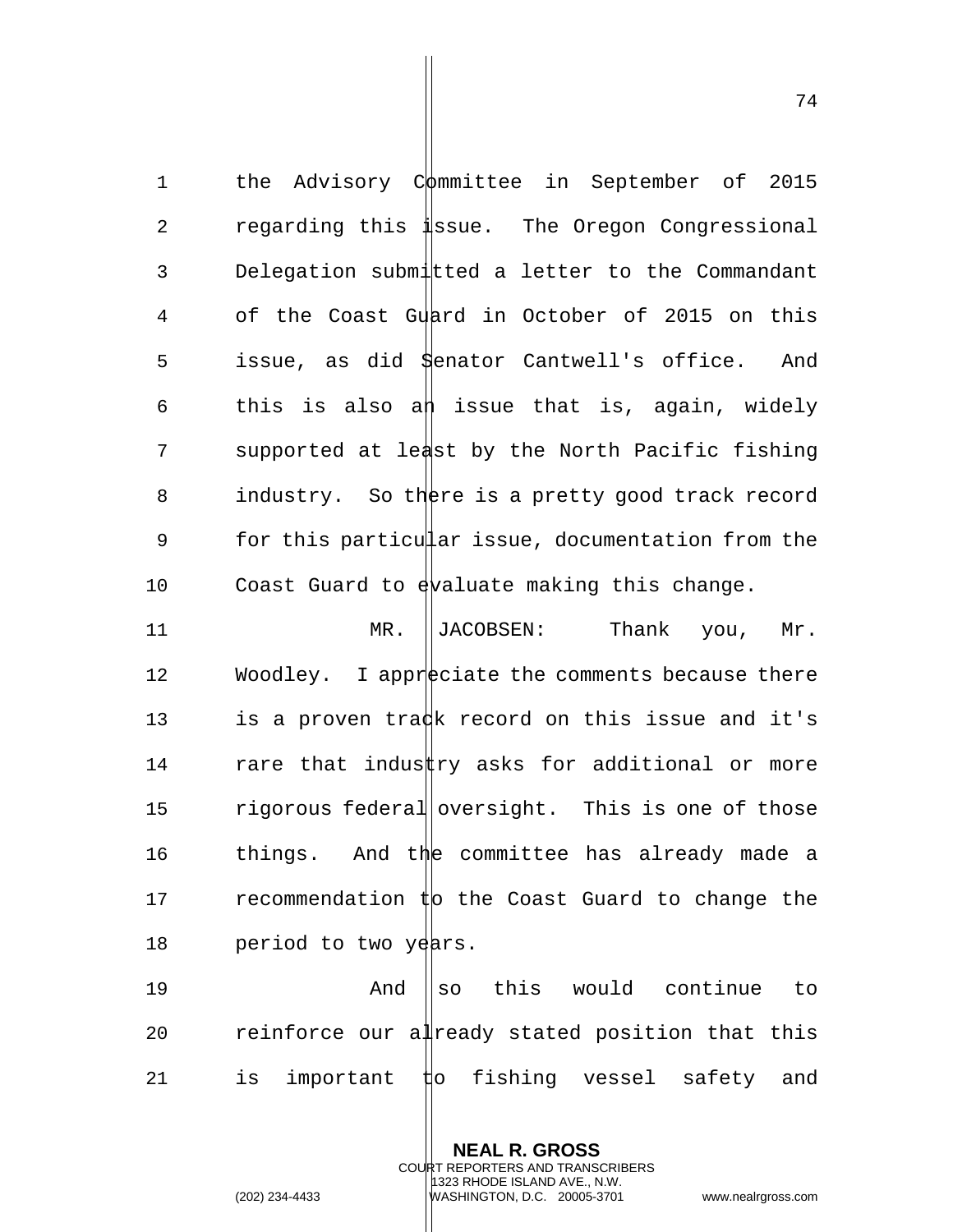1 something that industry would like to see.

2 Are there any other comments or 3 questions on the decal interval? 4 (No audible response.) 5 MR. JACOBSEN: Hearing nothing, Mr. 6 Woodley, if  $y\beta u$  could move to life raft 7 servicing, Priority Item 8. 8 MR. WOODLEY: Thank you, Mr. 9 Chairman. So|| yes, number 8 would be a 10 modification to 46 CFR Part 28.140(b), bravo, 11 specifically regarding the servicing intervals of 12 life rafts. 13 There was recently a study that was 14 completed by the Coast Guard on life raft 15 servicing that was dated the 17th  $-$ - or I'm sorry, 16 September of 2017. It was titled Analysis of the 17 Inflatable Survi*val* Craft Testing Failures. And 18 one of the conclusions out of this study was that 19 the effectiven as of annual servicing of 20 liferafts has not been demonstrated.  $21$  While the study emphasizes the

> **NEAL R. GROSS** COURT REPORTERS AND TRANSCRIBERS 1323 RHODE ISLAND AVE., N.W.

(202) 234-4433 WASHINGTON, D.C. 20005-3701 www.nealrgross.com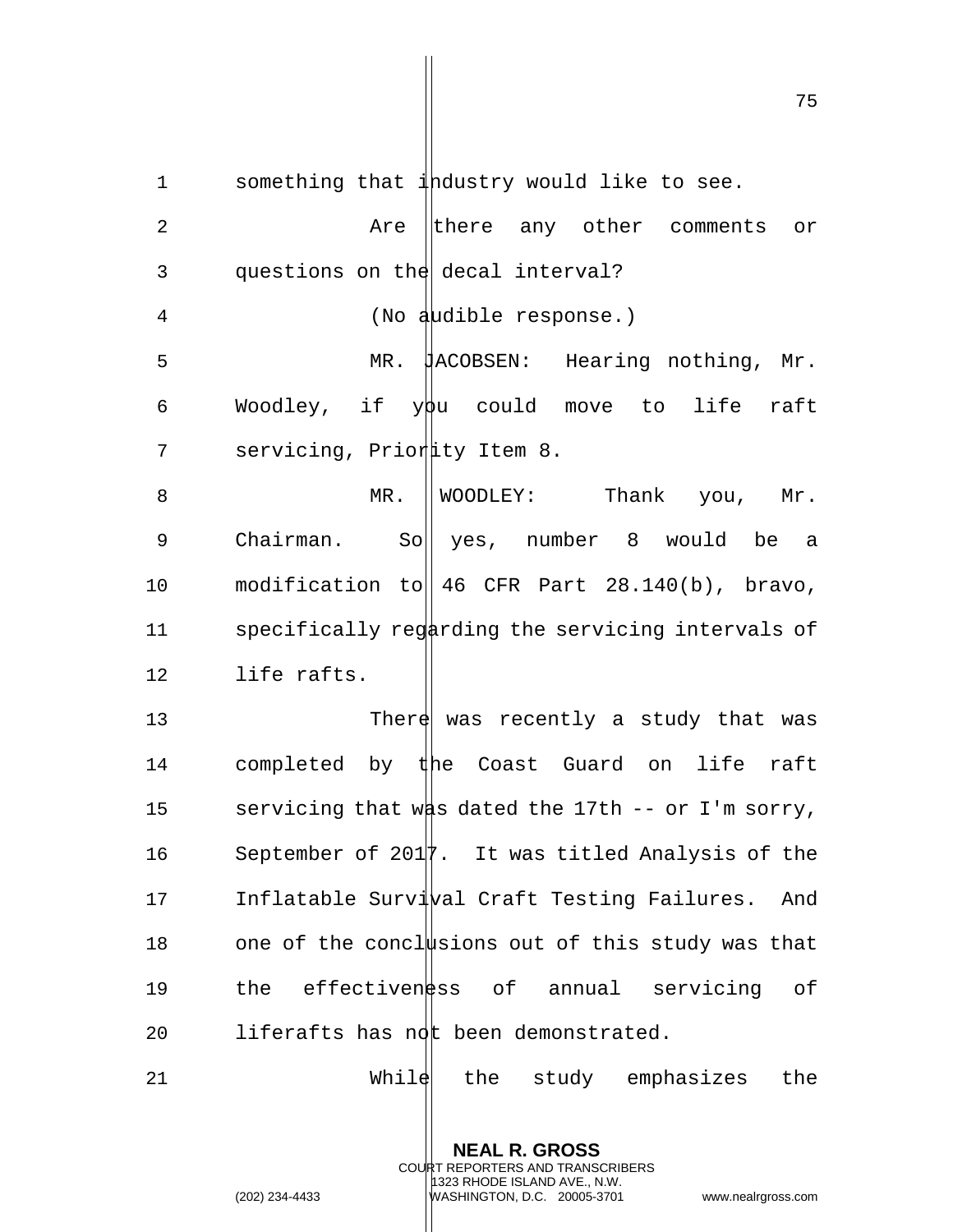1 importance of regular servicing, the actual time 2 interval has not been demonstrated. And in many  $3$  regions of the country, servicing costs are very, 4 very high and  $|a|$  lack of nearby servicing 5 facilities results in additional shipping costs  $6$  to cover annual servicing requirements.

7 We did some analysis talking to vessel 8 operators in Southeast Alaska, which is one of 9 the regions where there is a lack of servicing 10 facilities, also the Gulf of Mexico. And it was 11 based on our initial analysis, which is document 12 CFSAC 8.5, it would reduce servicing costs by 30 13 percent over the life of the  $-$  over the service 14 life of the surv ival craft.

15 So the proposal of this subcommittee 16 to  $-$  I'm sorry. Before I state that, there are 17 also Coast Guard requlations both nationally and 18 internationally that are provided by the Coast 19 Guard which allow servicing intervals for up to 20 17 months. This is for  $-$  and these regulations 21 are found in the Safety of Life at Sea

> **NEAL R. GROSS** COURT REPORTERS AND TRANSCRIBERS 1323 RHODE ISLAND AVE., N.W.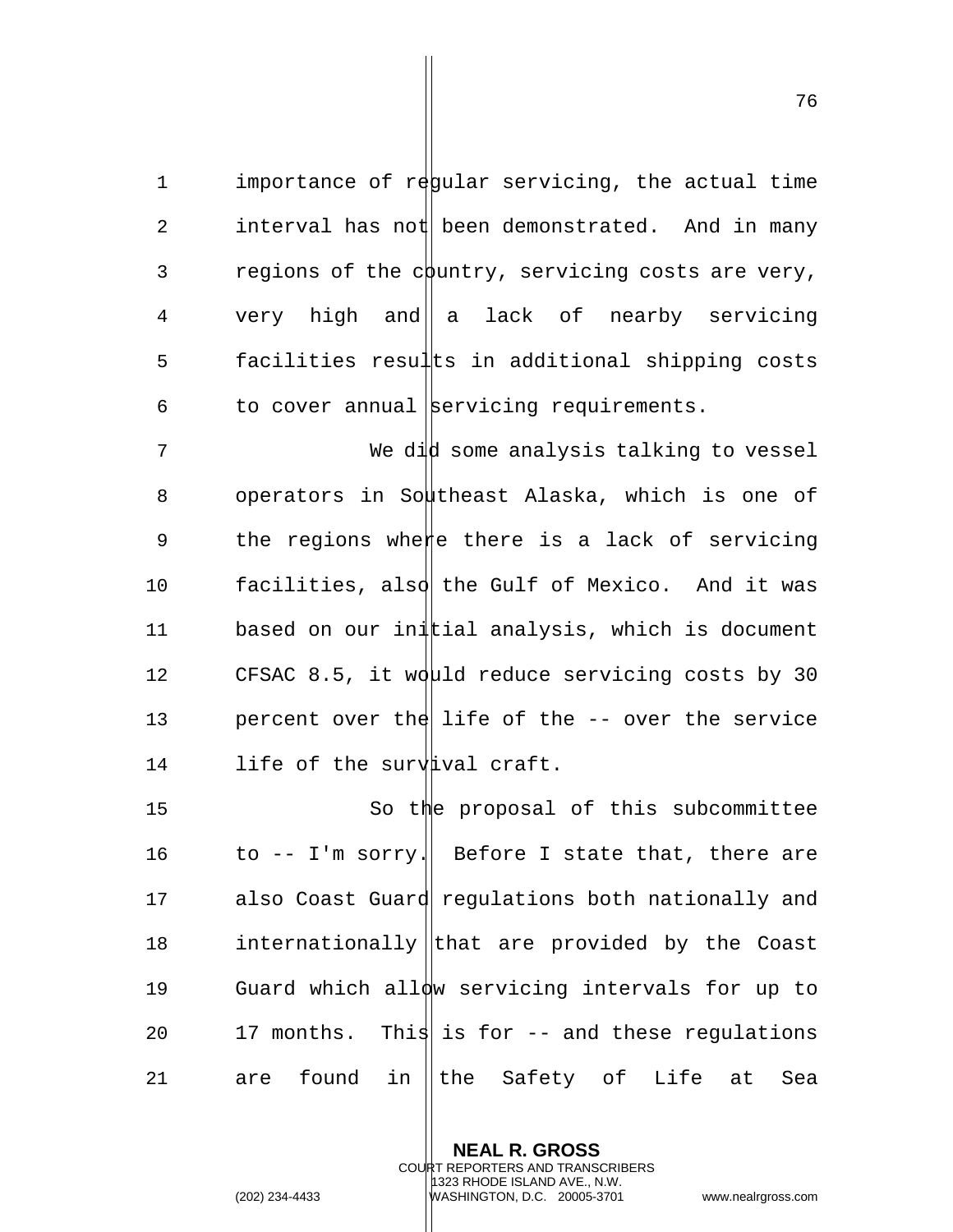1 Requirements for international survival craft and 2 then in Subchapter W for Survival Craft on 3 Vessels Other than Fishing Vessels.

4 So the proposal from the subcommittee 5 was to change the language in Table 46 CFR 6  $28.140(b)$  to read to be serviced once every 24 7 months, as opposed to once every 12 months.

8 And aqain, the supporting 9 documentation  $f\phi$ r this is in the memo CFSAC 8, 10 8.5, and then also the U.S. Coast Guard Study on 11 Liferaft Servicing.

12 And that's all I have.

13 MR. ||JACOBSEN: Thank you, Mr. 14 Woodley. So, this is submitted by Mr. Woodley 15 and Mr. Kampnich. And I appreciate their work 16 on this.

17 Mr. Woodley, if you have any more 18 comments on this, if you could do so now.

19 MR. WOODLEY: Mr. Chairman, Chris 20 Woodley here. || Yes, I don't have any more. 21 Michael Kampnich, he did quite a bit of work

> **NEAL R. GROSS** COURT REPORTERS AND TRANSCRIBERS 1323 RHODE ISLAND AVE., N.W.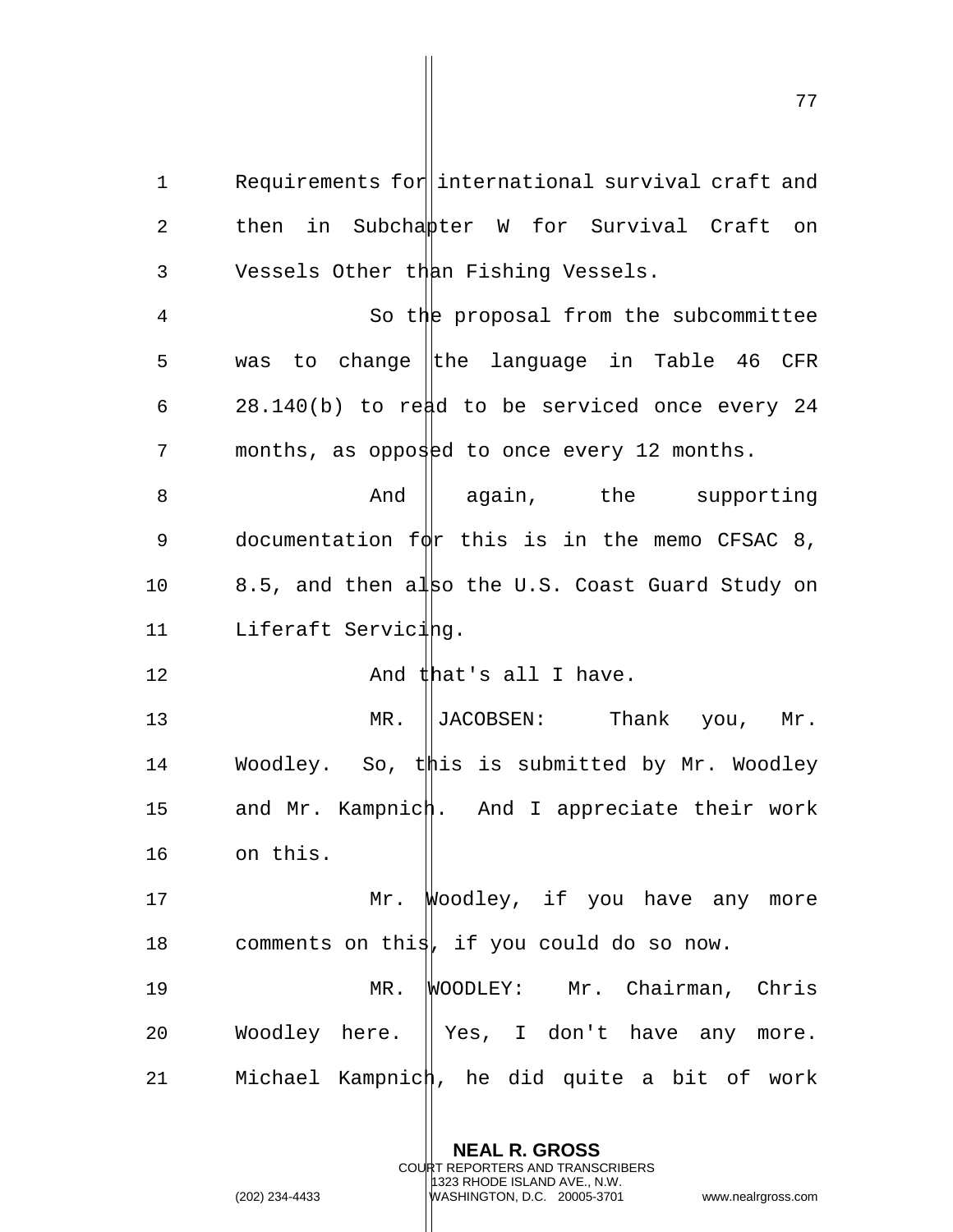1 gathering information out of Southeast Alaska and 2 he had been continuing to do that. So he may  $3$  have some comments on additional information that 4 I didn't cover. 5 MR. JACOBSEN: Yes, Mr. Kampnich, if  $6$  you're on the line. 7 MR. KAMPNICH: Yes, this is Michael 8 Kampnich. 9 Chris covered it well. I would 10 just reiterate what he said. The challenges of 11 having this ser ice performed in remote areas 12 here, it is both financial a burden and a 13 challenge and the time frame of doing this can 14 interfere with  $\frac{1}{2}$  vessel operators, you know 15 their scheduling and such. 16 So I appreciate the opportunity to try 17 and give people  $|a|$  little more time here. 18 MR. JACOBSEN: Yes, thank you. I 19 appreciate your work on this also. 20  $\blacksquare$  And  $\blacksquare$  are there any other -- any

21 questions or comments from committee members

**NEAL R. GROSS** COURT REPORTERS AND TRANSCRIBERS

1323 RHODE ISLAND AVE., N.W.

(202) 234-4433 WASHINGTON, D.C. 20005-3701 www.nealrgross.com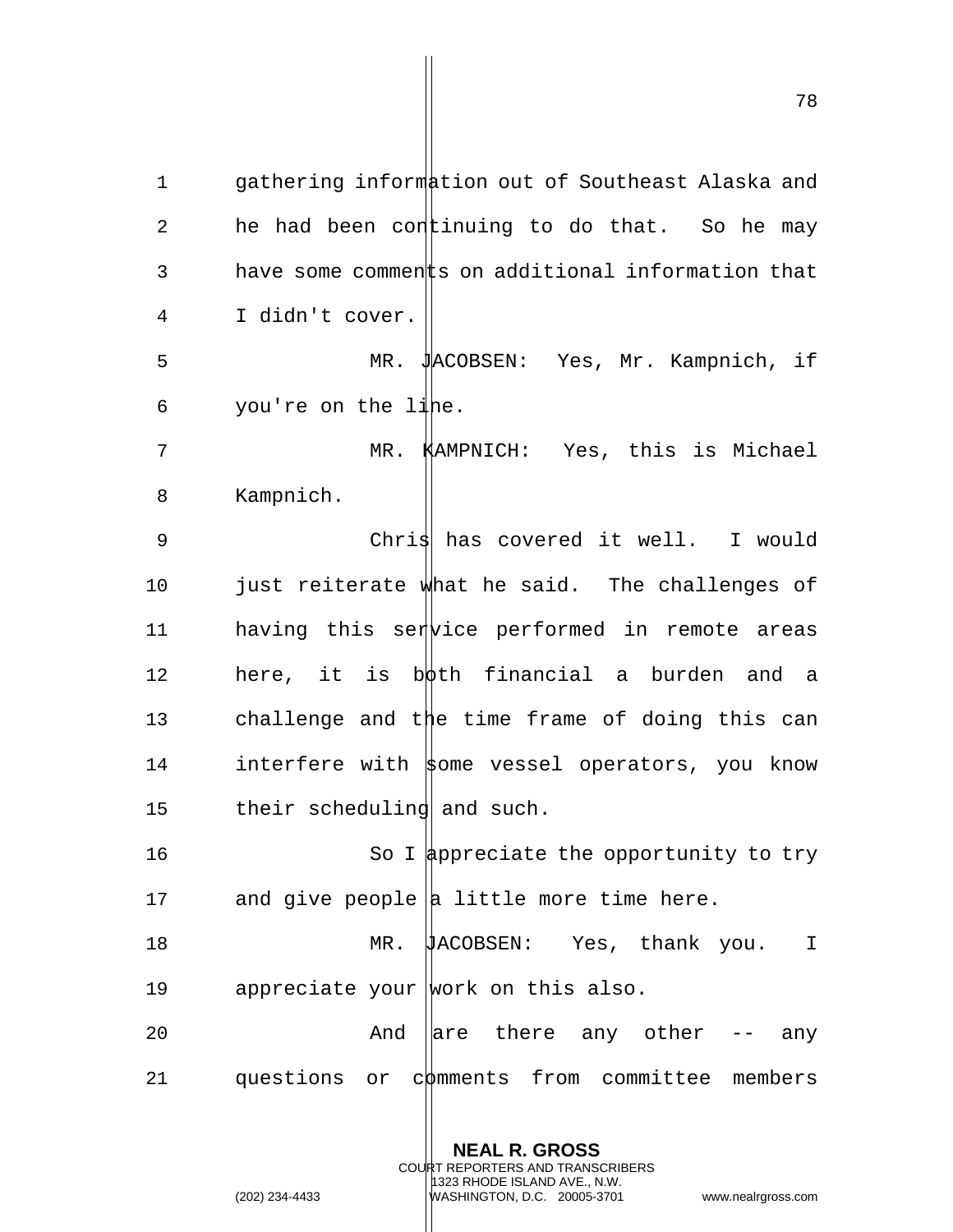1 regarding liferatt servicing?

2 MR. DAVIS: This is Allen, if you're 3 willing to acdept comments from the peanut 4 gallery. 5 MR. JACOBSEN: Thank you, Allen. Mr. 6 Wendland, would that be okay? 7 MR. WENDLAND: We were just trying to 8 have the public comment at the end, prior to the 9 motions. But if there is a need, certainly you 10 have that prerogative. 11 MR. DAVIS: Okay. Well, the question 12 that I have, if it could be tendered is did the 13 study show any degradation over time. So, if a 14 liferaft is 10, 12, 15, 20 years old, would we 15 still recommend|| biannual servicing instead of 16 annual servicing? 17 I know that subjectively with 18 liferafts I've used in training, older liferafts 19 fail more often. 20 MR. JACOBSEN: Thank you, Allen. 21 That's an excellent question.

> **NEAL R. GROSS** COURT REPORTERS AND TRANSCRIBERS 1323 RHODE ISLAND AVE., N.W. (202) 234-4433 WASHINGTON, D.C. 20005-3701 www.nealrgross.com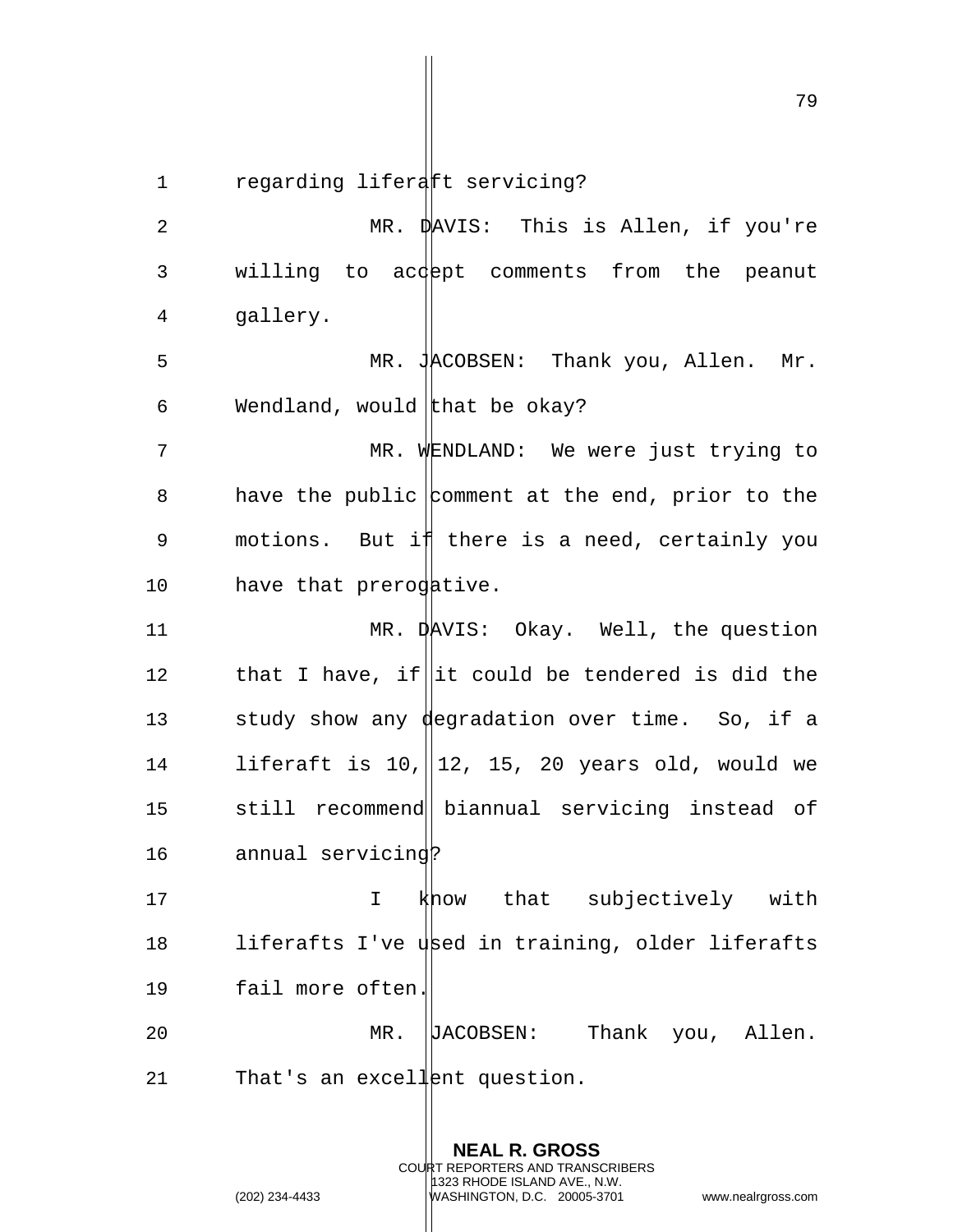80

2 you address that: 3 MR. WOODLEY: Mr. Chairman, this 4 Chris Woodley here. 5 I did go through the study and  $6$  particularly in the conclusions and summary 7 section. And specifically, the study spoke to 8 the issues of different kinds of effects and 9 failures that could happen to liferafts. And so 10 this is on page  $\beta$  of the memo that I put together 11 and I'm just quickly going to read from it. 12 12 It says: Importantly, recent Coast 13 Guard-sponsored studies were inconclusive about 14 the effectiveness of servicing on extending the 15 service life of  $\sharp$ nflatable liferafts. As pointed

1 So, Mr. Woodley or Mr. Kampnich, could

16 out by the study authors, the study was marred 17 with large inconstistencies and type and quantity 18 of data provided by liferaft manufacturers, which 19 led to the statement it was difficult to draw a  $20$  meaningful conclusion.

21 On the issue of raft failure modes,

**NEAL R. GROSS** COURT REPORTERS AND TRANSCRIBERS 1323 RHODE ISLAND AVE., N.W.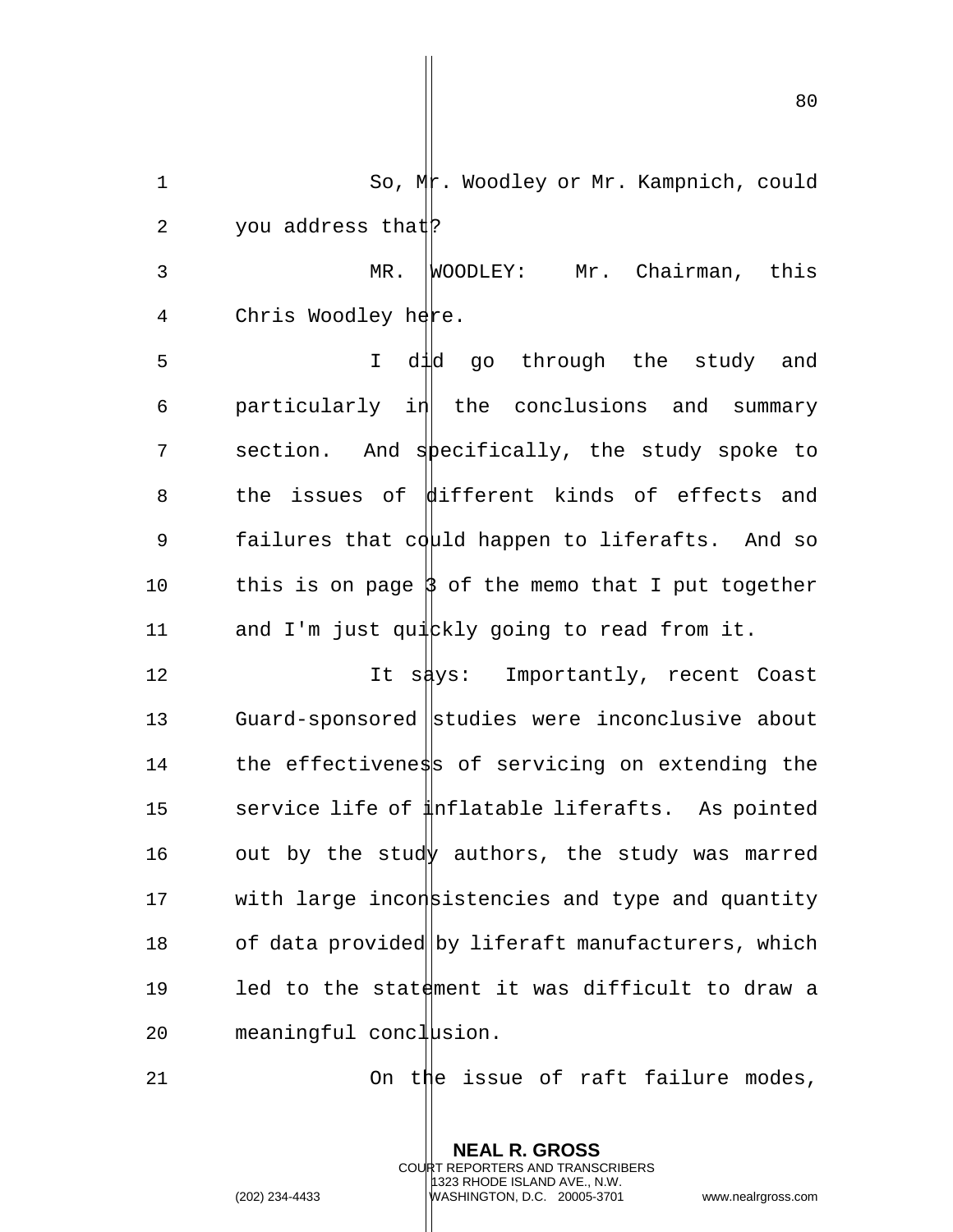1 oxidation effects, and moisture effects, the 2 report stated, specifically for failure modes, no 3 correlation between service history and adhesive  $4 \rightarrow -I$ 'm sorry  $-$  there was no correlation between 5 service history and adhesive degradation. On the 6 issue of oxidation effects, condemned inflatable 7 liferafts are mot more likely to experience 8 fabric oxidation than all inspected inflatable 9 survival craft.

10 And then finally, moisture effects. 11 Moisture may not have been as severe as an effect 12 of the age of condemnation as initially expected. 13 So to answer Mr. Davis' question, you 14 know, unfortunately, I think the lead-off 15 sentence is the most important. There's just not 16 a lot of data to support that. And when they did 17 try digging into it, they were not able to 18 establish strong correlations with any of those 19 areas. 20 So i $\sharp$ 's -- and again, you know the

21 Coast Guard does have existing regulations that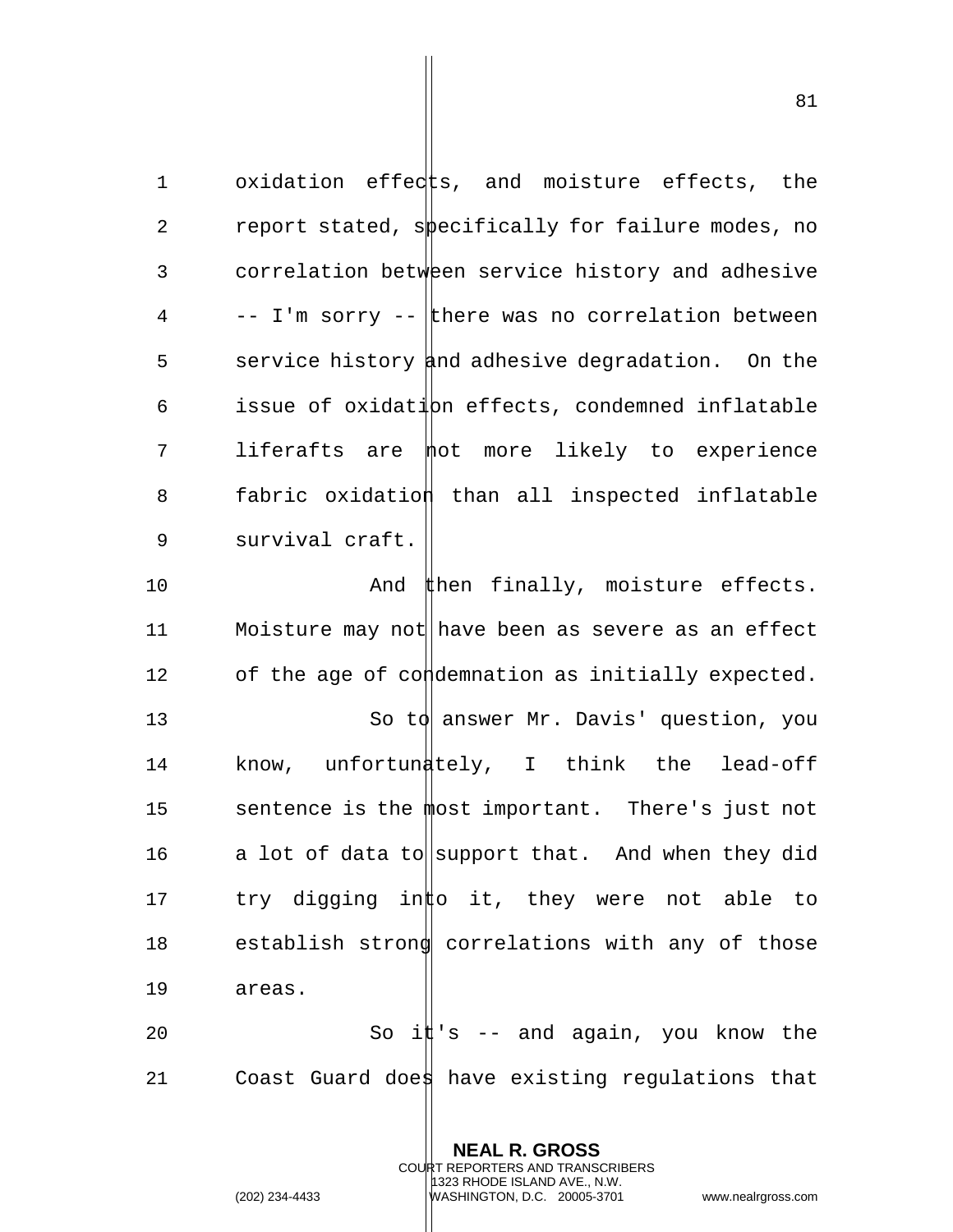1 would allow for  $\vert$  servicing interval of up to 17 2 months. MR. JACOBSEN: Thank you, Mr. Woodley. Mr. Davis, do you have any further comments or questions?

7 MR. DAVIS: No, not really. My 8 trepidations are, like I said, based on the 9 subjective survey or experience of having some 10 older liferafts that were 15, 20 years old or 11 older fail in inflating them for training. So I 12 wonder about having it as a biannual servicing up 13 until you know a  $||12 - \text{year} \text{ mark}, \text{ or a 15-year} \text{ mark},$ 14 or something if we could find some manufacturers' 15 guidelines or some sort of foundation to base it

17 MR. JACOBSEN: Thank you, Allen. 18 Mr. Woodley, would this proposal 19 preclude the manufacturer from saying that after 20  $\,$  X number of years of service, we would recommend 21 annual servicing?

> **NEAL R. GROSS** COURT REPORTERS AND TRANSCRIBERS 1323 RHODE ISLAND AVE., N.W.

16 on.

(202) 234-4433 WASHINGTON, D.C. 20005-3701 www.nealrgross.com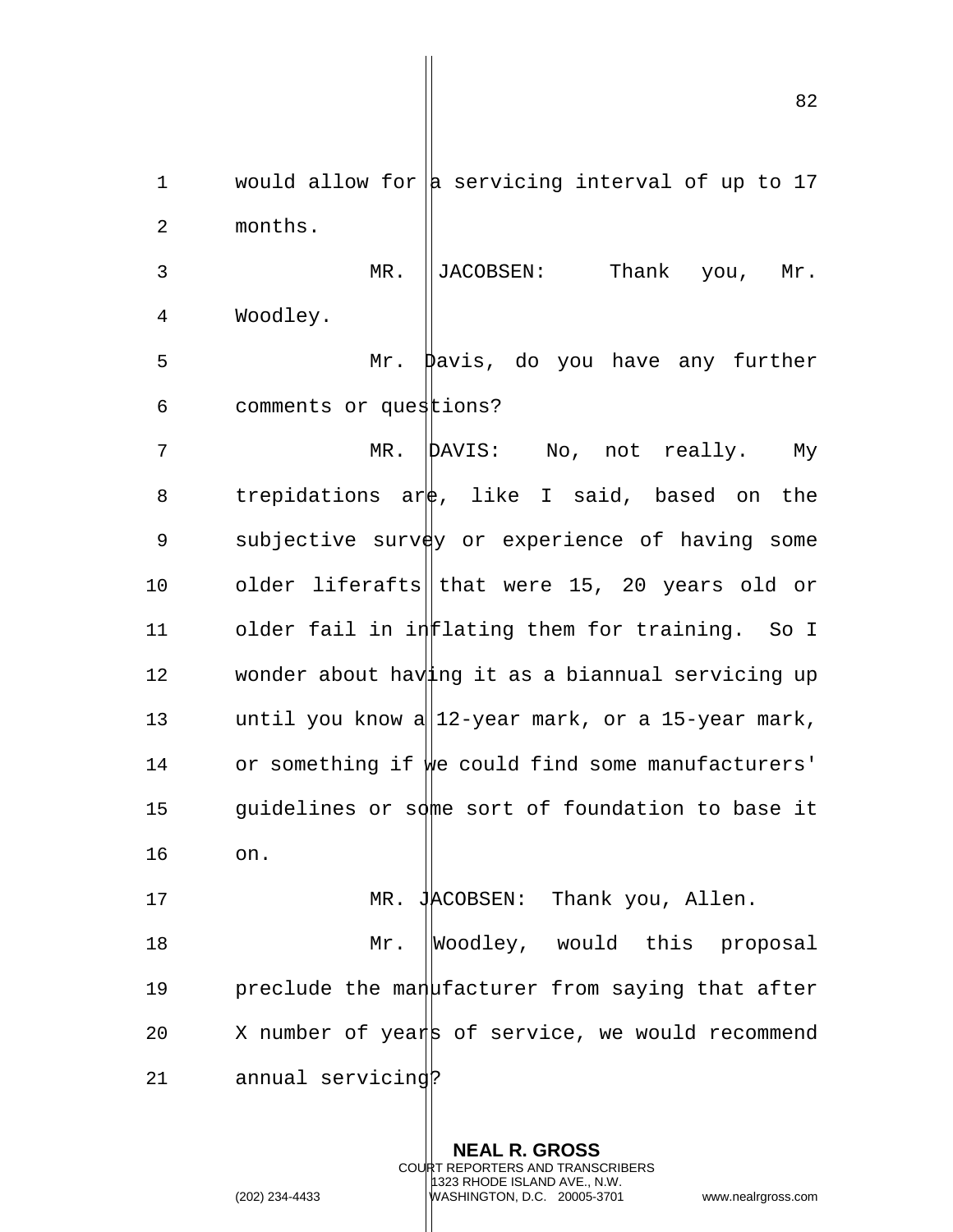1 MR. WOODLEY: Mr. Chairman, I don't 2 believe that  $\pm \mathbf{v}$  would. I don't have the 3 regulations in front of me but I believe that 4 there are still provisions regarding 5 manufacturers' servicing requirements.

6 I would point out in the report that 7 there were three manufacturers that were 8 evaluated. And Mr. Davis is correct in the sense 9 that as you get to older liferafts that the 10 failures become more obvious. But that typically 11 isn't popping up until like years 14 or so. And 12 again, under a two-year servicing interval, 13 regular servicing two years or 18 months, the 14 report seems  $t$  po suggest that with regular 15 servicing that any problems could be identified 16 in a timely manner.

17 MR. ||JACOBSEN: Thank you, Mr. 18 Woodley. Are lthere any other questions or 19 comments regarding servicing of liferafts? 20 MR. ROSVOLD: Mr. Chairman -- 21 MR. DAMERON: Mr. Chairman --

> **NEAL R. GROSS** COURT REPORTERS AND TRANSCRIBERS 1323 RHODE ISLAND AVE., N.W. (202) 234-4433 WASHINGTON, D.C. 20005-3701 www.nealrgross.com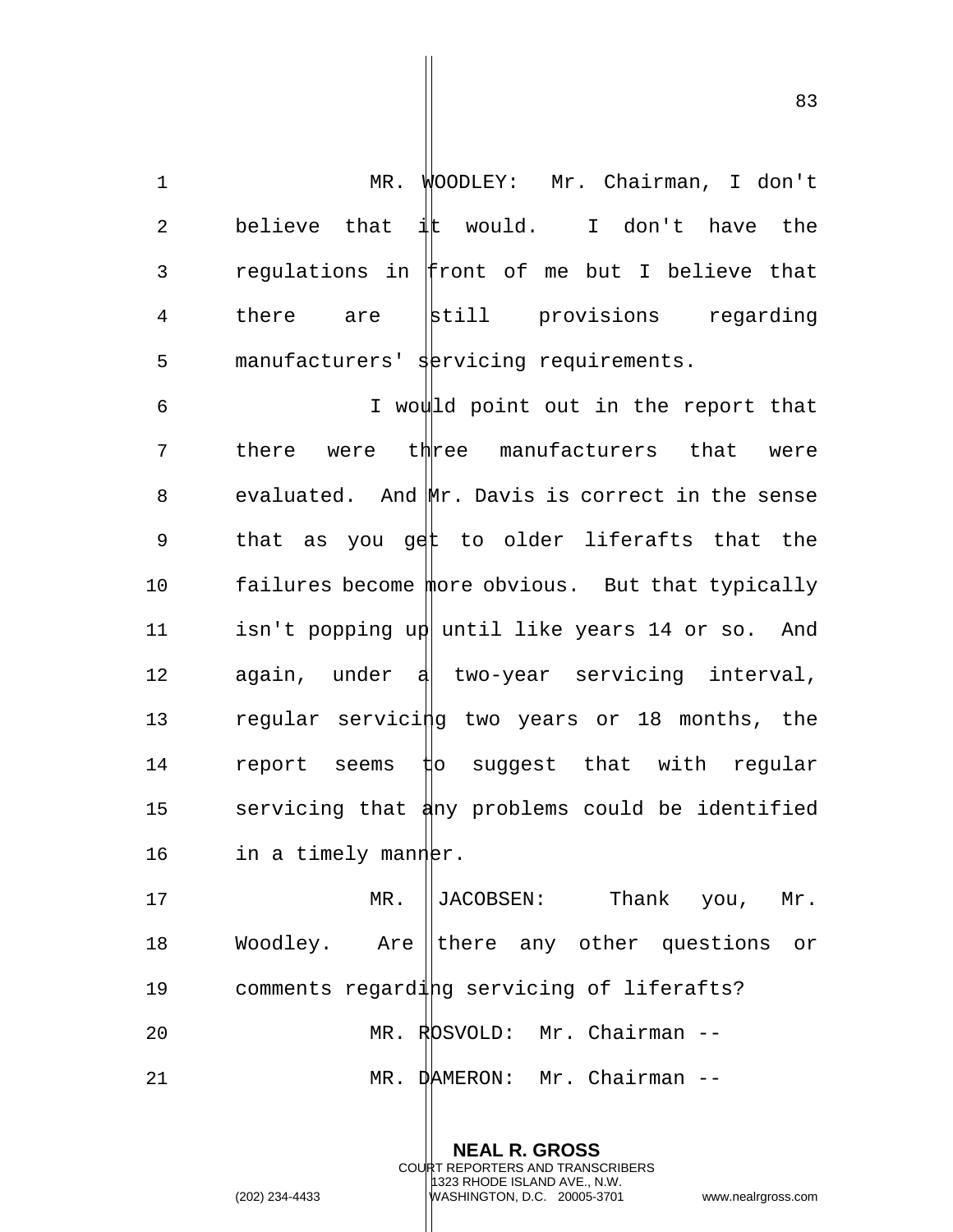1 MR. JACOBSEN: I heard two comments 2 and I wasn't sure who made the comment. So let 3 me try it again.

4 MR. ROSVOLD: Mr. Chairman, Eric 5 Rosvold.

6 MR. JACOBSEN: Go ahead, Mr. Rosvold. 7 MR. ROSVOLD: Yes, my only comment is, 8 in my history, that servicing agency is also the 9 inspection agen $\natural$  and we have been told well in 10 advance while our rafts are being inspected that 11 they won't inspect it the following year; we need 12 to purchase new. I think in a 40-year history 13 of one of my boats we're into raft number three. 14 So I think the lindustry sort of takes care of 15 itself in that  $r$  is pect.

16 MR. JACOBSEN: Thank you for your 17 comments. Was there another comment?

18 MR. DAMERON: Yes, Mr. Chairman, this 19 is Tom Dameron.

20 1f I|| may, I have a couple concerns 21 about this one and one is the effects of some

> **NEAL R. GROSS** COURT REPORTERS AND TRANSCRIBERS 1323 RHODE ISLAND AVE., N.W.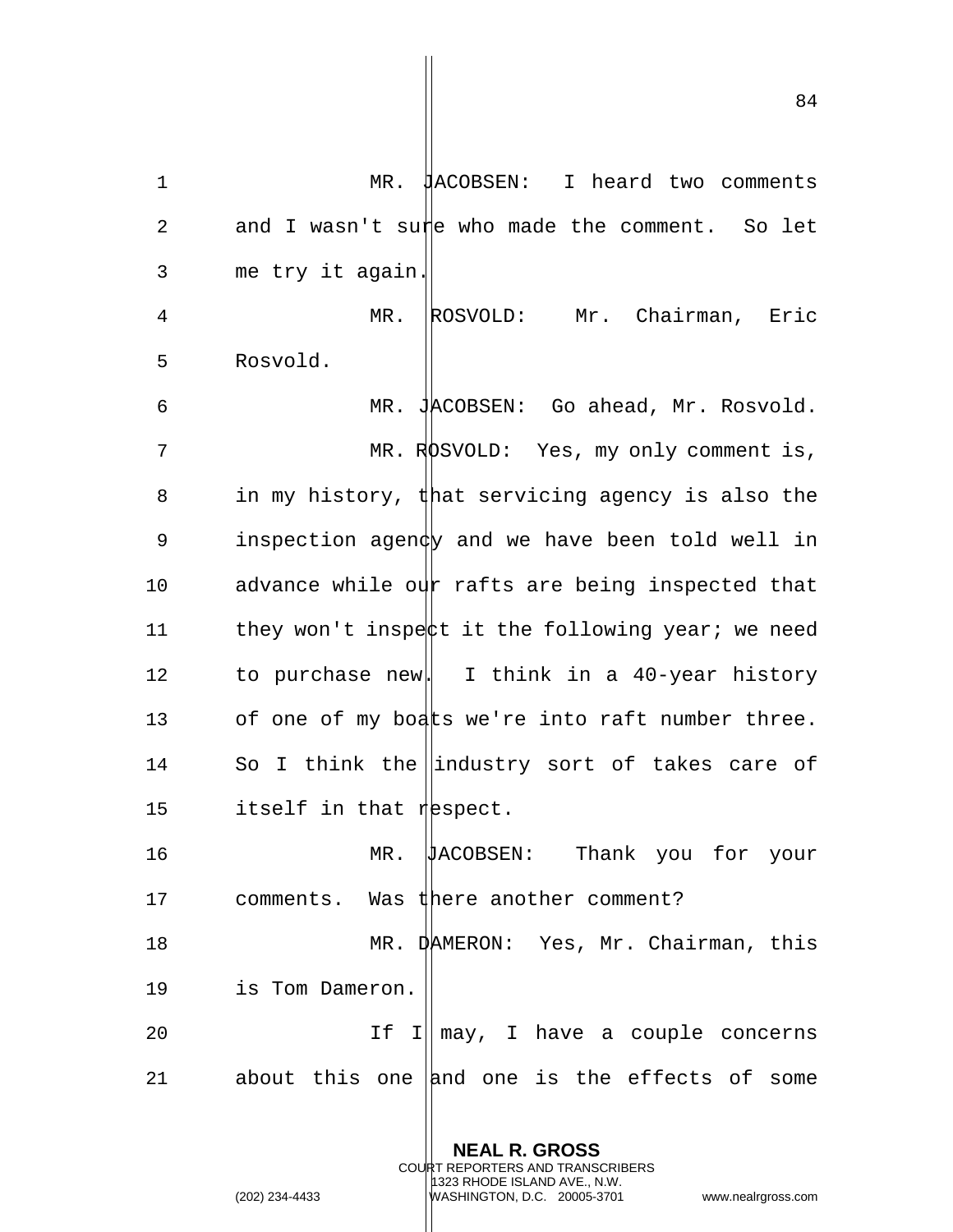1 possible unintended consequences. I'm afraid 2 that there may be service stations, especially in 3 these remote areas, that may be on the cusp of 4 staying in business because of the number of 5 rafts that they meed to service each year to make 6 a profit. And if we extend the service cycle out  $7$  to 18 months or two years, that that could put 8 the service stat the breaking point and 9 we'd actually find out that our shipping costs 10 are made double  $|{\rm br}|$  triple because of the reduced 11 number of service stations.

12 **I'm also concerned that if we change** 13 the table in 28.140 to allow a two-year service 14 that this may|| cause confusion if all the 15 manufacturers' guidelines, which must be followed 16 because of  $28.10\frac{\mu}{b}(b)(3)$ , if those quidelines are 17 for one-year service and the table allows for a 18 two-year servide, that that is going to be 19 confusing to the mariner.

20 Another concern I have is that there 21 may be non-public recalls of parts, or gaskets,

> **NEAL R. GROSS** COURT REPORTERS AND TRANSCRIBERS 1323 RHODE ISLAND AVE., N.W.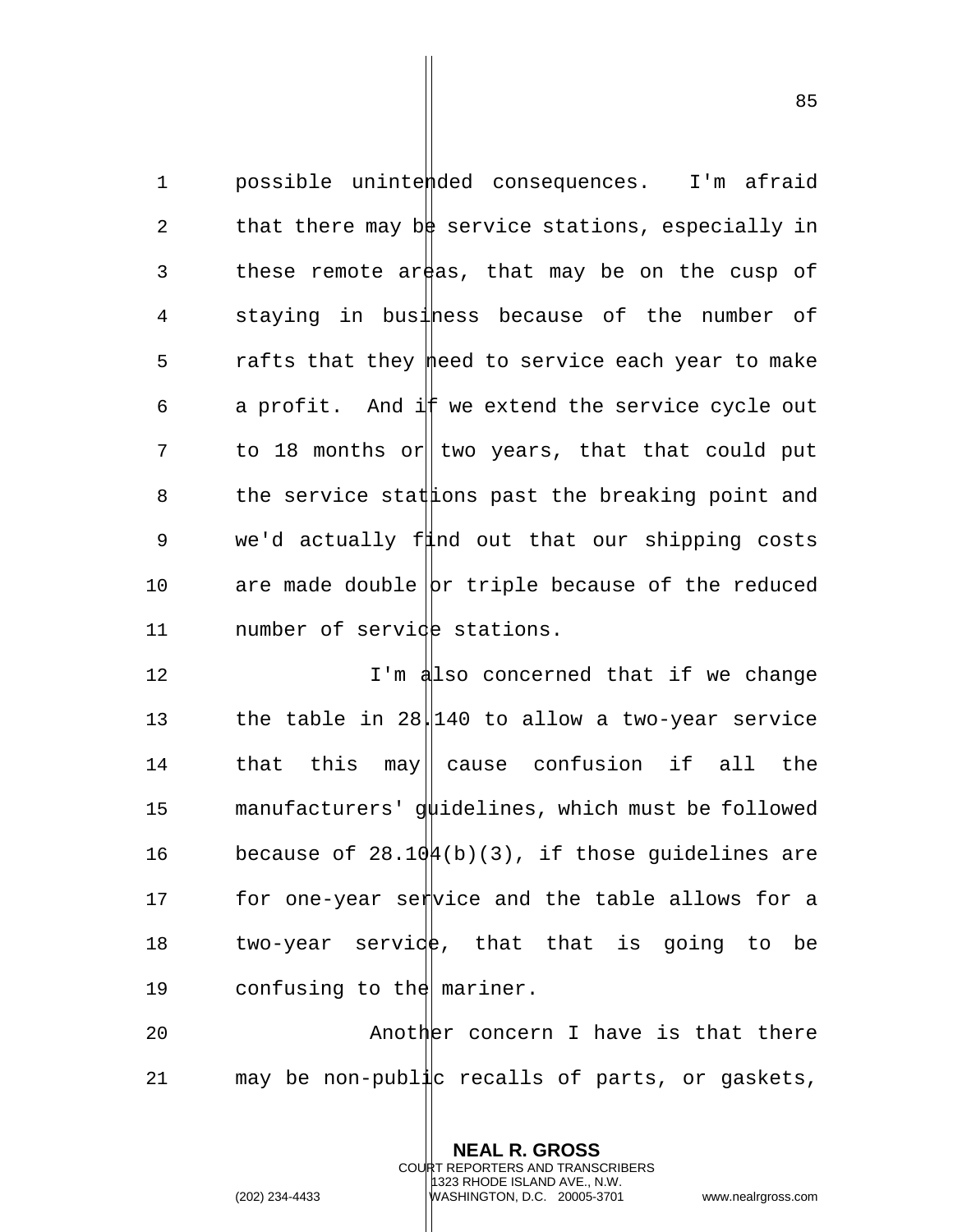1 or steel that the manufacturers give their 2 service stations a heads-up about but don't 3 necessarily give the public a heads-up about. 4 And those non-public recalls are addressed during 5 that one-year servicing interval. And if you 6 extended that  $\frac{1}{4}$  to two years, you may have  $7$  defective rafts on the water for a lot longer 8 than we want. 9 And those were my concerns with this 10 one. Thank you. 11 MR. ||JACOBSEN: Thank you, Mr. 12 Dameron. 13 So Mt. Dameron raised three points. 14 One was the unintended consequences of possibly 15 butting some of the outlying service stations out 16 of business because they're not busy enough. 17 The second one was some of the 18 manufacturers' ||quidelines are for annual 19 servicing and if there is a federal regulation  $20$  that only requines servicing every two years, it 21 would be confusing.

> **NEAL R. GROSS** COURT REPORTERS AND TRANSCRIBERS 1323 RHODE ISLAND AVE., N.W.

(202) 234-4433 WASHINGTON, D.C. 20005-3701 www.nealrgross.com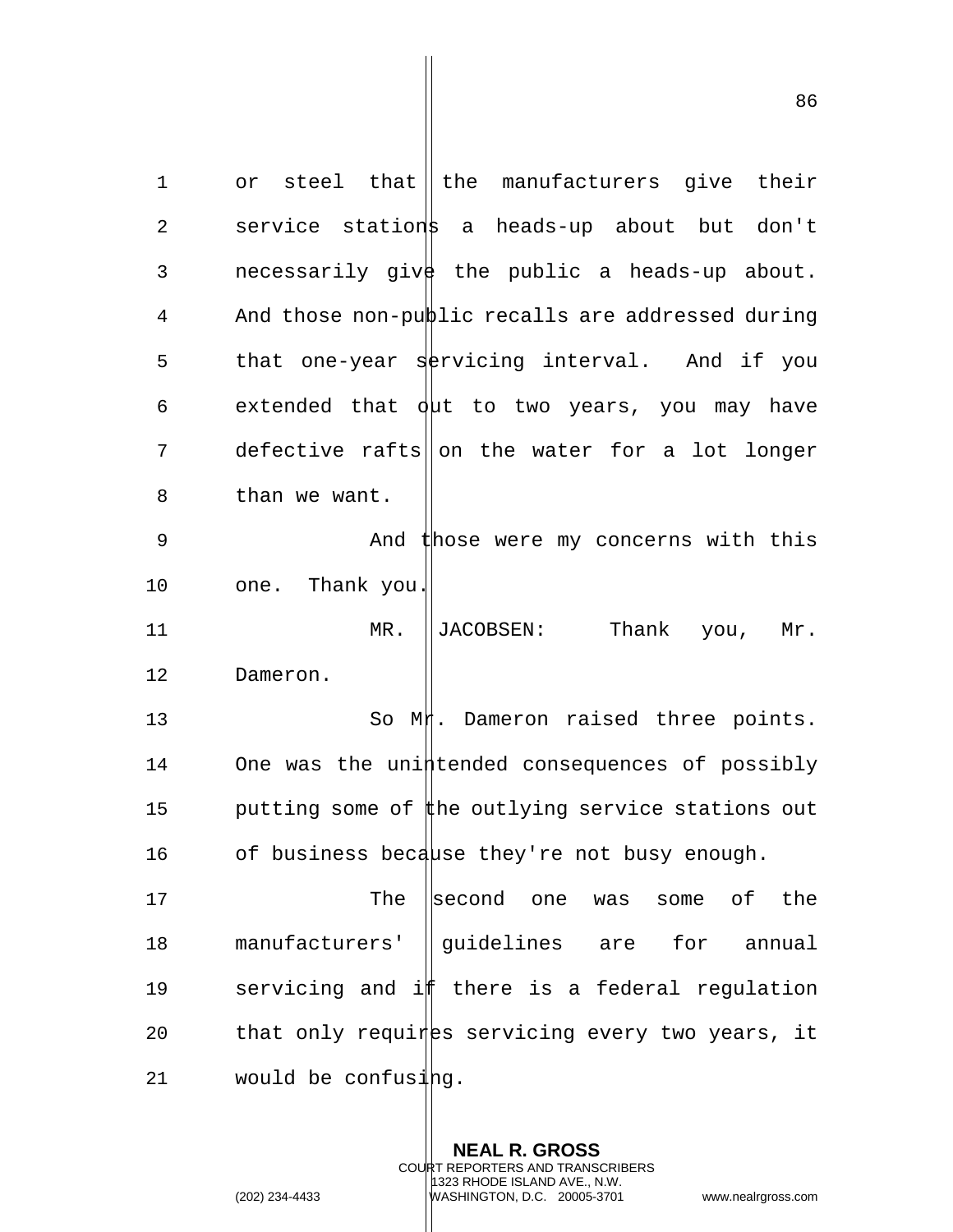1 The third point that he made was that 2 there are, on  $\beta$  ccasion, non-public recalls of 3 rafts or parts  $\oint$  rafts. And those recalls are 4 kind of dependent on a one-year service cycle. 5 So I would ask Mr. Woodley or Mr. 6 Kampnich if the  $\frac{1}{2}$  have comments addressing Tom's 7 concerns. 8 MR. KAMPNICH: This is Michael 9 Kampnich. 10 MR. WOODLEY: Mr. Chairman? Go 11 ahead, Michael. Sorry. 12 MR. JACOBSEN: All right, so this is 13 Mr. Jacobsen. |Let's take comments from Mike 14 first and then Chris, if you could follow. 15 MR. KAMPNICH: Okay, Michael here. 16 Thank you. 17 I can't speak to other areas of the 18 country but cer $\sharp$ ainly in the Southeast and even 19 in Alaska I did a fair amount of checking and 20 calling around. 21  $\ln$  Sputheast, specifically, we have

> **NEAL R. GROSS** COURT REPORTERS AND TRANSCRIBERS 1323 RHODE ISLAND AVE., N.W.

(202) 234-4433 WASHINGTON, D.C. 20005-3701 www.nealrgross.com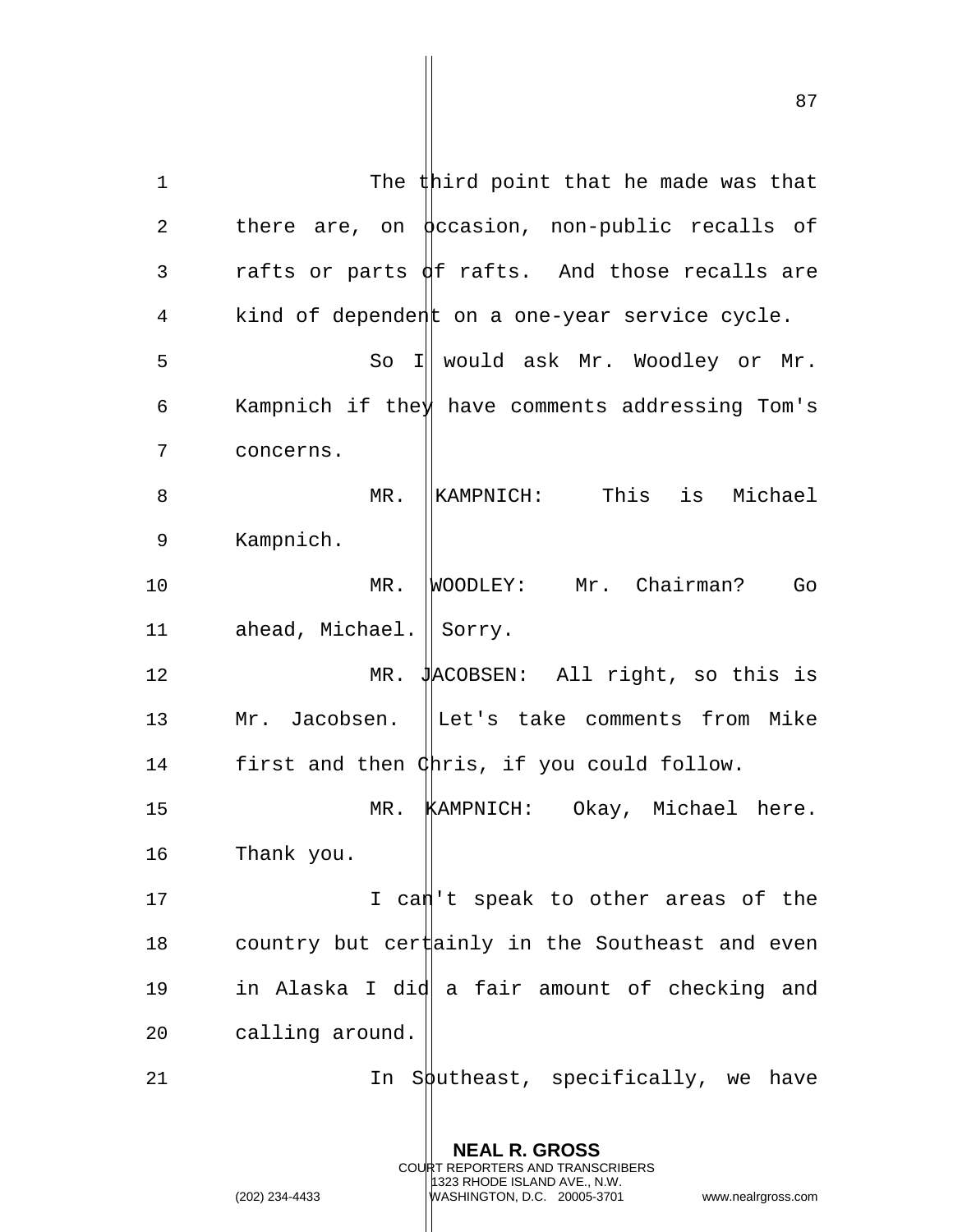1 one company that service rafts and they do it 2 seasonally. And the reason, the basic reason 3 they do that is because they are a  $-$ - they have 4 small cruise ships and they have many rafts of 5 their own that they have to maintain and so they 6 do this for themselves.

7 So then seasonally, they also do 8 commercial rafts or rafts for commercial fishing 9 fleet. And sollthis wouldn't affect certainly 10 Southeast. Otherwise, people would have to send 11 their rafts either to Anchorage or to Seattle.

12 My understanding is is that, the chart 13 here, Kodiak ||and Anchorage have service 14 facilities, large communities of large fleets. 15 And I certainly can't say for sure but it's 16  $unlikely that  $th$  |  $the$   $commanities$  and having large$ 17 fleets that they service would necessarily be in 18 jeopardy on one.

19 On the other two issues that were 20  $r_{\text{aised}}$ , I actually understand what is being said 21 and I did want  $\sharp$ o -- I was going to wait until

> **NEAL R. GROSS** COURT REPORTERS AND TRANSCRIBERS 1323 RHODE ISLAND AVE., N.W. (202) 234-4433 WASHINGTON, D.C. 20005-3701 www.nealrgross.com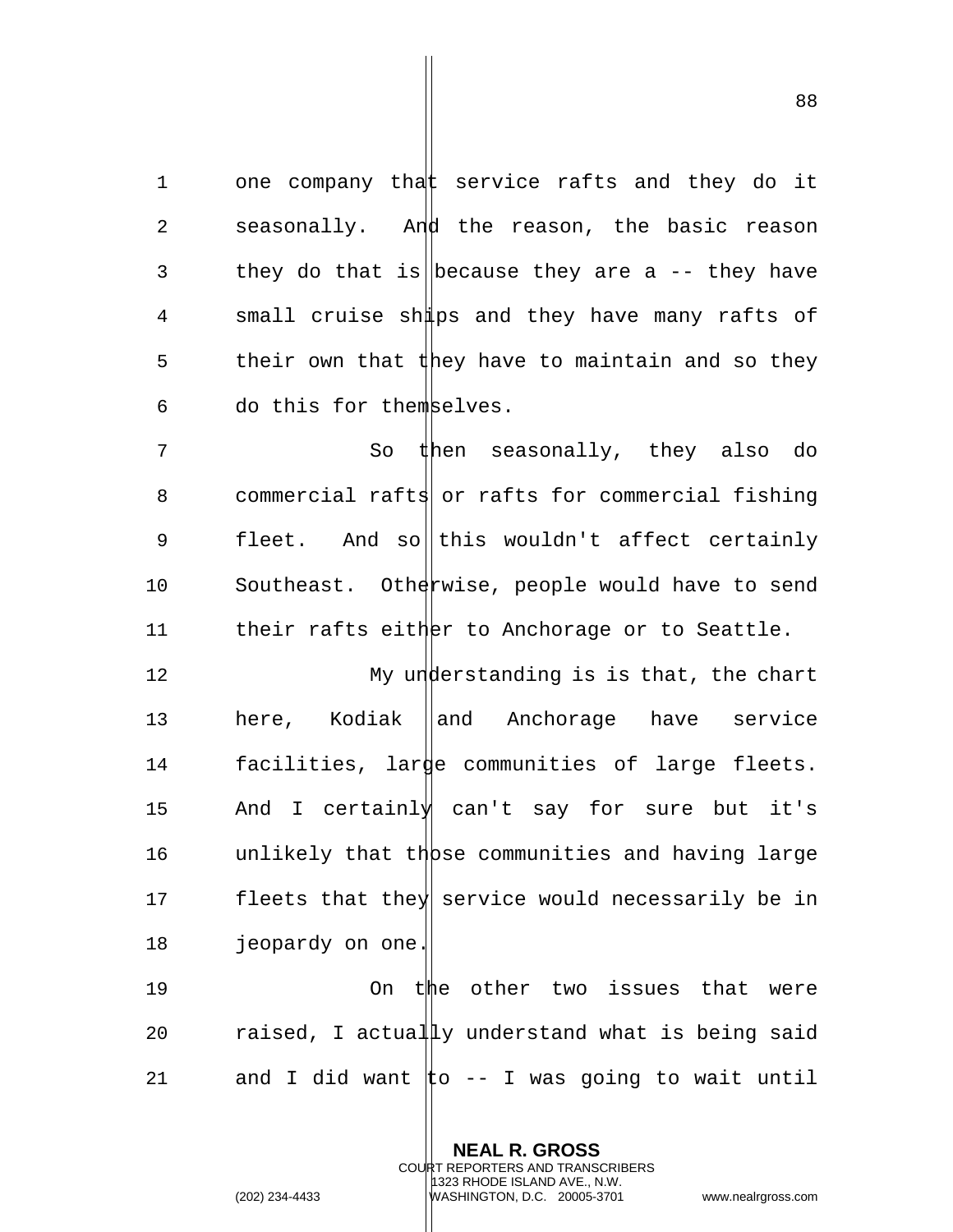1 the end of the meeting to address this but I think 2 this whole discussion about rafts and the 3 intervals of instection and also the different 4 components that are in rafts that are sometimes 5 on different service schedules could be, I was 6 hoping to address this as a future item of issue 7 or an issue to address with the committee that we 8 try to establish or at least consider 9 establishing more uniform standards for raft 10 components and  $\|$ raft servicing simply to avoid 11 these issues and the kind of confusion that can 12 be created with the points that were made on the 13 second two issuest. And I think that the previous 14 concern actually points to the challenges we have 15 with that. 16 **And I'm hoping going forward that** 17 maybe we could look at this again and try to 18 consolidate and  $\frac{1}{2}$  clarify these issues. 19 Thank you. 20 MR. JACOBSEN: Thank you, Mr.

21 Kampnich.

**NEAL R. GROSS** COURT REPORTERS AND TRANSCRIBERS 1323 RHODE ISLAND AVE., N.W. (202) 234-4433 WASHINGTON, D.C. 20005-3701 www.nealrgross.com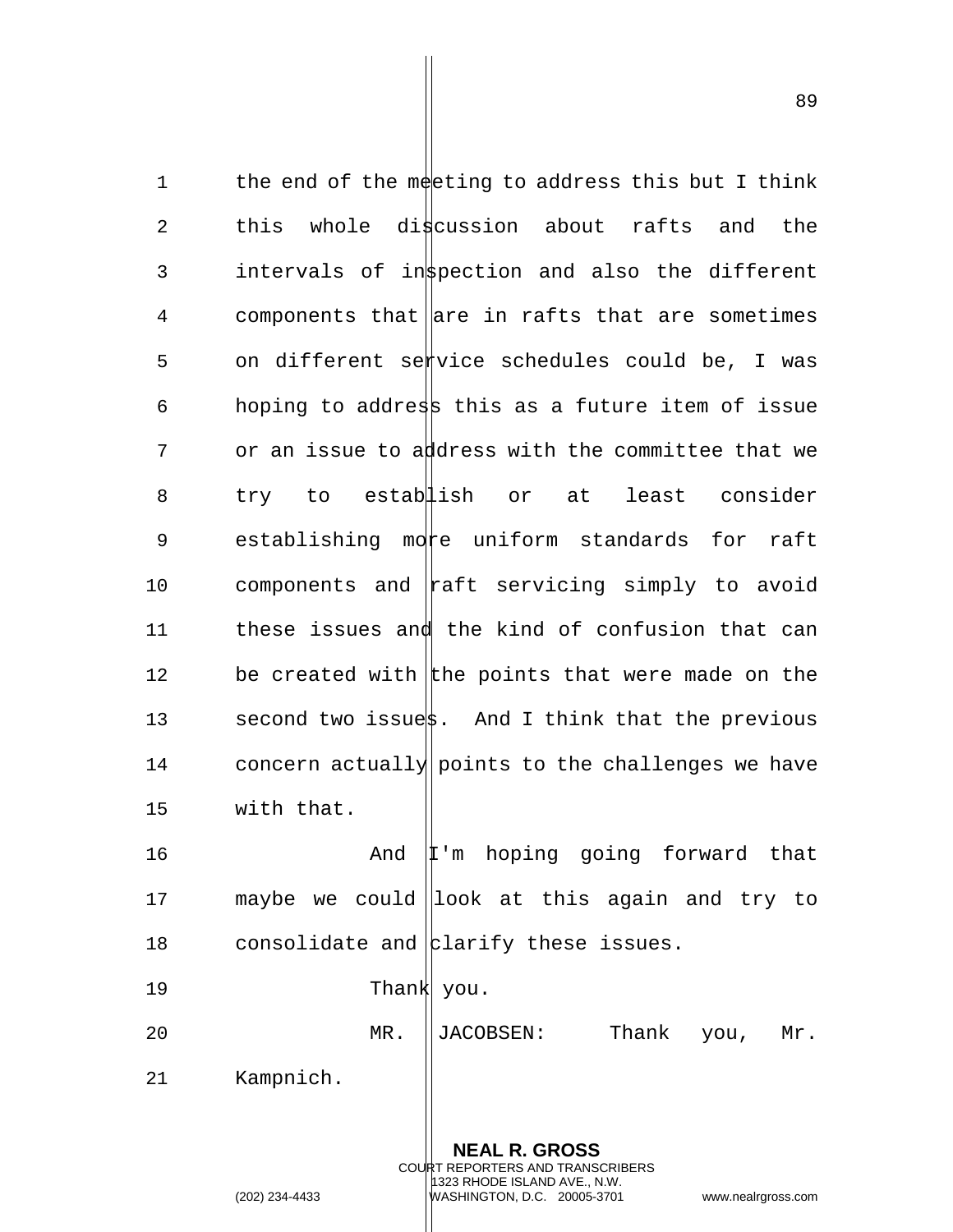90

1 Mr. Woodley?

2 MR. WOODLEY: Mr. Chairman, Chris 3 Woodley here.

4 As part of my analysis, I did not 5 reach out and discuss the business implications 6 of what a  $-$ - you know to a servicing facility of 7 what would a reduced service interval mean to  $8$  particular entit  $\sharp$ ies.

9 As I've noted, in some places, you 10 know Dutch Harb $\frac{1}{2}$  in Alaska, Kodiak, Anchorage, 11 there is sufficient volume there and sufficient 12 demand that you  $\|\text{may not see a difference.}$  But 13 in some areas in the country, if there's not that 14 much demand,  $y$ bu know it could potentially 15 exacerbate and existing problem.

16 MR. DZUGAN: Mr. Chairman, this is 17 Jerry Dzugan. Can I make a clarification just 18 on some wording?

19 MR. JACOBSEN: Certainly. 20 MR. DZUGAN: I just want to say that 21 just for the record, the term recall probably

> **NEAL R. GROSS** COURT REPORTERS AND TRANSCRIBERS 1323 RHODE ISLAND AVE., N.W.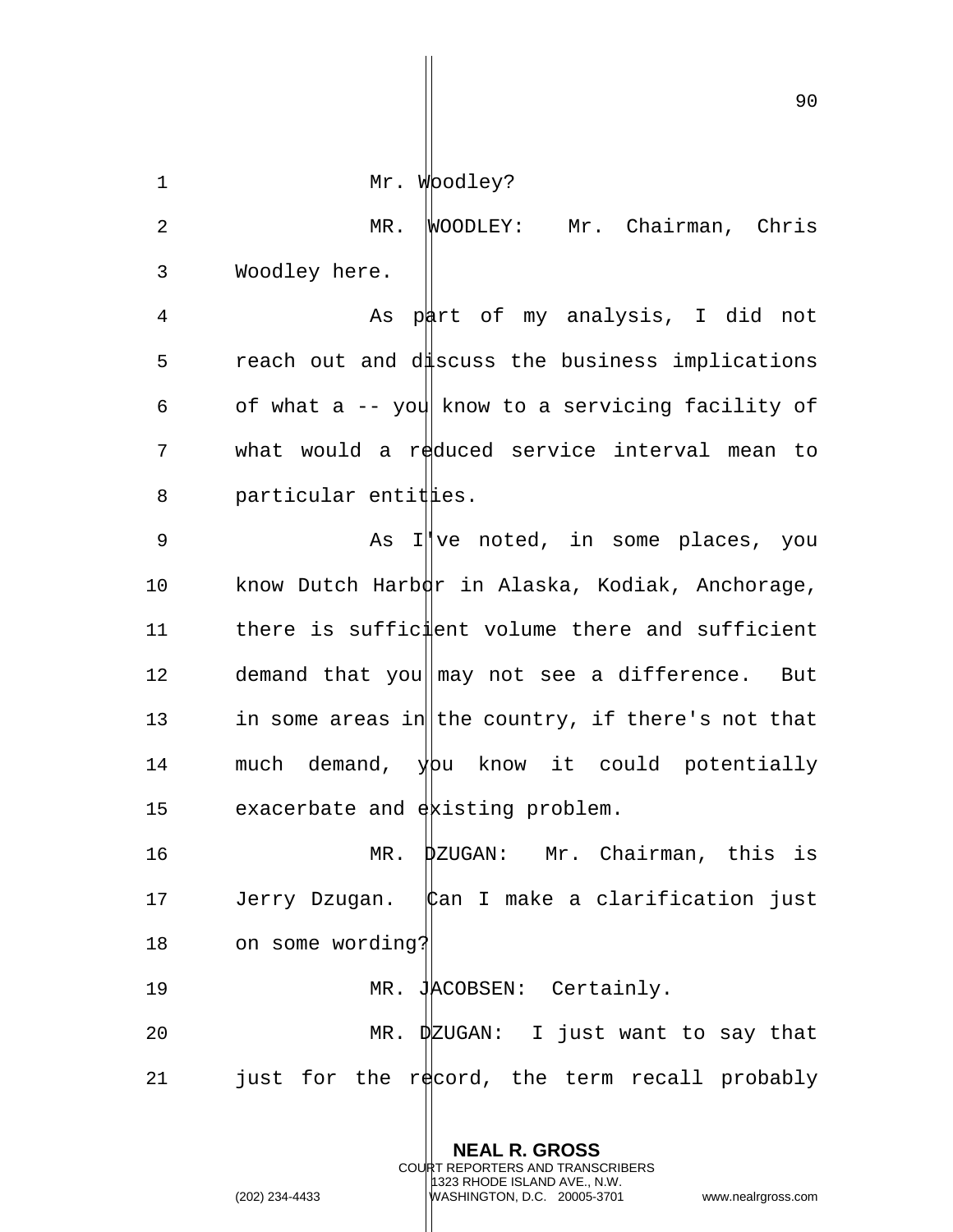1 shouldn't be used. The official term the 2 manufacturer gives out to the re-packer is a 3 service bulletin. So those are service bulletins 4 that I think Tom was talking about. And 5 sometimes I use loosely the term recall but  $6$  recall implies a different level of severity, I'd 7 guess you'd say. Service bulletins are, yes, 8 we've noticed that this gasket could fail after 9 five years or to years, so best to replace it 10 now in your annual repack.

11 So II just wanted to make that 12 clarification.

13 And I guess as long as you've allowed 14 me to have the filoor for a moment, I did talk to 15 a Kodiak re-packer and he said that if they change 16 to a longer service station -- or rather a longer 17 service interval, it would definitely put him out 18 of business. S $\phi$  I just wanted to give you that 19 update. 20 So, that's all I had. Thank you, Mr.

21 Chairman.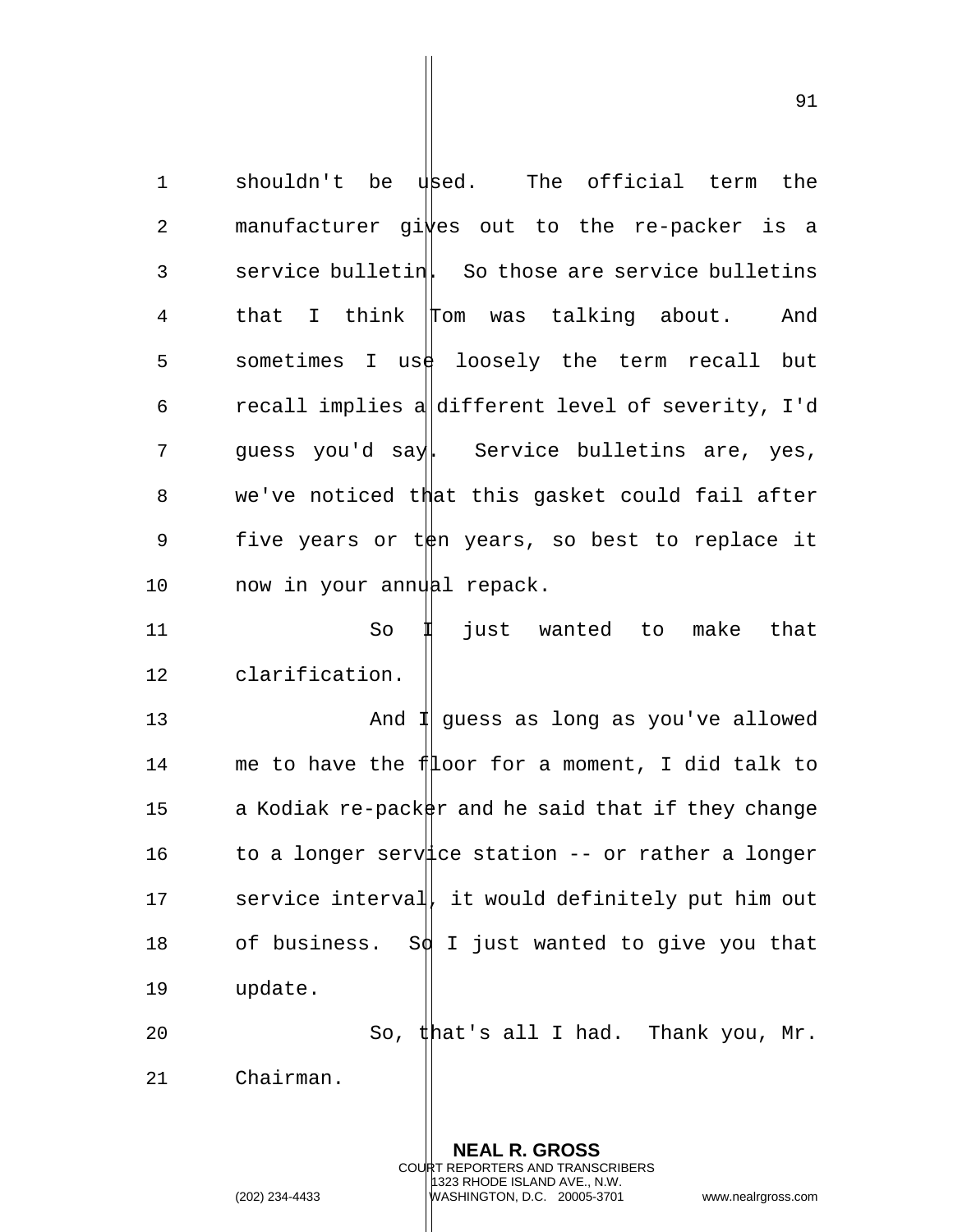1 MR. JACOBSEN: Thank you, Mr. Dzugan. 2 Are there any other comments or 3 questions on this issue? 4 MR. DAMERON: This is Tom Dameron 5 again, Mr. Chairman. 6 I wouldn't mind asking the question of 7 the Coast Guard, maybe Mr. Wendland or Mr. Myers 8 could address the issue if the Coast Guard did 9 change table 28||140 to allow a longer interval 10 and the manufacturers' quidelines all stuck with 11 the one-year int  $\frac{1}{2}$  what are their feelings on 12 any confusion that that might cause. 13 MR. ||JACOBSEN: Thank you, Mr. 14 Dameron. 15 Mr. Myers or Mr. Wendland, do you have 16 any comments to  $\vert$ ddress Tom's question? 17 MR. MYERS: This is Mr. Myers 18 speaking. I thin this point, right now, it's 19 not appropriate  $|pr$  good timing for us to comment 20 on the record  $f\phi$ r this. And I'll have to leave 21 it at that, unlest you have a further comment.

> **NEAL R. GROSS** COURT REPORTERS AND TRANSCRIBERS 1323 RHODE ISLAND AVE., N.W.

(202) 234-4433 WASHINGTON, D.C. 20005-3701 www.nealrgross.com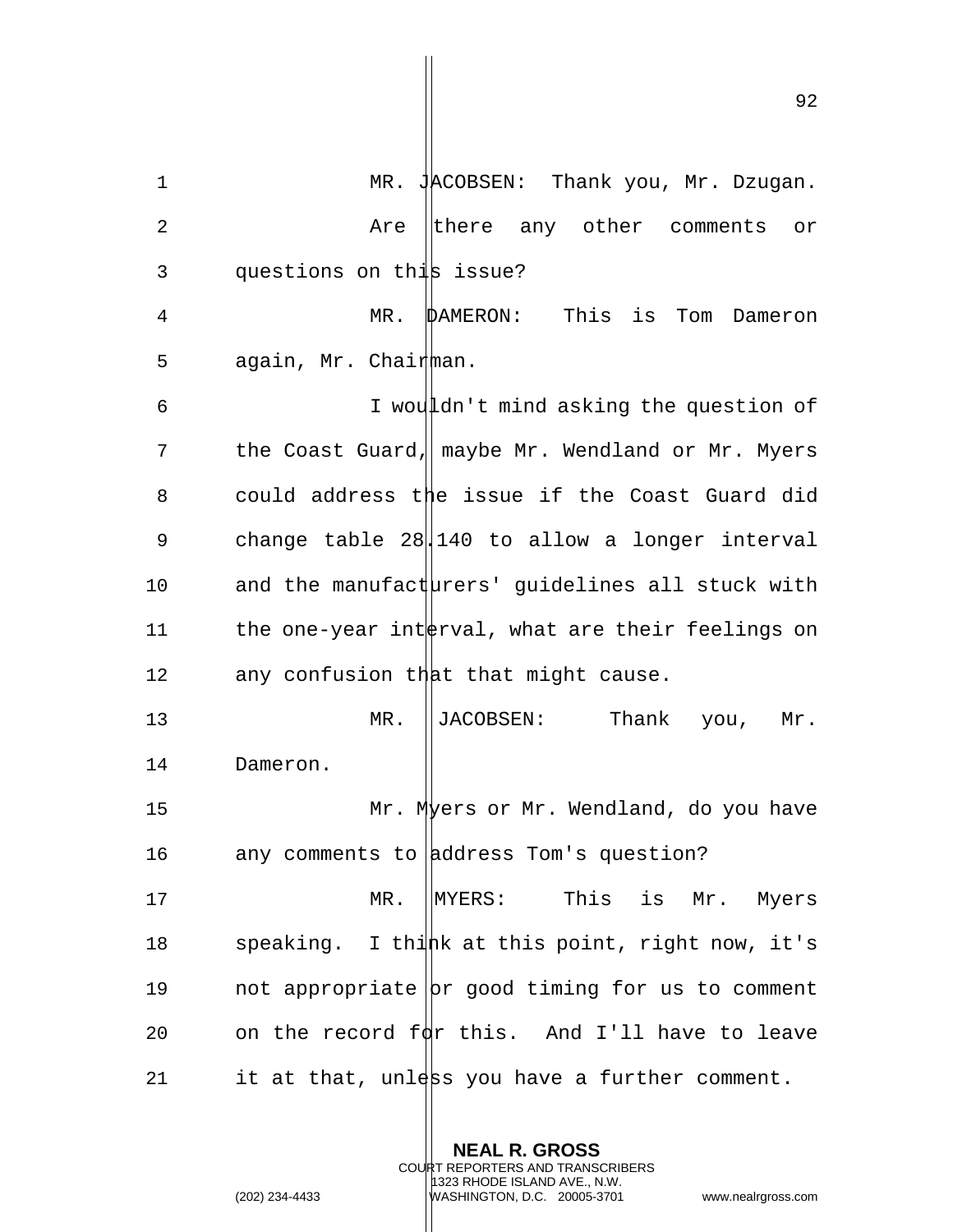93 1 MR. ||JACOBSEN: Thank you. I 2 appreciate it. 3 Okay, so we've got some issues with 4 that proposal. 5 Are there any other comments or 6 questions before we move on? 7 (No audible response.) 8 MR. JACOBSEN: I'm going to separate 9 that one out  $fdr$  special consideration and not 10 try to package it in with the other proposals for 11 the purposes of  $|a \rangle$  motion later. 12 Mr. Woodley, could you proceed with 13 Priority Issue 9, the issue of NVIC 7-93 being 14 outdated and con fusing? 15 MR. WOODLEY: Yes, Mr. Chairman. So 16 number 9 would be a modification to Coast Guard 17 Navigation Vessel Inspection Circular 7-93, which 18 addresses the is use of qualifications for fishing 19 vessel drill conductor. 20 NVIC  $|7-93$  --  $7/93$  is the date that it 21 was issued. So this is a 25-year-old document

> **NEAL R. GROSS** COURT REPORTERS AND TRANSCRIBERS 1323 RHODE ISLAND AVE., N.W.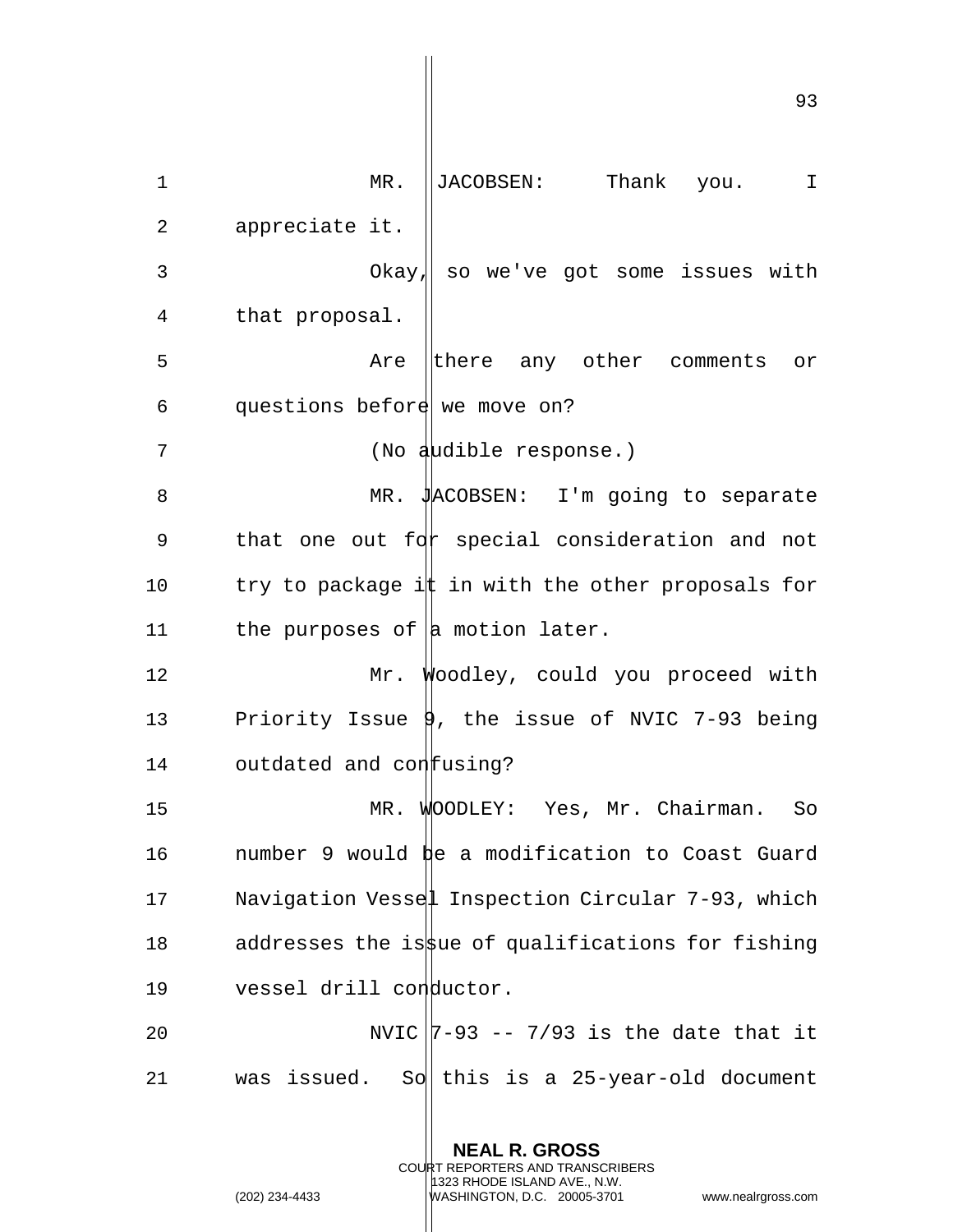1 and it's outdated and creates confusion when 2 applied in the field for compliance and 3 enforcement purposes.

4 Currently, as written in this policy, 5 the Coast Guard would accept a 100 gross ton 6 license or higher to meet the requirements for a 7 drill conductor, as described in 46 CFR Part 8 28.270. However, the course outline of 100 gross 9 ton license or higher does not address the 10 emergency drill requirements that are currently 11 found in the Fishing Vessel Safety Regs.

12 So we would like to delete the 13 following paragraph in NVIC 7-93, specifically, 14 paragraph  $3(a)$ , and after the word activities  $-$ 15 delete activities and then in paragraph  $3(b)$ 16 delete from the comma to the word more.

17 So essentially, what that would do, 18 and sorry for  $b \notin \text{ing}$  so technical on that, that 19 would no longer  $|$ hllow that 100 gross ton license 20 or above be used as evidence of compliance or 21 training with the Commercial Vessel Safety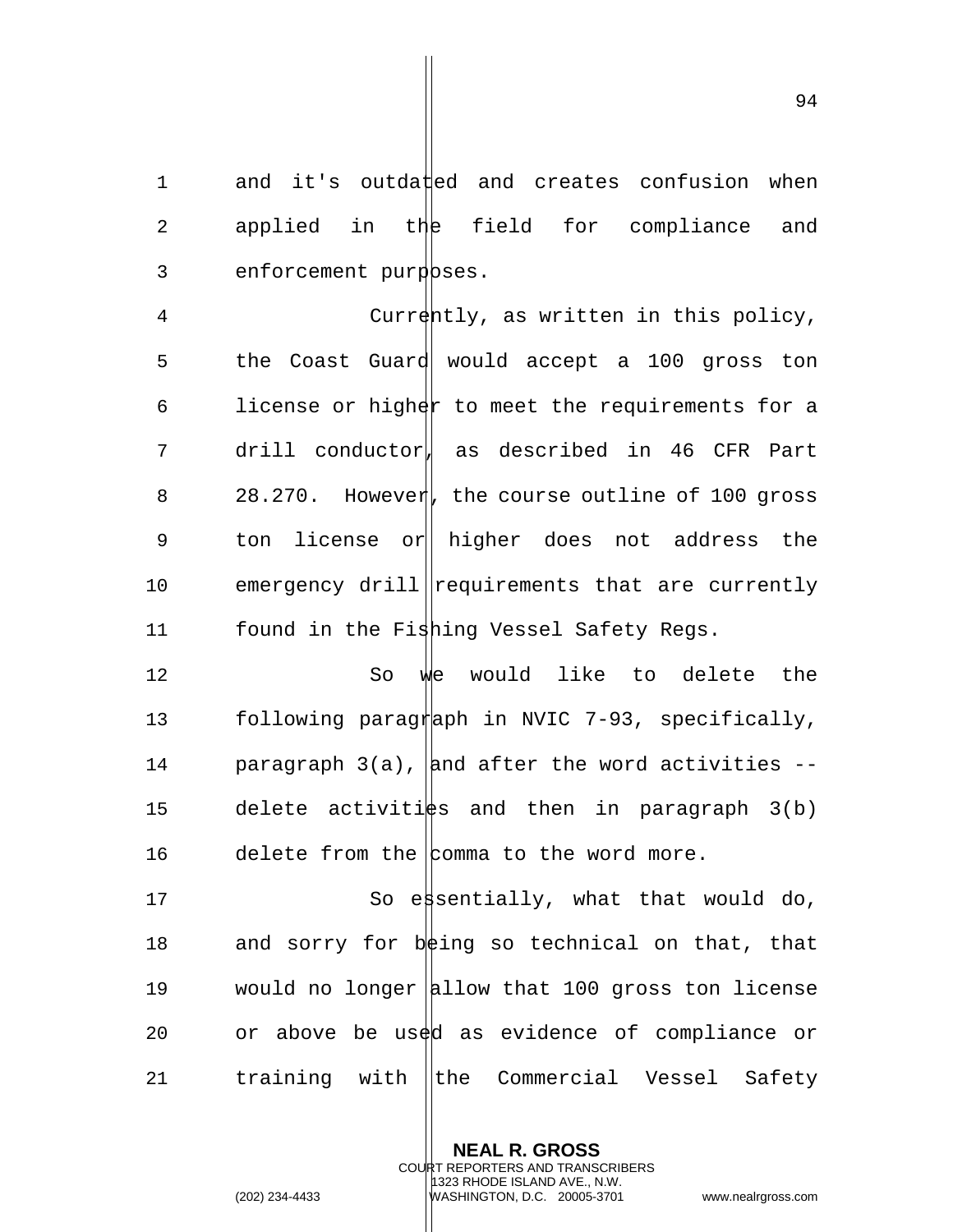1 Requlation Requirements found in 46 CFR Part 2 28.270. 3 And that document was CFSAC 9 and was 4 submitted by Mr. Dzugan. 5 MR. JACOBSEN: Thank you, Mr. 6 Woodley, I appreciate that. 7 So, Mr. Dzugan, would you like to 8 comment on your proposal? 9 MR.  $\frac{1}{2}$  MR.  $\frac{1}{2}$  MR. I think Mr. Woodley has 10 summed it up pretty well. 11 The You know licensing courses don't 12 include much of the terminology of fishing vessel 13 terms and equipment found on a fishing vessel. 14 I've talked to instructors at maritime academies 15 and at licensing schools and they've admitted to 16 me that they often find it difficult to relate to 17 commercial fishermen, due to the lack of fishing 18 examples in the teaching and the nature of 19 fishing itself. 20 In reality, two people have taken a 21 license course  $\parallel$ just to avoid getting a drill

> **NEAL R. GROSS** COURT REPORTERS AND TRANSCRIBERS 1323 RHODE ISLAND AVE., N.W.

(202) 234-4433 WASHINGTON, D.C. 20005-3701 www.nealrgross.com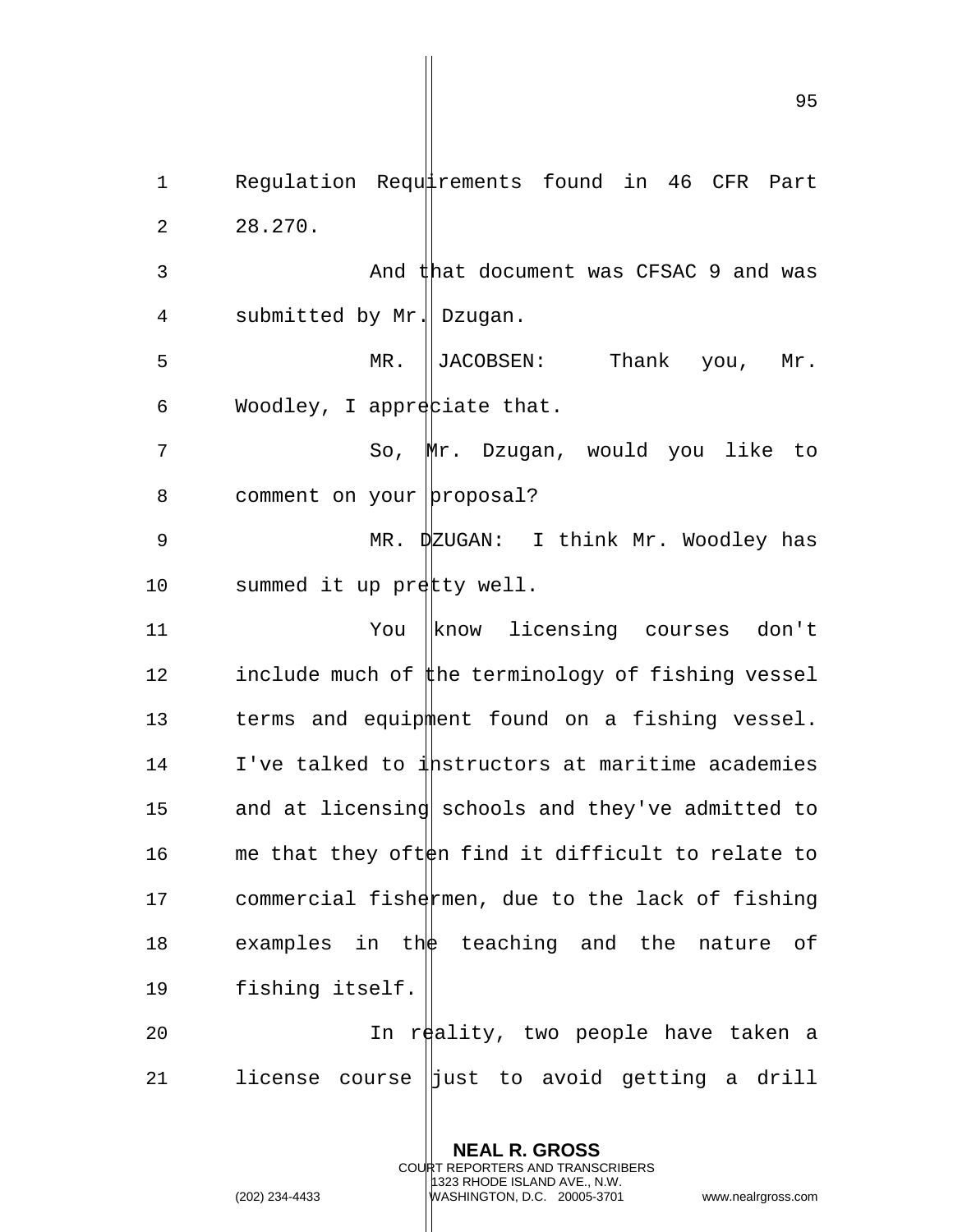1 conductor certificate due to the time and extent 2 the former would take. Meanwhile, tens of 3 thousands of fi $\frac{1}{2}$ hermen all around, on all U.S. 4 coasts have access to drill conductor training 5 and it's a courst that directly relates to the 6 contingencies in  $|46 \text{ CFR } 28.270$ .

7 This continued inclusion of a license 8 substitute has caused uncertainty in the 9 industry. Some Coast Guard Regions accept the 10 license substitute and some do not. But again, 11 fishermen often fish in different Coast Guard 12 Regions, leading to a lack of consistent 13 enforcement.

14 And this issue has caused some 15 confusion and frustration for both the industry, 16 the Coast Guard, and training organizations who 17  $\blacksquare$  promise that the license course they are taking 18 will meet the requirements for a drill conductor 19 course when, in fact, it doesn't really relate to 20 their industry, work situation, or their subject

21 matter.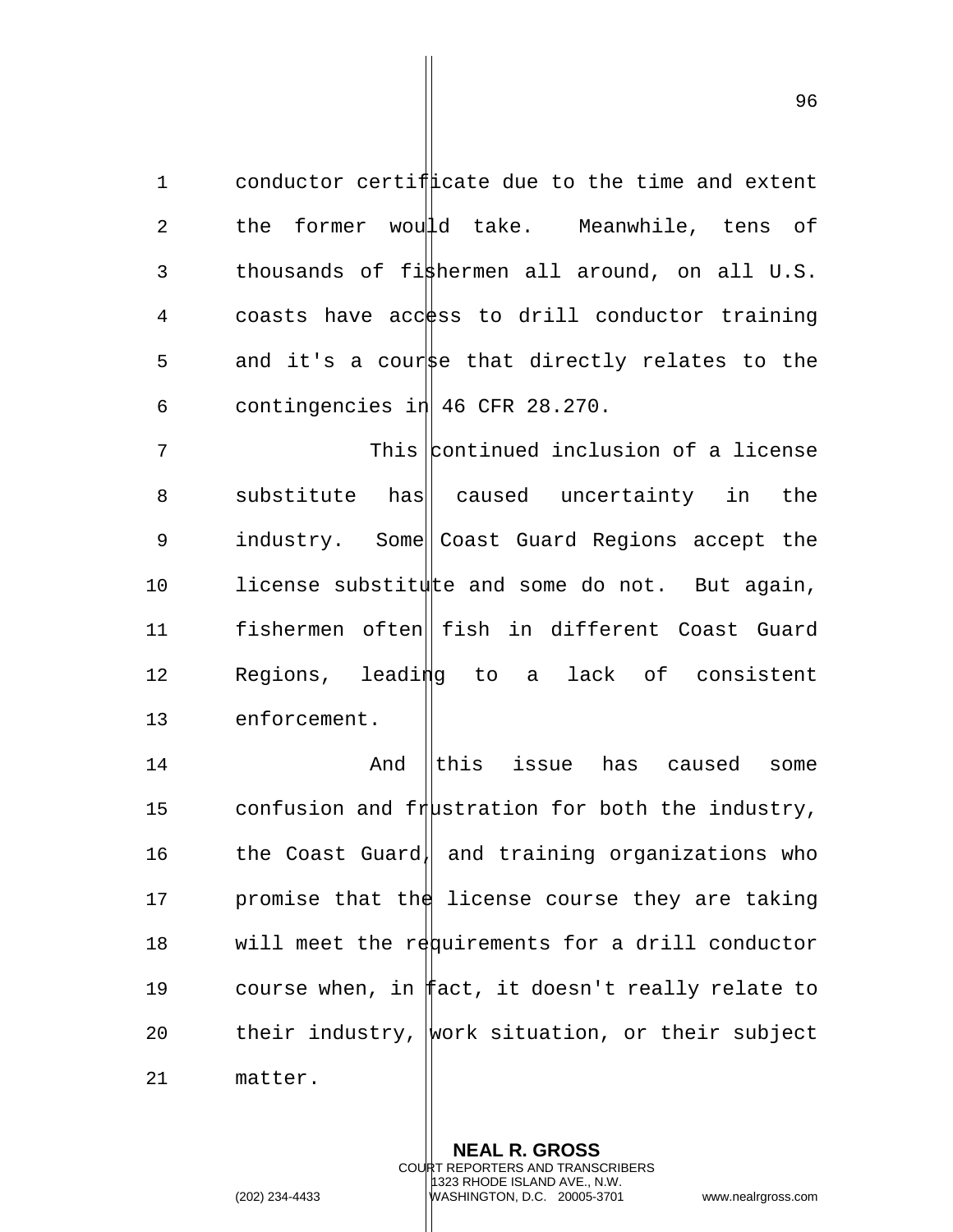1 Therefore, deleting the license 2 substitute will  $\left| \right|$  eliminate these issues and bring 3 the NVIC guidance more up-to-date and be more 4 educationally valid. To sum it up in one word, 5 it's ineffective because the 100-ton license 6 substitute for  $\frac{1}{4}$  drill conductor doesn't relate  $7$  to the contingen cies in Part 28. 8 And there is no cost burden to the 9 industry on this. If anything else, getting a 10 Coast Guard approved or accepted drill conductor 11 certification is much less expensive and takes 12 much less time than getting a 100-ton license. 13 That's all I have, unless there's any 14 questions, Mr. Chairman. 15 MR. JACOBSEN: Thank you, Mr. Dzugan. 16 I appreciate yowr work on this. It's long been 17 an issue that has irritated me. 18 Are there any questions or comments 19  $f$  from the committ  $\text{Re}$ ? 20 MR. WOODLEY: Mr. Chairman, this is 21 Chris Woodley here. I just a version online that

> **NEAL R. GROSS** COURT REPORTERS AND TRANSCRIBERS 1323 RHODE ISLAND AVE., N.W.

(202) 234-4433 WASHINGTON, D.C. 20005-3701 www.nealrgross.com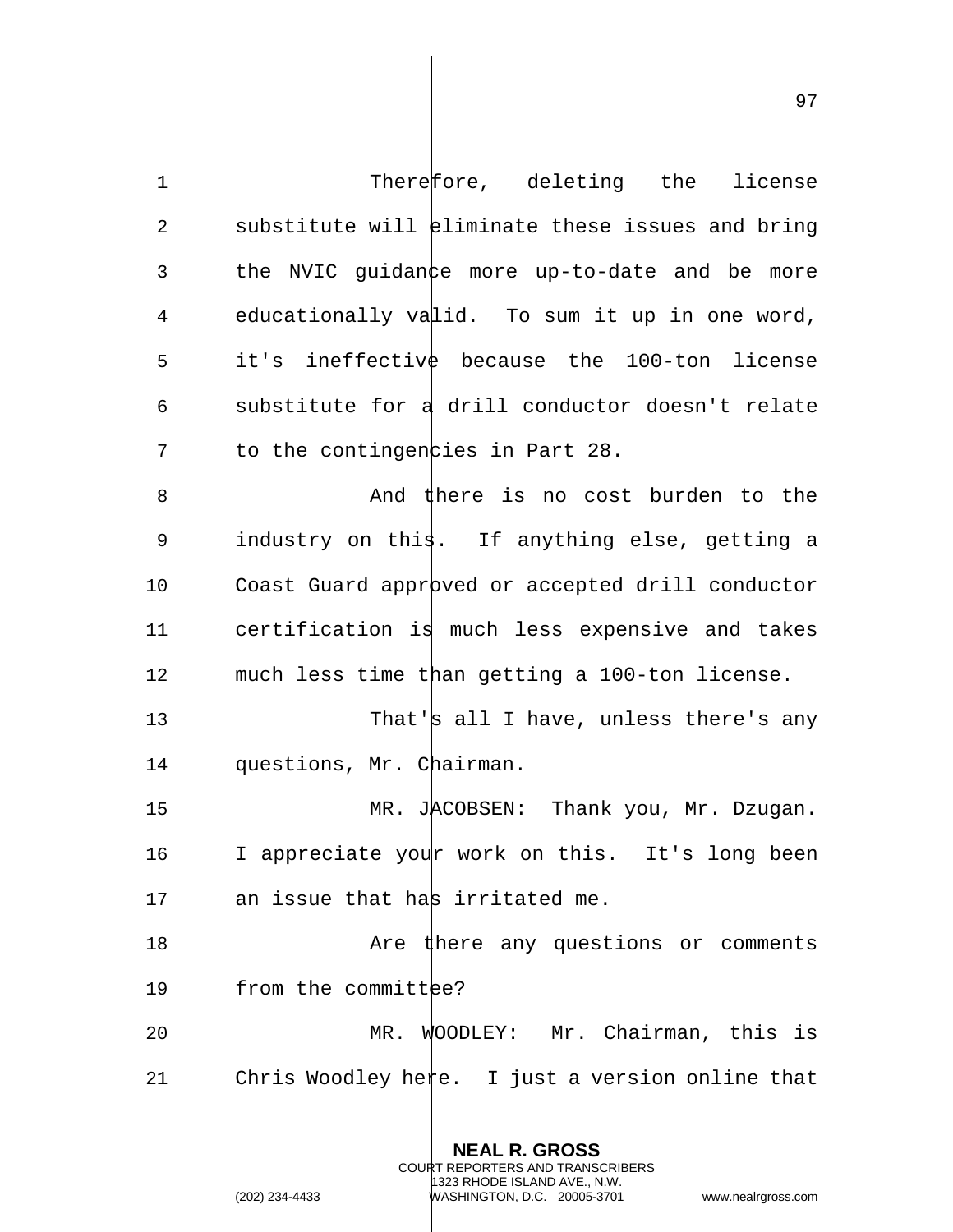1 I was able to actually edit. So I will send that 2 to the committee here in the next couple of 3 minutes so they  $\phi$  an actually see what words would 4 be deleted. 5 MR. JACOBSEN: All right, thank you, 6 Mr. Woodley. 7 So it would probably not be feasible, 8 at this time, to review additional documents and 9 see if everybody receives them but --10 MR. WOODLEY: Right. Yes, I 11 apologize, Mr. Chairman. This is something I 12 should have taken care of beforehand. I just 13 realized as I was reading it that the language 14 may be a little donfusing. It's correct but it's 15 confusing when you hear it go like that. 16 MR. JACOBSEN: All right. Are there 17 any committee members that would like to review 18 Mr. Woodley's edited document? 19 (No audible response.)

20 MR. JACOBSEN: You've told us what it 21 said so we're probably good with that.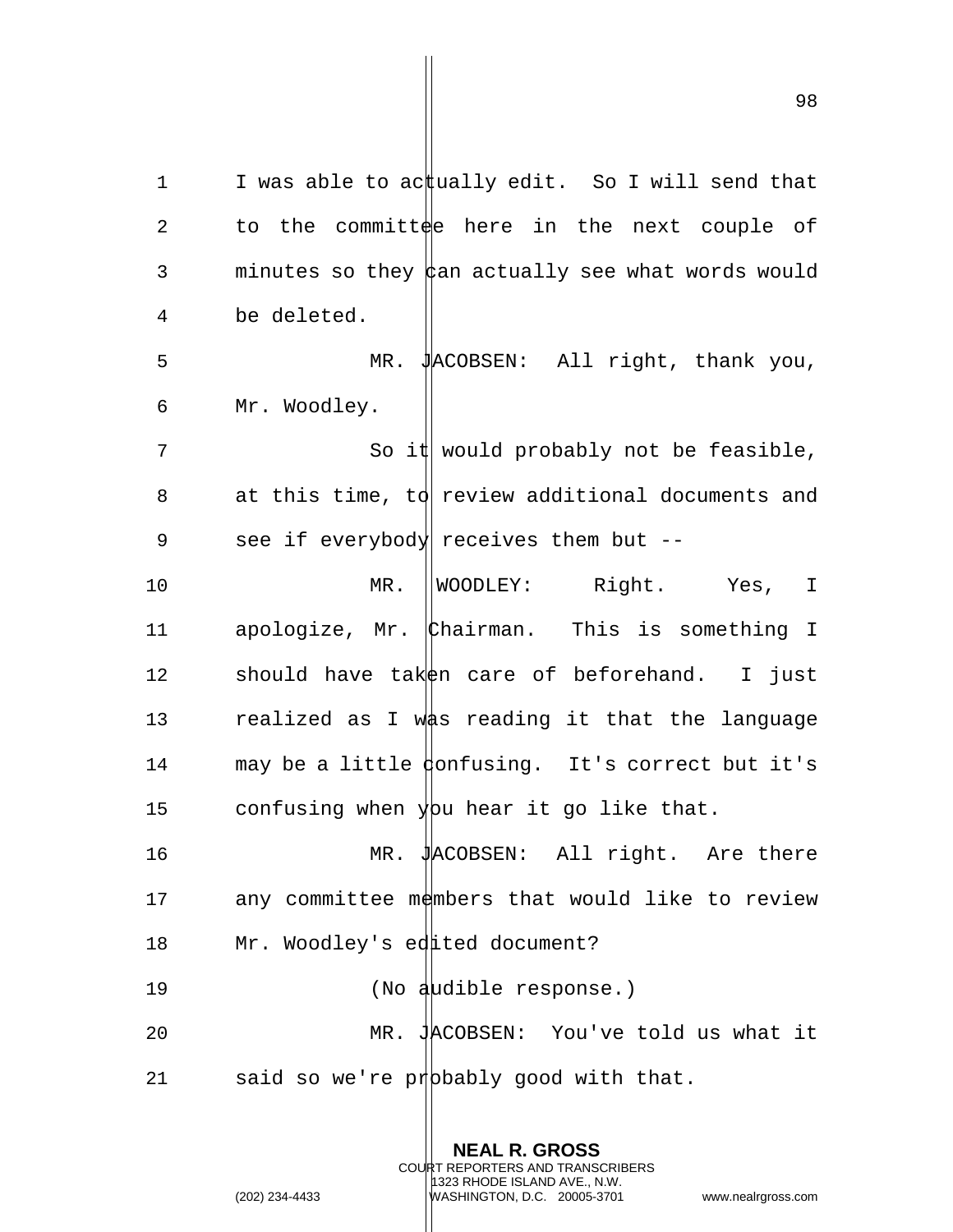| $\mathbf 1$    | MR. WOODLEY: Okay.                                |
|----------------|---------------------------------------------------|
| $\overline{2}$ | MR.<br>HACOBSEN: Are there any other              |
| 3              | comments or questions from the committee?         |
| 4              | Hearing nothing, Mr. Woodley, could               |
| 5              | you proceed to Priority 10?                       |
| 6              | MR. WOODLEY: Yes, Mr. Chairman.                   |
| 7              | So Priority 10 is a clarification and             |
| 8              | expansion of Nottice of Proposed Rulemaking USCG- |
| 9              | 2012-0025, specifically, 46 CFR Part 28.200(b).   |
| 10             | The proposal is that the regulations,             |
| 11             | as written, should ensure the master individual   |
| 12             | in charge of the vessel keep a record of the      |
| 13             | inspection and maintenance for each item of       |
| 14             | lifesaving equinent carried onboard a vessel,     |
| 15             | drills conducted, and instruction given meeting   |
| 16             | the requirements of 46 CFR Part 28.               |
| 17             | Under the proposed regulation that was            |
| 18             | submitted in the Notice of Proposed Rulemaking,   |
| 19             | there was a lack of specificity provided in the   |
| 20             | actual proposed regulation. It just -- it was     |
| 21             | limited<br>to saying that there<br>should<br>be   |

**NEAL R. GROSS** COURT REPORTERS AND TRANSCRIBERS 1323 RHODE ISLAND AVE., N.W.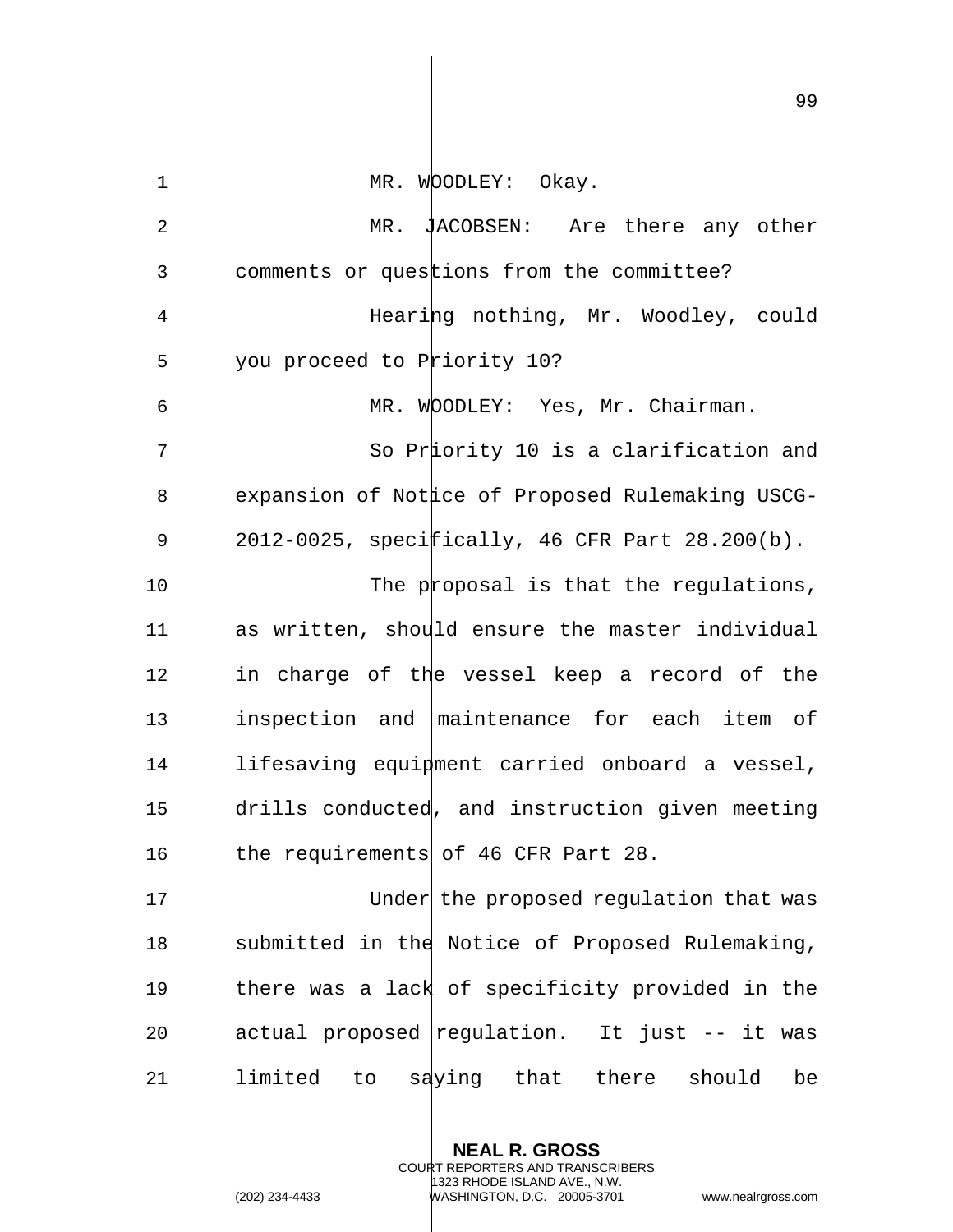1 recordkeeping  $f$  $\psi$ r equipment and the equipment 2 wasn't specified, nor was what the recordkeeping 3 would be. So what this proposal does is provide  $4$  some amplification and clarity to that particular 5 proposed rulemaking. And specifically, the  $6$  required record of equipment should include the  $7$  date and time  $\phi$ f the equipment inspection or 8 maintenance, the person's name performing the 9 equipment inspection or maintenance, the 10 inspection or maintenance procedures performed, 11 the equipment's  $\beta$  perational readiness status, and 12 any further maintenance or repair required to 13 make the equipment operationally ready. 14 This document was prepared by Mr. 15 Dameron and is flound as CFSAC 10. 16 MR. JACOBSEN: Thank you, Mr. 17 Woodley. 18 Mr. Dameron, do you have comments on 19 your proposal? 20 MR. DAMERON: Mr. Woodley covered it

21 pretty well. You know we've been after some sort

**NEAL R. GROSS**

COURT REPORTERS AND TRANSCRIBERS 1323 RHODE ISLAND AVE., N.W.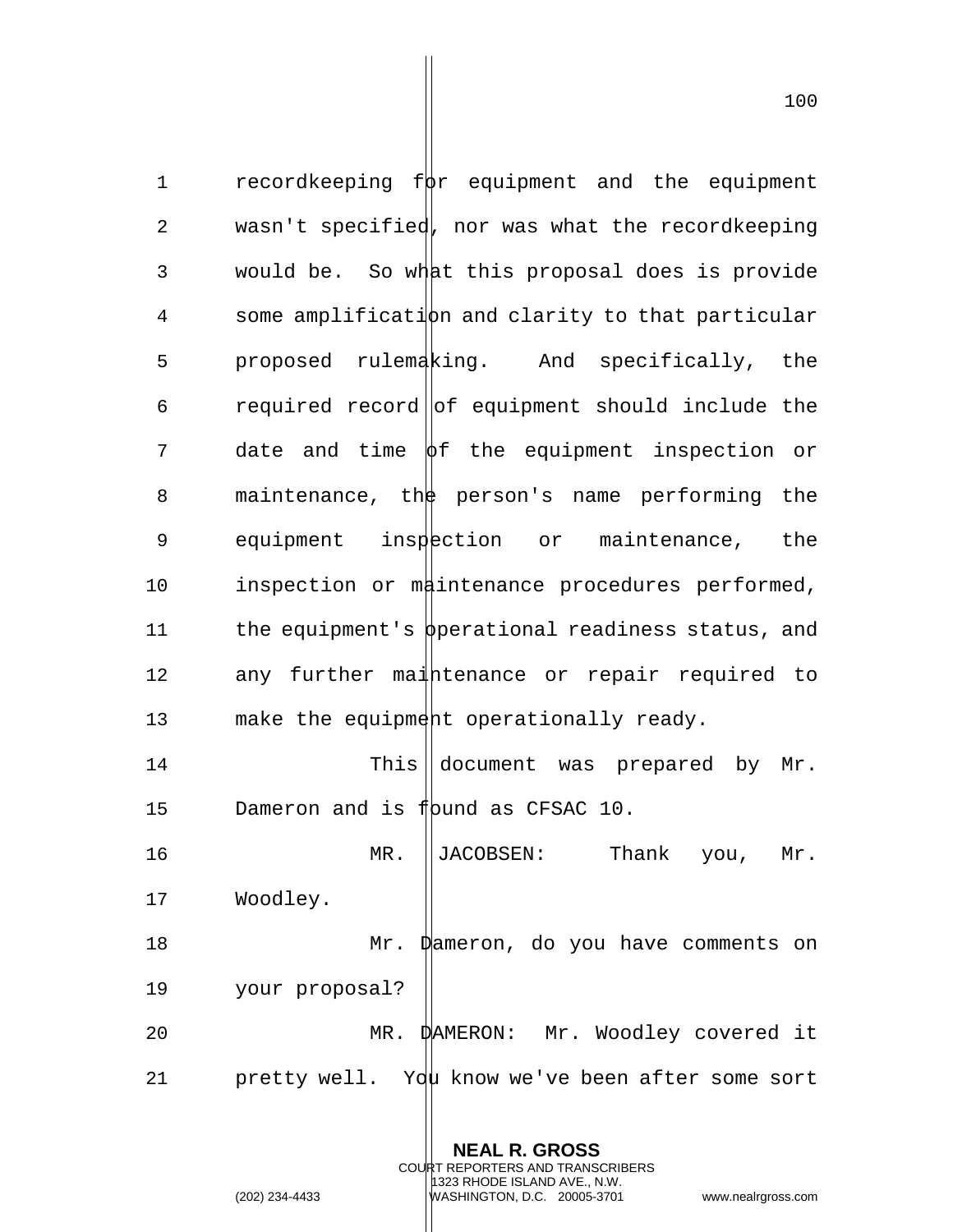1 of accountability for a while. So this proposal 2 just to make sure  $-$  and the Coast Guard has 3 followed up on this proposal just to make sure 4 that they dot their i's and cross their t's and 5 you know for drills and instruction, make sure 6 the person's name is given that is conducting 7 those activities. 8 And that's pretty much it. Thank you. 9 MR. JACOBSEN: Thank you, Tom. 10 **Are there any questions or comments** 11  $from the commit  $\theta$$ 12 MR. ROSVOLD: Mr. Chairman, Eric 13 Rosvold. 14 MR. DACOBSEN: Mr. Rosvold, thank 15 you. Go ahead. 16 MR. ROSVOLD: Hey, I have a little 17 heartburn with this inasmuch I missed out on the 18 prior teleconferences because I was fishing but 19 I don't believe to date the commercial fisherman 20 onboard the boat is required to keep any kind of 21 a federal logbo $\phi$ k. And I believe you go down

> **NEAL R. GROSS** COURT REPORTERS AND TRANSCRIBERS 1323 RHODE ISLAND AVE., N.W.

(202) 234-4433 WASHINGTON, D.C. 20005-3701 www.nealrgross.com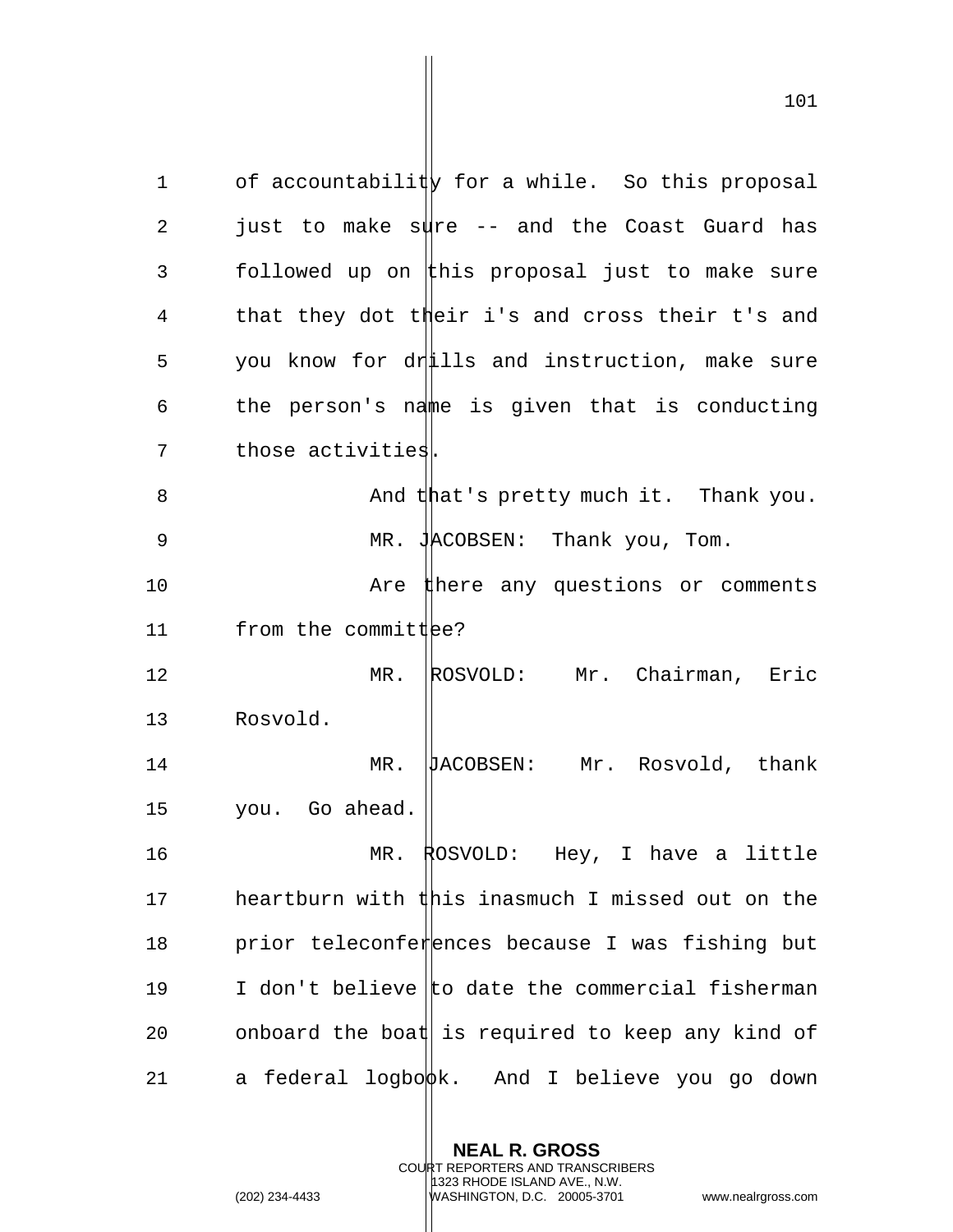1 this road of requiring a log of certain events 2 and having certain people sign off on them opens 3 up a whole other kettle of enforcement regulation 4 by the Coast Guard that I don't know that they 5 want to be into.

6 T sort of reference what I know about 7 aircraft, and the FAA ,and logbook requirements 8 and how strenuous it is to keep all that stuff 9 current. But  $1\frac{1}{k}$  isaid, I wasn't part of the 10 discussion. I just have some problem with what 11 I think is the first rule that I would have to 12 keep a logbook on my vessel for federal 13 inspectors.

14 Thank you.

15 MR. JACOBSEN: Thank you, Mr. 16 Rosvold. I appreciate your comments.

17 Mr. Dameron, do you have a response? 18 MR. DAMERON: Yes, thank you, Eric,

19 for your comment.

20 So I believe that Congress has already 21 passed the law and has tasked the Coast Guard

> **NEAL R. GROSS** COURT REPORTERS AND TRANSCRIBERS

1323 RHODE ISLAND AVE., N.W.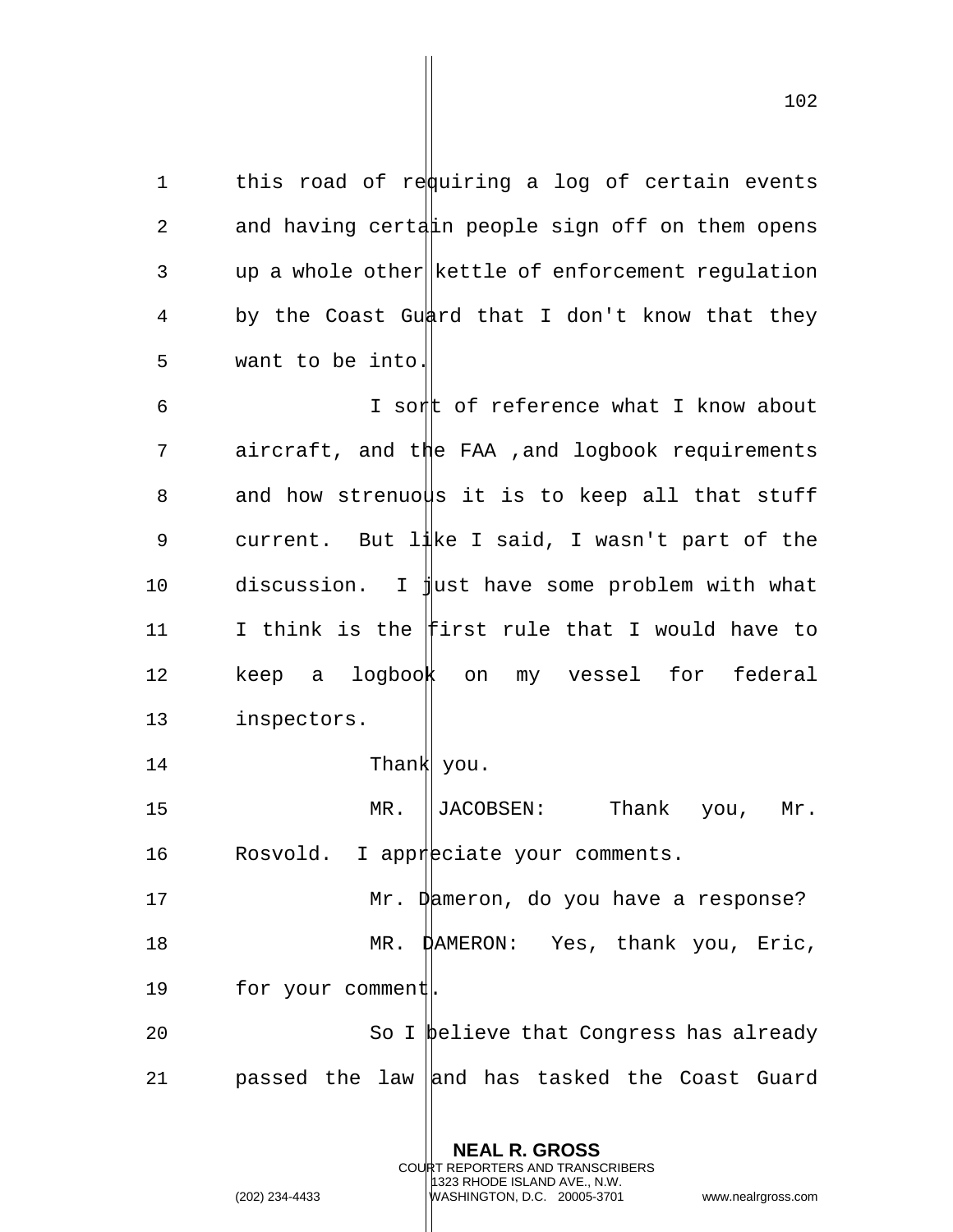1 with coming up with the regulations. And the 2 proposed regulat the that the applicability of 3 the documentation of maintenance, training, and  $4$  drill, the indi $\psi$ idual in charge of the vessel 5 described in paragraph (a) of this section must 6 keep a record  $|bf$  equipment, maintenance, and 7 required instruction and drills for three years. 8 So I definitely understand your 9 concern but Congress has already passed this law 10 and they're just waiting for the Coast Guard to 11 write the regulation. To use the term it seems 12 like the horse is already out of the barn on that 13 concern. 14 Thank You. 15 MR. ||JACOBSEN: Thank you, Mr. 16 Dameron. 17 Are there any comments or questions? 18 Mr. Rosvold, do you have any further 19 questions or comments for Mr. Dameron? 20 MR. ROSVOLD: No, I don't think I do. 21 I think we get what we're talking about. Thank

> **NEAL R. GROSS** COURT REPORTERS AND TRANSCRIBERS 1323 RHODE ISLAND AVE., N.W.

<sup>(202) 234-4433</sup> WASHINGTON, D.C. 20005-3701 www.nealrgross.com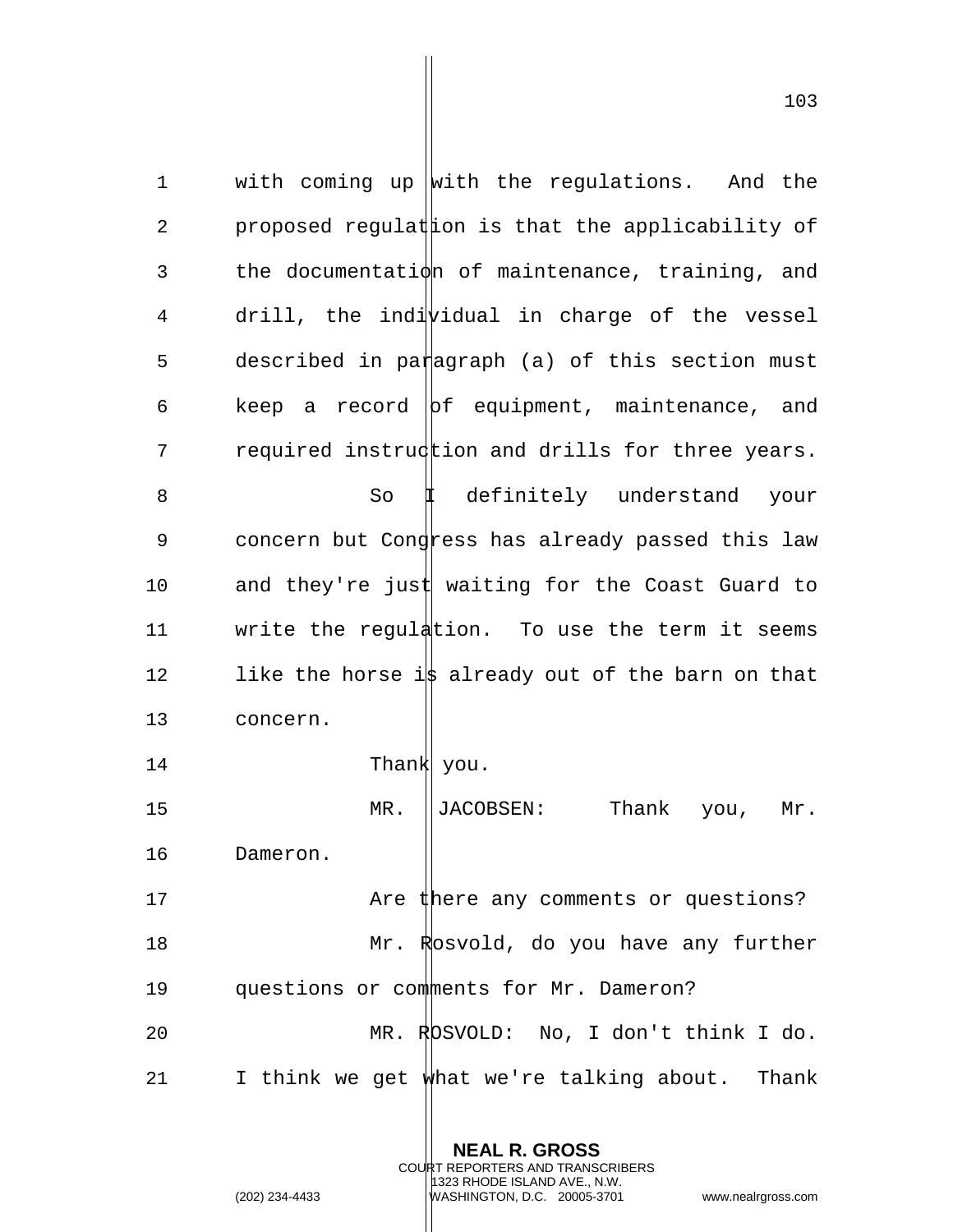104 1 you. 2 MR. JACOBSEN: All right, thank you 3 very much. 4 Any other comments or questions? 5 Mr. Woodley, if you could go to the 6 fire extinguisher classification, Priority 11. 7 Mr. Woodley? 8 MR. WOODLEY: Sorry about that. I 9 was on mute. ||So again, Mr. Chairman, Chris 10 Woodley. 11 So those of you who have taken a look 12 at the spreadsheet that I had put together, in 13 the far right column I had put green or put the 14 color green in their comments and that was to 15 indicate that  $\|$ this was something that the 16 subcommittee had had a chance to review in-depth. 17  $\Box$  One  $\phi$ f the things that popped up, 18 thought, toward the end of our process was it 19 was brought to  $\phi$ ur attention that there have been 20 some recent Coast Guard policy and rulemaking 21 regarding fire  $ext{exists}.$  So there was a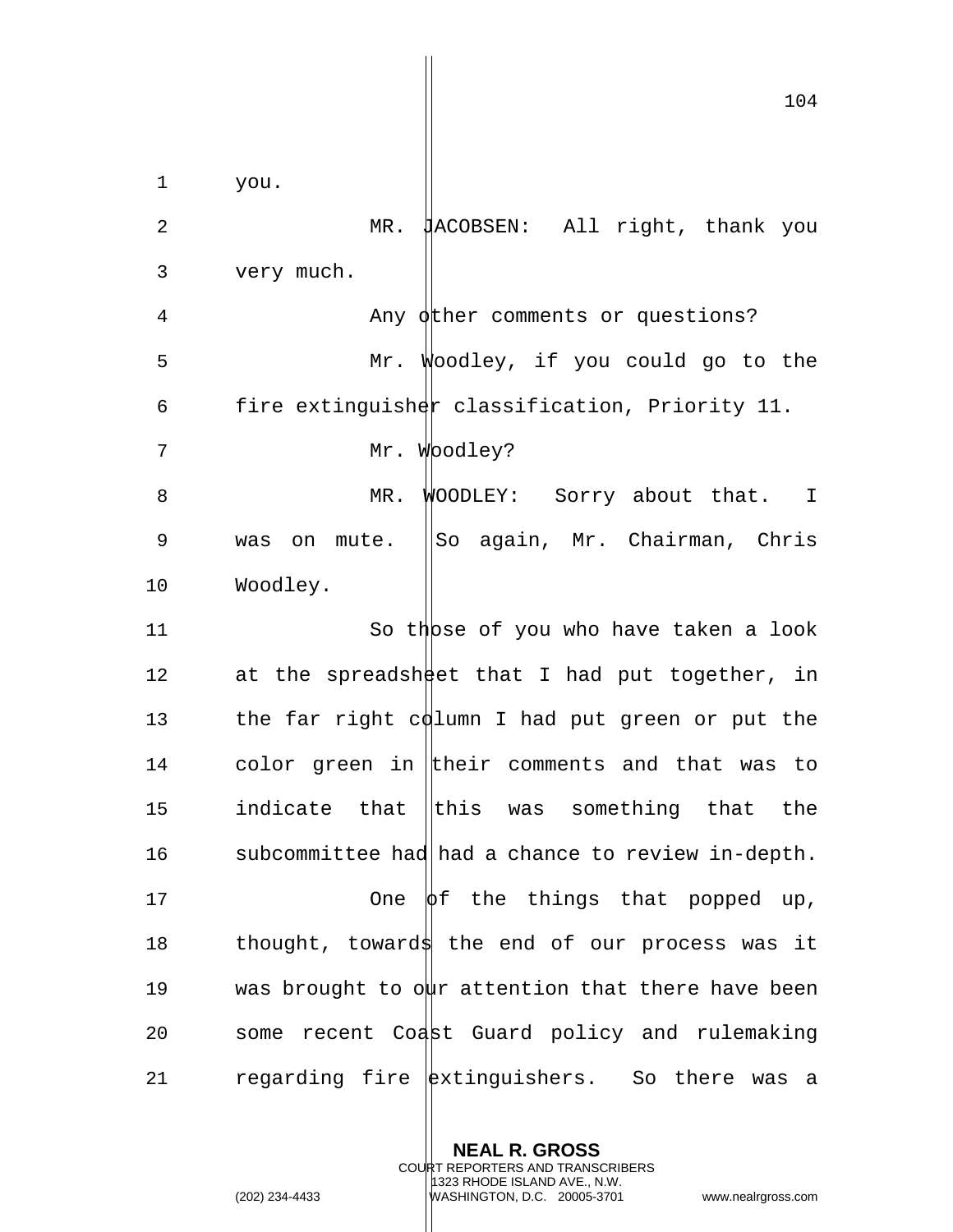1 special phone call conference I think it was two 2 weeks ago, I don||t have the exact date, with Coast 3 Guard Headquart $\frac{1}{2}$ rs on this matter of what was 4 allowed and what wasn't. Unfortunately, I was 5 not able to sit  $\|\text{in}$  on that phone conference. I 6 wasn't available. So I'm not going to be able 7 to answer any questions on it but Mr. Dameron put 8 together I think a real good explanation of this. 9 I'm  $\phi$ oing to go ahead and go through 10 it but any quest tions will need to be directed to 11 him.

12 So what this would be would be a 13 modification of 46 CFR Part 28.160, specifically, 14 the fire extinguisher carriage requirements. 15 The fire extinguisher classification change to 46 16 CFR Part 28 has  $\vert$  excluded many fire extinguishers 17 that are appropriate for meeting Coast Guard  $18$  carriage requi $t$ ements. The liquefied gas type 19 and carbon dioxide type portable fire  $20$  extinguishers a e appropriate for pilot houses 21 and engine rooms, where sensitive and critical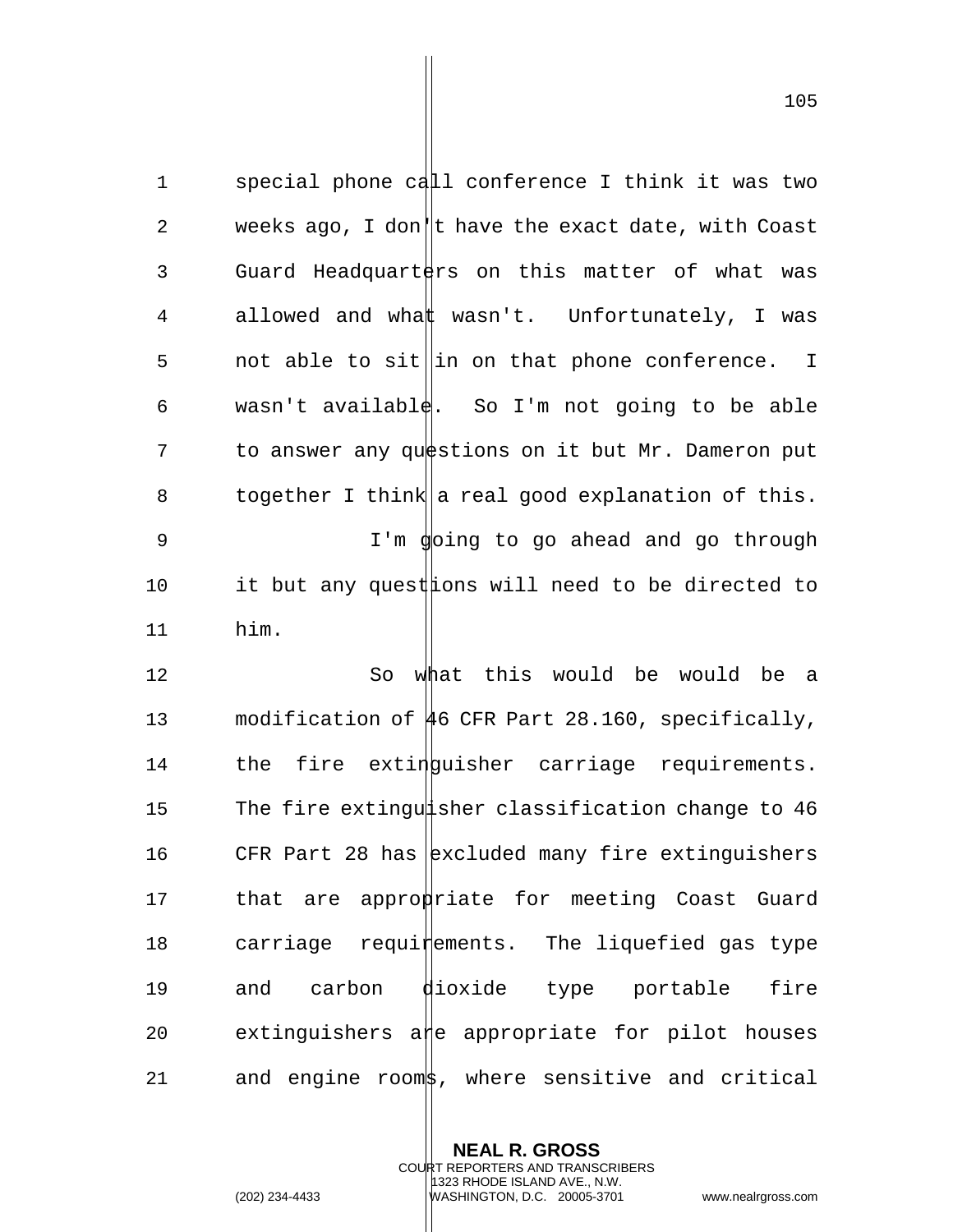1 electronic equipment is used, have been excluded  $2$  from meeting ca $\sharp$ riage requirements with changes 3 to the new classification system from the Coast 4 Guard and from NPFA.

5 What the subcommittee proposed would 6 be the specifi $\|$  language still needs to be  $7$  determined but  $\|$ a complete analysis should be 8 conducted to compare all fire extinguishers of 9 varying age, ahd type, and sizes that were 10 approved and appropriate under the old Marine 11 classification system to the new requirements  $-$ 12 or to the new extinguishers that are being 13 proposed.

14 And I think at this point I'd like to 15 turn it over to Mr. Dameron. Again, I apologize 16 because I wasn't  $|-1$  didn't have the benefit of 17 being there for the meeting and so I don't have 18 a real strong knowledge base.

19 So Muh. Dameron, maybe if you could 20  $-$  provide that clarification to my initial attempt 21 here.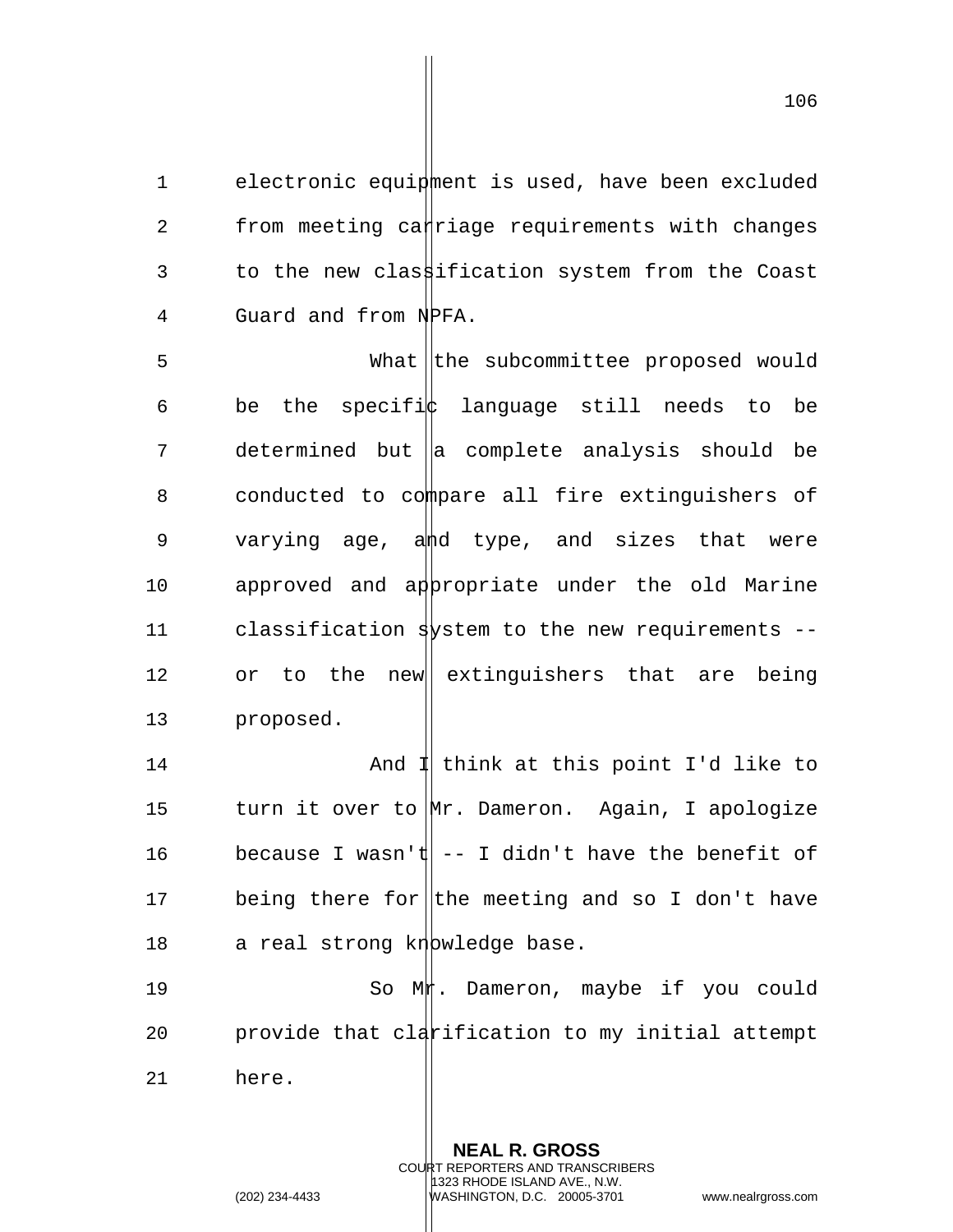1 MR. ||JACOBSEN: Thank you, Mr. 2 Woodley. 3 Mr. Dameron, if you would like to, go 4 ahead and make some comments. 5 MR. DAMERON: Yes, Mr. Chairman.  $6$  This is Tom Dameron. 7 Chris did a pretty good job of 8 outlining the issue. And the Coast Guard changed 9 the way they classified fire extinguishers and, 10 in doing so, the new minimum required rating 11 exceeded a lot  $\oint$ f fire extinguishers that in my 12 particular, the fleets that I deal with are being 13 used. And those included the Halon, the 14 Halotron, and the Co2 fire extinguishers. 15 The Chast Guard actually responded to 16 some of our questions and if I could read just a 17 little bit.  $\parallel$  They say the dry chemical 18 extinguishers will provide greater fire-19 extinguishing capability at a significantly lower 20 price. A 15-pound Co2 extinguisher with a  $10$ :BC 21 rating is on the order of \$100 to \$200, while a

> **NEAL R. GROSS** COURT REPORTERS AND TRANSCRIBERS 1323 RHODE ISLAND AVE., N.W. (202) 234-4433 WASHINGTON, D.C. 20005-3701 www.nealrgross.com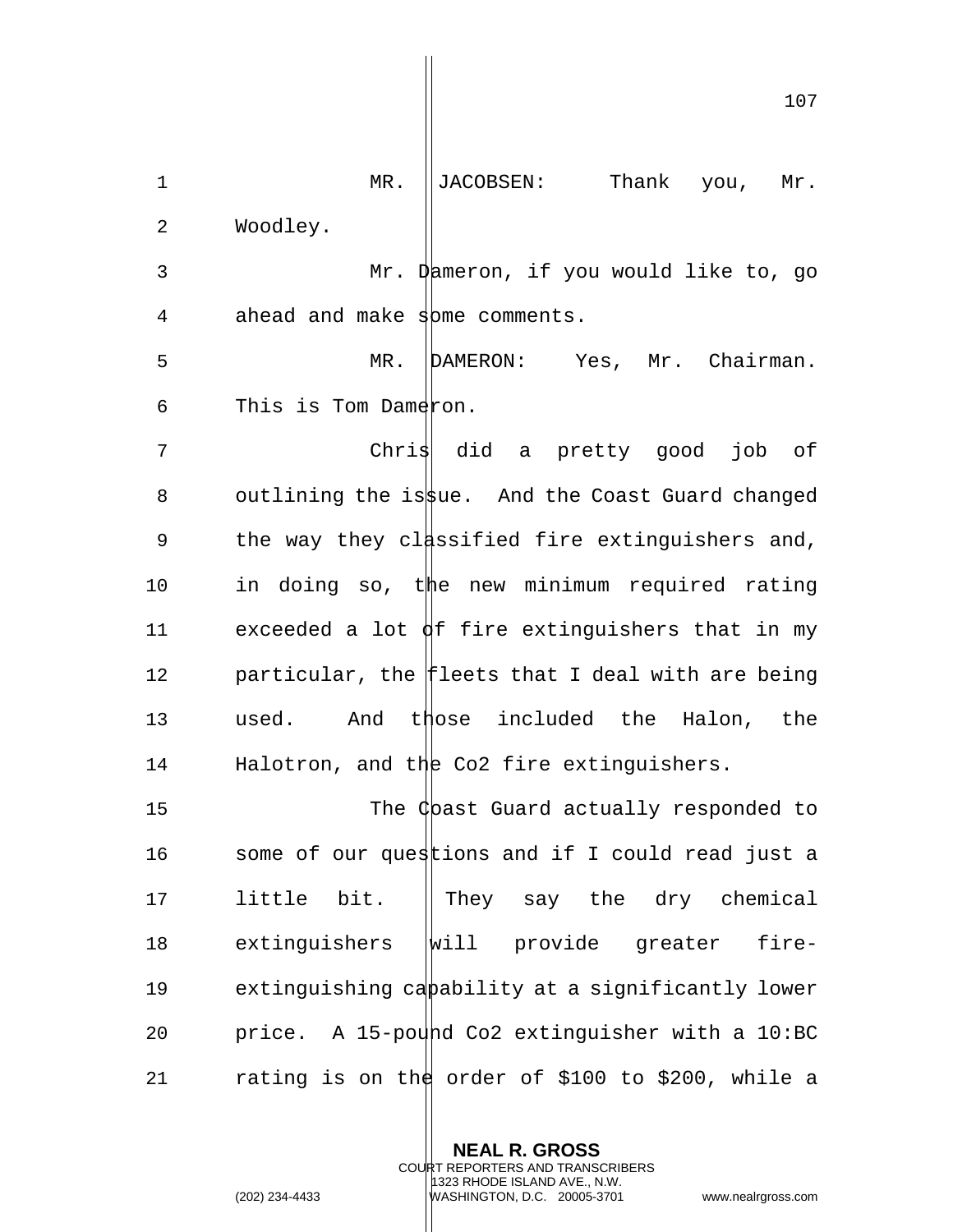1 40-pound BC dry||chemical extinguisher will cost 2 around \$80 and a bicarbonate extinguisher around  $3 \frac{$50}{.}$ 

4 And the counterargument to this is 5 that although the cheaper extinguishers do meet 6 the new requirements that, in the past, boat 7 owners have chosen to pay for that -- to pay for 8 multiple \$100 to \$200 Co2 extinguishers to 9 protect their engine rooms and wheelhouses when 10 they definitely had the choice of getting the 11 cheaper dry chemical ABC extinguisher.

12 As a a industry and as an advisory 13 committee, I d $dn'$ t remember hearing from the 14 Coast Guard or from NIOSH that the current 15 regulations, the current requirements were 16 lacking. But the Coast Guard chose to, without 17 seeking advisory committee advice, to pretty much 18 change the requirements and preclude these gas-19  $t$ ype extinguish $tr$ s that industry had previously 20 preferred, in sotthe cases, and had met the old 21 requirements. And to my knowledge, I had not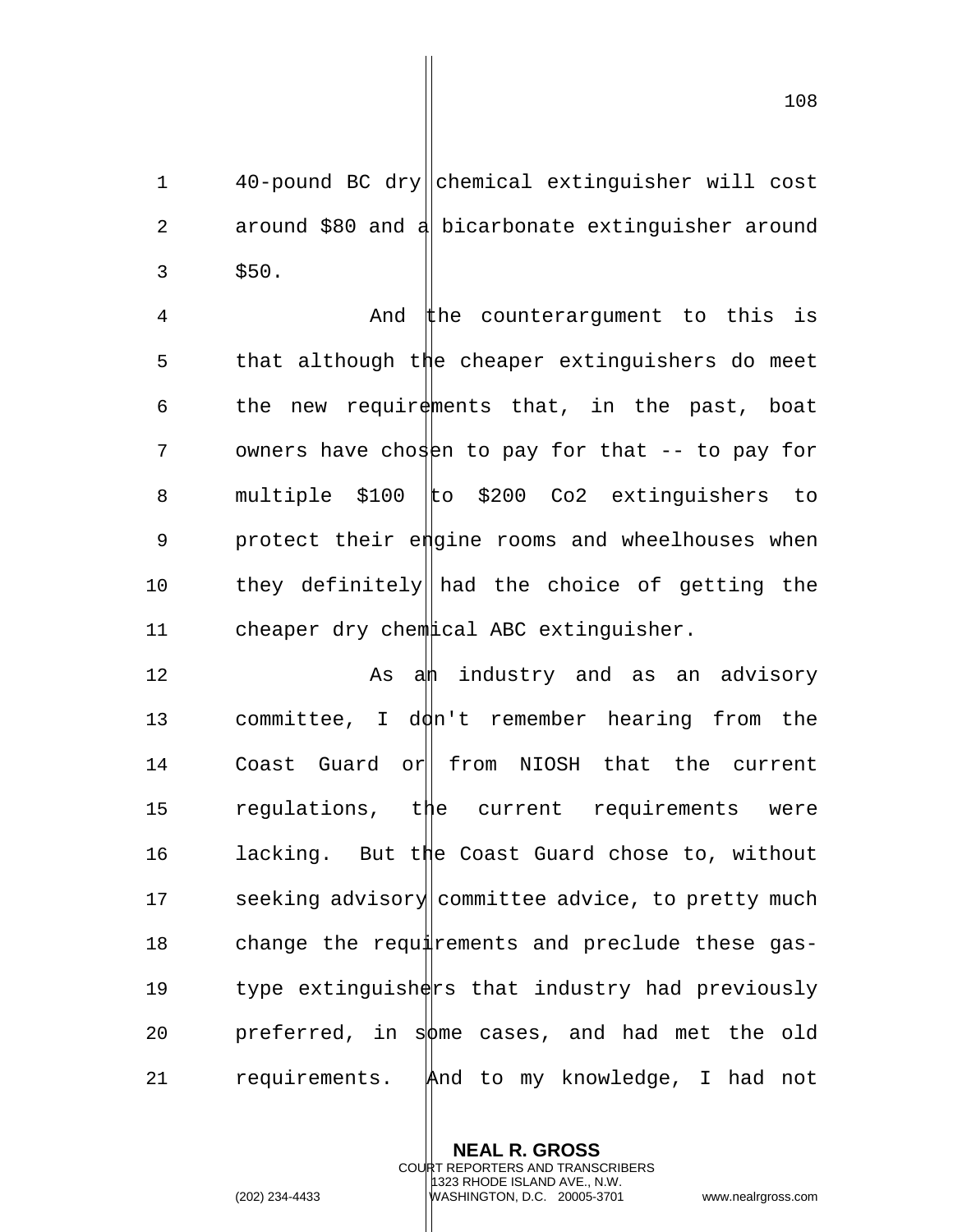1 seen any research where these extinguishers were 2 considered inad $\frac{d}{dx}$ quate for the hazards that they 3 were protecting.

5 MR. JACOBSEN: Thank you, Tom. Are  $6$  there any questions or comments from the 7 committee? 8 MR. RAMSEY: This is Sean Ramsey from

4 Thank you.

9 CG-ENG-4. I'm not on the committee, but if you 10 would like me to speak.

11 MR. JACOBSEN: All right, go ahead.

12 MR. RAMSEY: So to give some details 13 about the regulatory change, basically we went 14 from a Coast Guard-wide system of classifying 15 extinguishers based off of weight to one based 16 off of performance capabilities.

17 So very often, on all extinguishers 18 sold in the U.S. they are sold with a U.L. rating, 19 which gives you an idea on how good your fire 20 extinguisher is, what kind of fire it can take 21 out, how large  $\frac{1}{4}$ t can handle.

> **NEAL R. GROSS** COURT REPORTERS AND TRANSCRIBERS 1323 RHODE ISLAND AVE., N.W. (202) 234-4433 WASHINGTON, D.C. 20005-3701 www.nealrgross.com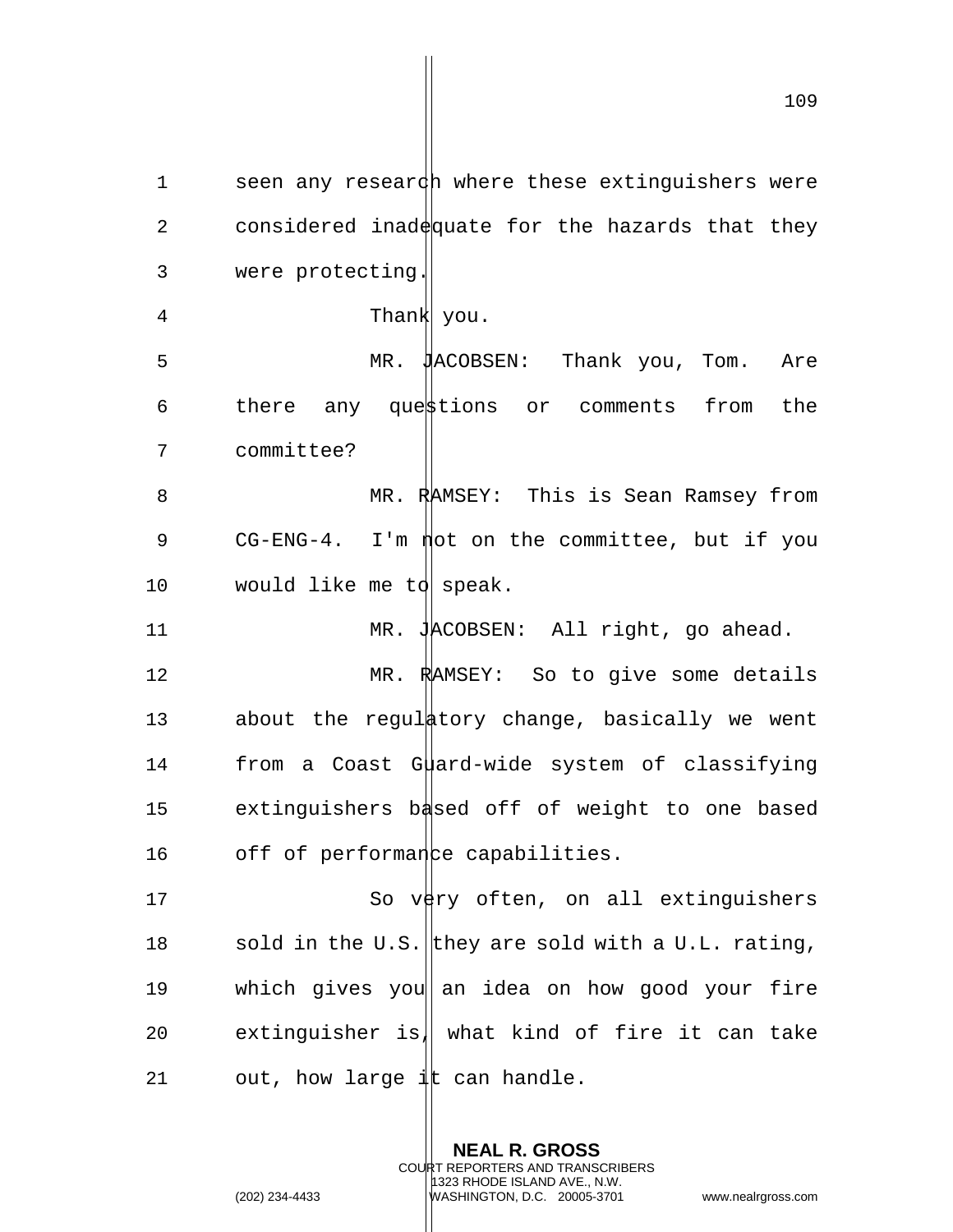1 And the previous Coast Guard system 2 was entirely weight based. So it didn't matter 3 if you had a good agent, or a bad agent, or the 4 extinguisher worked very well. As long as it was  $5$  so heavy, you were so good. 6  $\blacksquare$  With the regulatory change, we adopted 7 the performance standards, keeping in mind that 8 all existing equipment on vessels were 9 grandfathered and exempt from having to be traded 10 out. 11 So I||feel that it's really important 12 to emphasize that when we did this regulatory 13 change, we did not say you have to take all these 14 extinguishers off -- off board. Only that 15 whenever you get a new extinguisher or you have 16 to replace one, you just have to make sure it 17 meets the performance criteria. 18 That doesn't mean -- you don't have to 19 only have dry  $\phi$ hem onboard. There is nothing  $20$  that will stop you from bringing whatever 21 extinguisher  $y\phi u$  want onboard as excess

**NEAL R. GROSS**

COURT REPORTERS AND TRANSCRIBERS 1323 RHODE ISLAND AVE., N.W.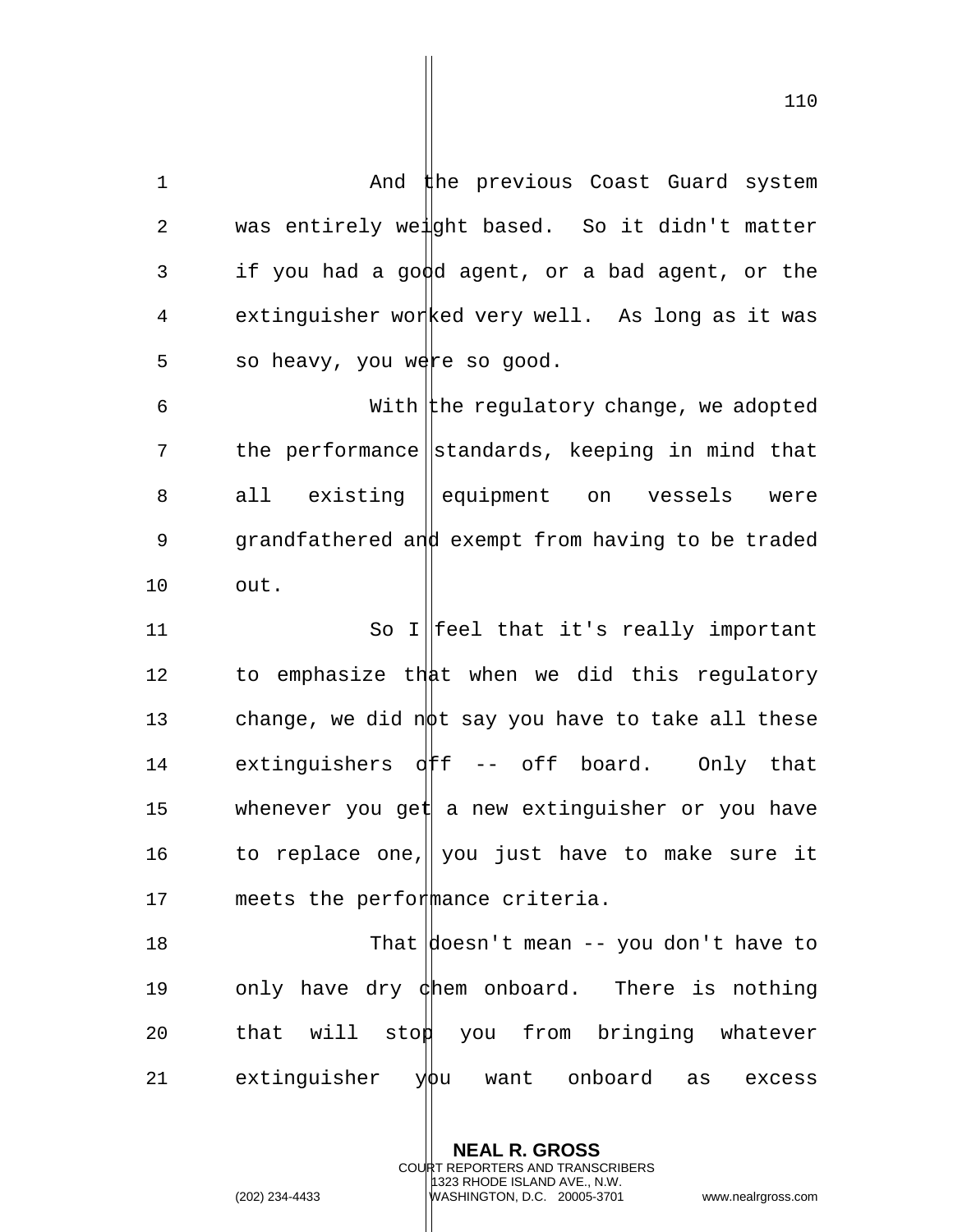1 equipment, just that, as a minimum you have to 2 hit a certain  $U.\sharp$ . performance rating, which some 3 extinguishers had difficulty with.

4 Thank you.

5 MR. JACOBSEN: Thank you for your 6 comments. In my own experience in receiving 7 these regulations, they were a requirement at the 8 time they were issued. And as as a third-party 9 examiner, I told several boats that they had to 10 replace their wheelhouse fire extinguishers to be 11 in compliance.

12 Then it was later, some time, months 13 later I think  $\sharp$  hat the policy letter came out 14 saying that they were fine as long as they were 15 serviceable. They had to be replaced after they 16 were no longer serviceable.

17 So there were several boats among my 18 clients that replaced their wheelhouse fire 19 extinguishers at  $\lfloor m y \rfloor$  suggestion. But I appreciate 20 the policy letter that allowed retention of that 21 equipment.

> **NEAL R. GROSS** COURT REPORTERS AND TRANSCRIBERS 1323 RHODE ISLAND AVE., N.W.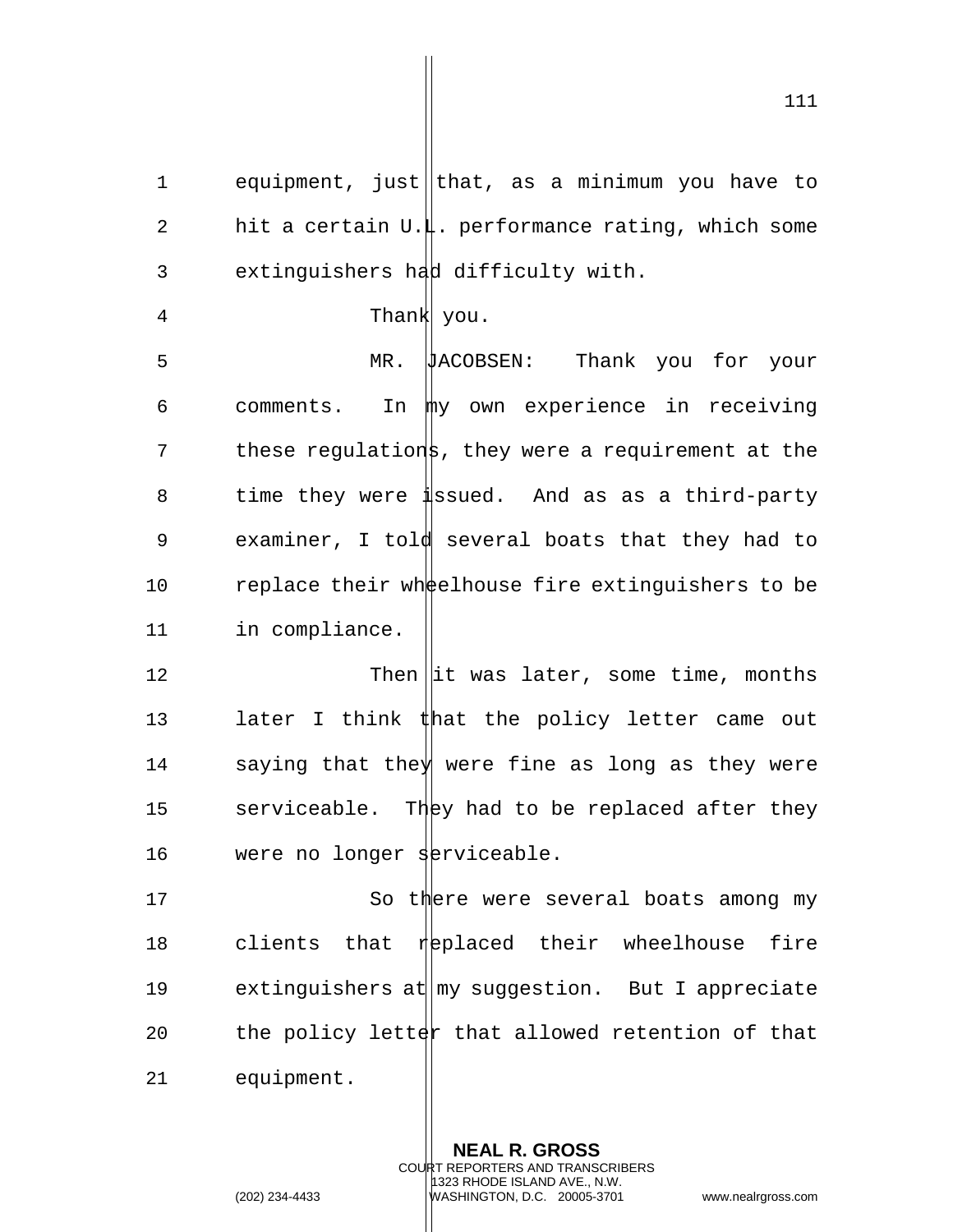1 But still I think that the point that 2 Tom was making  $\sharp s$  that we don't think it's the 3 best agent to put on our electronics or machinery 4 and we're not sure that there's been any problem 5 caused by carrying Co2 or Halon in the wheelhouse 6 instead of a dry chemical agent. So that's what 7 we're trying to get to in this proposal. 8 Are there any other comments or 9 questions on this fire extinguisher proposal? 10 MR. DAVIS: This is Allen Davis, if 11 you would entert ain a comment. 12 MR. JACOBSEN: Go ahead, Mr. Davis. 13 MR. DAVIS: I think I have a little 14 bit of a unique  $\frac{1}{2}$  bit of a unique  $\frac{1}{2}$  be  $\frac{1}{2}$  bit of a unique  $\frac{1}{2}$  be  $\frac{1}{2}$  be  $\frac{1}{2}$  be  $\frac{1}{2}$  and  $\frac{1}{2}$  be  $\frac{1}{2}$  be  $\frac{1}{2}$  and  $\frac{1}{2}$  be  $\frac{1}{2}$  be  $\frac{1}{2}$  and  $\frac{$ 15 for a baking soda company that made the 16 extinguishing material. I've been a firefighter 17 and I've had to  $\sharp$  lean up vessels in the aftermath 18 of using dry chemical agents. 19 The And the dry chemical agents are

21 they are absolutely destructive to electronics,

20 tremendously effective at putting out fires but

**NEAL R. GROSS** COURT REPORTERS AND TRANSCRIBERS

1323 RHODE ISLAND AVE., N.W.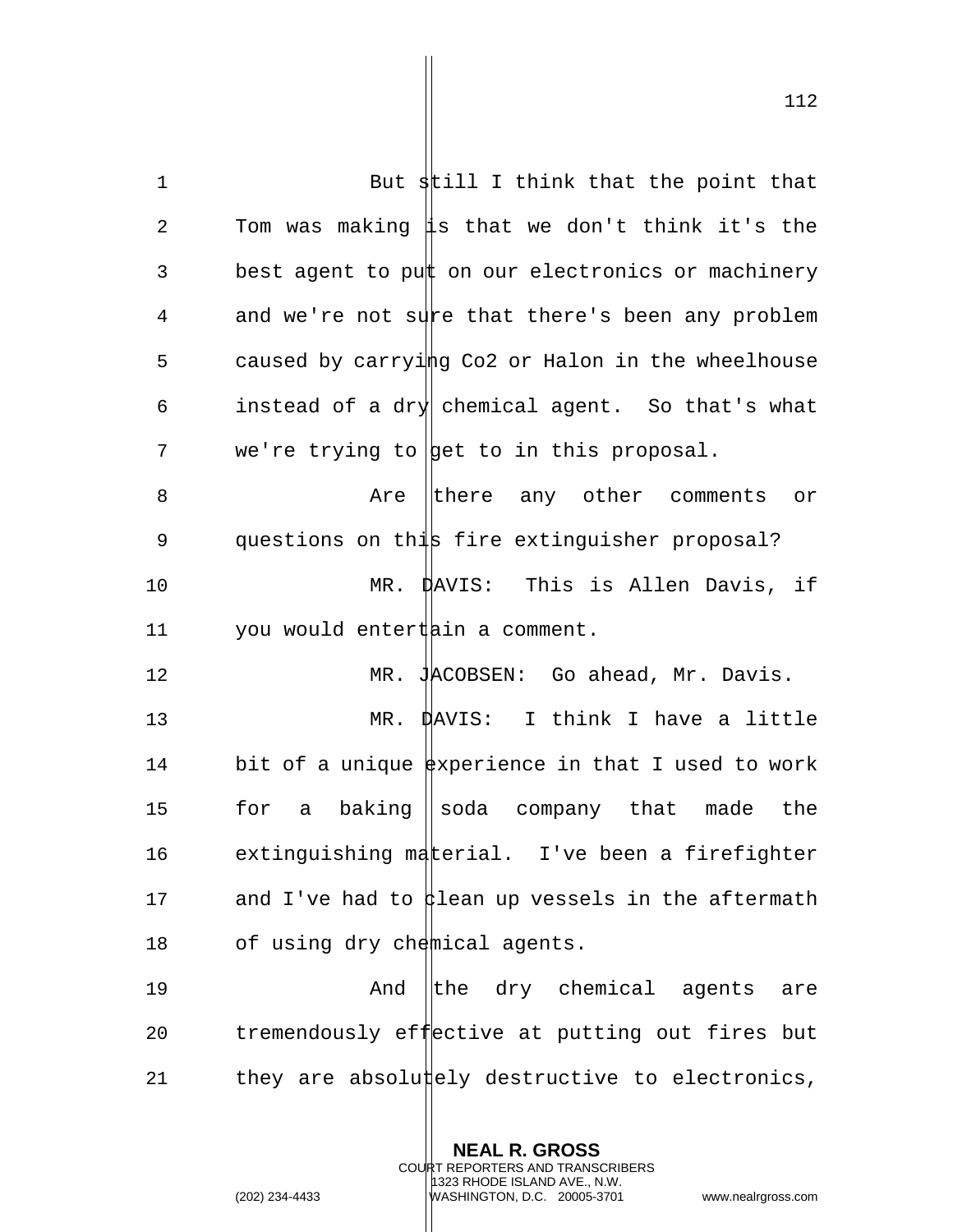113

**NEAL R. GROSS** COURT REPORTERS AND TRANSCRIBERS 1323 RHODE ISLAND AVE., N.W. (202) 234-4433 WASHINGTON, D.C. 20005-3701 www.nealrgross.com 2 corrosive. 3 So while I like the performance rating 4 system that the Coast Guard is moving to, I would 5 like to see alternative agents approved for use 6 and carriage in electrical and sensitive areas. 7 And sometimes even you might want to 8 limit having a  $\frac{1}{x}$  chemical extinguisher in an 9 electrical spade, for instance because if 10 somebody does use it, then they've basically 11 destroyed the equipment. 12 Thank you. 13 MR. JACOBSEN: Thank you, Mr. Davis. 14 I appreciate your comments. 15 Are there any other comments or 16 questions on this issue? 17 MR. DAMERON: This is Tom Dameron. 18 Just to add to Allen's point, not only 19 if someone uses that extinguisher but if that 20 extinguisher is discharged accidentally, you have 21 the same possibility for destruction of your

1 electrical connections. They are super, super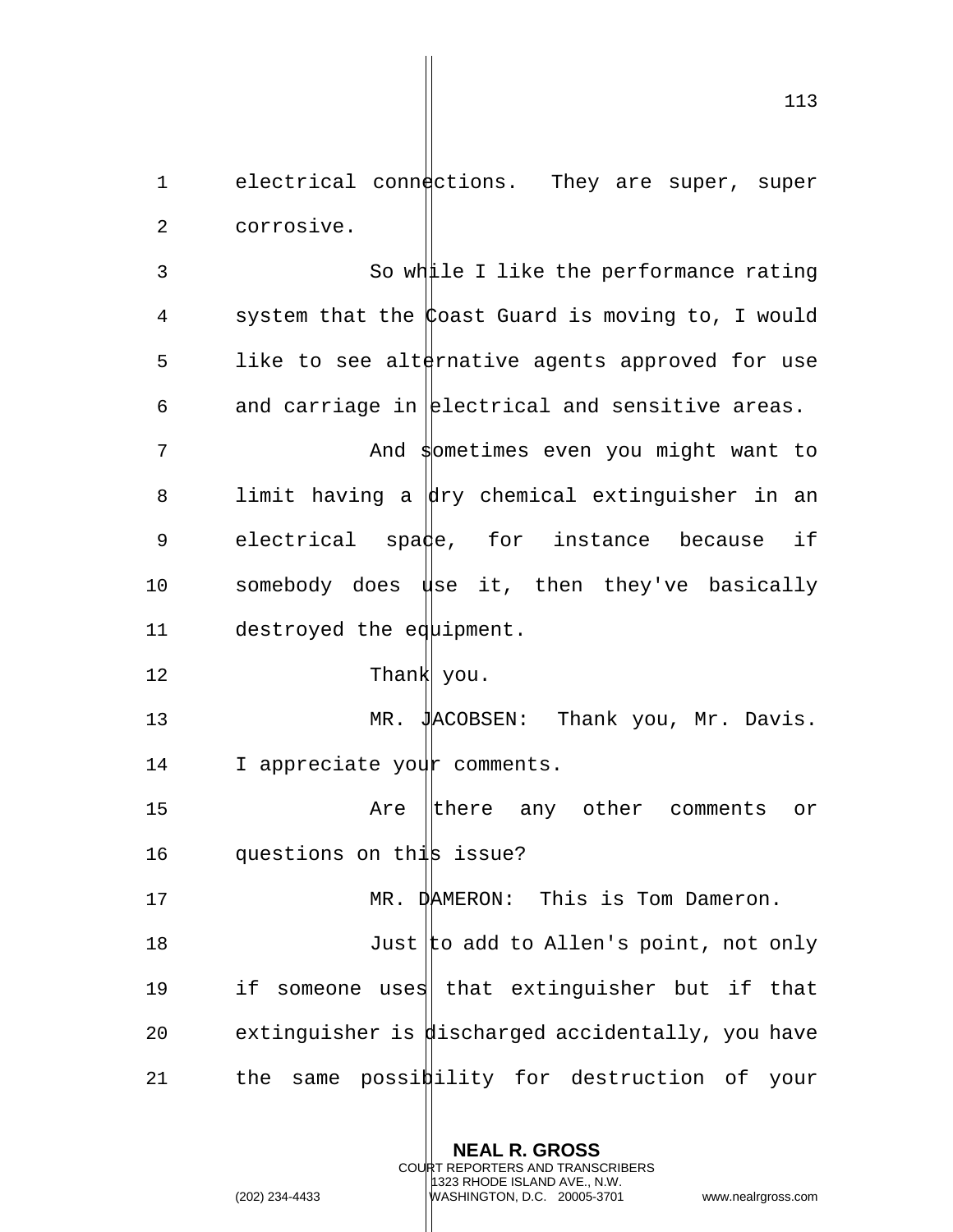1 electronics.

2 MR. ||JACOBSEN: Thank you, Mr. 3 Dameron. I appreciate your comments and for your 4 work on this issue.

 So, Mr. Wendland, that would hereto conclude our subcommittee report and session. So, I assume it would be appropriate now to go to public comment.

9 MR. WENDLAND: Yes, it would be, Mr. 10 Chairman. But if I could just interject one 11 thing before we  $\vert$  do, I'd like to be able to get a 12 roll call again for people that have joined the 13 call prior  $-$ - or after the initial roll call that 14 have not had the opportunity to get their name on 15 the record.

16 16 I know there's been a few people that 17 have called in, Mr. Davis, Mr. Dzugan. But can 18 we get the people that have called in that didn't 19 express their information in the beginning at 20 this point in time, that would be great.

21 MR. MEDLICOTT: Charlie Medlicott,

**NEAL R. GROSS** COURT REPORTERS AND TRANSCRIBERS 1323 RHODE ISLAND AVE., N.W.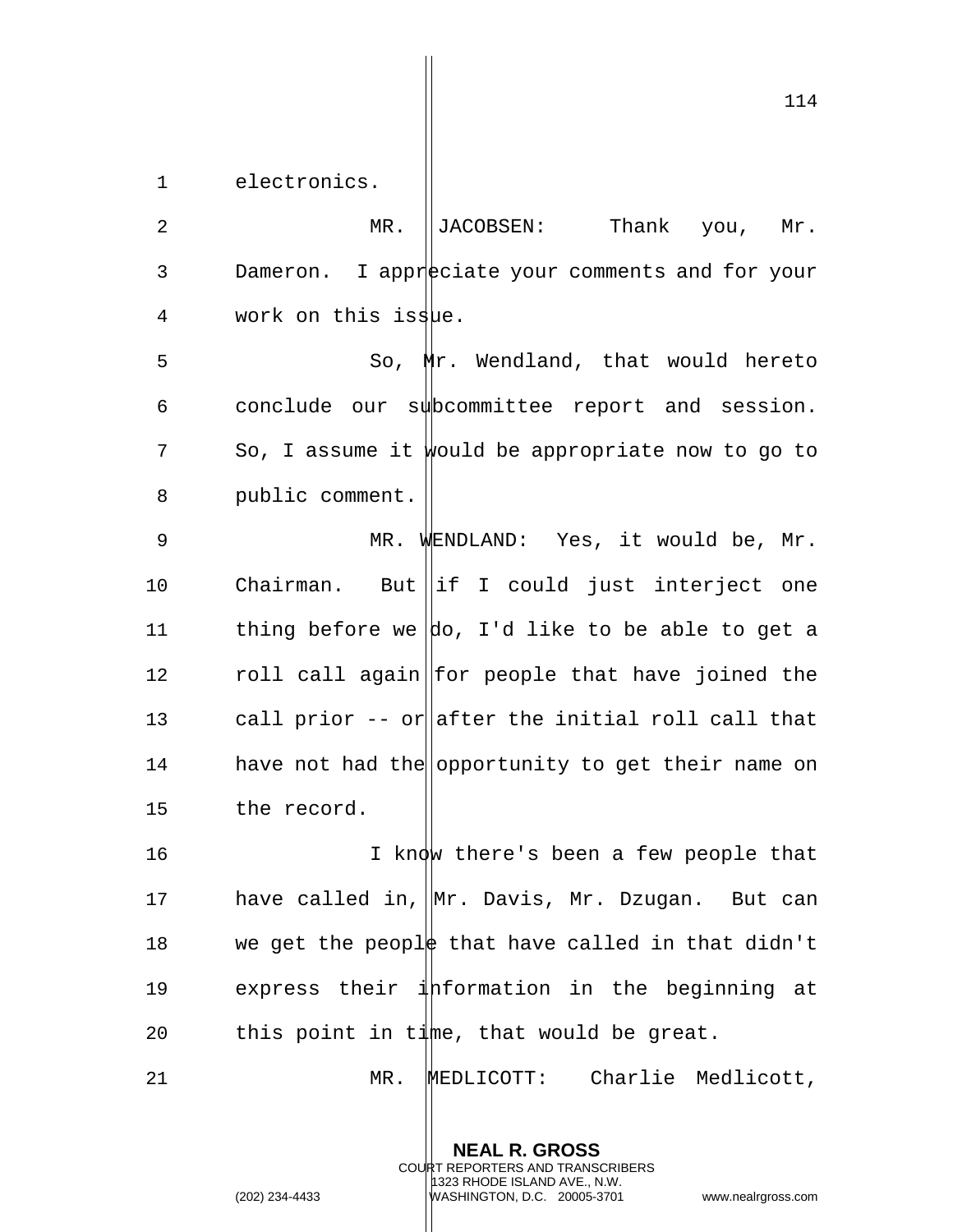115 1 D14. 2 MR. WENDLAND: Charlie, thank you. 3 MR. DAVIS: Allen Davis, American 4 Seafoods, North Pacific fishing of various 5 natures. 6 MR. DZUGAN: Jerry Dzugan, Alaska 7 Marine Safety Education Association. 8 MR. RUDOLPH: And Mike Rudolph from 9 MSU Portland, Oregon. 10 MR. HARRINGTON: Ted Harrington, 11 Harrington-Myers and Associates. 12 MR. RAMSEY: Sean Ramsey, U.S. Coast 13 Guard, CG-ENG-4. 14 MR. WENDLAND: Okay, anybody else, 15 Cost Guard, public, other agencies, or other? 16 (No audible response.) 17 MR. WENDLAND: Okay, very good. 18 Thank you very  $m\text{l}$ ch. 19 Mr. Chairman, yes, we will turn it 20 back to you and  $|$ you can move forward on any kind 21 of motion that  $\frac{1}{2}$  of motion that  $\frac{1}{2}$  like.

> **NEAL R. GROSS** COURT REPORTERS AND TRANSCRIBERS

1323 RHODE ISLAND AVE., N.W.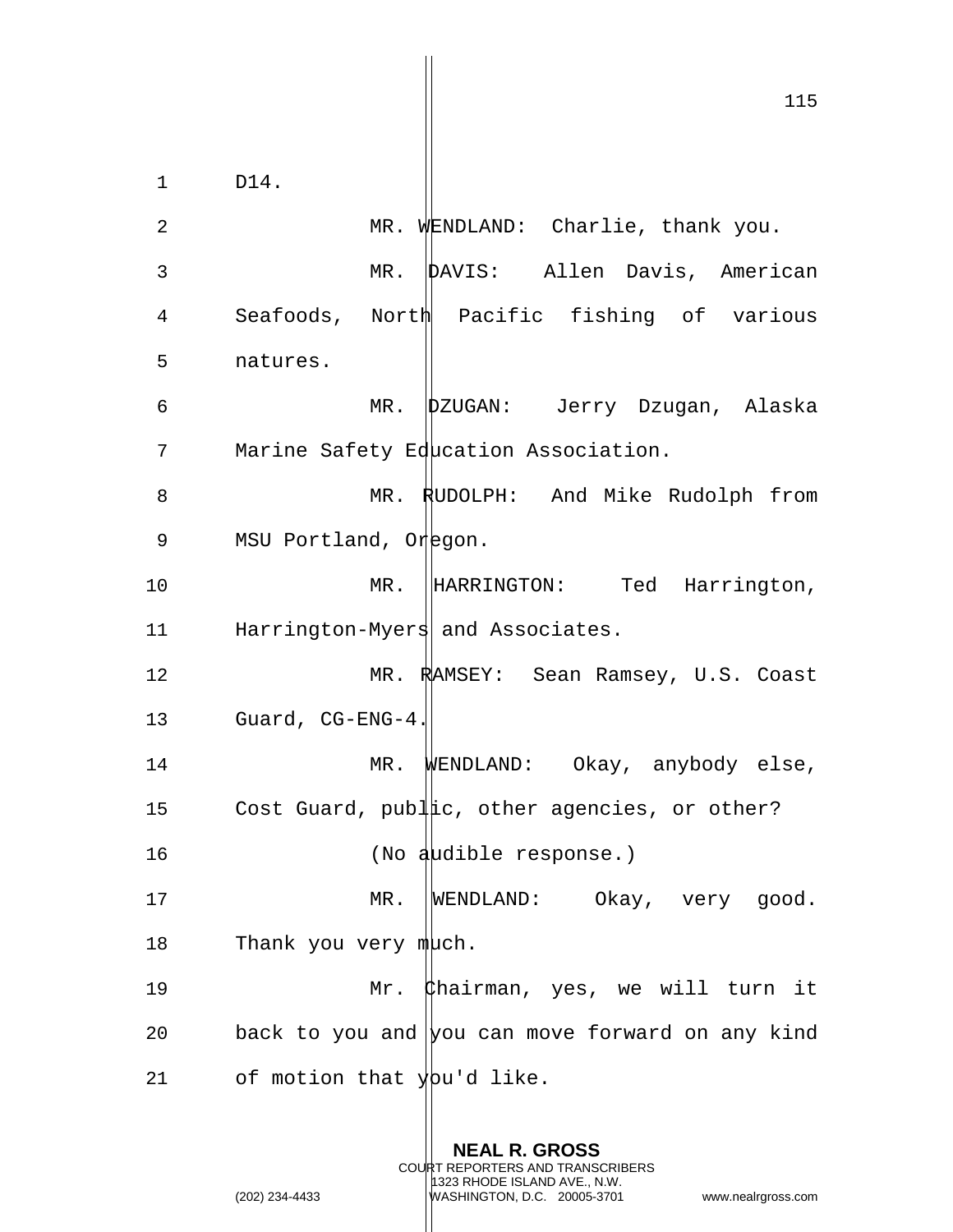| 1              | MR.<br>JACOBSEN:<br>Thank you,<br>Mr.             |
|----------------|---------------------------------------------------|
| $\overline{2}$ | Wendland, I think it might be a good idea to call |
| $\mathsf 3$    | another roll of the committee members because I   |
| $\overline{4}$ | believe Mr. Derie has dropped off and I'd like to |
| 5              | know if any others have dropped off as well and   |
| 6              | we can't ask them if they've dropped off or not.  |
| 7              | MR. WENDLAND: Yes, that's a very good             |
| 8              | point. I will $ q_0 $ down the list of the active |
| 9              | members. So if we could do that again, that       |
| 10             | would be greatly appreciated.                     |
| 11             | So, Mr. Jacobsen, I know you're on the            |
| 12             | line.                                             |
| 13             | Mr. Kampnich.                                     |
| 14             | MR. KAMPNICH: I'm still here.                     |
| 15             | MR. WENDLAND: Ms. Conrad.                         |
| 16             | MS. CONRAD: I'm still here.                       |
| 17             | MR. WENDLAND: Mr. Derie. Joe Derie.               |
| 18             | (No audible response.)                            |
| 19             | MR. WENDLAND: Joe's off.                          |
| 20             | Mr. Londrie. I don't believe Mr.                  |
| 21             | Londrie is on the line but Mr. Londrie.           |

**NEAL R. GROSS** COURT REPORTERS AND TRANSCRIBERS 1323 RHODE ISLAND AVE., N.W. (202) 234-4433 WASHINGTON, D.C. 20005-3701 www.nealrgross.com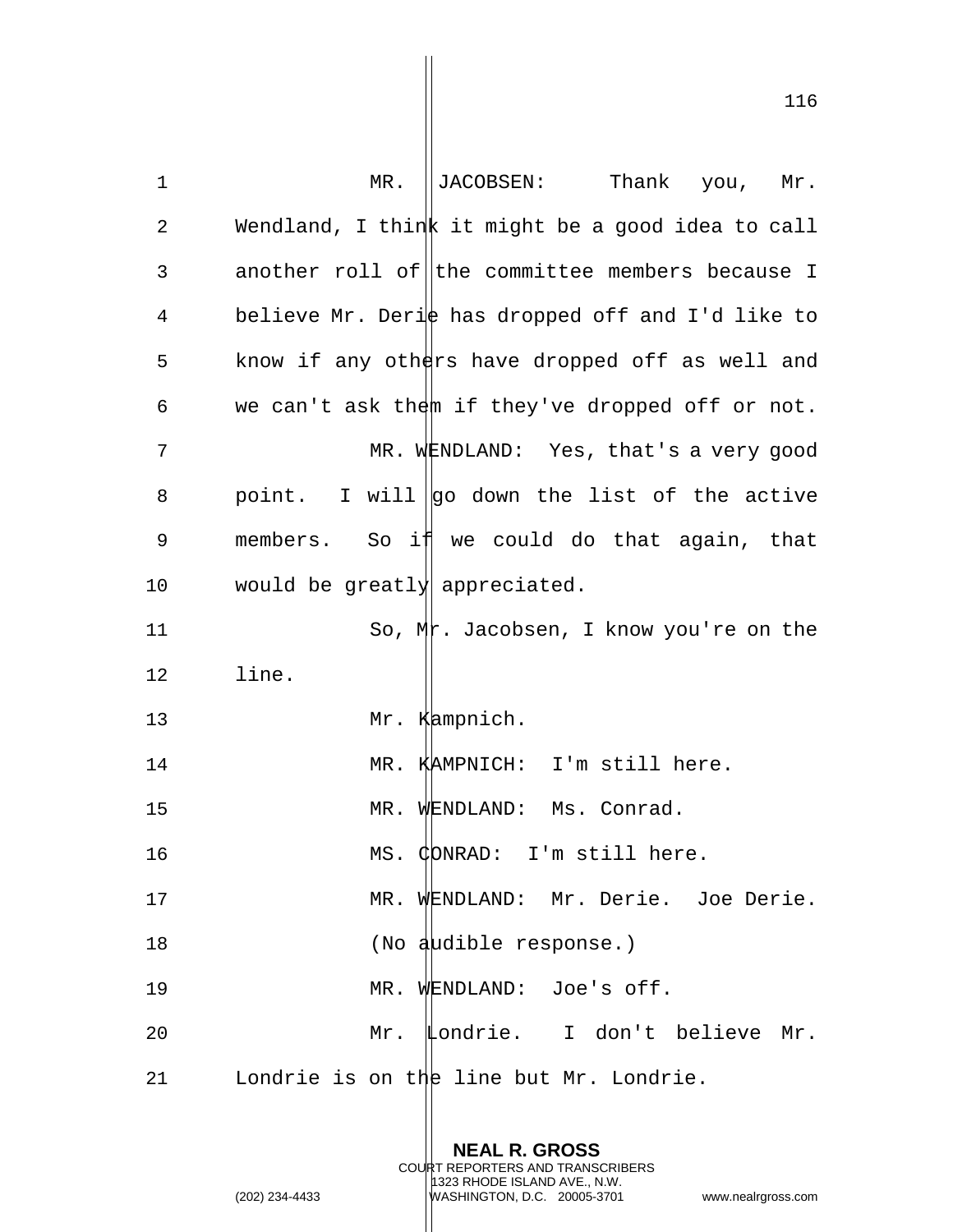1 (No audible response.) 2 MR. WENDLAND: Negative. 3 Mr. Rosvold. 4 MR. ROSVOLD: Present. 5 MR. WENDLAND: Mr. Hewlett, Glen 6 Hewlett. 7 (No audible response.) 8 MR. WENDLAND: Negative. 9 Mr. Dennehy. 10 MR. DENNEHY: Here. 11 MR. WENDLAND: Mr. Dameron. 12 MR. DAMERON: Here. 13 MR. WENDLAND: Mr. Hockema. 14 MR. HOCKEMA: He is here. 15 MR. WENDLAND: Mr. Boehmer. Kris 16 Boehmer. 17 (No audible response.) 18 MR. WENDLAND: I think Kris might have 19 dropped off. 20 And that's it for the active. So we 21 still have a quorum there, Mr. Chairman.

> **NEAL R. GROSS** COURT REPORTERS AND TRANSCRIBERS 1323 RHODE ISLAND AVE., N.W.

(202) 234-4433 WASHINGTON, D.C. 20005-3701 www.nealrgross.com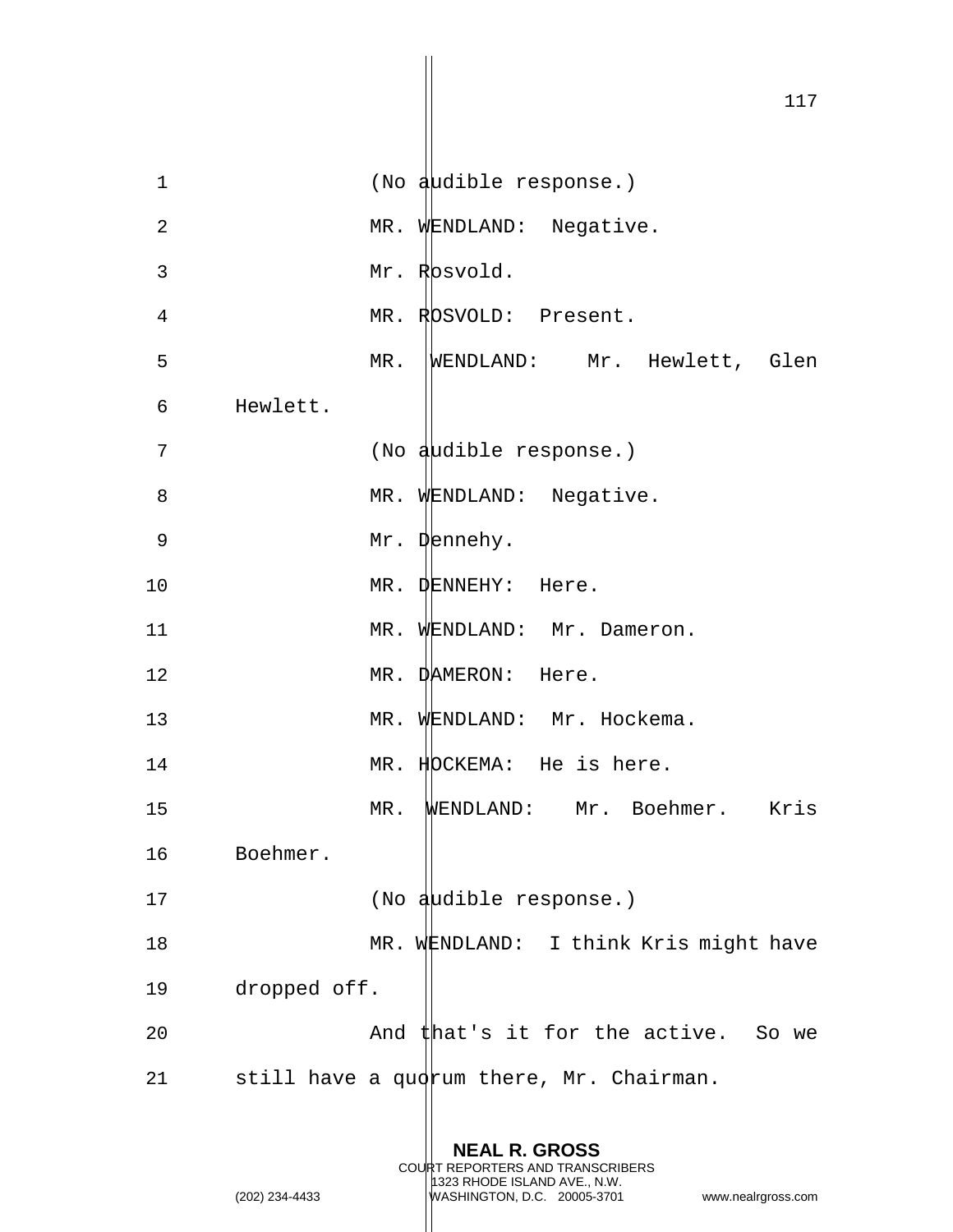1 MR. ||JACOBSEN: Thank you, Mr. 2 Wendland. I appreciate that.

 So I'd like to open it for motions. I'd like you to keep in mind that there were some 5 negative or opposing comments in regard to Issue 8 and Issue 10.

7 And so I think if you could, in the 8 interest of time and order, if there were 9 comments that or a motion made that was inclusive 10 of all of the proposals with the possible 11 exception of 8  $\vert$  and 10 and any others that you 12 might feel are appropriate, I'd like to entertain 13 those kind of motions and then we'll hear 14 whatever motions might follow after that.

15 So would anyone like to make a motion? 16 Oh, I'm sorry -- public comment 17 period. Before we go to the motion-making, we'd 18 like to hear the comments from the public.

19 So are there any members of the public 20  $\qquad$  that would like to comment on the issues we've 21 discussed today?

> **NEAL R. GROSS** COURT REPORTERS AND TRANSCRIBERS 1323 RHODE ISLAND AVE., N.W. (202) 234-4433 WASHINGTON, D.C. 20005-3701 www.nealrgross.com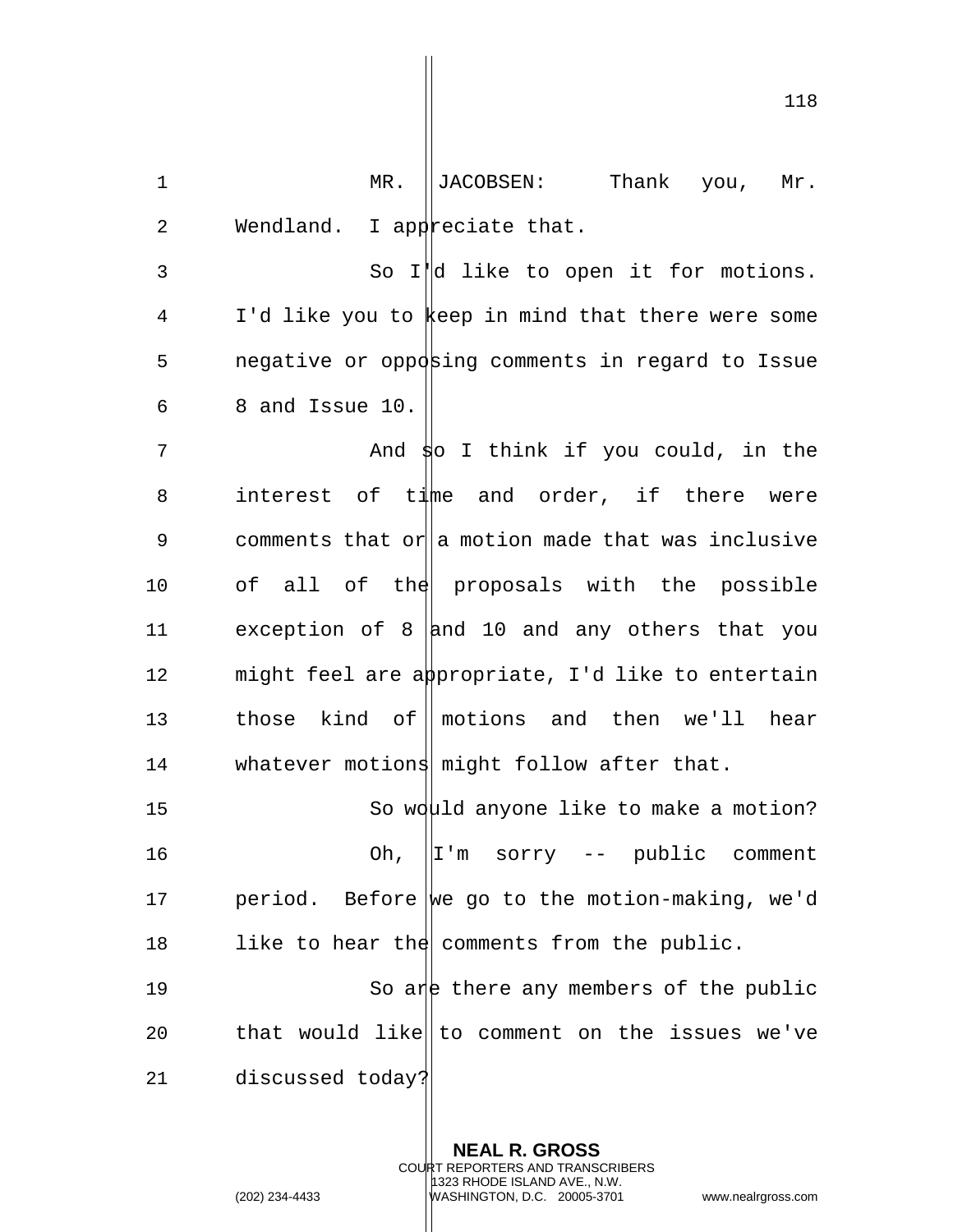1 MR. RAMSEY: This is Sean Ramsey with 2 ENG-4. I'd like to make a comment to one of the 3 earlier recommendations that CGMIX include items 4 like manuals and instructions, maintenance 5 instructions, that kind of information. 6 I'd just like to make a comment to the  $7$  committee that  $\|$ a lot of that information is 8 on normally transferred over at point of sale and is 9 often intellectual property-regarded 10 documentation. There would possibly be some 11 implications with that with the recommendation. 12 MR. JACOBSEN: Thank you, Mr. Ramsey. 13 Any other comments? 14 (No audible response.) 15 MR. JACOBSEN: Hearing no other 16 comments from the public, committee members are 17 welcome to propose a motion. 18 MR. DAMERON: This is Tom Dameron. 19 What was number  $|8$ ? 20 MR. JACOBSEN: Number 8 was on the 21 annual servicin $\frac{1}{2}$  of liferafts and number 10 was

> **NEAL R. GROSS** COURT REPORTERS AND TRANSCRIBERS 1323 RHODE ISLAND AVE., N.W.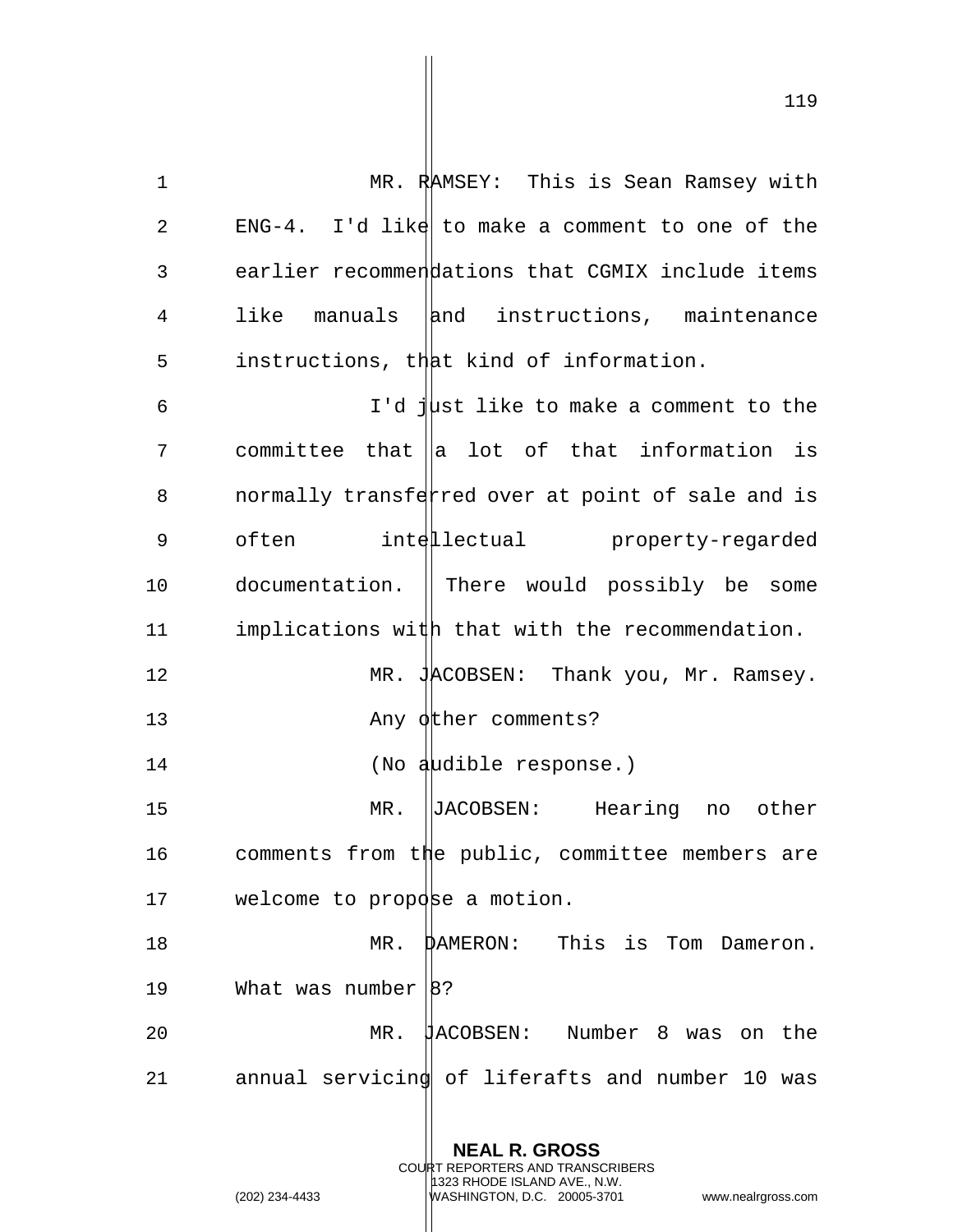1 the recordkeeping issue.

2 MR. DAMERON: I'll go ahead and get 3 things started  $h$ ere, if I can just -- let me find 4 this and bring  $\frac{1}{4}$ t up. I'm sorry. 5 Okay, this is Tom Dameron. I make the 6 motion to advi $\sharp$ e the Coast Guard that their 7 proposed regulation they consider the 8 recommendations of this committee concerning 46 9 CFR 28.200(b) that the individual in charge of a 10 vessel described in paragraph (a) of this section 11 must keep a rectord of equipment maintenance, 12 required instruction, and drills for three years. 13 And that they consider the recommendations that 14 we've made concerning this proposed regulation. 15 MR. JACOBSEN: Thank you, Mr. 16 Dameron. 17 The motion is noted. Is there a 18 second? 19 MS. CONRAD: Second from Karen 20 Conrad. 21 MR. JACOBSEN: Karen Conrad seconds.

> **NEAL R. GROSS** COURT REPORTERS AND TRANSCRIBERS 1323 RHODE ISLAND AVE., N.W.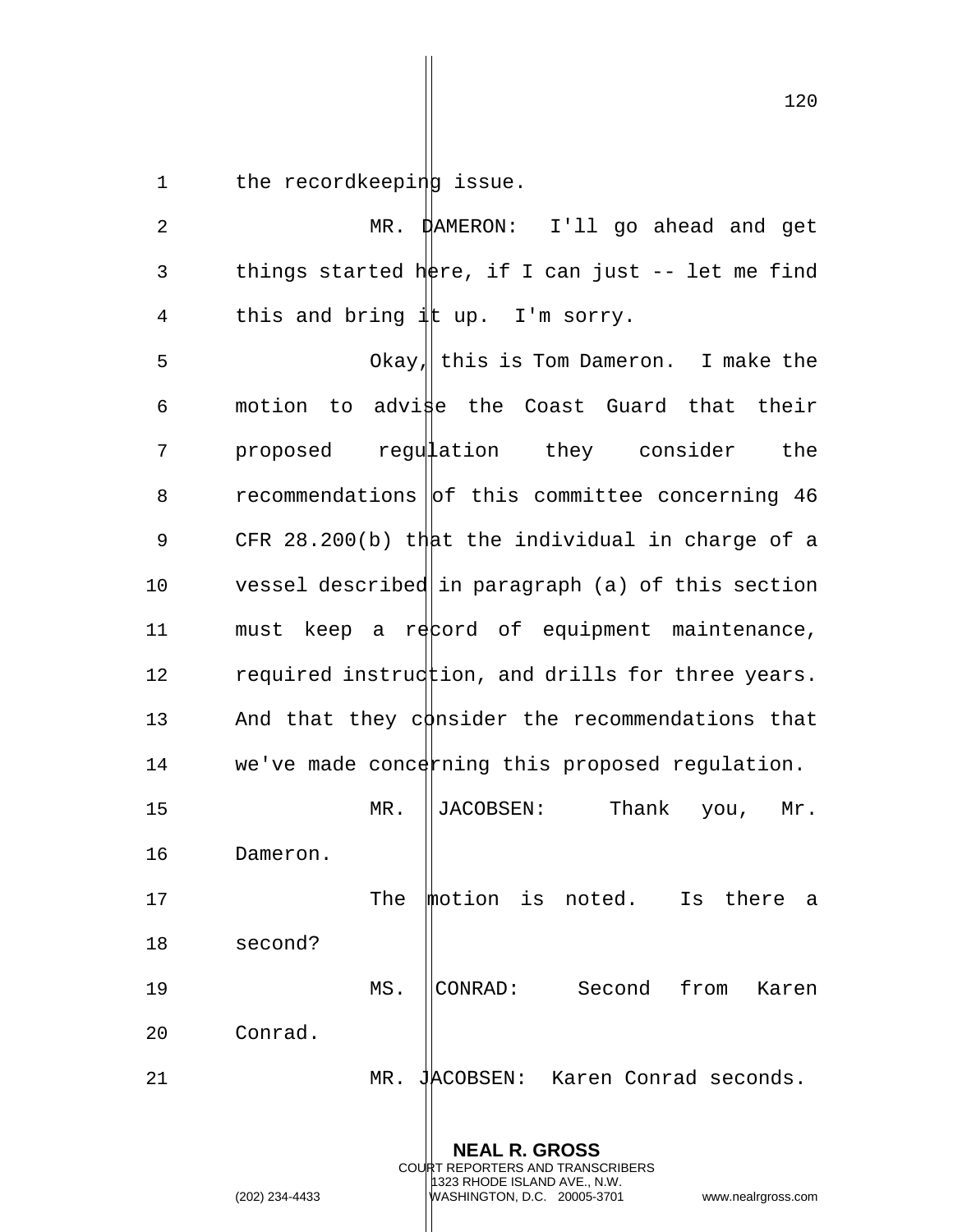1 Any domments or discussion? 2 (No audible response.) 3 MR. JACOBSEN: Hearing none, are 4 there any object ions to the motion? 5 (No audible response.) 6 MR. JACOBSEN: I hear no objections 7 to the motion. The motion is passed. 8 Are there any other motions? 9 MR. DAMERON: This is Tom Dameron 10 again. I will because I don't hear anybody 11 speaking up. 12 The number 8 was the extending the 13 inflatable liferaft servicing. So where the 14 people on the subcommittee that worked on this 15 are not on the Advisory Committee, I'm going to 16 go ahead and put this to the committee. 17 Existing regulation 46 CFR 28.140(b) 18 allow for the modification of liferafts to be 19 serviced once in 24 months. 20 MR. JACOBSEN: Thank you, Mr. 21 Dameron. Is there a second?

> **NEAL R. GROSS** COURT REPORTERS AND TRANSCRIBERS 1323 RHODE ISLAND AVE., N.W.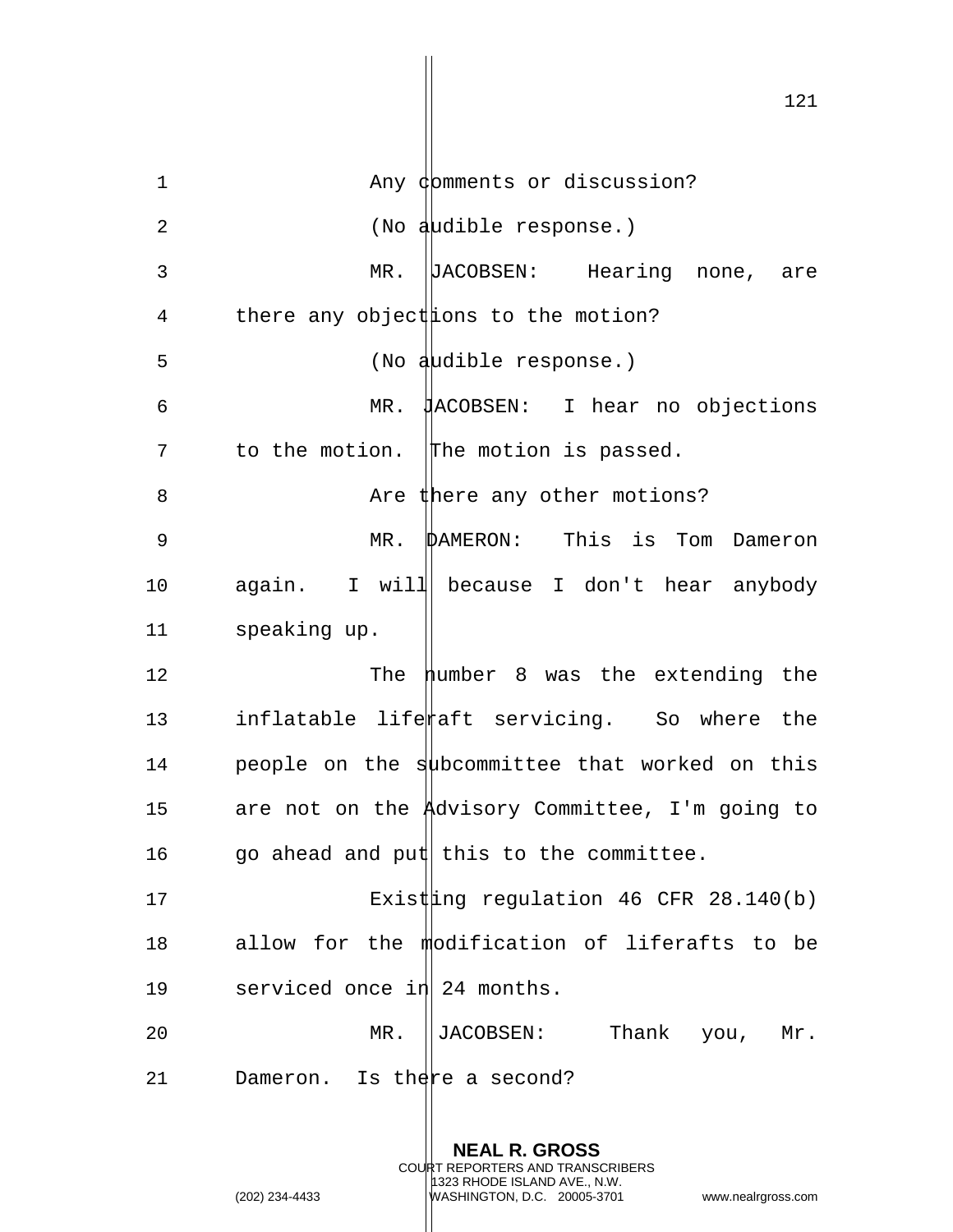1 MS. CONRAD: Second from Karen 2 Conrad. 3 MR. JACOBSEN: Karen seconds. 4 Any discussion, comments? 5 MR. DAMERON: This is Tom Dameron, Mr. 6 Chairman, I just want to reiterate my 7 reservations abbut this one. I definitely 8 understand where industry is coming from but I do 9 have fears of unintended consequences, such as 10 the service stat on in Kodiak that could possibly 11 find itself unable to stay in business. 12 12 I have fears that this may be or this 13 will be in direct opposition to the 14 manufacturers' guidelines, which the commercial 15 fishermen have  $\sharp$ o abide by anyway and may cause 16 confusion. 17 And also that the manufacturers 18 sometimes put out non-public service bulletins to 19 address issues and these issues would not -- may 20  $\qquad$  not get address $\frac{1}{2}$ d in a timely manner if we make 21 this recommendation to the Coast Guard.

> **NEAL R. GROSS** COURT REPORTERS AND TRANSCRIBERS 1323 RHODE ISLAND AVE., N.W.

(202) 234-4433 WASHINGTON, D.C. 20005-3701 www.nealrgross.com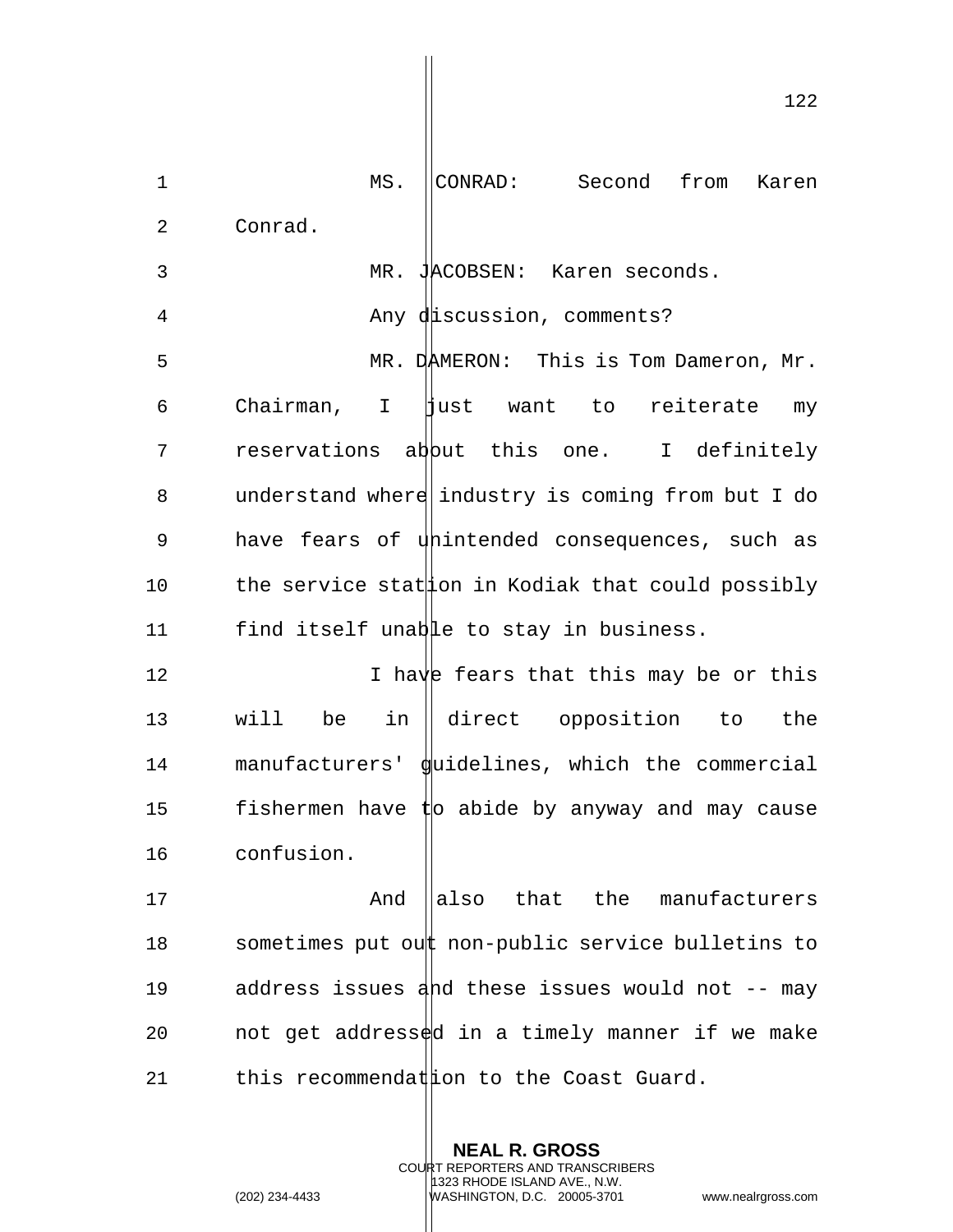123 1 Thank you. 2 MR. ||JACOBSEN: Thank you, Mr. 3 Dameron. 4 Any other comments? 5 (No audible response.) 6 MR. JACOBSEN: Mr. Wendland, I'd like 7 to put this to  $d$  roll call vote, if that's okay. 8 If you would, conduct that, please. 9 MR. WENDLAND: Mr. Chairman, you're 10 asking for another roll call? 11 MR. JACOBSEN: No, for a roll call 12 vote, instead  $\oint$  f just asking if there are no 13 oppositions, I'd like to get -- go down the roll 14 of attendees and take each vote individually. 15 MR. WENDLAND: Understood. Yes, that 16 would be appropriate. 17 MR. JACOBSEN: So could you read down 18 the list of people that are there and allow them 19 the opportunity to respond? I didn't write down 20 everybody who was here. 21 MR. WENDLAND: Sure, the people that

> **NEAL R. GROSS** COURT REPORTERS AND TRANSCRIBERS 1323 RHODE ISLAND AVE., N.W.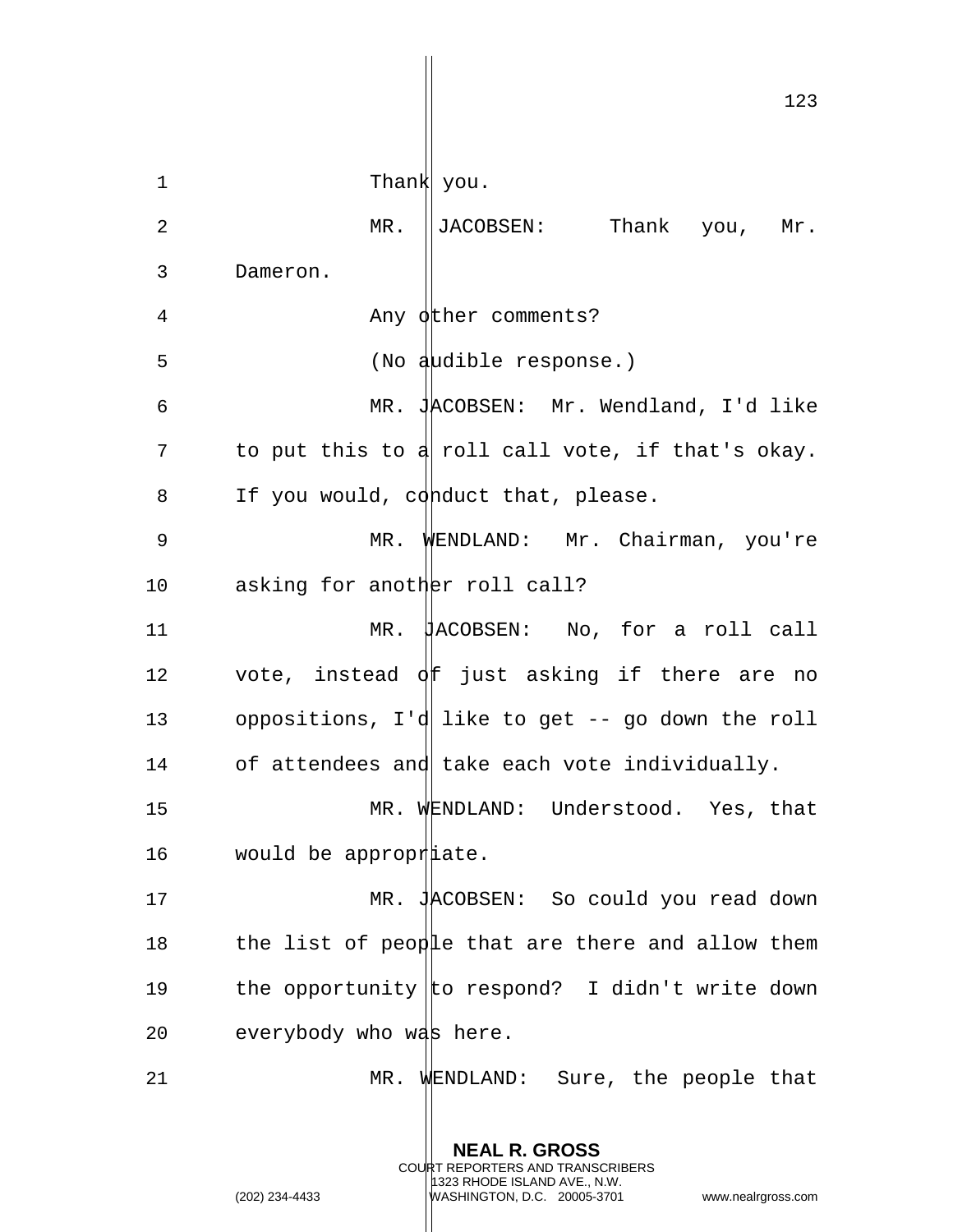1 may respond are yourself, Mr. Jacobsen, Mr. 2 Kampnich, Ms. Conrad, Mr. Rosvold, Mr. Dennehy, 3 Mr. Dameron, Mr. Hockema, and if Mr. Boehmer or 4 Mr. Derie have  $\{\phi\}$  bined the call back again. 5 MR. JACOBSEN: All right, so I'll do 6 a roll call vott on the motion. The motion is 7 to allow modification of the regulations to go to 8 a two-year servicing period. 9 So we'll take a roll call vote on the 10 motion. 11 Mr. Hockema? 12 MR. HOCKEMA: In favor. 13 MR. JACOBSEN: Mr. Dameron? 14 MR. DAMERON: Against. 15 MR. JACOBSEN: Mr. -- I can't read my 16 own writing here. Mr. Dennehy. 17 MR. DENNEHY: In favor. 18 MR. JACOBSEN: Mr. Rosvold. 19 MR. ROSVOLD: In favor. 20 MR. JACOBSEN: Ms. Conrad. 21 MS. CONRAD: In favor.

> **NEAL R. GROSS** COURT REPORTERS AND TRANSCRIBERS 1323 RHODE ISLAND AVE., N.W.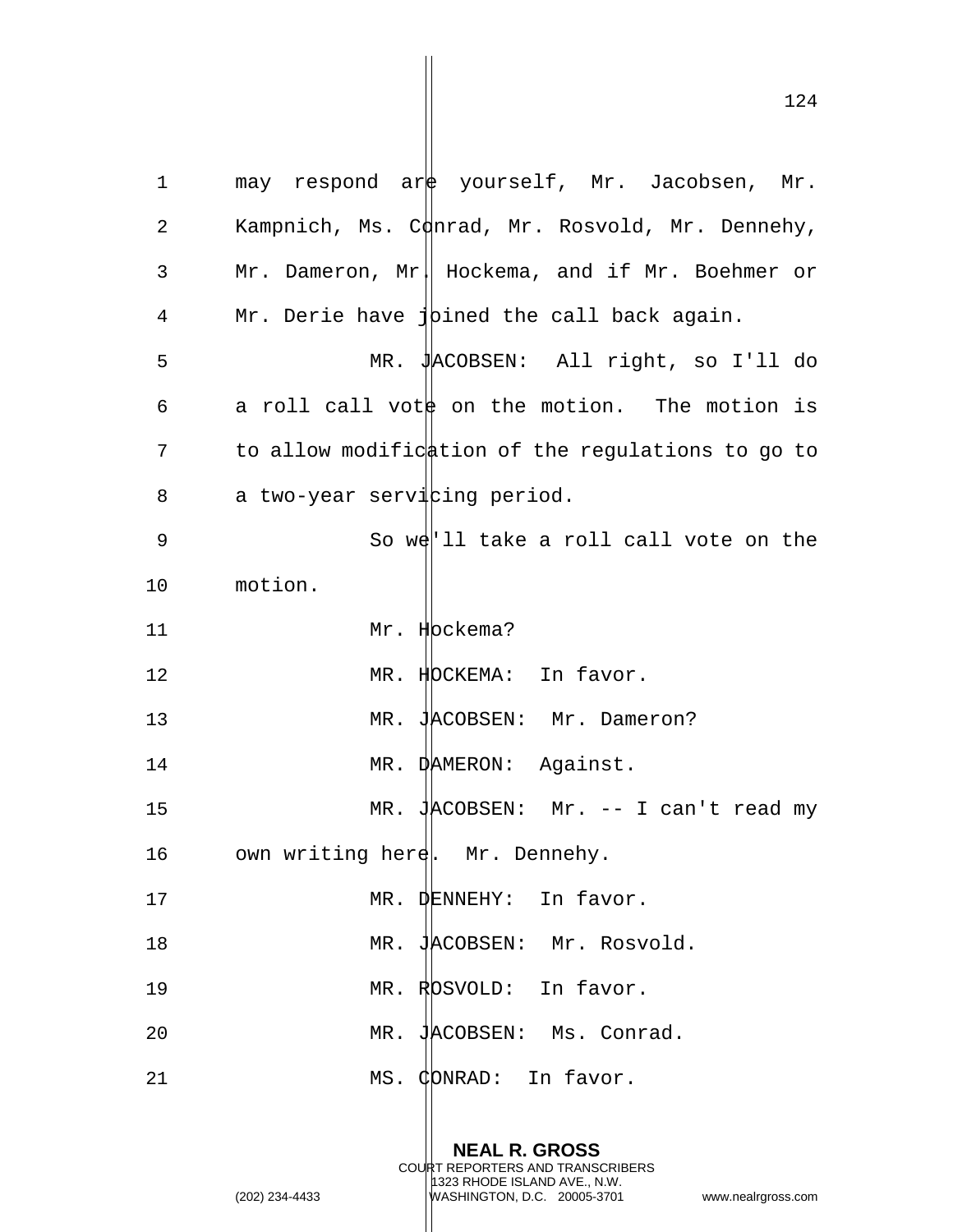1 MR. KAMPNICH: Mr. Kampnich. 2 MR. JACOBSEN: Mr. Kampnich. 3 MR. KAMPNICH: In favor. 4 And yourself, Jake. 5 MR. JACOBSEN: Yes, and I will vote 6 yes. 7 So, the motion passes and carries. 8 MR. ROSVOLD: Mr. Chairman, Eric 9 Rosvold. 10 MR. JACOBSEN: Yes. 11 MR. ROSVOLD: Could I record a no 12 vote, then on that first motion for the number 13 10? 14 MR. JACOBSEN: Yes. 15 MR. WENDLAND: Yes, Mr. Chairman, 16 it's my recommendation, if it's okay with you, 17 that if we start at the top with each reference 18 and I could go down through the list for you for 19 the roll call. You can call for a roll call on 20 that vote. I could go through the names. They 21 can respond for each one as they go.

> **NEAL R. GROSS** COURT REPORTERS AND TRANSCRIBERS 1323 RHODE ISLAND AVE., N.W.

(202) 234-4433 WASHINGTON, D.C. 20005-3701 www.nealrgross.com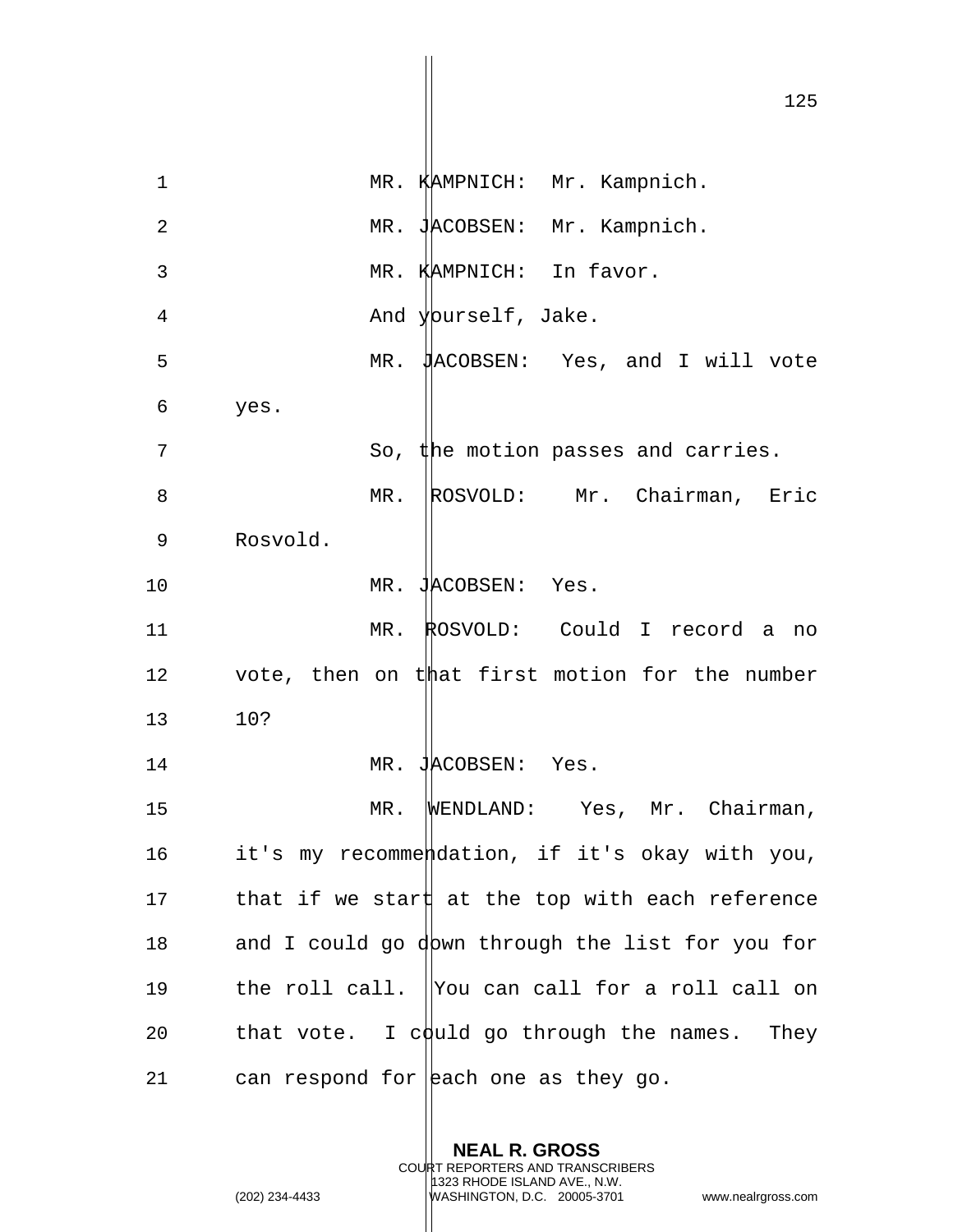1 That may make just a little bit more 2 organization out of this. And I yield to your 3 thoughts on that. 4 MR. JACOBSEN: Yes, so that would be 5 fine. I think that you know we've already passed 6 that vote and  $\frac{1}{4}$ t would be one no vote. So I  $7$  don't think that we need to go back and revisit 8 that vote, unless there are additional people 9 that want to change their vote on that one that's 10 already done but it was passed by the committee. 11 1 I would be in favor of just moving on 12 to another motion. 13 MR. ROSVOLD: Mr. Chairman, Eric 14 Rosvold. 15 MR. JACOBSEN: Go ahead. 16 MR. ROSVOLD: Would it be possible -- 17 we've all got these in front of us, I could just, 18 in a roll call  $|$ tell you which ones I would be 19 against as a no vote. It would just be one 20 acknowledgement. 21 MR. JACOBSEN: Yes, I think that would

> **NEAL R. GROSS** COURT REPORTERS AND TRANSCRIBERS 1323 RHODE ISLAND AVE., N.W.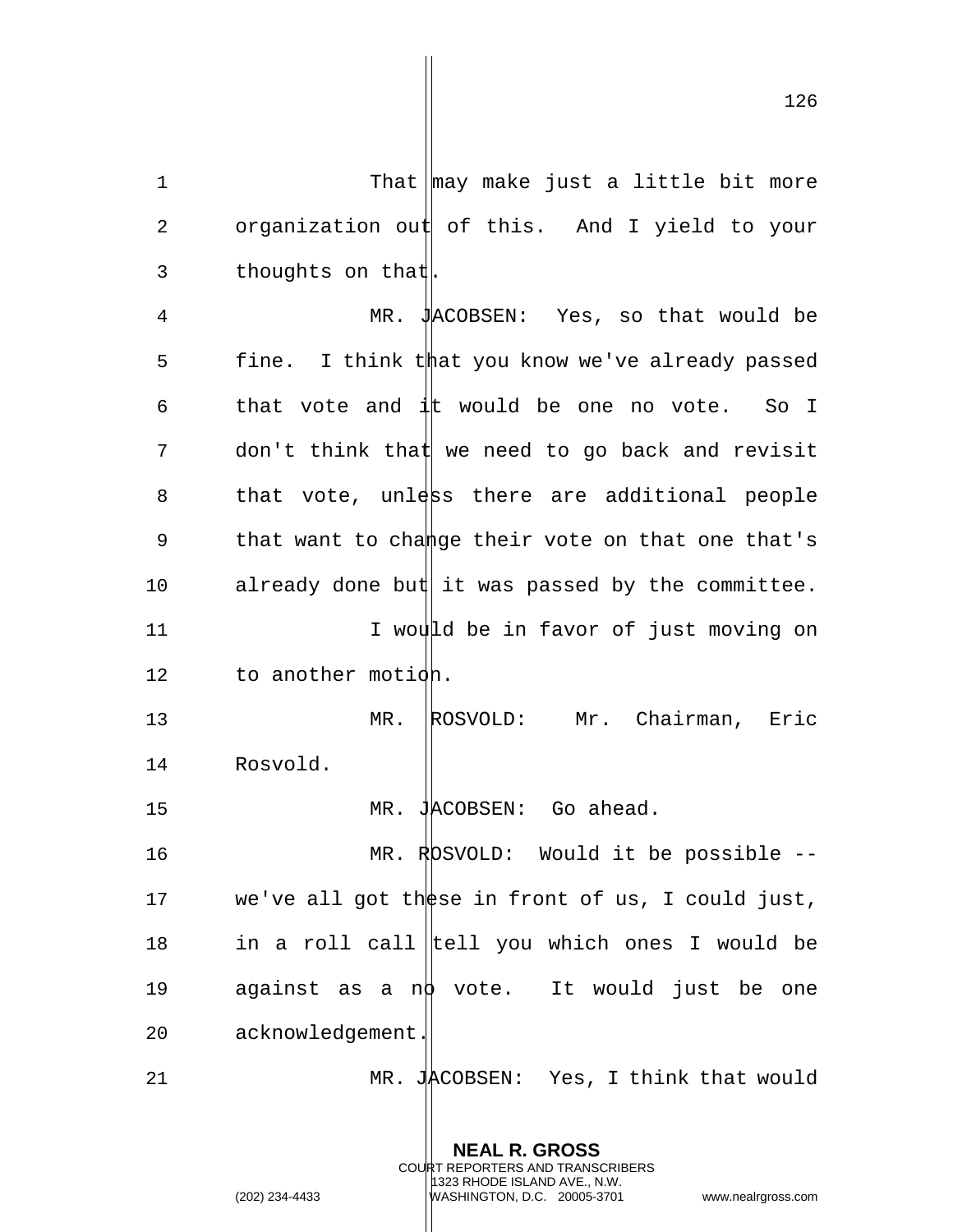1 be pretty cumbersome. I think we need to make  $-$ 2 - go through the regular motion-making process 3 and follow the Robert's Rules. 4 MR. ROSVOLD: Okay. 5 MR. JACOBSEN: I think it would be out 6 of order to do  $\sharp t$  that way, if I understand you 7 correctly. 8 MR. WENDLAND: Mr. Chairman, this is 9 Mr. Wendland.  $|I \rangle$  concur with your thoughts on 10 that the vote was already taken and that passed. 11 My suggestion was just that we start 12 from the top, a motion be made, and then just go 13 through the roll call for each committee member 14 for each reference. 15 MR. JACOBSEN: So I was looking for 16 kind of a -- well, okay. Yes, we can do that. 17 It would just take a little more time but we've 18 got some more time. 19 MR. DEUGAN: This is Jerry. If I may 20 be allowed to make a comment, Mr. Chairman? 21 MR. JACOBSEN: Jerry, it would be

> **NEAL R. GROSS** COURT REPORTERS AND TRANSCRIBERS 1323 RHODE ISLAND AVE., N.W.

(202) 234-4433 WASHINGTON, D.C. 20005-3701 www.nealrgross.com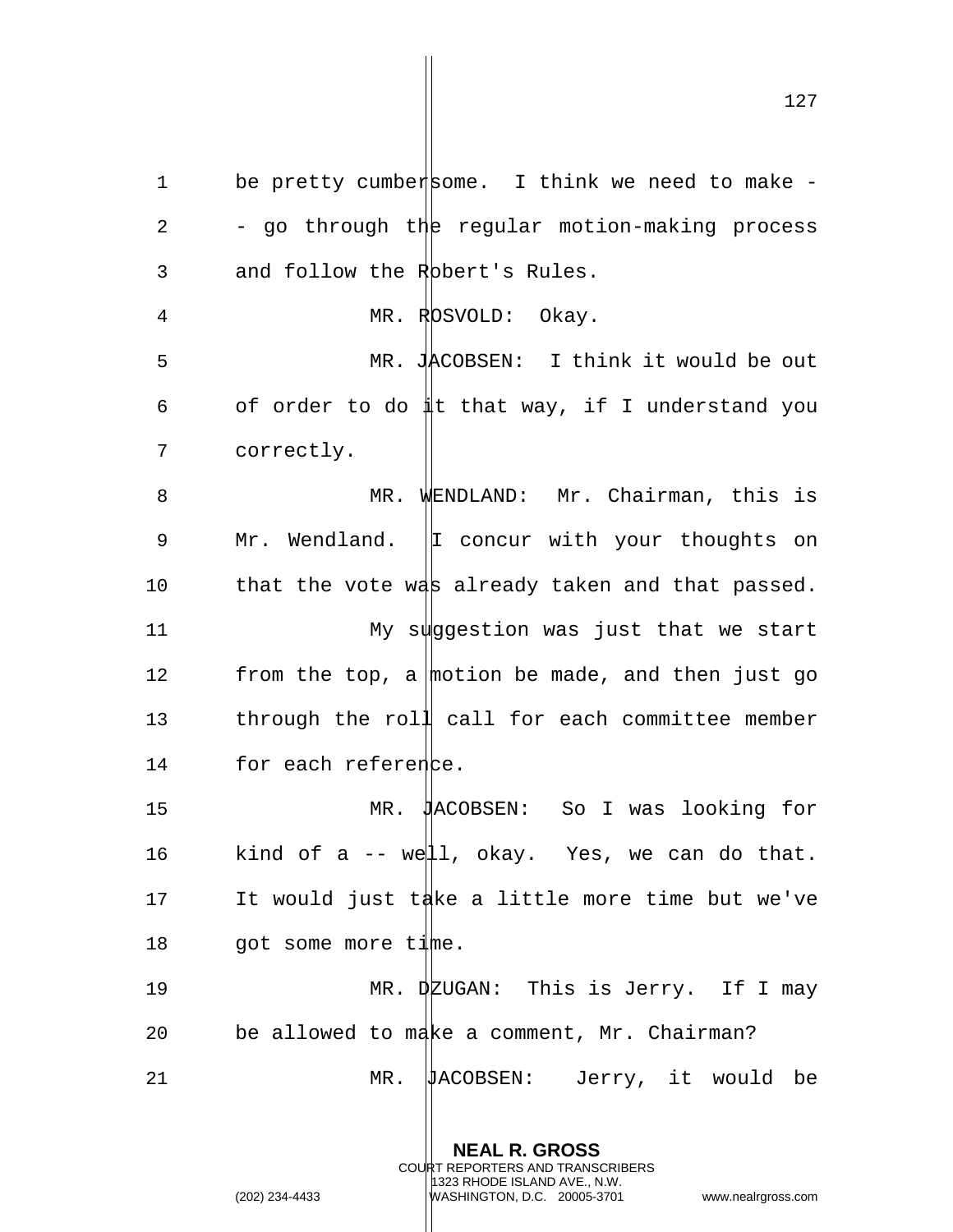1 appreciated.

2 MR. DEUGAN: Yes, you can also do this 3 by consent. For example, if there's no objection 4 to number 1, then it's adopted by consent and you 5 can go all the way through. 6 As all matter of fact, you could put 7 eight of your items on a consent agenda and you 8 could pass them  $\frac{1}{2}$  or you could take them one by 9 one and just ask for consent, no objections, and 10 move on to the mext one. And you don't need a 11 roll call that way by Robert's Rules, if you do 12 it by consent one by one. 13 MR. ||JACOBSEN: Thank you. I 14 appreciate the comments. So, I like that 15 approach. 16 So let's take Priority Item 1 on 17 classification  $\oint$  fishing vessels. Is there any 18 objection? 19 (No audible response.) 20 MR. JACOBSEN: There is no objection 21 to Item 1.

> **NEAL R. GROSS** COURT REPORTERS AND TRANSCRIBERS 1323 RHODE ISLAND AVE., N.W. (202) 234-4433 WASHINGTON, D.C. 20005-3701 www.nealrgross.com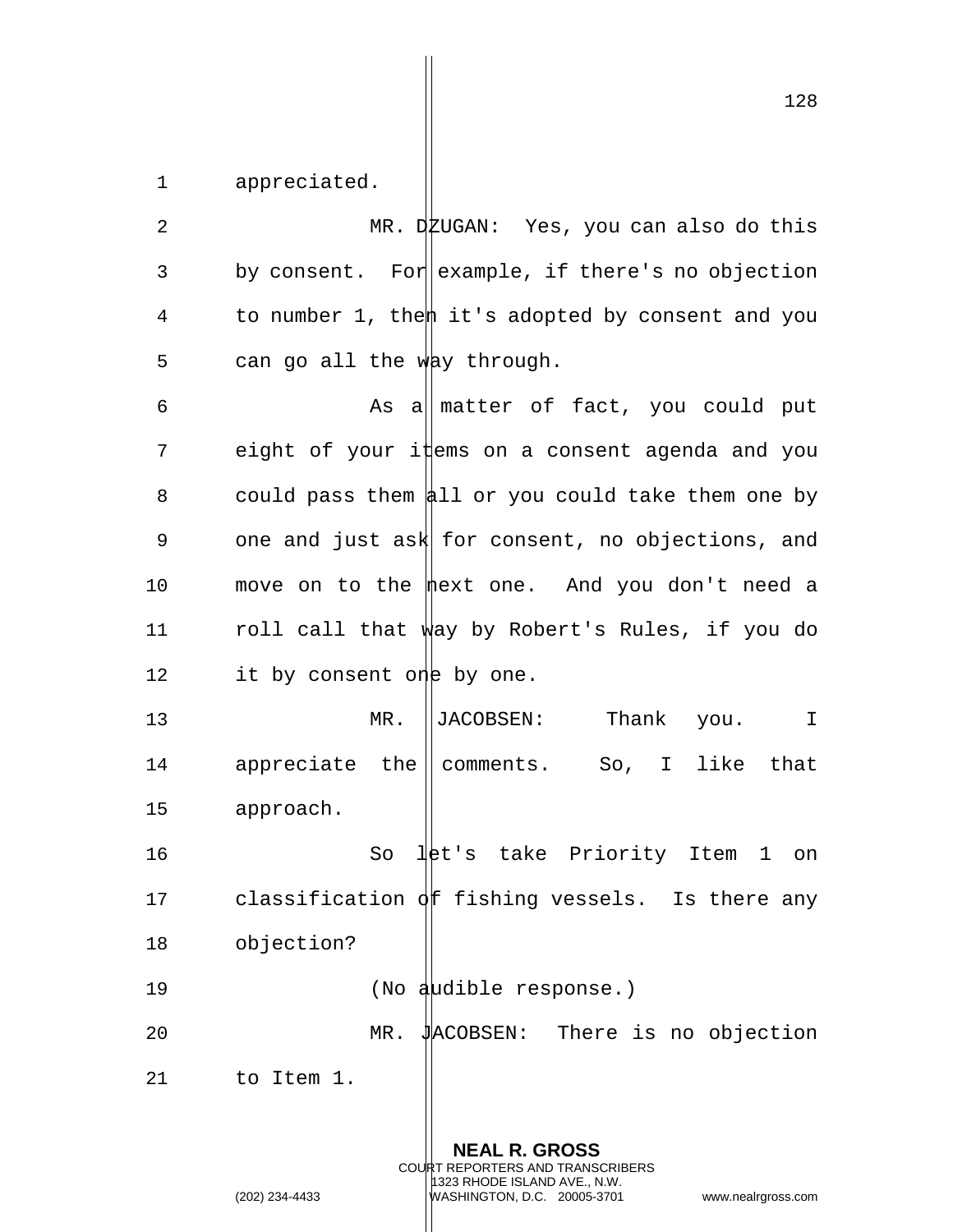| $\mathbf 1$ | Item $ 2$ , regulatory tonnage, are there          |
|-------------|----------------------------------------------------|
| 2           | any objections?                                    |
| 3           | (No audible response.)                             |
| 4           | MR. JACOBSEN: Hearing nothing, Item                |
| 5           | 3, the existing stability regulations haven't      |
| 6           | been updated and need to be updated. Are there     |
| 7           | any objections?                                    |
| 8           | (No audible response.)                             |
| 9           | MR. JACOBSEN: Hearing nothing, Item                |
| 10          | 4. This is the drill instructor issue. Let's       |
| 11          | see, each require drill instructor and the         |
| 12          | required instruction be performed before a vessel  |
| 13          | is engaged in f#shing activities within periods    |
| 14          | of no more than 30 days in duration while engaging |
| 15          | in fishing activities.                             |
| 16          | Are there any objections?                          |
| 17          | MR. ROSVOLD: If the objection is the               |
| 18          | same is a no vote, mine, Eric Rosvold, would be    |
| 19          | no.                                                |
| 20          | JACOBSEN: Okay, so we'll take a<br>$MR$ .          |
| 21          | roll call vote on that one.                        |

**NEAL R. GROSS** COURT REPORTERS AND TRANSCRIBERS 1323 RHODE ISLAND AVE., N.W.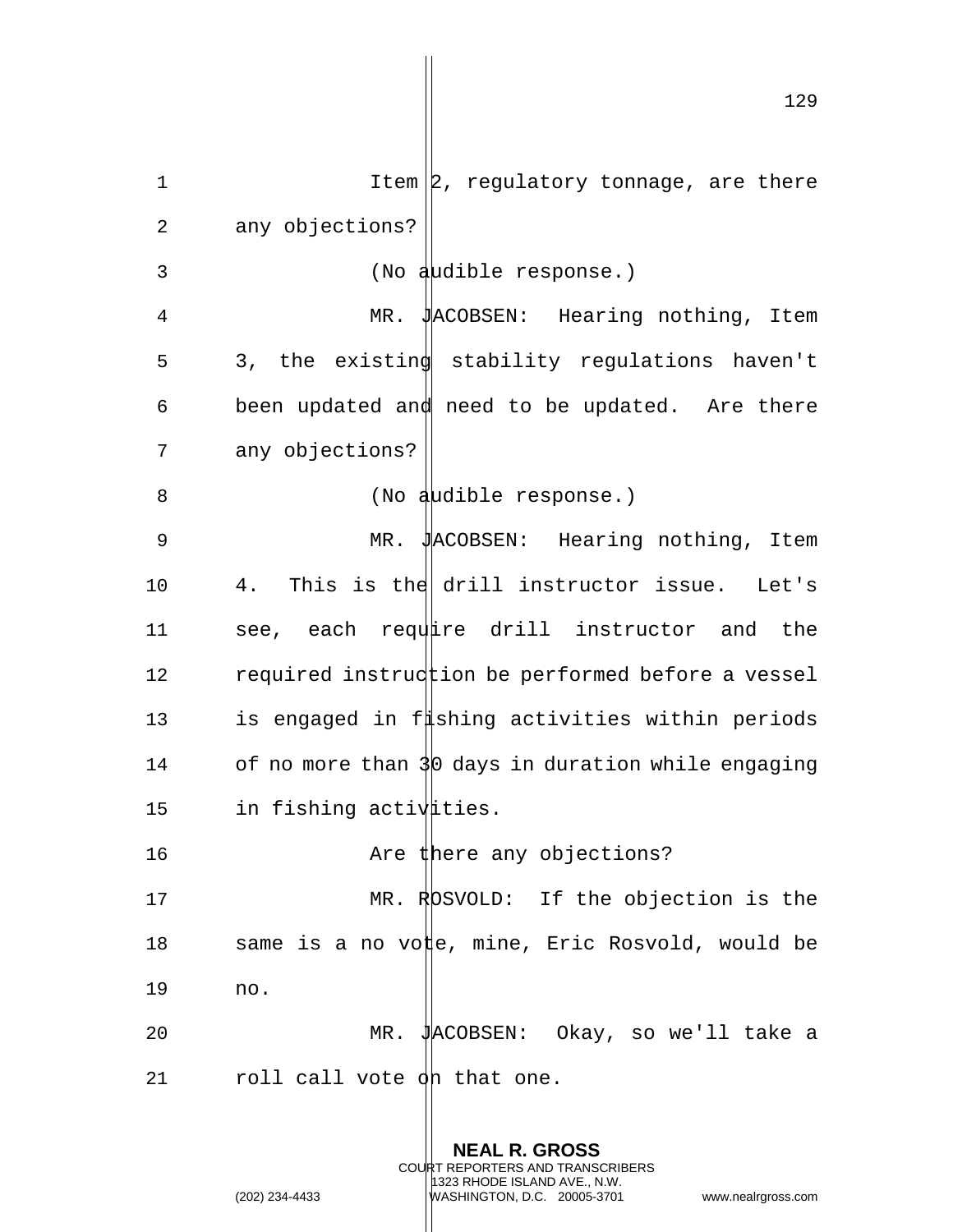| $\mathbf 1$ | MR. WENDLAND: Roll call vote, Mr.                   |
|-------------|-----------------------------------------------------|
| 2           | Chairman, if $I$ mand $\mu$ .                       |
| 3           | Mr. Jacobsen.                                       |
| 4           | MR. JACOBSEN: Yes.                                  |
| 5           | MR. WENDLAND: Mr. Kampnich.                         |
| 6           | MR. KAMPNICH: Can you repeat this                   |
| 7           | particular resolution, just so I'm clear on it?     |
| 8           | MR. JACOBSEN: This would change 46                  |
| 9           | CFR 28.270(a) to read as follows: Each required     |
| 10          | drill and the required instruction be performed     |
| 11          | before vessels dangage in fishing activities and    |
| 12          | within periods off no more than 30 days in duration |
| 13          | while engaged in fishing activities.                |
| 14          | MR. KAMPNICH: I would say no.                       |
| 15          | JACOBSEN: Ms. Conrad?<br>ΜR                         |
| 16          | MS. CONRAD: Yes.                                    |
| 17          | MR. JACOBSEN: Mr. Rosvold?                          |
| 18          | MR. ROSVOLD: No.                                    |
| 19          | MR. JACOBSEN: Mr. Dennehy?                          |
| 20          | MR. DENNEHY: Yes.                                   |
| 21          | MR. JACOBSEN: Mr. Dameron?                          |
|             |                                                     |

**NEAL R. GROSS** COURT REPORTERS AND TRANSCRIBERS 1323 RHODE ISLAND AVE., N.W. (202) 234-4433 WASHINGTON, D.C. 20005-3701 www.nealrgross.com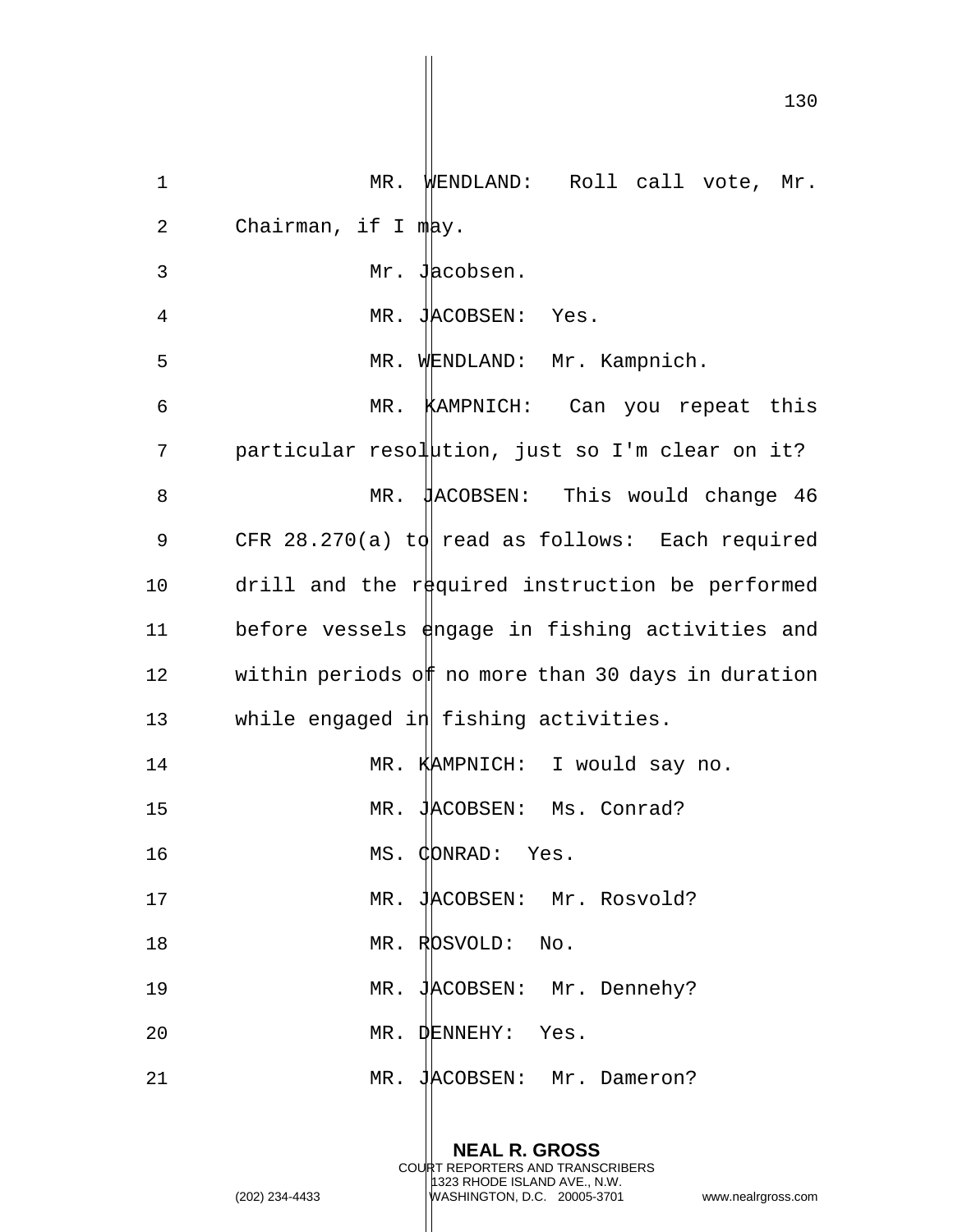131

1 MR. DAMERON: Yes. 2 MR. JACOBSEN: Is Mr. Hockema or Mr. 3 Derie on the line? 4 MR. HOCKEMA: Mr. Hockema is here. 5 I'd like to delay my vote until I hear Mr. 6 Rosvold's reasomling because I know he has seen 7 briefings on this. 8 MR. DACOBSEN: So the discussion 9 period on this  $\sharp s$  closed and we're voting now. 10 So there won't be any additional discussion. 11 MR. HDCKEMA: Okay, my vote is yes. 12 MR. JACOBSEN: All right, thank you. 13 So the motion passes. That doesn't 14 mean that's what's going to happen. We're 15 proposing it to the Coast Guard. 16 So Priority Issue 5 is the 17 modification that will allow the marine industry 18 to leverage technological advances, reducing 19 operator time and effort to comply with 20 operational readiness regulations. This is the 21 Coast Guard MIX requiation that would allow or

> **NEAL R. GROSS** COURT REPORTERS AND TRANSCRIBERS 1323 RHODE ISLAND AVE., N.W.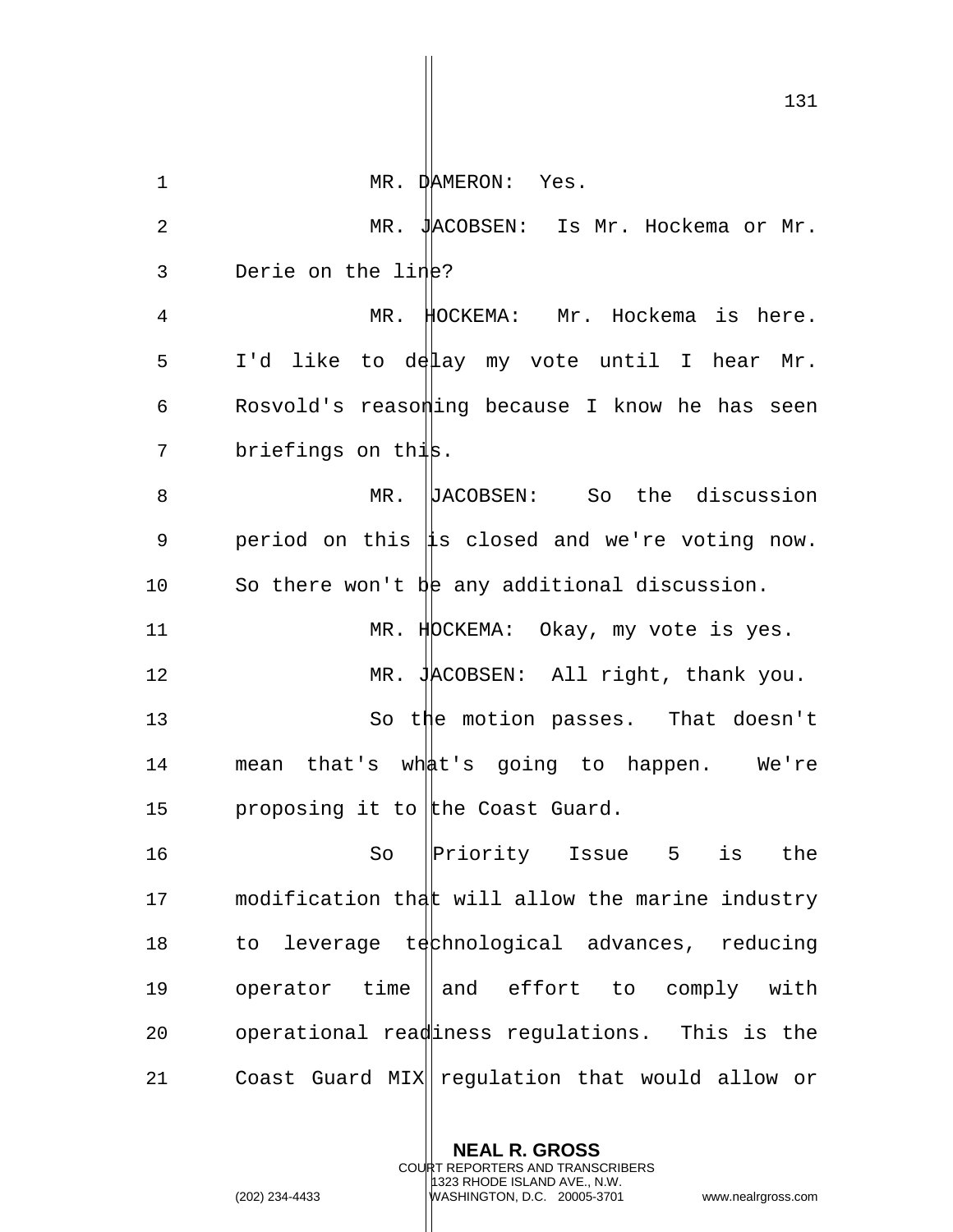1 provide that the manufacturers' recommendations 2 for lifesaving equipment servicing and 3 replacement are included in the U.S. MIX 4 database. 5 Is there any opposition to this 6 proposal? 7 (No audible response.) 8 MR. HACOBSEN: Hearing nothing, the 9 motion passes. 10 Number 6 would eliminate the 11 distinction between documented and undocumented 12 fishing vessels for the purposes of the Fishing 13 Vessel Regulations found in 46 CFR Part 28. 14 14 Is there any opposition to this 15 proposal? 16 (No audible response.) 17 MR. DACOBSEN: Hearing none, the 18 motion passes. 19 Number 7 is the frequency of dockside 20 exams. It's now at five years. The proposal 21 would reduce the period to two years.

> **NEAL R. GROSS** COURT REPORTERS AND TRANSCRIBERS

1323 RHODE ISLAND AVE., N.W.

(202) 234-4433 WASHINGTON, D.C. 20005-3701 www.nealrgross.com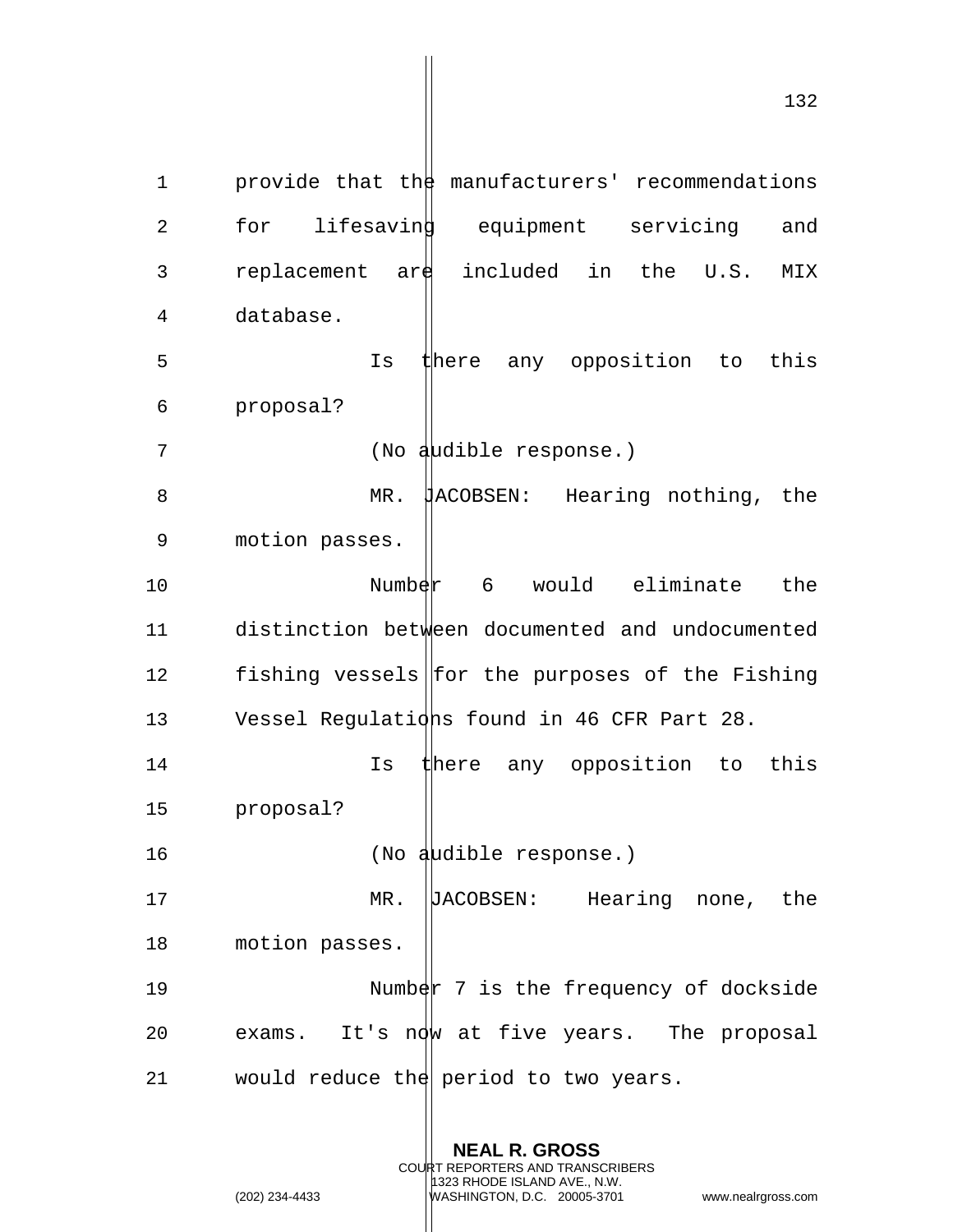1 Is there any opposition to this 2 proposal? 3 (No audible response.) 4 MR. JACOBSEN: Hearing nothing, I'll 5 go to number 9 because we've already voted on 6 number 8. 7 Number 9 is regarding NVIC 7-93. It 8 is outdated. It creates confusion when applied 9 in the field for compliance and enforcement 10 purposes. 11  $\blacksquare$  And  $\spadesuit$  this is the proposal that would 12 eliminate the  $\frac{1}{2}$  exemption for holders of a 100 13 gross ton licensing to go through emergency drill 14 training. 15 Is there any opposition to this 16 proposal? 17 (No audible response.) 18 MR. JACOBSEN: Hearing nothing, the 19 proposal passes. 20 And we've voted on number 10 already.  $21$  Number 11 is the fire extinguisher

> **NEAL R. GROSS** COURT REPORTERS AND TRANSCRIBERS 1323 RHODE ISLAND AVE., N.W. (202) 234-4433 WASHINGTON, D.C. 20005-3701 www.nealrgross.com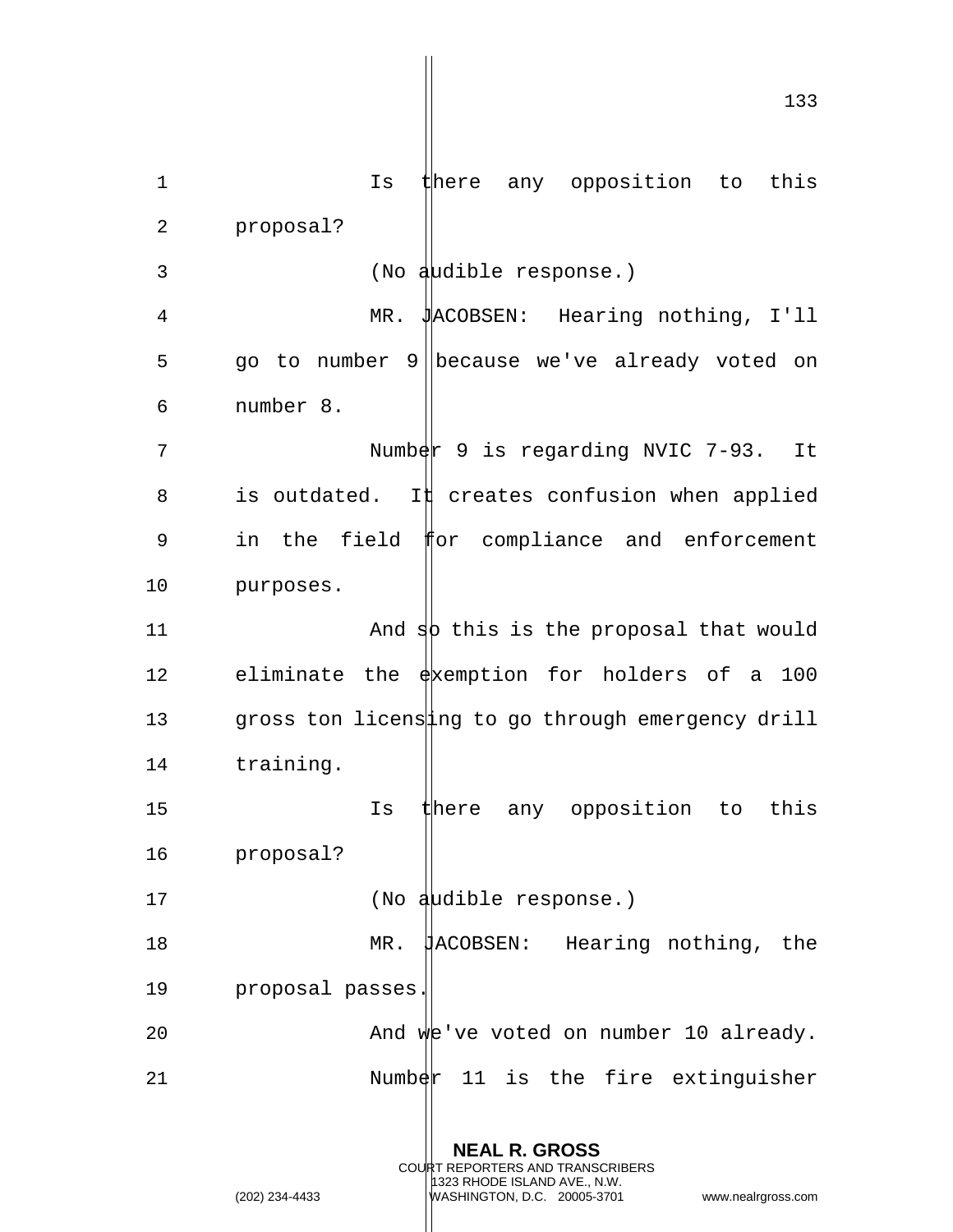1 issue, regarding the types of fire extinguishers 2 that need to be carried in the wheelhouse and 3 allowing for the fire extinguishers to fit the 4 type of compartment they're protecting, as well 5 as the appropriate coverage for the area.  $6$  So is there any opposition to moving 7 this proposal forward? 8 (No audible response.) 9 MR. JACOBSEN: Hearing none, the 10 proposal moves forward. 11 **11** Are there any other motions from the 12 committee? 13 (No audible response.) 14 MR. UACOBSEN: Hearing nothing, I 15 will turn it back to Mr. Myers. 16 MR. MERS: Thank you, Mr. Chairman. 17 Well, it's clear that a lot of time, 18 and effort,  $|$ and energy went into the 19 subcommittee's detailed recommendations to the

21 underscore the  $\frac{1}{2}$  alue of the committee. And so

20 Advisory Committee. And your efforts today

**NEAL R. GROSS** COURT REPORTERS AND TRANSCRIBERS

1323 RHODE ISLAND AVE., N.W.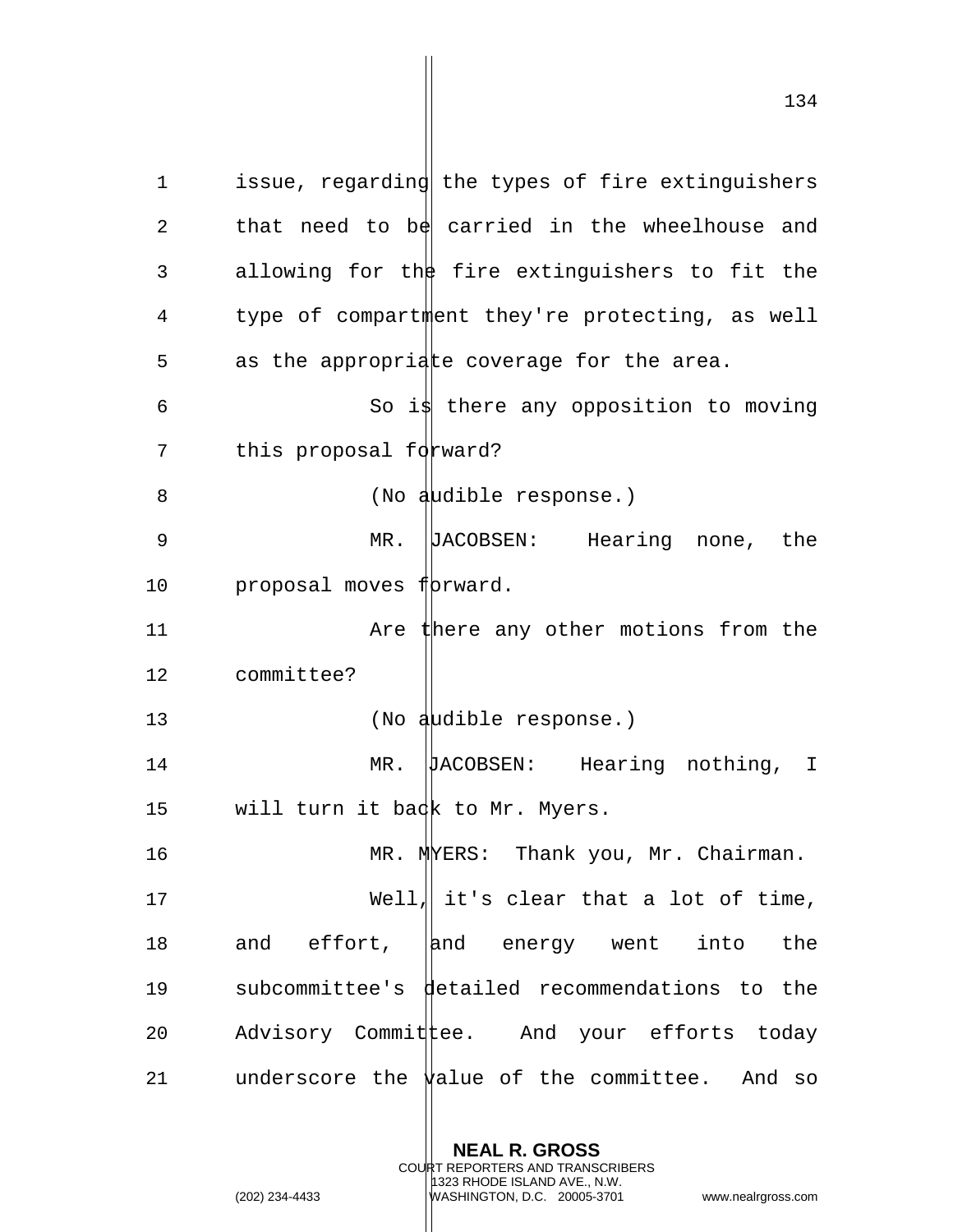1 we do thank you for going the extra mile and we 2 appreciate wour submitted report, 3 recommendations, and look forward to its review. 4 With that said, I think one thing I  $5$  just wanted to  $\sharp$ emind everyone is the next, the 6 39th Fishing Vessel Advisory Committee Meeting is 7 slated for late fall of 2018, face to face. I 8 don't think we  $\parallel$ have -- we have not agreed or 9 really talked about officially the location. I'm 10 not sure if now is a good time if anyone wants to 11 make any recommendations but, if so, we'd 12 entertain that. 13 MS. CONRAD: I would like to recommend 14 -- this is Ka‡en Conrad. I would like to 15 recommend in Washington, D.C. 16 MR. MYERS: Okay. Are there any 17 other recommendations across the way? 18 MR. HOCKEMA: This is Mr. Hockema. I 19 second that. I like the idea of Washington, D.C. 20 And as a second  $1$  pcation, San Diego would be good. 21 MR. MERS: Okay, well thank you.

> **NEAL R. GROSS** COURT REPORTERS AND TRANSCRIBERS 1323 RHODE ISLAND AVE., N.W.

(202) 234-4433 WASHINGTON, D.C. 20005-3701 www.nealrgross.com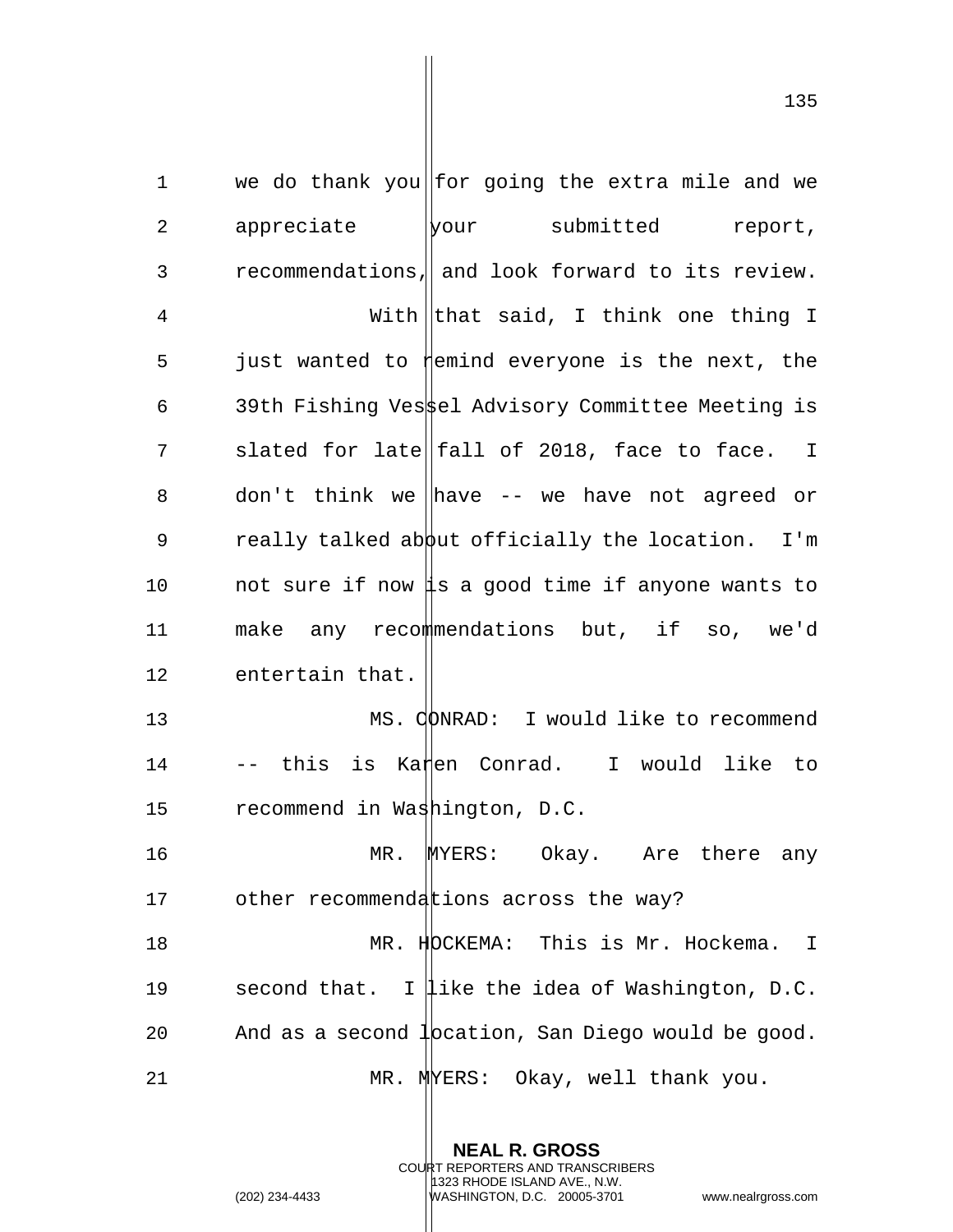| $\mathbf 1$ | And what we'll do is we'll $--$ I've               |
|-------------|----------------------------------------------------|
| 2           | jotted these down. We'll obviously further         |
| 3           | discuss with you all as time nears but thanks for  |
| 4           | that feedback.                                     |
| 5           | I don't think I have anything else,                |
| 6           | unless Mr. Wendland wants to chime in. If not -    |
| 7           | - go ahead, sir.                                   |
| 8           | MR. WENDLAND: Yes, I'd just like to                |
| 9           | again thank Mr. Jacobsen and Ms. Conrad for        |
| 10          | stepping up. Your expertise in the matter showed   |
| 11          | through on this $ $ call.                          |
| 12          | I also would like to thank Mr. Woodley             |
| 13          | again, for his   chairmanship of the Regulatory    |
| 14          | Reform Subcommit tee and presiding over the seven  |
| 15          | meetings that the subcommittee held between our    |
| 16          | last Advisory Committee meeting.                   |
| 17          | So all of your efforts, for those                  |
| 18          | participating on this call is greatly appreciated  |
| 19          | by the Coast Guard. So kudos to everybody on that. |
| 20          | With $ $ that, Mr. Chairman, that's<br>all         |
| 21          | I have and I thimh all we have here at Coast Guard |

**NEAL R. GROSS** COURT REPORTERS AND TRANSCRIBERS 1323 RHODE ISLAND AVE., N.W.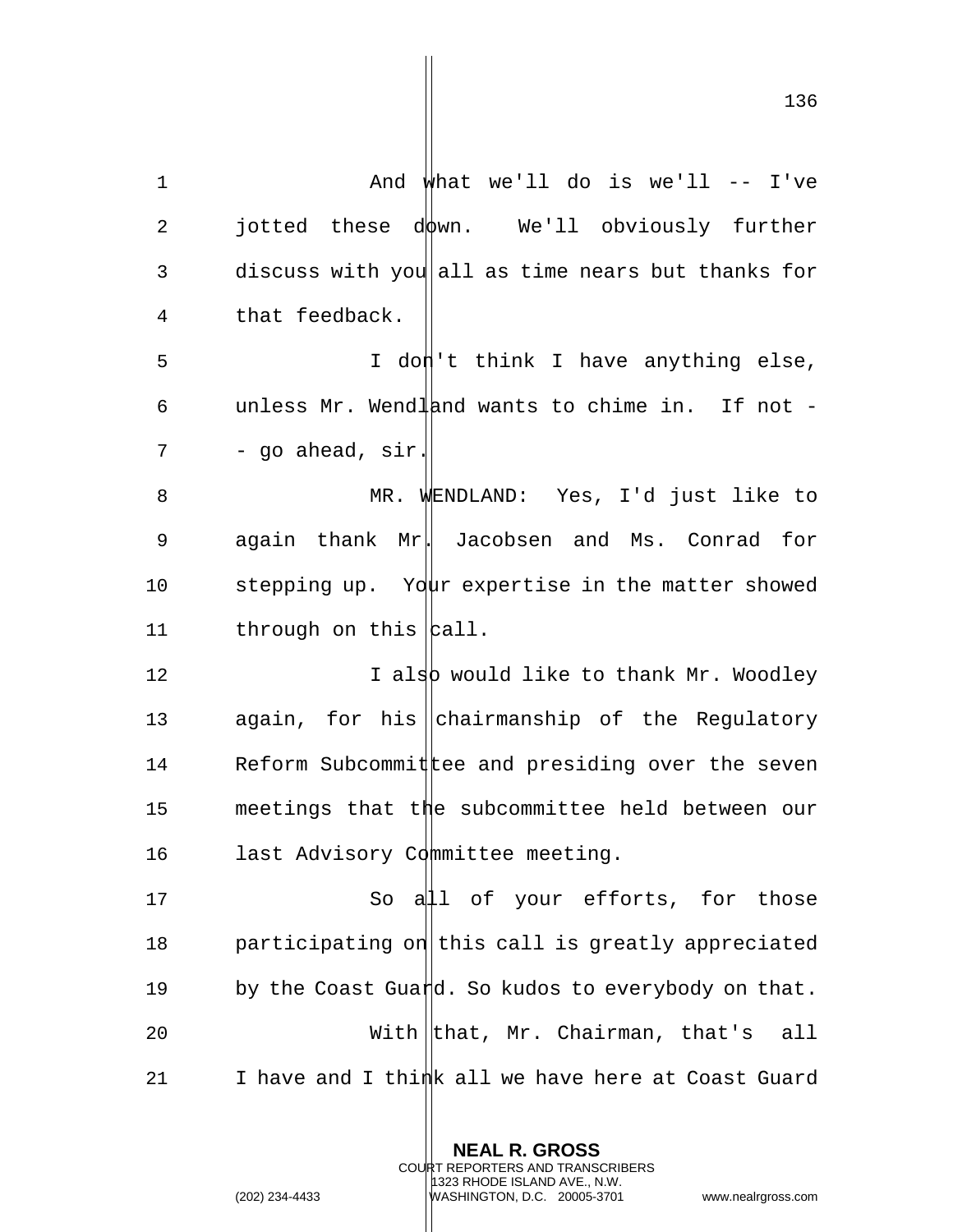1 Headquarters.

2 And we'd just turn it back to you for 3 your final comments and maybe a motion to 4 adjourn. It's all yours. Thank you.

5 MR. JACOBSEN: Thank you, Mr. 6 Wendland and  $Mr.$  Myers. I appreciate the 7 comments.

8 And  $\sharp$ 'd like to thank everybody that 9 participated to ave . We appreciate you being 10 available, online, and contributing your time and 11 talents. There's been a lot of work that went 12 into this subcommittee proceeding and Mr. Woodley 13 has really done a yeoman's job in moving it 14 forward and keeping it organized. Of course all 15 of the individual contributions I've tried to 16 recognize, as appropriate.

17 So I hope you feel that your efforts 18 are appreciated  $\frac{1}{4}$ nd, hopefully, these things will 19 move forward in  $|a|$  positive way. It doesn't mean 20 that if they don't move forward at this time or 21 as part of this package that we can't discuss

> **NEAL R. GROSS** COURT REPORTERS AND TRANSCRIBERS 1323 RHODE ISLAND AVE., N.W. (202) 234-4433 WASHINGTON, D.C. 20005-3701 www.nealrgross.com